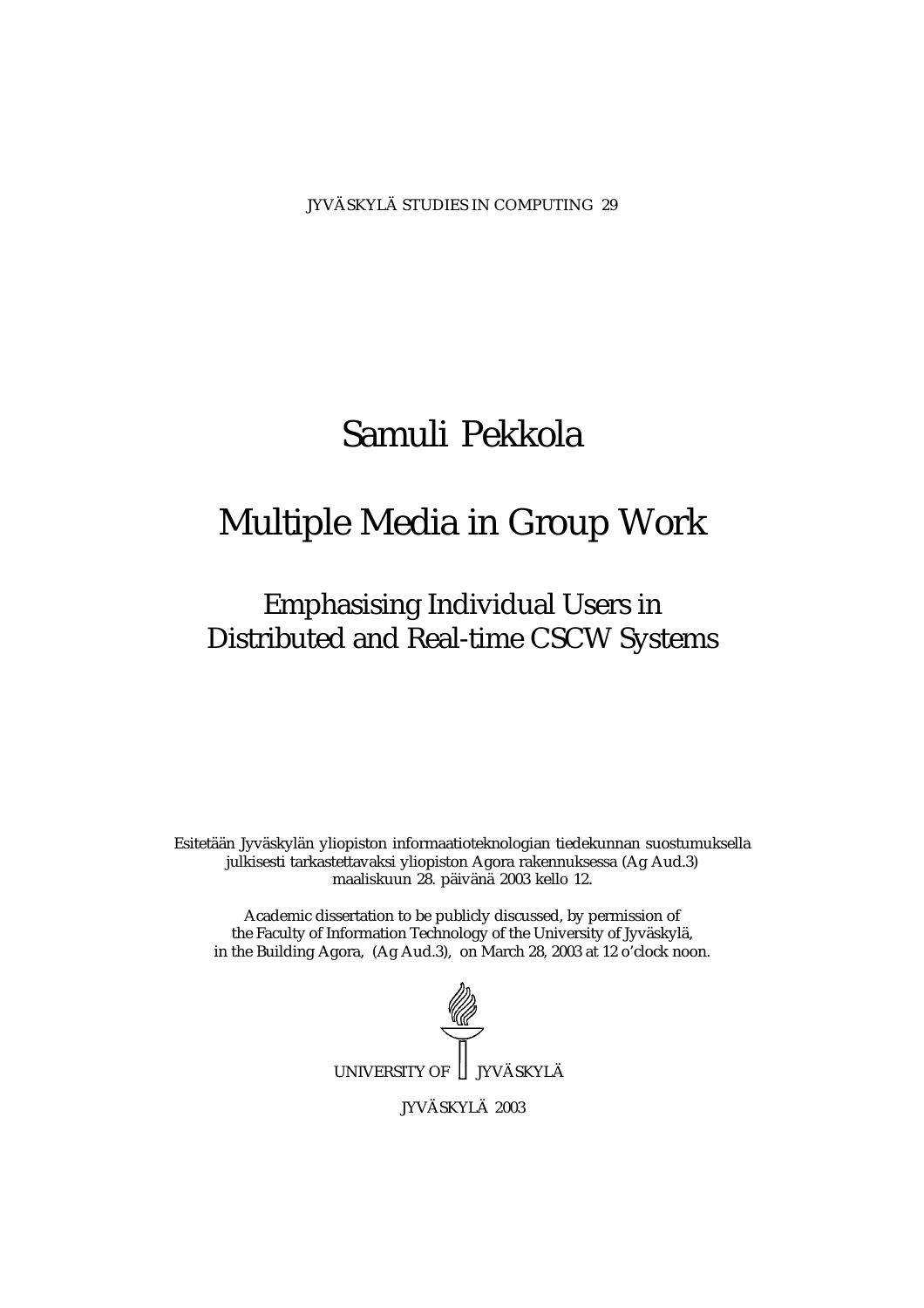# Multiple Media in Group Work

Emphasising Individual Users in Distributed and Real-time CSCW Systems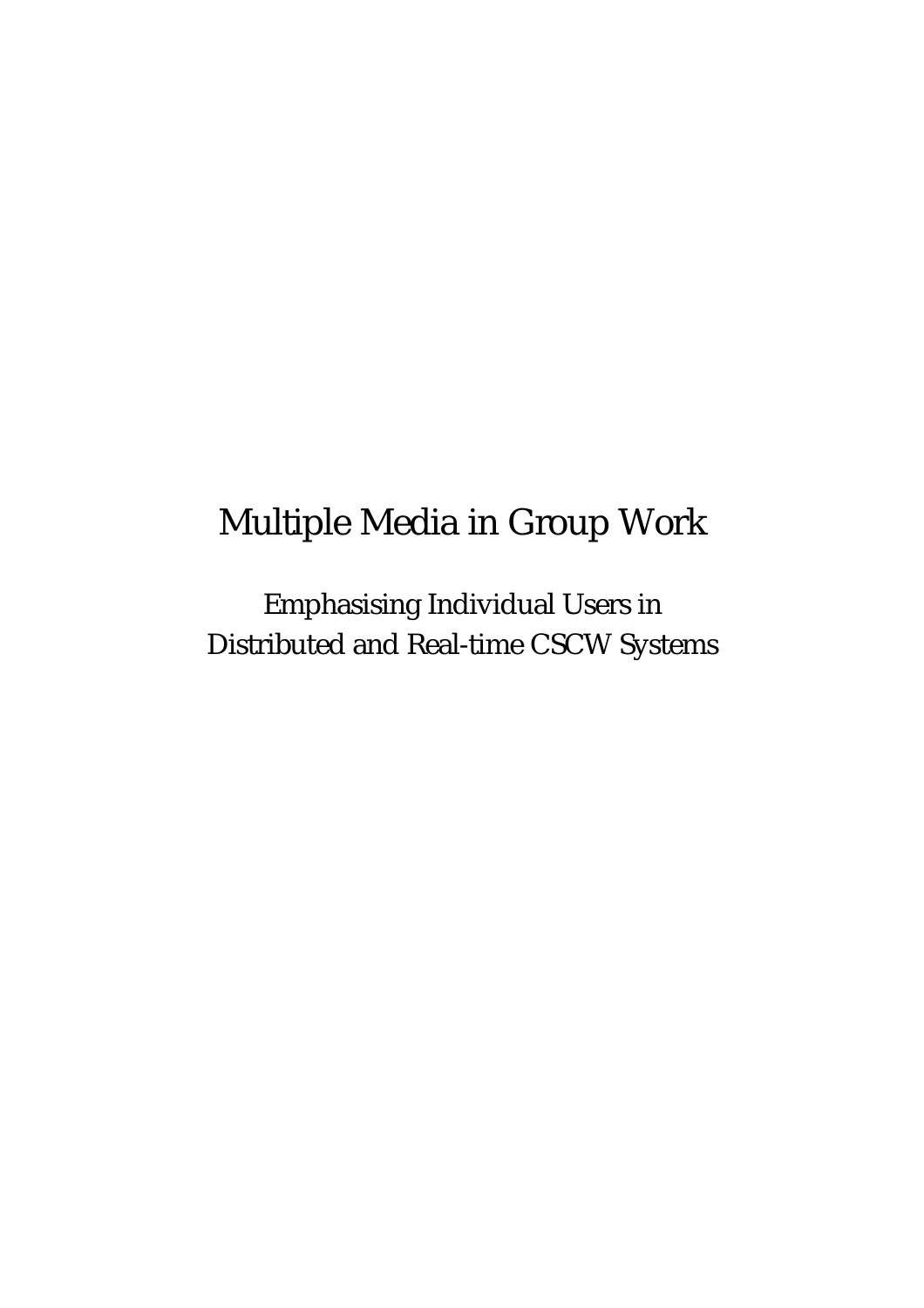JYVÄSKYLÄ STUDIES IN COMPUTING 29

# Samuli Pekkola

# Multiple Media in Group Work

Emphasising Individual Users in Distributed and Real-time CSCW Systems

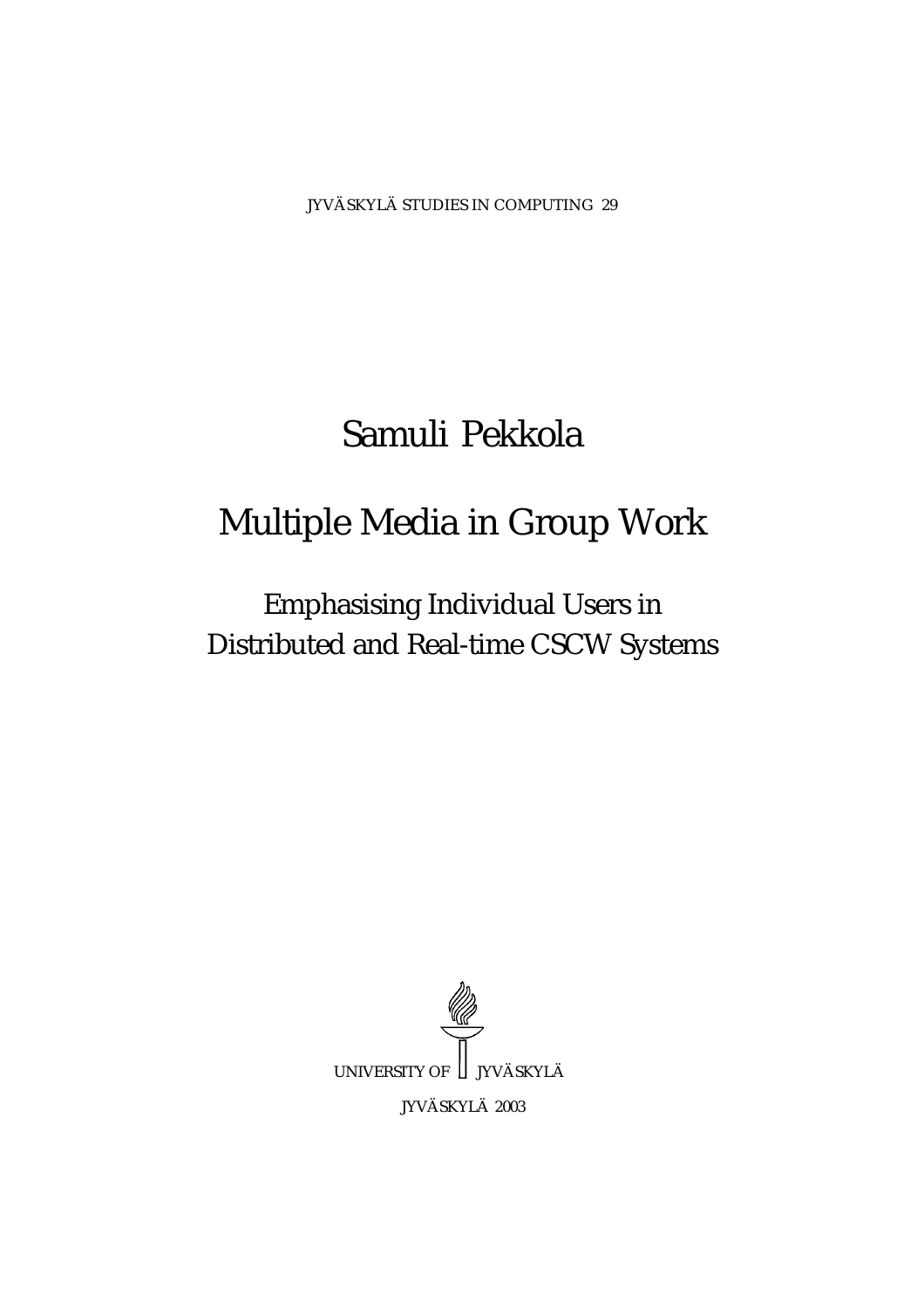Editors Seppo Puuronen Department of Computer Science and Information Systems, University of Jyväskylä Pekka Olsbo, Marja-Leena Tynkkynen Publishing Unit, University Library of Jyväskylä

URN:ISBN:9513914240 ISBN:951-39-1424-0 (PDF)

ISBN 951-39-1213-2 (nid.) ISSN 1456-5390

Copyright © 2003, by University of Jyväskylä

Jyväskylä University Printing House, Jyväskylä 2003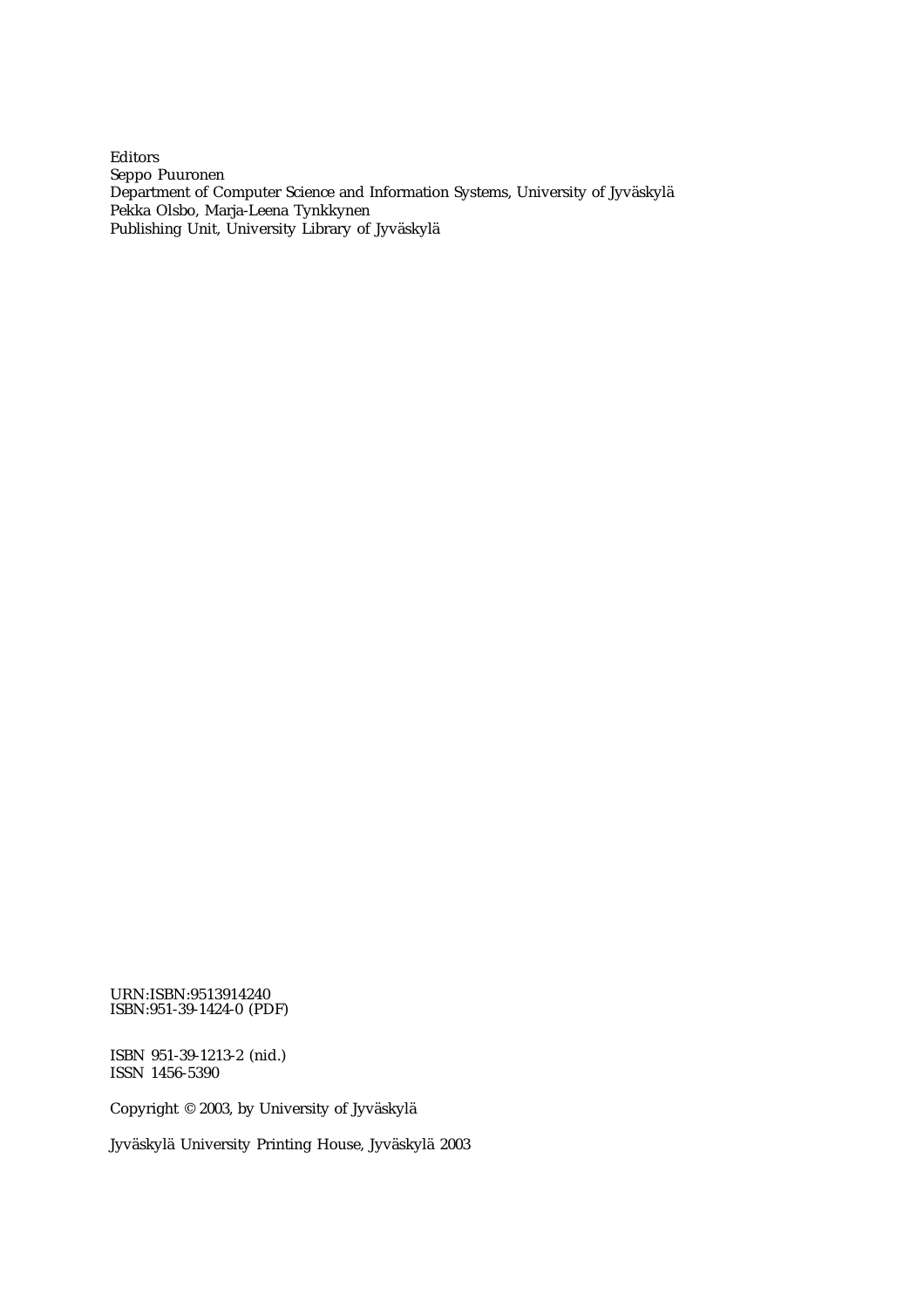## **ABSTRACT**

Pekkola, Samuli Multiple media in group work: emphasising individual users in distributed and real-time CSCW systems Jyväskylä: University of Jyväskylä, 2003, 212 p. (Jyväskylä Studies in Computing, ISSN 1456-5390; 29) ISBN 951-39-1424-0 Finnish Summary Diss.

Computer supported co-operative work (CSCW) is a multidisciplinary research discipline studying technological solutions to support different kinds of works in social contexts. During the past years, particular interest has been laid on distributed and real-time works. Systems to support these are numerous ranging from videoconferences and tele-meetings to mobile connections. But, technologies are usually designed from the organisational viewpoint, for a purpose. Changing work practices and individual users' preferences are often not considered enough so the systems are unusable in varying situations or purposes. In this dissertation, the focus is on individual users and on support of their dissimilar work practices. In addition, no definite context, situation or purpose is emphasised. Instead, the aim is to study generic situations so that the CSCW system can be used in various ways in multiple different cases. As a hypothesis, it is assumed that this can be achieved by combining multiple communication and collaboration media, for instance audio, video, text chat, and whiteboard, into an aggregate. In this dissertation, it will be studied why, how, and in what way can these media be integrated, and furthermore, whether such aggregate improves individual users' work practices. Theoretical bases are derived from CSCW studies. An application is built and introduced into two different organisations where it is evaluated by using both quantitative and qualitative research methods. Consequently, the dissertation reports the results of a constructive research process. The main contributions can be divided into three categories: the proving of the hypothesis and other theoretical suggestions; technicallyoriented suggestions, such as integrating the media at the presentation level; and development problems because of the disparity of CSCW and information systems development (ISD) disciplines. This study, first, suggests that future CSCW systems should combine multiple communication and collaboration media into an aggregate, second, it proposes how it can be done, and third, shows a need for ISD methods from the individual users' viewpoint.

Keywords: CSCW, multiple media, users, group work, awareness, groupware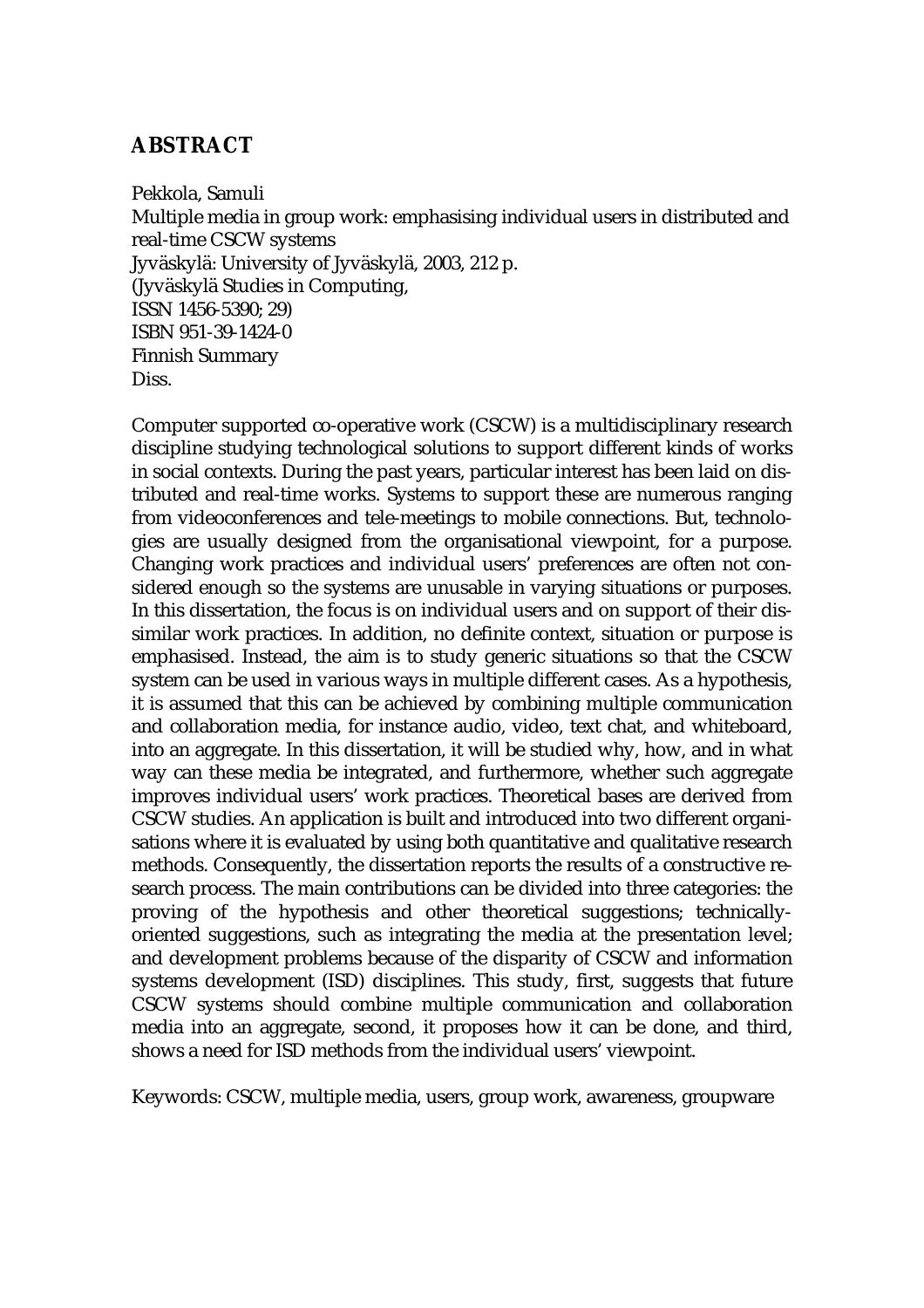# **ACM Computing Review Categories:**

| H.5.3. Information Systems: Information Interfaces and Presentation: Group<br>and Organisational Interfaces<br>Computer-supported co-operative work                                  |                                                                                                                                                                        |  |  |  |
|--------------------------------------------------------------------------------------------------------------------------------------------------------------------------------------|------------------------------------------------------------------------------------------------------------------------------------------------------------------------|--|--|--|
| tion                                                                                                                                                                                 | H.4.1. Information Systems: Information Systems Applications: Office automa-                                                                                           |  |  |  |
| <i>Groupware</i><br>H.4.3. Information Systems: Information Systems Applications: Communica-<br>tions Applications<br>Computer conferencing, teleconferencing, and videoconferencing |                                                                                                                                                                        |  |  |  |
| <b>Author's address</b>                                                                                                                                                              | Samuli Pekkola<br>Department of Computer Science and Information Systems<br>University of Jyväskylä<br>PO Box 35 (Agora), 40014 Jyväskylä, Finland<br>samuli@cc.jyu.fi |  |  |  |
| <b>Supervisors</b>                                                                                                                                                                   | Prof. Jukka Heikkilä<br>Department of Computer Science and Information Systems<br>University of Jyväskylä, Finland<br>jups@cc.jyu.fi                                   |  |  |  |
|                                                                                                                                                                                      | Prof. Mike Robinson<br>Department of Computer Science and Information Systems<br>University of Jyväskylä, Finland<br>mike@cs.jyu.fi                                    |  |  |  |
| <b>Reviewers</b>                                                                                                                                                                     | Prof. Wolfgang Prinz<br>Institut für Angewandte Informationstechnik<br>Fraunhofer FIT, Germany<br>wolfgang.prinz@fit.fraunhofer.de                                     |  |  |  |
|                                                                                                                                                                                      | Prof. Yngve Sundblad<br>Department of Numerical Analysis and Computer Science<br>Royal Institute of Technology, Sweden<br>yngve@nada.kth.se                            |  |  |  |
| <b>Opponent</b>                                                                                                                                                                      | Dr. Preben Holst Mogensen<br><b>Computer Science Department</b><br><b>University of Aarhus, Denmark</b><br>preben@daimi.au.dk                                          |  |  |  |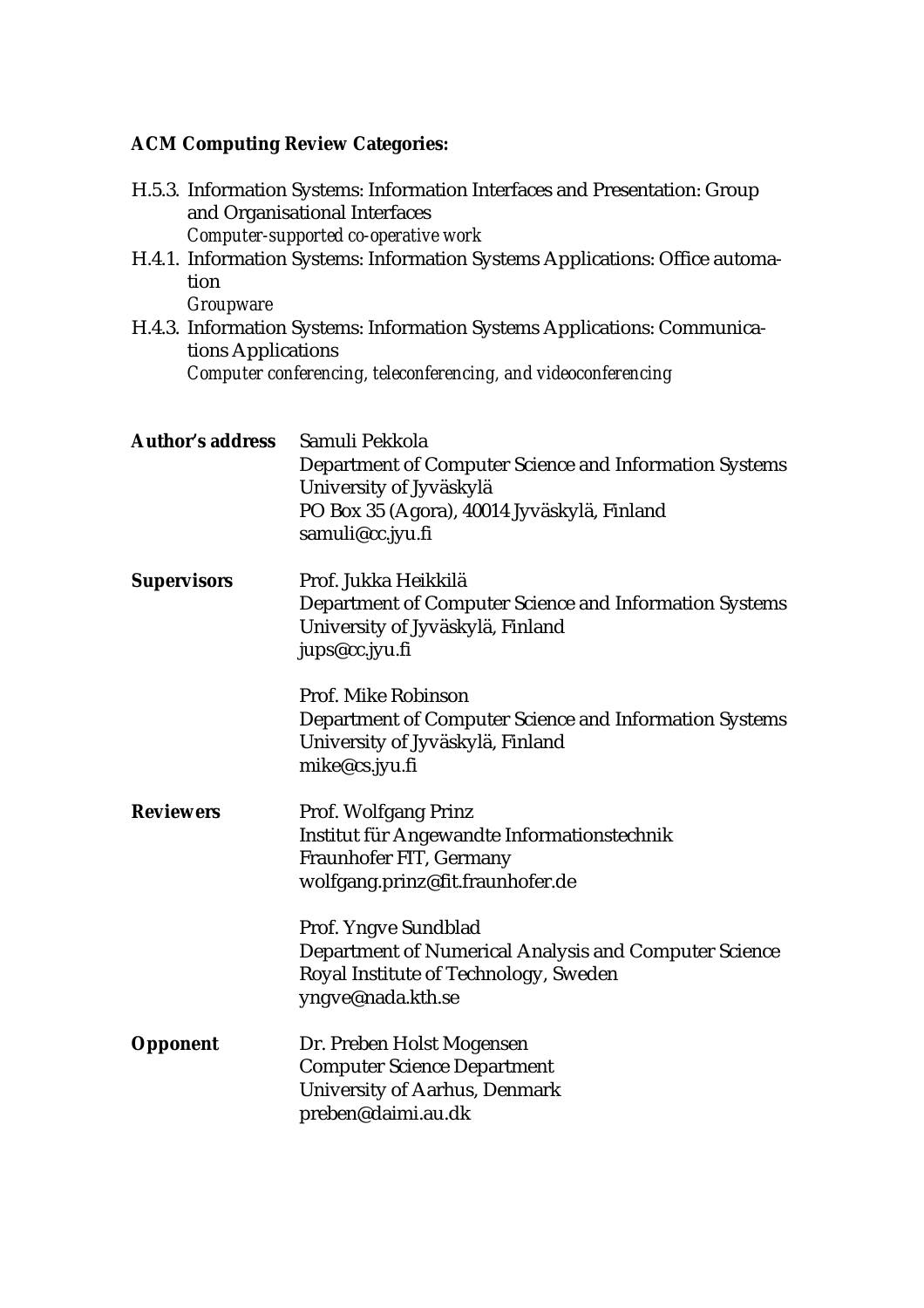## **ACKNOWLEDGEMENTS**

Although the PhD dissertation represents an individual's personal ability to do research, it can very rarely be accomplished without any assistance from other people. My work, reported in this dissertation, is not an exception. I therefore want to thank many people for their time and effort during both the easy and hard moments of the research process.

I have had the privilege of working closely with two distinguished scholars, Prof. Mike Robinson and Prof. Jukka Heikkilä (aka Jups), both who have had a significant impact on my work in its different phases. Mike's enthusiasm really impressed me and got me doing research in the first place. Jups, on the other hand, provided a more feet-on-the-ground approach and pushed me through the final writing and polishing phase. Both of them have also provided constructive comments, criticism, instructions, guidance, support, reflection of ideas, and encouragement throughout the research.

The reviewers of the dissertation, Prof. Wolfgang Prinz from Fraunhofer FIT and Prof. Yngve Sundblad from KTH have provided their profound and thought-out comments and remarks. Dr. Preben Holst Mogensen from the University of Aarhus decided to spend his valuable time as an opponent.

Prof. Kalle Lyytinen's research seminars have provided, in addition to necessary skills, encouragement and a place to reflect upon my own ideas. His comments have also been invaluable.

I participated in a doctoral colloquium in the ECSCW'99 conference. Although it was far too early for me, I got supportive feedback from Prof. Tom Rodden, Prof. Susan Leigh Star, Prof. Liam Bannon and Prof. Susanne Bødker.

Prof. Markku I. Nurminen and Dr. Jon Hindmarsh have kindly sent their books, which have increased my knowledge a lot. Dr. Hannakaisa Isomäki, Marketta Niemelä, Mikko Jäkälä, Prof. Seppo Puuronen and Prof. Eija Karsten have provided new approaches, viewpoints, insights and comments.

Learning to write scientific papers was not an easy task. Thanks, not only to Mike Robinson for completely rewriting my very first sketches and drafts, but all the people I have been co-authoring papers with.

The research project was accomplished in and funded by Tekes and participating companies. Although the original research questions for the VIVA project were invented by Prof. Mike Robinson, the hard work was done by other people. I am very thankful especially to the final year staff of the VIVA project: Saku Hujala, Tero Toivonen, Arto Rikalainen, Juhani Honkala, Pasi Pohjola and Niina Kaarilahti, as well as its previous members Jonni, Markku-Juhani, Tuomo, Yu, Janne, Johan and Matti. Big thanks also to those active users of the VIVA system.

During most of the time spent completing the dissertation, I have been working as a senior lecturer in the Department of Computer Science and Information Systems at the University of Jyväskylä. However, I also made an odyssey as a project manager at the Information Technology Research Institute, and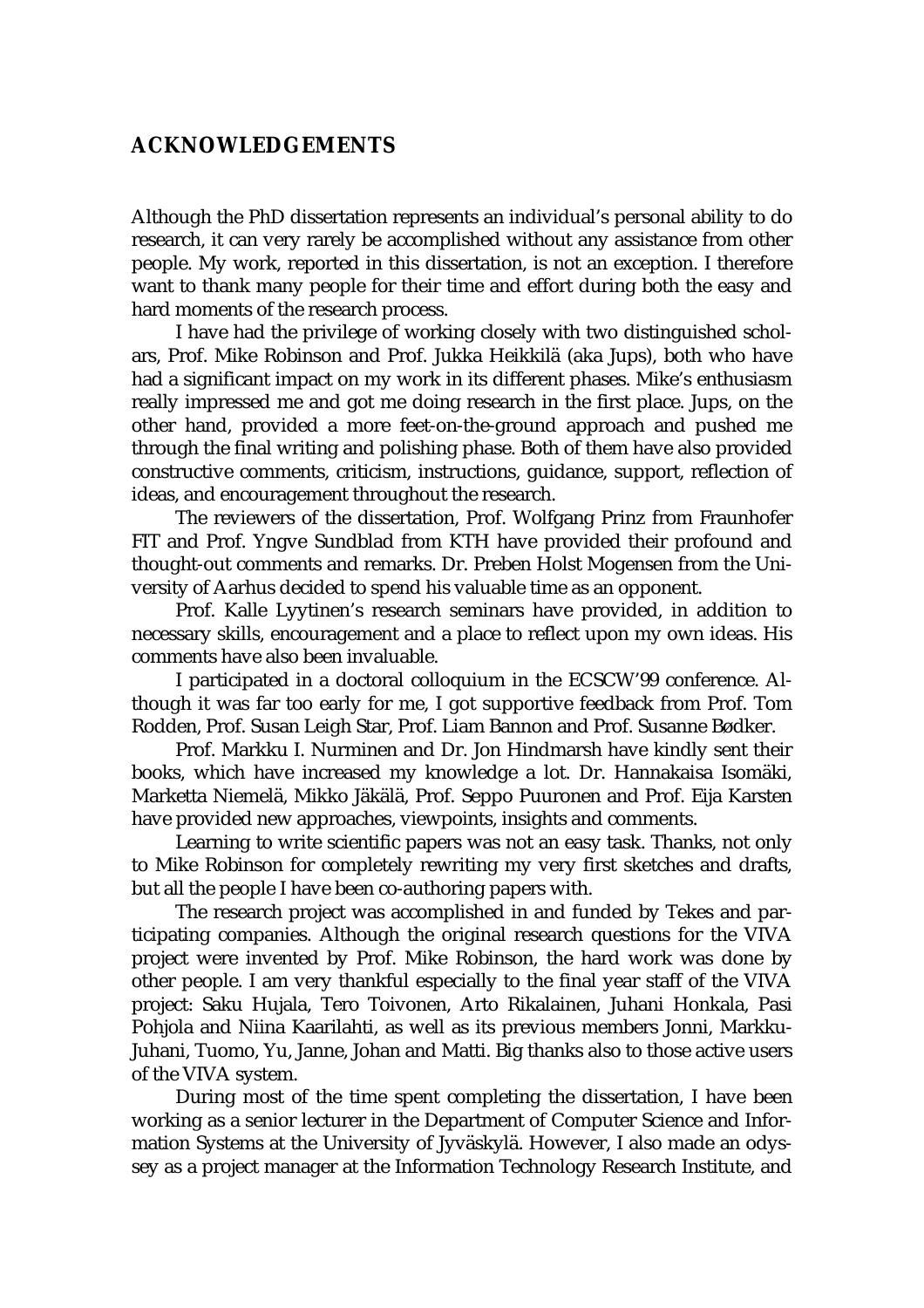a short crusade as a researcher at the COMAS graduate school. I thank all institutions for their financial and intellectual support. Thanks also to the Ellen and Artturi Nyyssönen foundation, Agder University College, and INFWest-IT graduate school for their financial support and recognition.

Mikko Jäkälä has been very supportive during the difficult moments of the research and extremely critical during the good times – just like a good friend and a colleague should be. The bet made with Tero Päivärinta, now Associate Prof. in Agder University College, about finishing the PhD first, was quite inspiring.

Discussions around the coffee table at work have been most entertaining and relaxing, and occasionally even educational. Thanks to Riitta, Kikka, Mikko, Marketta, Hannakaisa, Antti, Anne, Kalevi, Janne, Eleni, Minna, Timo O., Heikki, Pasi, and Airi. Juha Knuuttila has introduced numerous interesting people, issues and topics to me.

Last, but definitely not the least, I want to express my warmest gratitude to my family. Mom and Dad, Tuire, Mika and my goddaughter Sonja (not to forget the ratbag Jeppe) as well as my in-laws have provided their great support when writing this, in my father's words, 'book of bickering' (kinakirja). The most support of all, however, I have gained from my lovely wife Kirsi. You remind me that there is A LIFE outside books and articles, albeit my excuse to escape the housework there is now gone… In fact, I think it is my turn to take care of the tasks at home now.

Jyväskylä, May 2002 Kristiansand, February 2003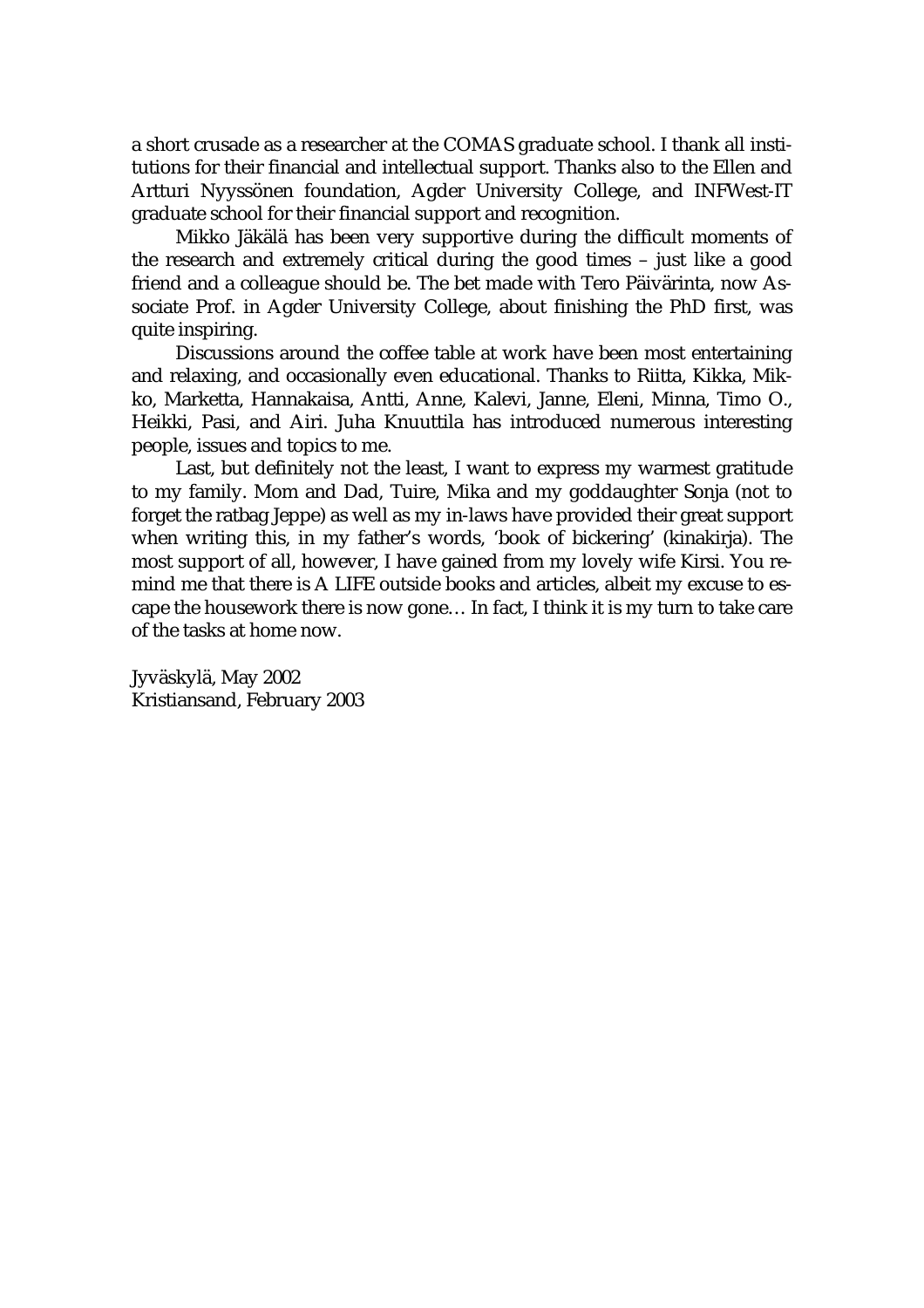# **CONTENTS**

| 3 <sup>1</sup> |                                                                               |  |
|----------------|-------------------------------------------------------------------------------|--|
|                |                                                                               |  |
|                |                                                                               |  |
|                |                                                                               |  |
|                |                                                                               |  |
|                | 4.1 Article I: "Characteristics of Computer-Supported Group Work:             |  |
|                | <b>Conceptual Analysis"</b>                                                   |  |
|                |                                                                               |  |
|                |                                                                               |  |
|                |                                                                               |  |
|                | 4.2 Article II: "Launching Multi-Modal Interaction on an EC-Site"  34         |  |
|                |                                                                               |  |
|                | 4.2.2                                                                         |  |
|                | 4.2.3                                                                         |  |
|                | 4.3 Article III: "Mobile Phones, Refrigerators, Bar Code Readers, Cameras,    |  |
|                |                                                                               |  |
|                |                                                                               |  |
|                |                                                                               |  |
|                | 4.4 Article IV: "Collaborative Virtual Environments in the Year of            |  |
|                |                                                                               |  |
|                | 4.4.1                                                                         |  |
|                | 4.4.2                                                                         |  |
|                |                                                                               |  |
|                | 4.5 Article V: "Multimedia Application to Support Distance Learning           |  |
|                |                                                                               |  |
|                | 4.5.1                                                                         |  |
|                | 4.5.2                                                                         |  |
|                | 4.5.3                                                                         |  |
|                | 4.6 Article VI: "Critical Approach to 3D Virtual Realities for Group Work" 38 |  |
|                | 4.6.1                                                                         |  |
|                | 4.6.2                                                                         |  |
|                | 4.6.3                                                                         |  |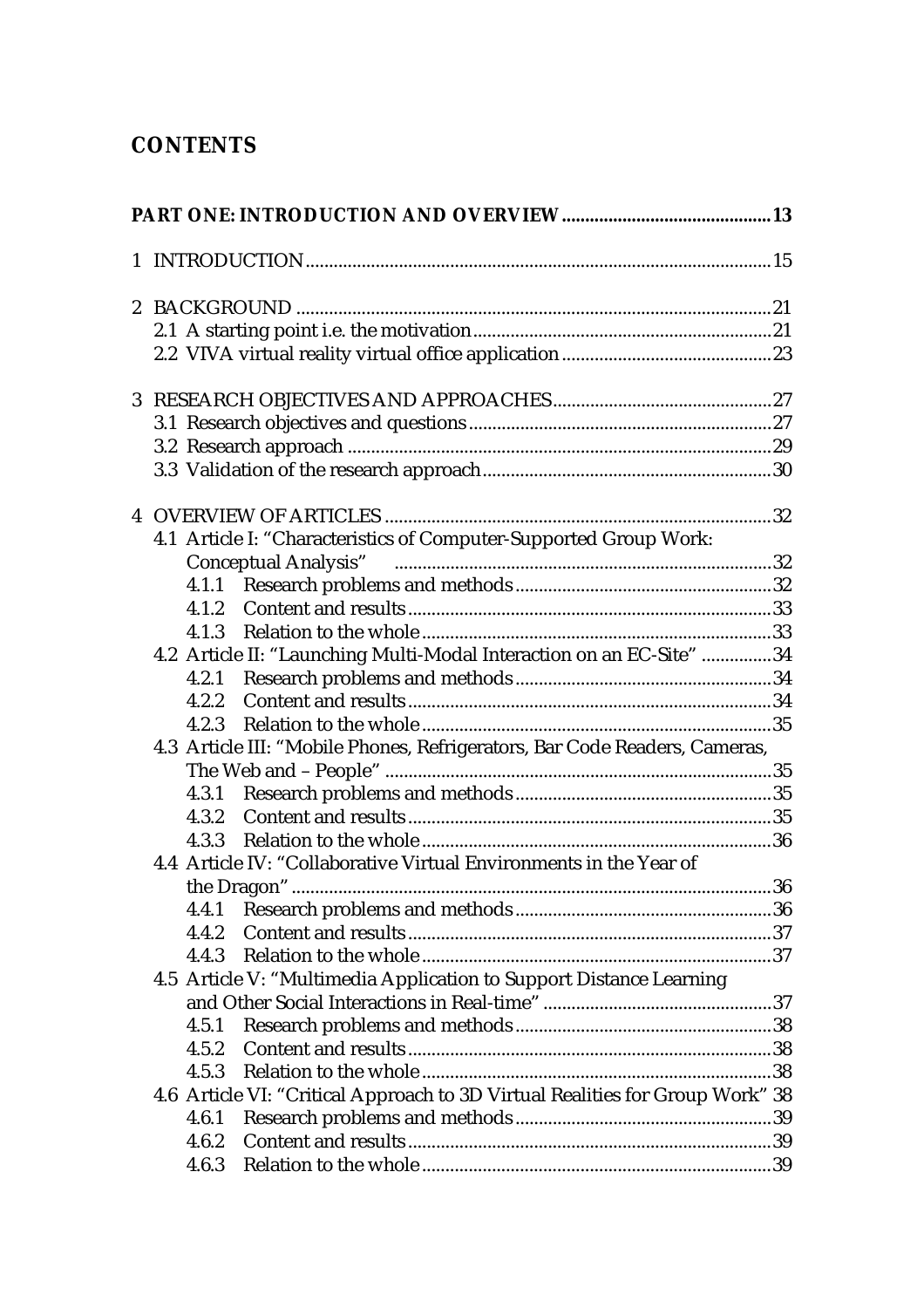|  | 4.7 Article VII: "VIVA as a Tool for Communication and Co-operation: |  |
|--|----------------------------------------------------------------------|--|
|  |                                                                      |  |
|  | 4.7.1                                                                |  |
|  | 4.7.2                                                                |  |
|  |                                                                      |  |
|  |                                                                      |  |
|  |                                                                      |  |
|  |                                                                      |  |
|  |                                                                      |  |
|  |                                                                      |  |
|  |                                                                      |  |
|  |                                                                      |  |
|  | 5.2.4 Instant messaging applications and awareness widgets 49        |  |
|  |                                                                      |  |
|  |                                                                      |  |
|  |                                                                      |  |
|  |                                                                      |  |
|  |                                                                      |  |
|  |                                                                      |  |
|  |                                                                      |  |
|  |                                                                      |  |
|  | <b>CHARACTERISTICS OF COMPUTER-SUPPORTED GROUP WORK:</b>             |  |
|  |                                                                      |  |
|  |                                                                      |  |
|  | LAUNCHING MULTI-MODAL INTERACTION ON AN EC-SITE99                    |  |
|  | MOBILE PHONES, REFRIGERATORS, BAR CODE READERS, CAMERAS,             |  |
|  |                                                                      |  |
|  |                                                                      |  |
|  |                                                                      |  |
|  |                                                                      |  |
|  |                                                                      |  |
|  | <b>COLLABORATIVE VIRTUAL ENVIRONMENTS IN THE YEAR OF THE</b>         |  |
|  |                                                                      |  |
|  |                                                                      |  |
|  | MULTIMEDIA APPLICATION TO SUPPORT DISTANCE LEARNING                  |  |
|  |                                                                      |  |
|  |                                                                      |  |
|  |                                                                      |  |
|  |                                                                      |  |
|  | CRITICAL APPROACH TO 3D VIRTUAL REALITIES FOR GROUP WORK.157         |  |
|  |                                                                      |  |
|  | VIVA AS A TOOL FOR COMMUNICATION AND CO-OPERATION:                   |  |
|  |                                                                      |  |
|  |                                                                      |  |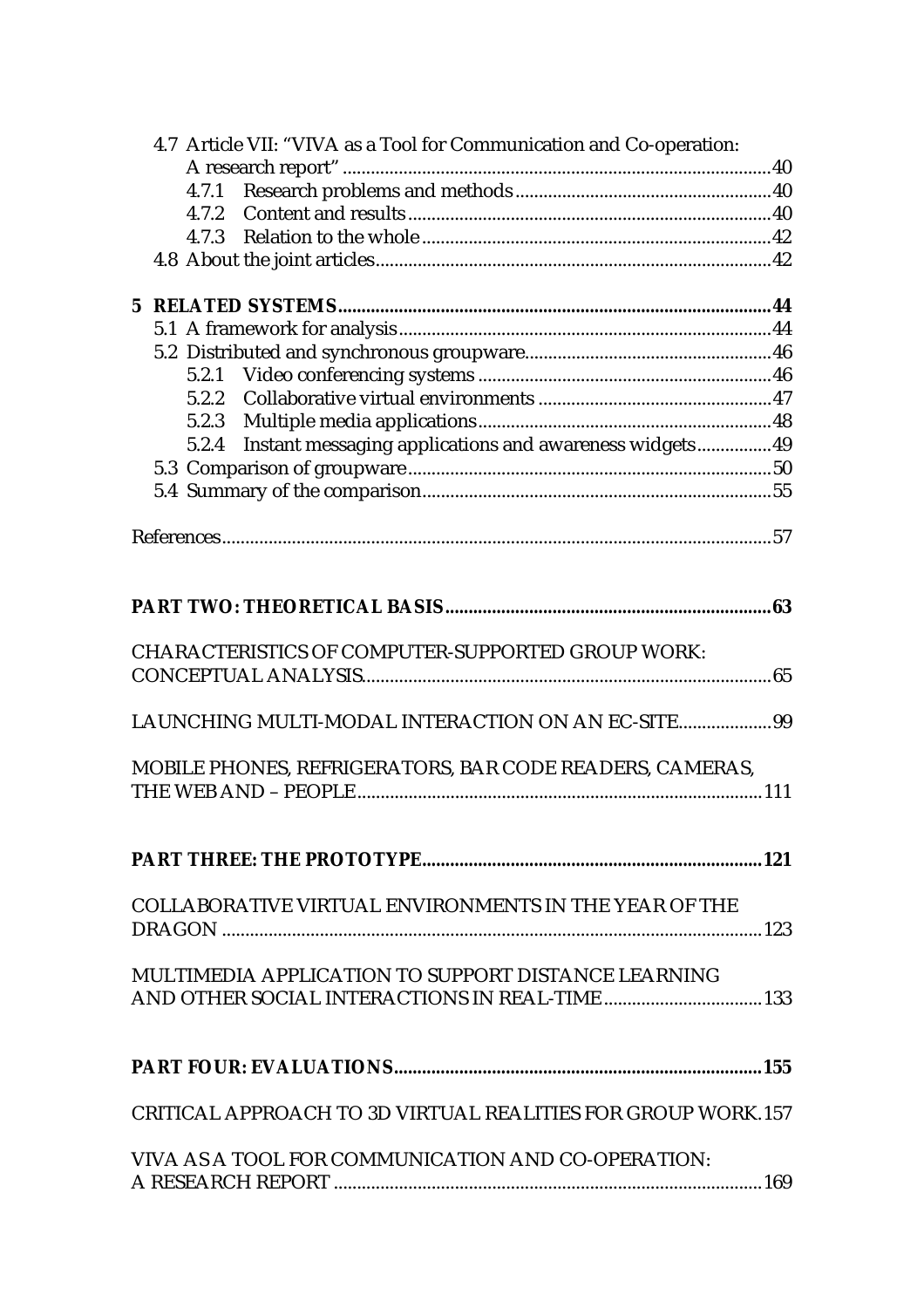| 13.1.1 Question 1: Are multiple media applications more flexible                 |
|----------------------------------------------------------------------------------|
| 13.1.2 Question 2: What are the benefits and what are the failings               |
|                                                                                  |
| 13.1.3 Question 3: How can multiple media be best integrated? 202                |
| 13.1.4 Question 4: How should and could CVEs be extended                         |
|                                                                                  |
|                                                                                  |
| 13.2.1 VIVA and the realisation of design principles206                          |
| 13.3 The Next Step, i.e. limitations and some directions for future research 207 |
|                                                                                  |
|                                                                                  |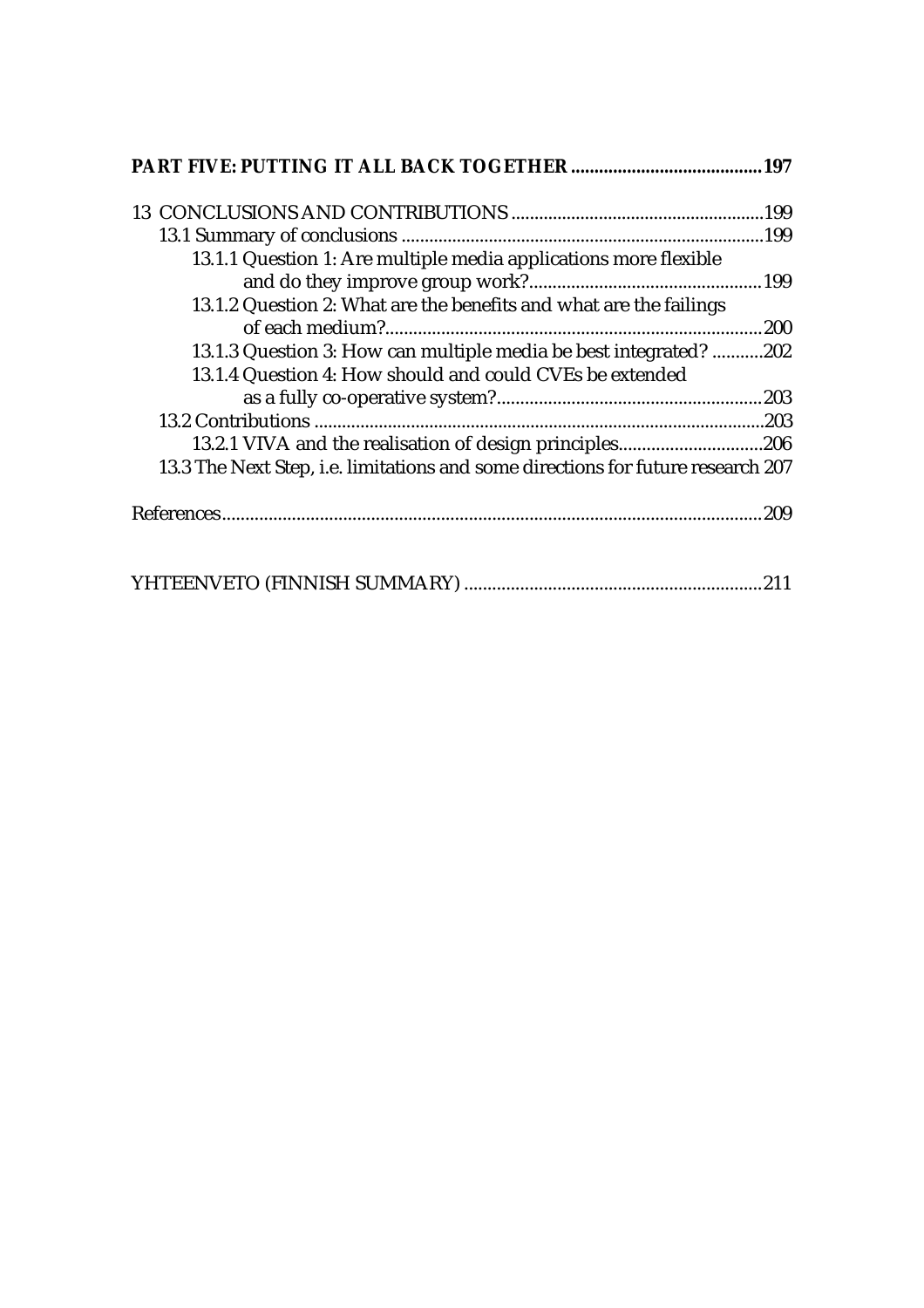*Vaarille* 

*(To my grandfather)*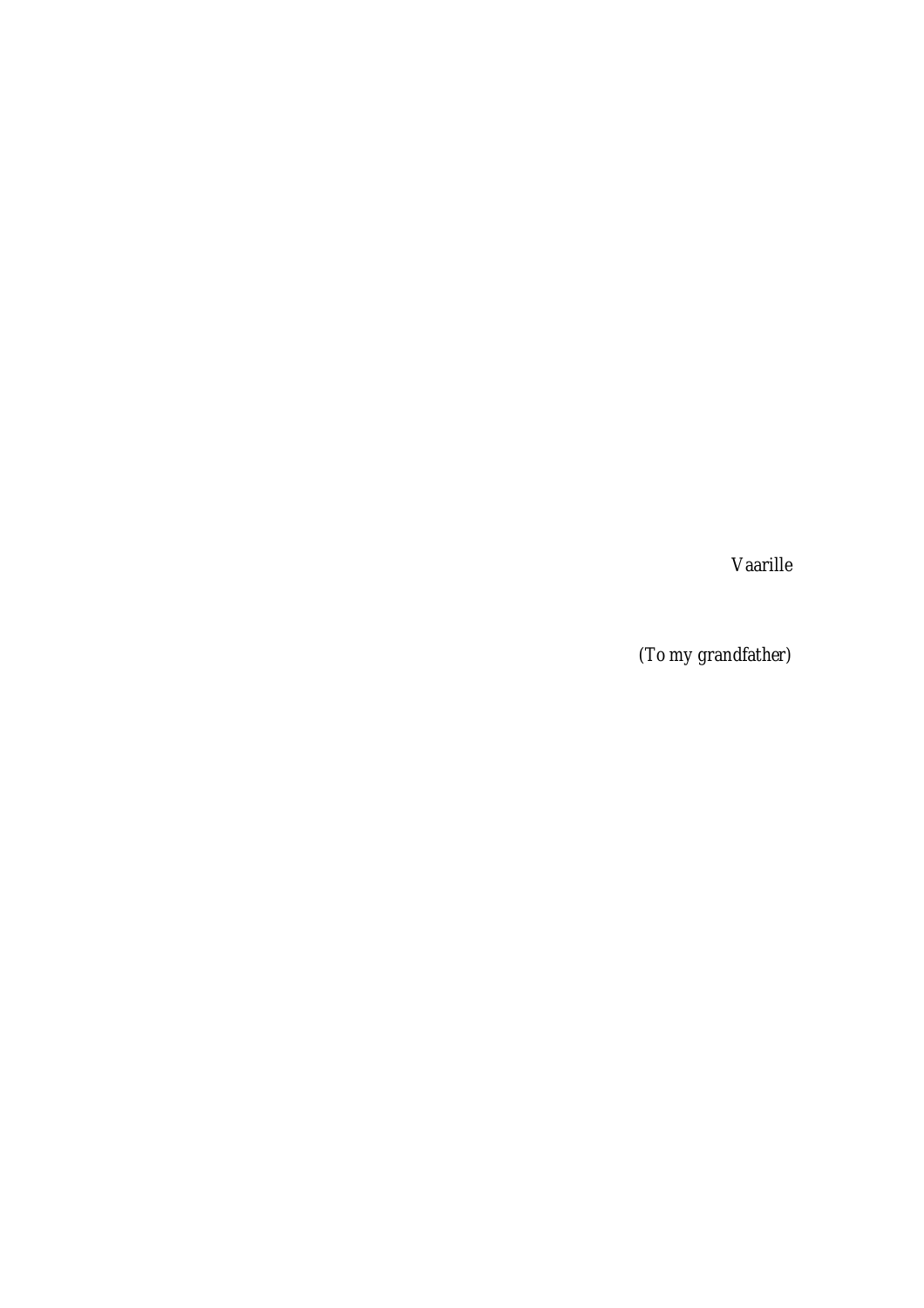**PART ONE: INTRODUCTION AND OVERVIEW**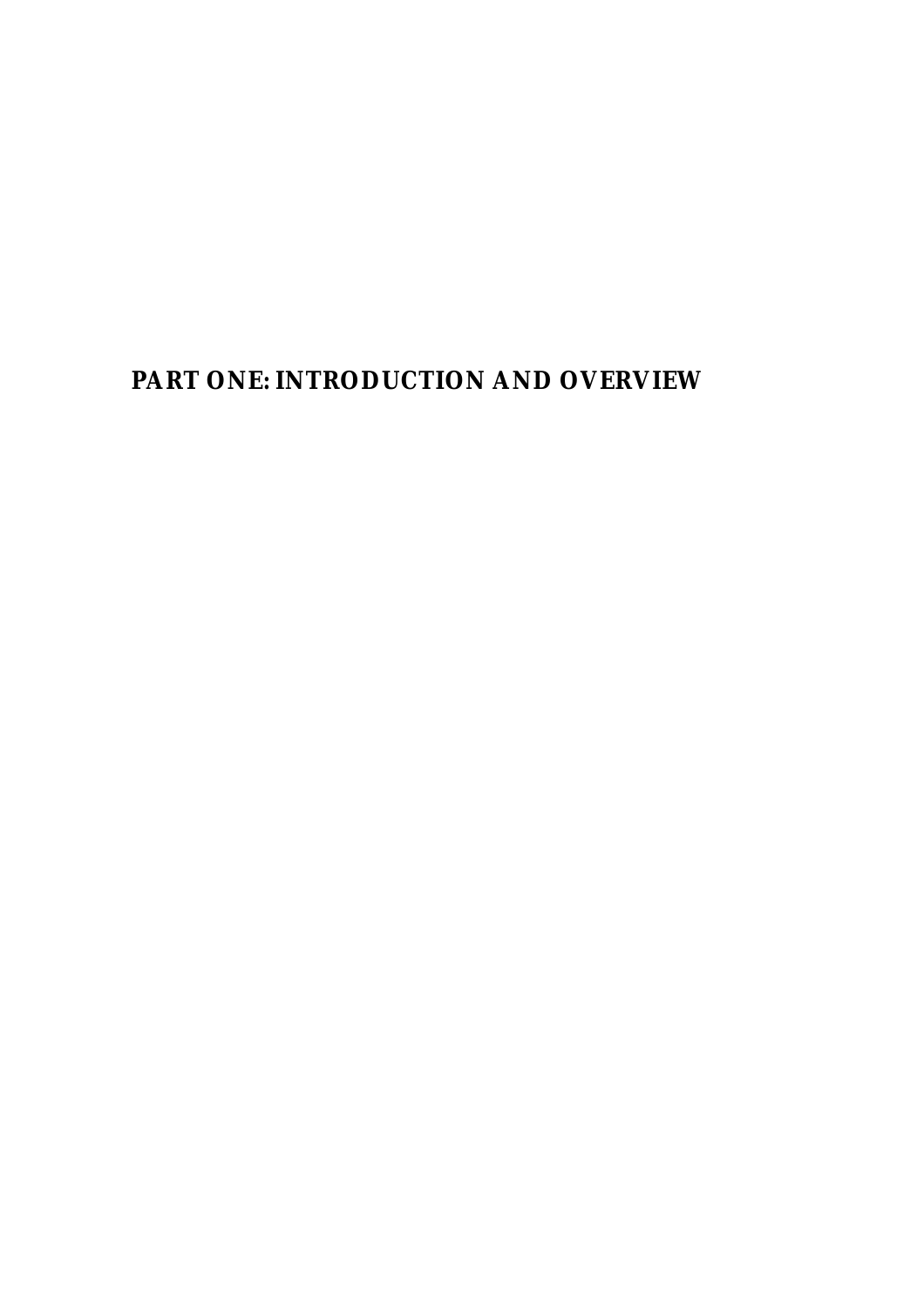## **1 INTRODUCTION**

This is a multidisciplinary dissertation on computer science and information systems. To be more precise, this is about computer supported co-operative work and the technologies and products that make it possible. It will be discussed why, how and in what way multiple communication and collaboration technologies can be integrated into an aggregate, and furthermore, how it improves individual users' work processes.

Computer supported cooperative work (CSCW) is a relatively recent discipline within computer science; the term was introduced back in 1984, and the first conference was held in 1986 (according to (Bannon and Schmidt 1989) and (Greenhalgh 1999)). However, as such, there is no single definition either for the term or the discipline, but several attempts (e.g. Bannon and Schmidt 1989; Hughes *et al.* 1991; Lyytinen and Ngwenyama 1992; Robinson 1992; Schmidt and Bannon 1992; Baecker 1993). Schmidt and Bannon (1992, p.11) proposed that "CSCW should be conceived of as an endeavour to understand the nature and requirements of co-operative work with the objective of designing computer-based technologies for co-operative work arrangements". Baecker (1993), on the other hand, took a more technology-oriented approach to define the discipline through the applications and systems, which support co-operative work. He summarised that:

> "Groupware and CSCW systems thus represent a paradigm shift for computer science, one which emphasizes *human-human* rather than human-machine coordination, communications, and problem solving. CSCW systems can integrate voice and video communication with *shared digital workspaces* and can support work that occurs both synchronously and asynchronously. Thus groupware technology enables an expansion of both the concept of a *meeting* and that of *collaborative work*, allowing participants to transcend the requirements of being in the same place and working together at the same time."

> > [ibid. p. 2.]

These two quotes also point out the difference between the concepts of groupware and CSCW, as they are often confused. CSCW can be referred to by the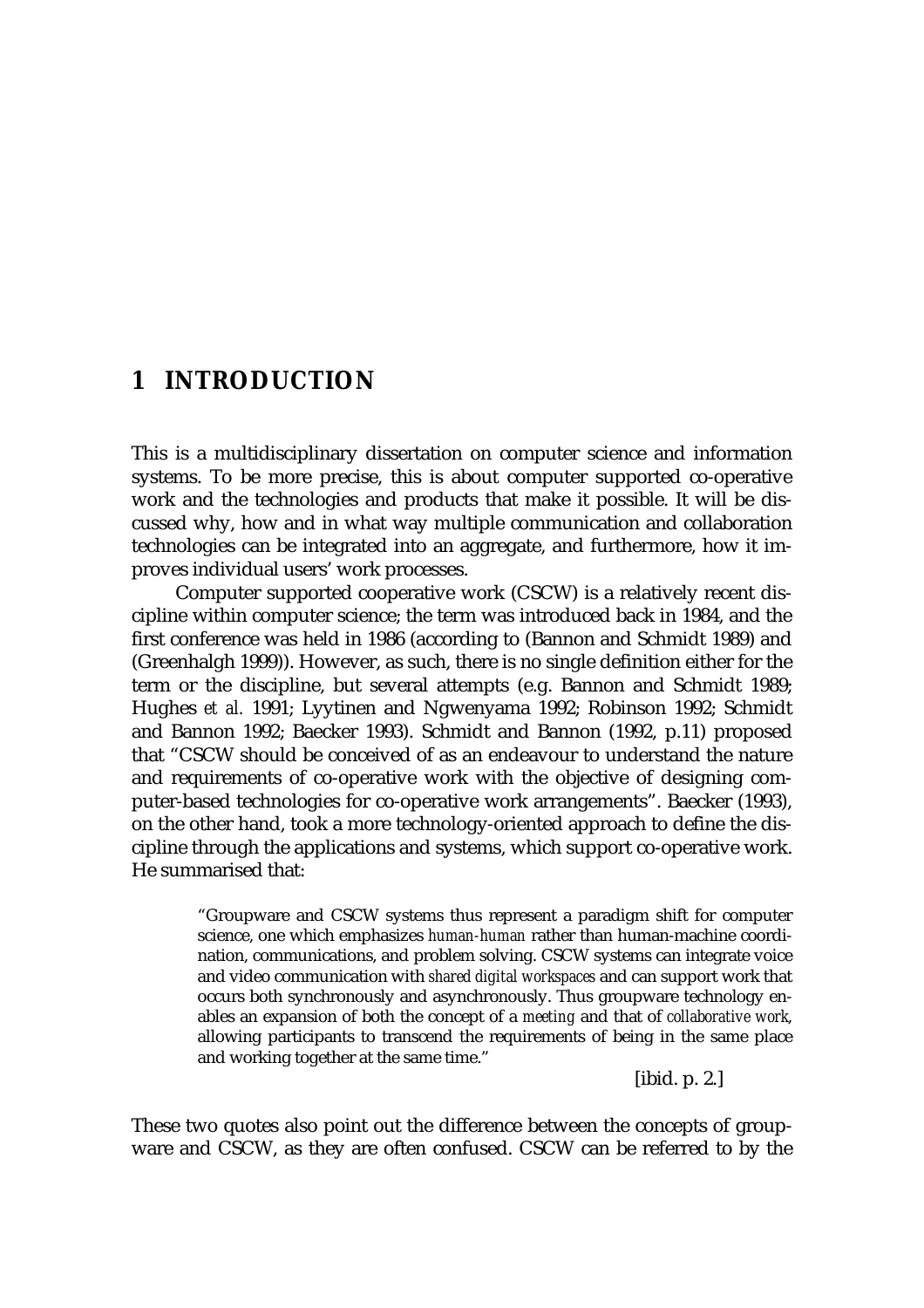term groupware so that CSCW can be seen as a focus on the design of software that supports group work, that is, groupware (Schmidt and Bannon 1992).

Collaborative virtual environments (CVEs) are one type of groupware. CVEs originate from a multidisciplinary research by combining virtual reality (VR) technologies with general findings and suggestions from the CSCW field. Hence, it can be said that a CVE is a distributed (often 3D) virtual reality that is designed to support collaborative activities. As such, it provides "a potentially infinite, geographically realised digital landscape within which multiple geographically separated or collocated collaborators can interact with each other and with different kinds of data representations" (Churchill and Snowdon 1998, pp. 3). Consequently, CVEs are designed to support distributed, usually synchronous co-operative work, where multiple people (users) work together via computer generated user interface in a 3D landscape1.

To further classify groupware applications, first Johansen (1988) and later Ellis et al. (1991) introduced a "Same time, same place – Different times, different places" –taxonomy, illustrated in Table 1.1. In this dissertation, the approach is solely limited to the "Same time – Different places" category, although the same theoretical discussions and system descriptions can also be applied to the "Same Time – Same Place" category, as collocated activities can be supported by the same systems as distributed activities. Applications and devices to support synchronous and distributed interactions include telephone, videoconferencing systems and the aforementioned CVEs. In this thesis, it will be discussed how those technologies can be enhanced so that multiform and multifaceted group work could both be aided by, and take place through, them.

| TABLE 1.1 Dimensions of time and space applied to CSCW systems adapted from |
|-----------------------------------------------------------------------------|
| Johansen (1988) and Ellis <i>et al.</i> (1991).                             |

|                         | <b>Same Time</b>        | <b>Different Times</b>       |  |  |
|-------------------------|-------------------------|------------------------------|--|--|
| <b>Same Place</b>       | synchronous interaction | asynchronous interaction     |  |  |
|                         | face-to-face meeting    | bulletin board               |  |  |
| <b>Different Places</b> | synchronous distributed | asynchronous distributed in- |  |  |
|                         | interaction             | teraction                    |  |  |
|                         | telephone               | letter, email                |  |  |

It will be shown later (in Part II) that group work is complex and multiform, hence it can be considered to be extremely difficult to be supported by a single

<sup>1</sup> Often, CVEs are also considered to include all kinds of virtual environments where collaboration takes place. These range from text-based MUDs (MultiUser Dungeon) and MOOs (MUD, Object Oriented) to three-dimensional graphical environments. However, in this dissertation, the term CVE refers solely to 3D virtual environments for collaboration. The term MUD is used to indicate text-based virtual environments respectively.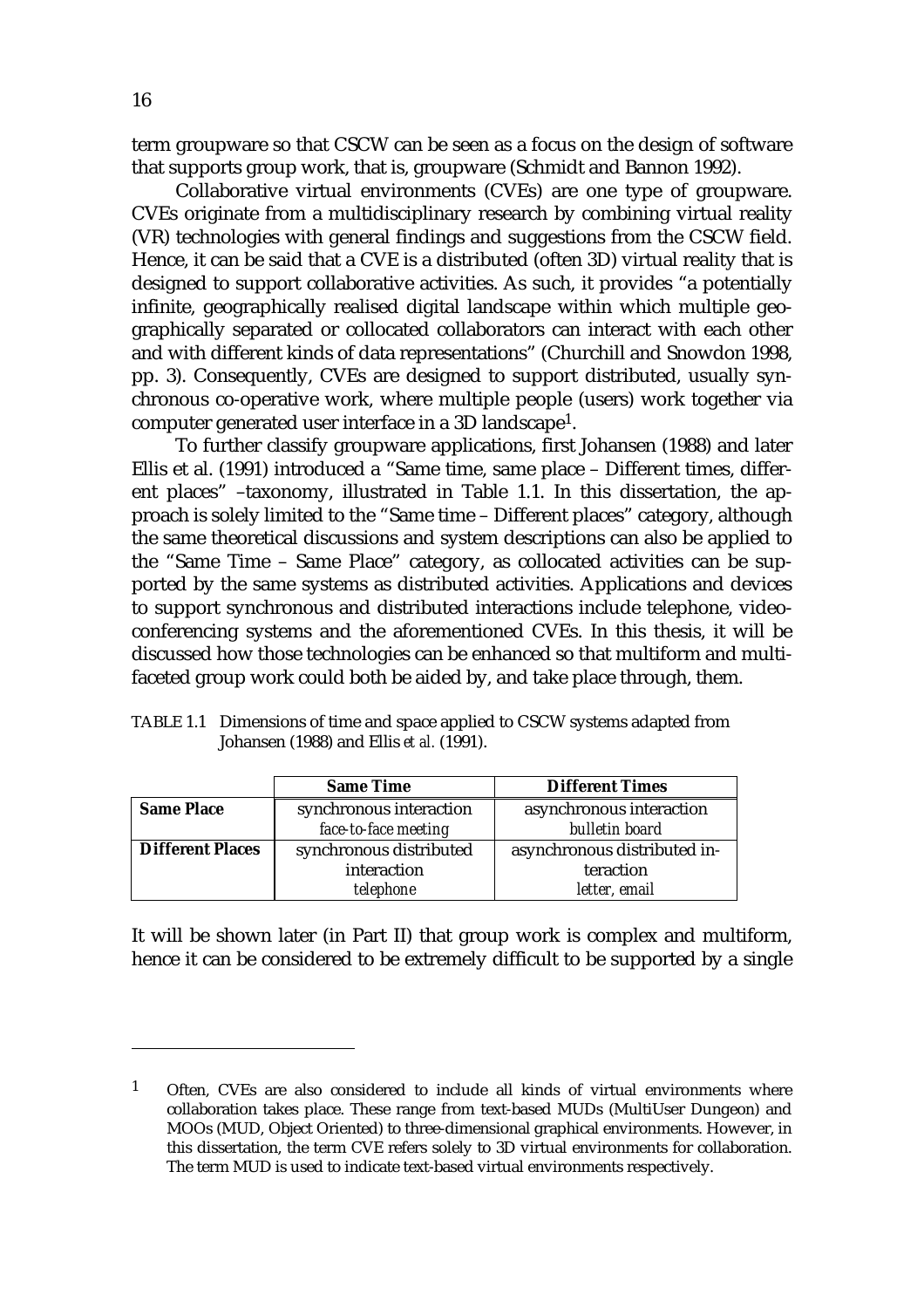technology – which has typically been the approach2. Here it will be argued that group work can better be supported not only by one, but by many alternative and complementary technologies. The focus is on individual users and supporting their activities as a member of a group – rather than on groups and organisations, and their change. Also, since this study originated itself from the CVE application development and research, it will be discussed, as a corollary to the first hypothesis, how CVEs should and could be extended as a fully cooperative system.

In other words, the hypotheses consider how to improve computer-aided group work (process). Hence, if and when a software prototype is built to test out the hypothesis, Information Systems Development (ISD) methodologies also need to be addressed as CSCW is design-oriented just for making proposals and requirements for the systems' design (Bannon and Schmidt 1989), not for guiding how to implement one. Consequently, in this thesis, systems requirements are first derived from CSCW and then applied and exploited when designing an information system. On the other hand, although ISD methodologies are numerous (Iivari *et al.* 2001), they do not address the change in the information system itself when it is introduced into an organisation, or when the organisation or its environment changes (Lyytinen 1986; de Michelis *et al.* 1998) – issues which are found central in CSCW literature respectively (Bannon and Schmidt 1989; Schmidt and Bannon 1992). It can even be said that the information systems development begins when it is introduced into an organisation (Nurminen and Forsman 1994).

In this thesis, this paradigm of two related but conceptually and fundamentally separate disciplines is taken for granted, and both its impact on the research process and its implications to the adaptation of the prototype by the end-users, are recognised. However, as the emphasis is on the group work process3 and its improvement from the individual users' point of view, detailed analyses of the ISD methodologies and their failures, organisations, and organisational change are neglected, although again their impact, environmental boundaries and limitations are acknowledged.

<sup>2</sup> Commonly groupware applications are designed to support some specific task or process, as it was proposed e.g. by Briggs et al. (1999). However, as will be shown later, office work, or generally group work, is much more complex thus to support it and its multiple forms such an approach is not appropriate. Chapter 5 presents a comparison of different applications to visualise the usual approach.

<sup>3</sup> Group work process is significantly different to ISD process. For instance in Lyytinen's framework for information systems development as a social action (Lyytinen 1986), the process is understood as a set of activities taken by the development group to turn the requirements (objectives) into a system (target) within a set of environments and constrains. For the group work process, for instance, the objectives and targets could be initially unknown or blurry (Schmidt and Bannon 1992). Fundamental assumptions beneath the processes are significantly different hence the methodologies cannot be exploited as such.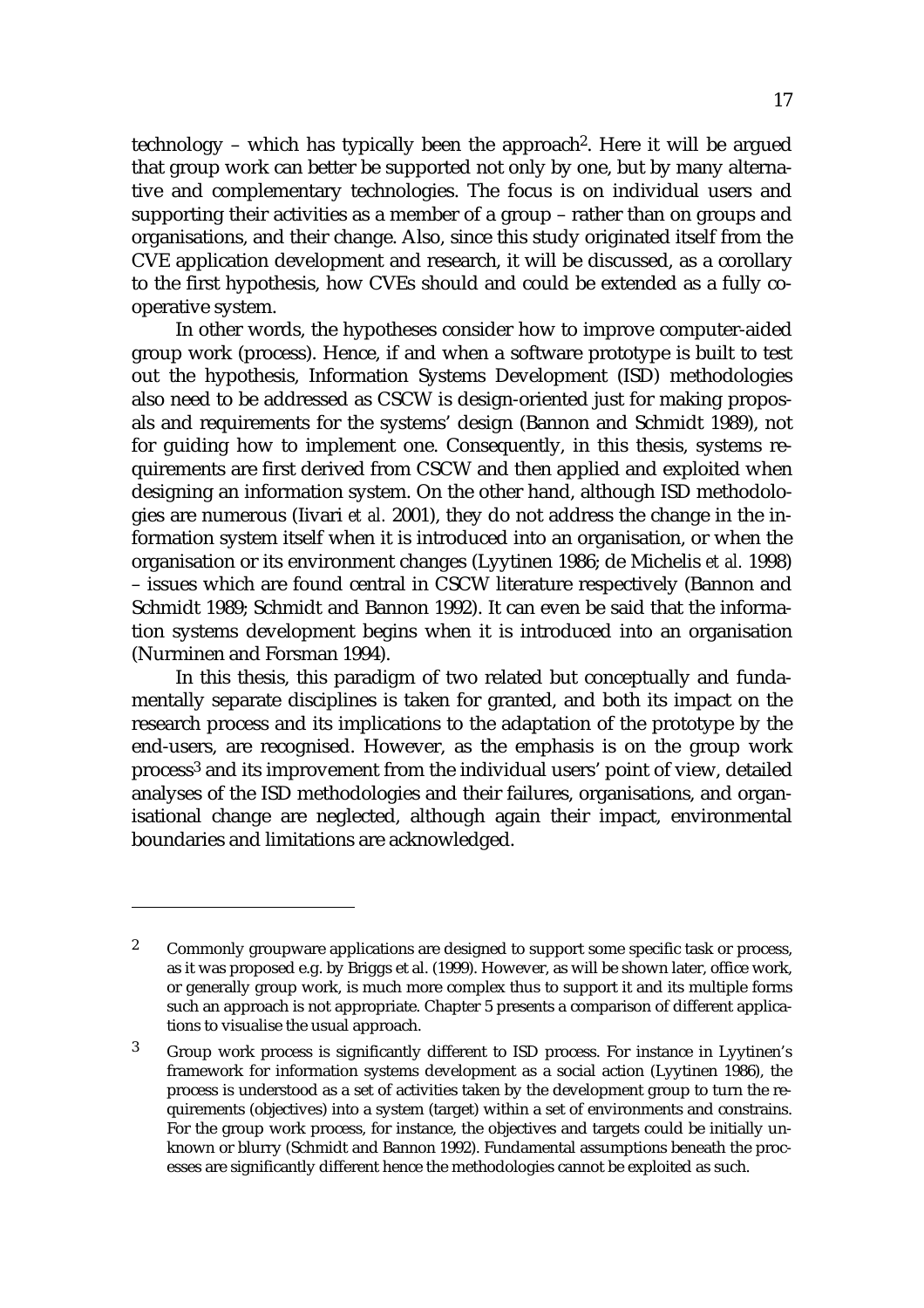Moreover, both to elucidate the viewpoint of the dissertation, and to give some reasons for the chosen approach, Grudin's 'Rings' of the computer systems development and the principal customers of the resulting technology are adapted and reprinted as Figure 1.1 (Grudin 1994a). Each ring includes different groupware technologies, their target users and the most closely related research discipline. The outer ring represents

"major systems and applications, primarily mainframe and large minicomputer systems designed to organisational goals […]. The inner ring represents applications designed primarily for individual users of PCs and workstations […]. The two rings between these represent large projects and small groups." (Ibid. p. 20).



FIGURE 1.1 Grudin's 'Rings' of CSCW research and development contexts (Grudin 1994a, p.21).

Although CSCW research is most strongly tied with small groups, it in fact spans the boundaries and has its implications in every other 'ring' as individual, group, project, and organisational activities are fundamentally intertwined (Grudin 1994a). This fact is acknowledged, but as the focus of the dissertation relies on the group work process from the individual users' point of view, the emphasis is clearly more on the inner 'rings', and the outer ones are conse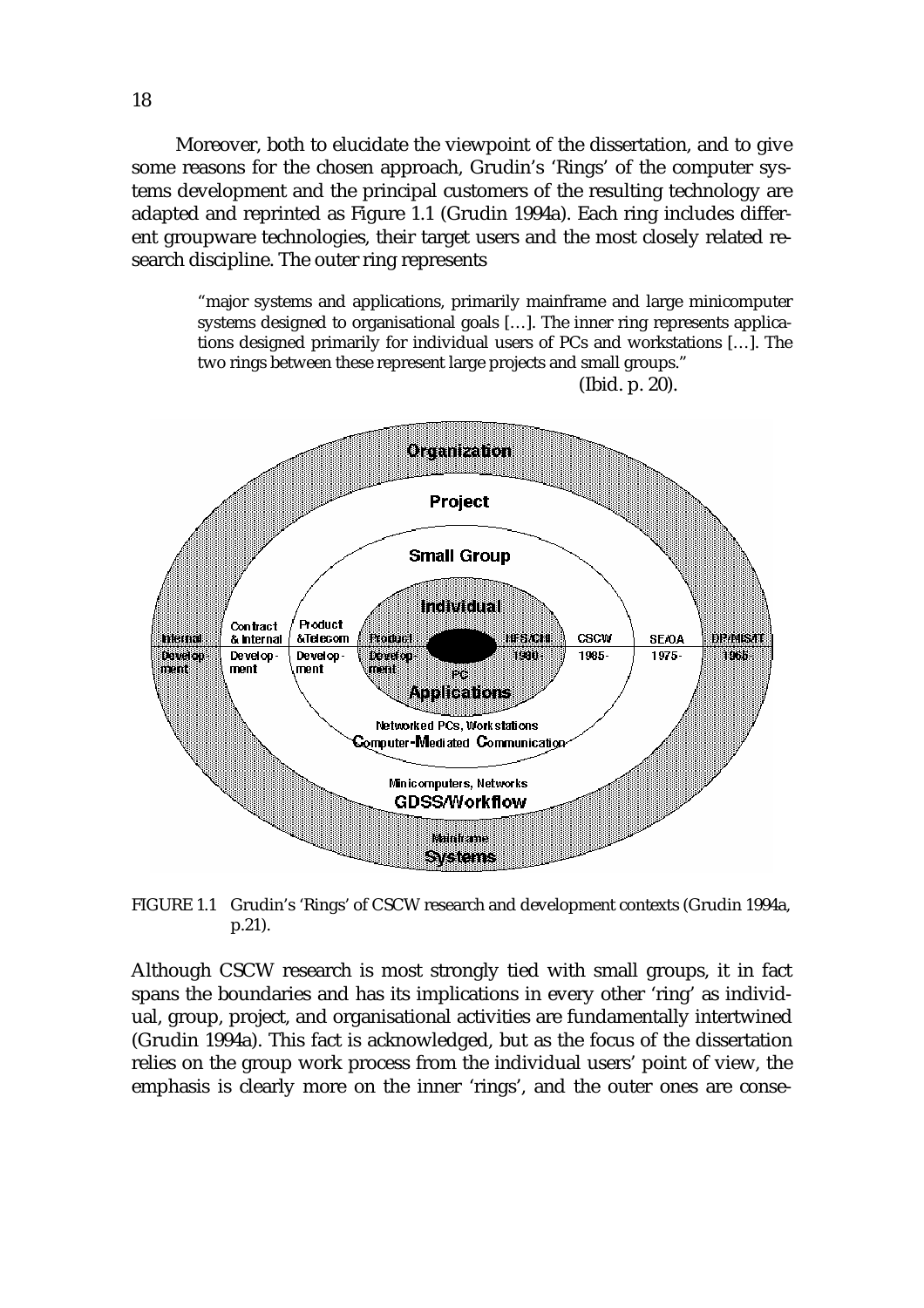quently considered with less interest<sup>4</sup>. This approach has other implications too. For example the adaptation of groupware at an organisational level is mostly ignored, but discussed on the personal level instead. Similarly the ISD methodologies turn out to be unusable as they usually focus on the designing of information systems on the organisational level.

Throughout the dissertation, discussion about alternative and complementary technologies takes place. These are referred to as media, which are any type of technologies or technological tools used for communication and/or cooperation between two or more participants. This definition differs significantly from the human communication interpretation where the term is often considered to cover different types of (non-verbal) signals the participants produce. Hence, in this context, the media include, for example, audio, video, virtual reality, text chat, shared whiteboard, co-authoring, and email.

As in traditional CSCW research, proposals for the systems design are also studied and reported in this dissertation. In addition, those proposals are tested and validated by implementing and evaluating a prototype. Hence, this thesis reports the results of a constructive research process. A starting point was to develop a CVE application, "VIVA – virtual reality virtual office application", where interactions were assumed to be launched from and take place inside a 3D virtual reality environment. However, it was soon realised from detailed theoretical analyses, which were later proved by empirical evaluations, that this was not the correct approach (see Part II as a whole, and Article VI). The value of the VR interface is often overrated and it should be treated solely as a medium among others, not as an ultimate, central interface around which all activities take place (as discussed in Article VI). Realising this expanded the focus of the research away from the CVEs to distributed and synchronous groupware in general (see research objectives and questions in section 3.1).

VIVA5 supports real-time communication and co-operation among a physically dispersed group of users. It combines several/numerous media (audio, text chat, short message, shared whiteboard, rudimentary co-authoring tool, file transfer, email and a simple document database) into an aggregate. This allows users to choose a medium, or multiple media at once, which best supports their intended activities. It was also observed that users used VIVA to indicate their presence to other users, similarly to Active Badges (Harper 1996)

<sup>4</sup> This means that some traditional IS research areas, which lie on the "outer" rings and focus on organisational issues, are excluded. They include, for example, MIS (Management Information Systems) and data processing.

<sup>&</sup>lt;sup>5</sup> In addition to indicating the software prototype, VIVA was also a name for a research project. VIVA, virtual reality virtual office application for TCP/IP and ATM networks, when meaning the research project, was funded by Tekes (National Technology Agency in Finland) and participating companies. The project started with a feasibility study in autumn 1997, and lasted until the end of the year 2001. Here, the term VIVA usually connotates the software. When it relates to the research project, it is indicated either by the explicit word "VIVA-project" or implicitly by the context.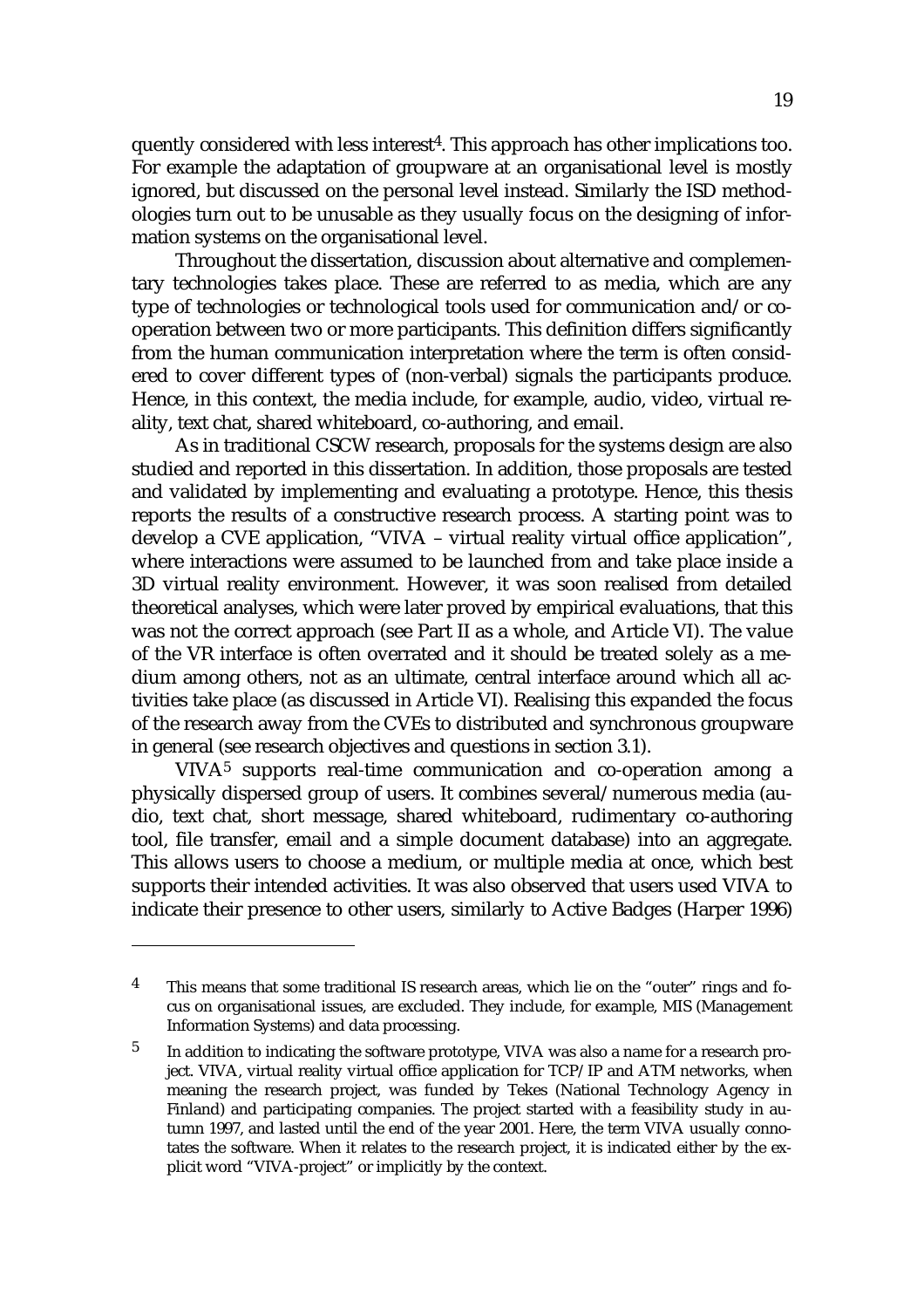or instant messaging systems (Nardi *et al.* 2000), so that other devices or methods (telephone, personal visit) could have been applied (Article VII). Technically, VIVA utilises both client-server and peer-to-peer network topologies so that each client is continuously connected to an awareness server, while direct point-to-point connections between clients or dedicated media servers are established only when appropriate (benefits of such an approach are discussed, for instance, in Greenhalgh 2001 and Pekkola and Robinson 1997a). Later, more detailed descriptions about the design, implementation and evaluations of the system will be provided.

The dissertation is divided into five interwoven parts each contributing to different sections of the study, as illustrated in Figure 1.2. Part I, i.e. this part, provides an introduction to and overview of the topic. Also, background and motivation are illustrated. This is followed by a presentation of research objectives and methodological basis, and an overview of included articles and their relation to the whole. In the final section of Part I, related groupware applications are classified, analysed and compared so that the relationship between the VIVA prototype and the state-of-the-art systems is explicitly illustrated.



FIGURE 1.2 Relationships between different parts of the dissertation, and their research disciplines.

Part II forms a theoretical basis for the prototype by first making a conceptual approach to group work (Article I), and then analysing two different situations in which collaboration takes place (Articles II-III). Part II is solely derived from the CSCW discipline. Part III is more traditional information systems development oriented and describes the software prototype and its design rationale (Articles IV and V). Part IV puts CSCW issues back on the drawing board and presents an evaluation section of the study in the form of discussions about the role of VR in general, and of some findings of the use of the VIVA prototype in real work settings (Articles VI and VII). These articles provide some feedback to the theoretical basis-part. Finally, Part V gathers all the threads together again and summaries the contributions and conclusions of the dissertation as a whole.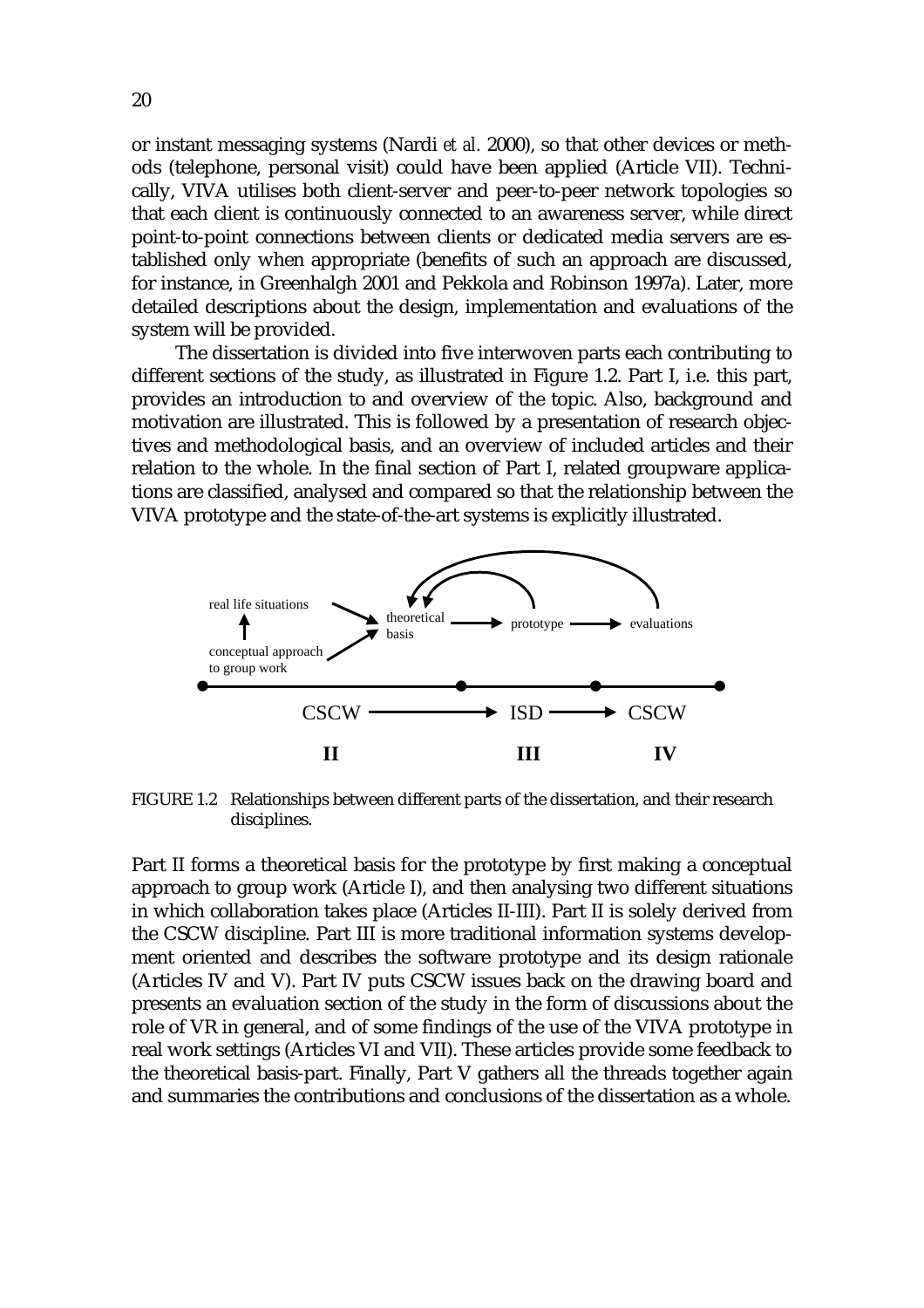## **2 BACKGROUND**

A well-known phrase "to understand the present, one must know the history" describes the idea of this chapter. First, some general issues and problems with CVEs are summarised. These set a starting point, and an initial approach for the VIVA project. The change in the approach is then described in terms of the basic concepts and design principles, which were applied throughout the research project so that they are concretised in the prototype. However, as this Part is an introduction and overview to the topic, profound discussions, theoretical explanations, and actual theory building are taken up elsewhere in the appropriate chapters and articles.

## **2.1 A starting point i.e. the motivation**

During the past decade, or, in fact, as long as CVEs have existed, the focus of CVE research has been on the collaboration in the virtual environment. However, it is astonishing to realise that collaborative activities are assumed to take place *inside* a virtual reality space. This means that to be able to co-operate or just to chat with others, people must first enter the VR environment, find the right person there, and then launch the medium they need – no matter whether they need VR itself to accomplish their task or activity. However, this is not always a problem, since the task is usually tailored to 3D VR, and can as such be best accomplished there (e.g. (Hindmarsh *et al.* 1998; Pycock *et al.* 1998a; Pycock *et al.* 1998b; Smith and O'Brian 1998; Huxor 2001)). Nevertheless, when generalising the issue, this 'VR centricity' becomes problematic. If another application, or tool, or medium would be more suitable or appropriate, or could provide more accurate information for that very moment or situation, it must be opened and used completely separately, and in isolation, to a CVE. There is no linkage between those applications and a CVE (i.e. the VR) – a feature, which obviously limits the usage of CVEs as a fully collaborative tool.

Basically, all traditional CVEs approach collaboration by combining other media with the VR. For example, different versions of MASSIVE (Benford *et al.*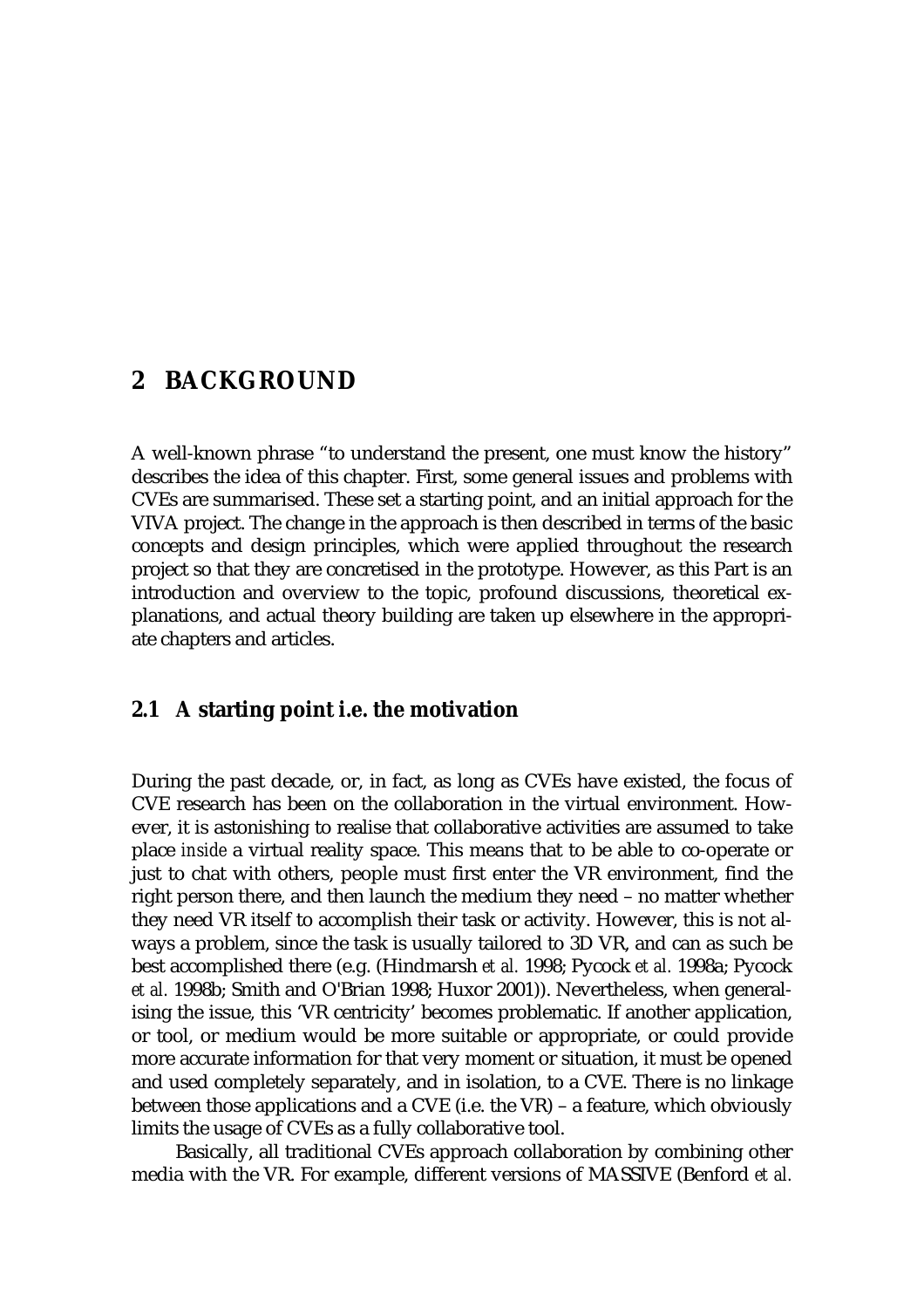1997a; Greenhalgh 1997; Greenhalgh *et al.* 2000), DIVE (Carlsson and Hagsand 1993; Hagsand 1996; Frécon and Stenius 1998), or Onlive Traveller<sup>6</sup> all support audio communication in the VR. Some others have added video by allowing 'video faces' on avatars (some variants of DIVE, FreeWalk (Nakanishi *et al.* 1998), or CU-SeeMe VR (Han and Smith 1996)) or integrating the video picture onto a wall inside the VR (Koleva *et al.* 2000). Text chat is included in almost every application, perhaps because it is relatively easy both to accomplish and to use. Occasionally some (very) limited document handling and management tools have been utilised (Frécon and Stenius 1998; Huxor 1999). These include, for example, a shared whiteboard and document sharing ability so that participants can place documents on the table to publish them (Benford *et al.* 1995). There are even prototypes, where the structure of a Web-site with its numerous links is used to generate a VR environment (Benford *et al.* 1996).

Lately, the development of CVEs have evolved and moved on, and started to explore so-called 'mixed realities'7 where VR is embedded into real world settings such as the theatre stage (Benford *et al.* 1997b) or TV performances (Benford *et al.* 1999). However, in these contexts, mixed realities are considered to be a mixture of VR technology and real world settings (where participants mostly act as observers) rather than a mixture of multiple media with real world settings.

Yet, in all these applications and approaches, the common theme is the obligatory use of virtual reality. It is even presumed that the VR interface is central to everything and that most of the activities take place inside the VR environment, or at least that the VR interface is utilised (see Figure 2.1). In fact, it is essential to open the VR interface on a client machine: it is not possible to move into the VR from another application, or vice versa, from VR to another application − such as the Web or a Word document, or an audio 'chat' − if wanted or preferred. Instead, the VR interface must be used no matter whether it is needed or not. Figure 2.1 illustrates the conceptual principles of these two alternative approaches; VR centric (left) and distributed (right) as discussed earlier.

The notion of being 'inside' the VR when accomplishing activities is very important. It reveals the main problem with current CVEs; all actions must be performed in the VR environment as stated earlier. However, in real life, people tend to use the medium, which is the most appropriate for them at that very moment (Reder and Schwab 1990; Heath and Luff 1991; Ehrlich and Cash 1999). The task may not require the utilisation of a 3D environment but involves the use of some other media instead. Workers also switch from one medium to another smoothly if the other one is more appropriate for their current work (Reder and Schwab 1990). For example, customer support analysts and librarians use different tools and methods (telephone, databases, notebooks, consult-

<sup>6</sup> http://www.onlive.com (referenced March 2002).

<sup>7</sup> About the topic in general and related technical issues, see e.g. (Ohta and Tamura 1999).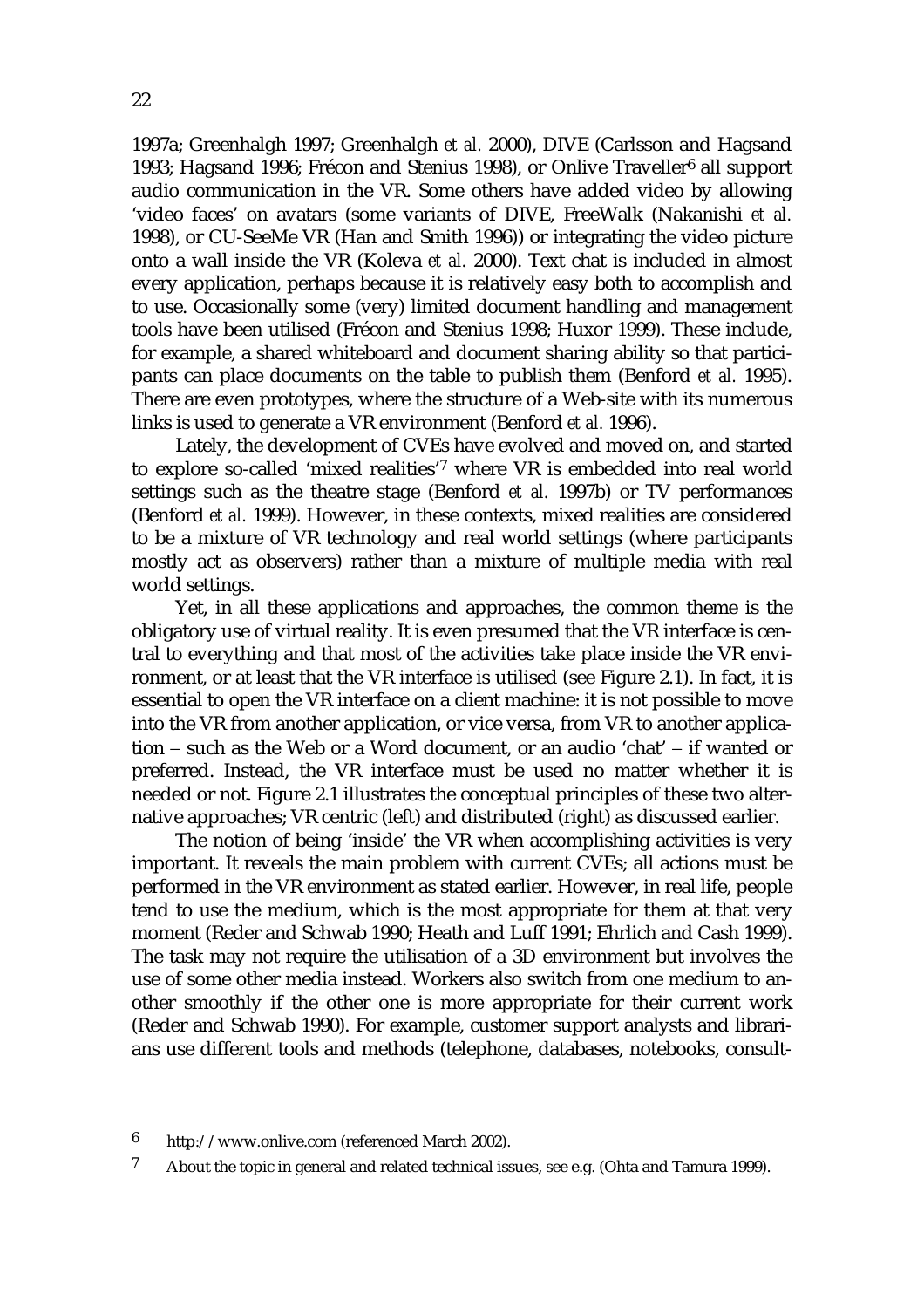ing other people) simultaneously and move between them seamlessly to find the appropriate information (Ehrlich and Cash 1999). Each medium suits best its own purposes, and helps a skilful person to combine information with other information provided by different media. This parallels with a claim by Hollan and Stornetta (1992), who stated that each medium has its own affordances; some media are better for a particular task at that particular moment, others better for other tasks or at other times. Consequently, it can be said that the VR is just a medium among many. Any user may start from *any* medium that they happen to be using, and wish to add or move to *any* other, as seen in Figure 2.1 (right).



FIGURE 2.1 Conceptual architectures for CVEs: VR centric (left) and distributed (right)8.

Realising this led to the development of the VIVA software prototype in the VIVA project.

### **2.2 VIVA virtual reality virtual office application**

The VIVA, VIrtual reality Virtual office Application, project began with the aim of developing both a virtual office, where people may work collaboratively, and a virtual warehouse, where they may shop with their fellow shoppers in a 3D environment. The original goal was to design a virtual reality (3D) interface to manage and handle multiple interactions and work processes through multiple media (VR, video, audio, text, graphics, documents), and to design and construct the prototype to support such actions. VR interface was regarded as a navigation and transition point between media and communication modalities, i.e. it followed the aforementioned approach of virtual reality centric systems. In other words, a user could open video or text communication from VR (as it is possible with other existing VR applications) but could not do this the other

<sup>8</sup> Thanks to Mike Robinson for the pictures.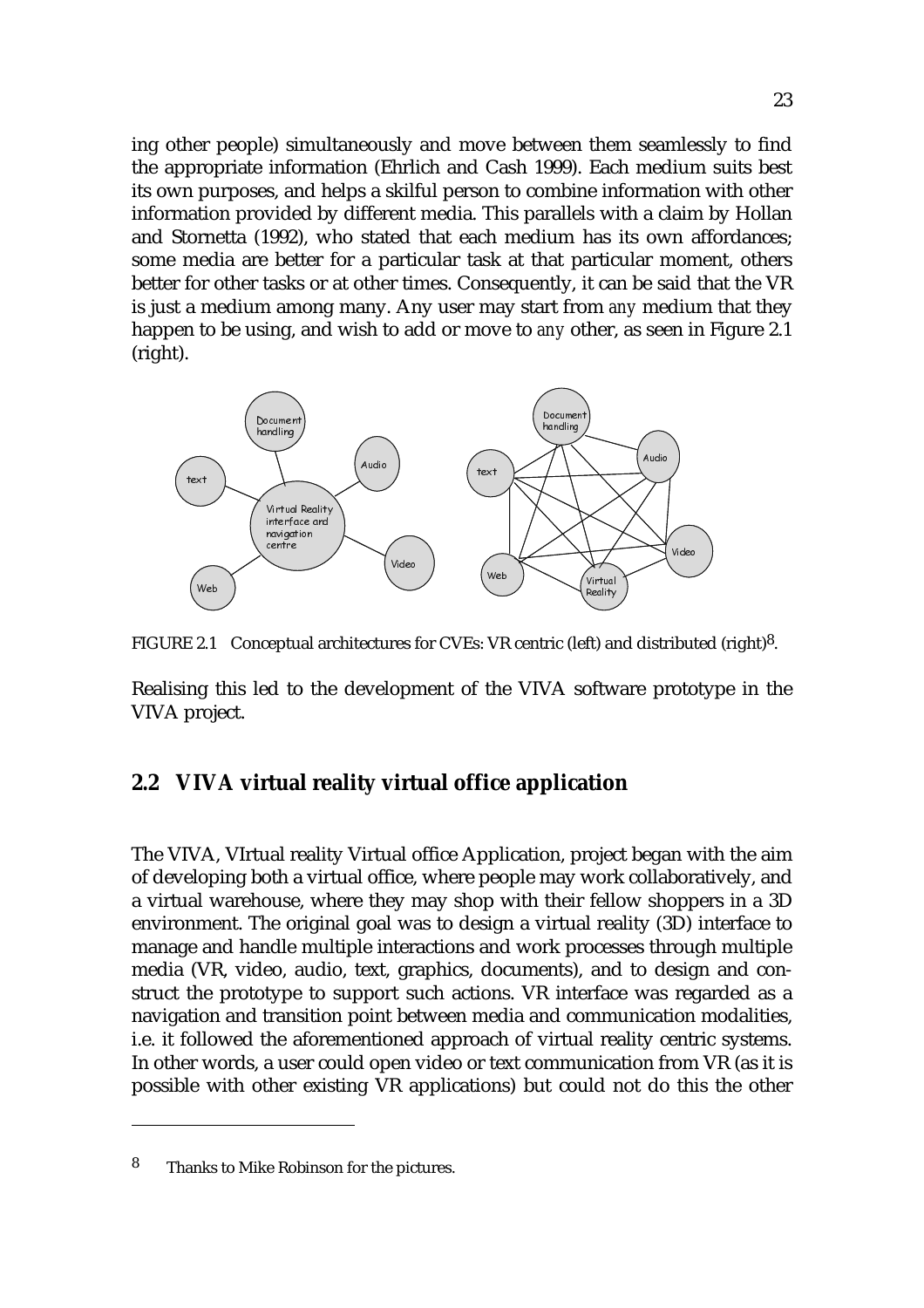way round. Similarly video or a document could be opened from or within VR, but not vice versa. Intuitively this was not right. This kind of limitation to VRcentricity was unnecessary and a result of history more than design – as was discussed in the previous subsection 2.1.

The overall vision was revised in the light of reflection and lessons learned from CSCW. This led to a partial redesigning and revisiting of the goals of the VIVA project – away from VR centricity towards a distributed and flexible combination of multiple media. In fact, the VR interface was abandoned from the final prototype versions completely, thus, for instance, there are no user evaluations either of its utilisation, or of its relationship to every other media. The incident took place after two years of intensive prototype development, after the first prototype version was introduced to the end-users. Reasons are profoundly discussed in Article VI.

The research process of the VIVA project, illustrated in Figure 2.2, roughly followed the principles and methods of participatory design (PD) (Kyng 1991; Bødker *et al.* 1993; Ehn 1993; Kyng 1994; Crabtree 1998; Kensing and Blomberg 1998) and of evolutionary prototyping with three iterative development cycles (McConnell 1996). First, a CSCW literature review was performed to gather a list of design requirements and principles (requirement specification phase in ISD terms (McConnel 1996)). This was followed by the first version of the software prototype (with software design, implementation and testing phases). The prototype was used as a basis for discussions in several workshops that were organised to further develop it and potential use scenarios. Fourth, the second version of the prototype was developed and delivered to users. While they were using it, i.e. prototyping it in PD terms, more workshops, additional use scenarios and alternative user interfaces (mock-ups) were held, designed and investigated. In the sixth phase, the third and the final prototype version was developed and evaluated. The results of these evaluations are presented in Article VII.



FIGURE 2.2 The research process of the VIVA project.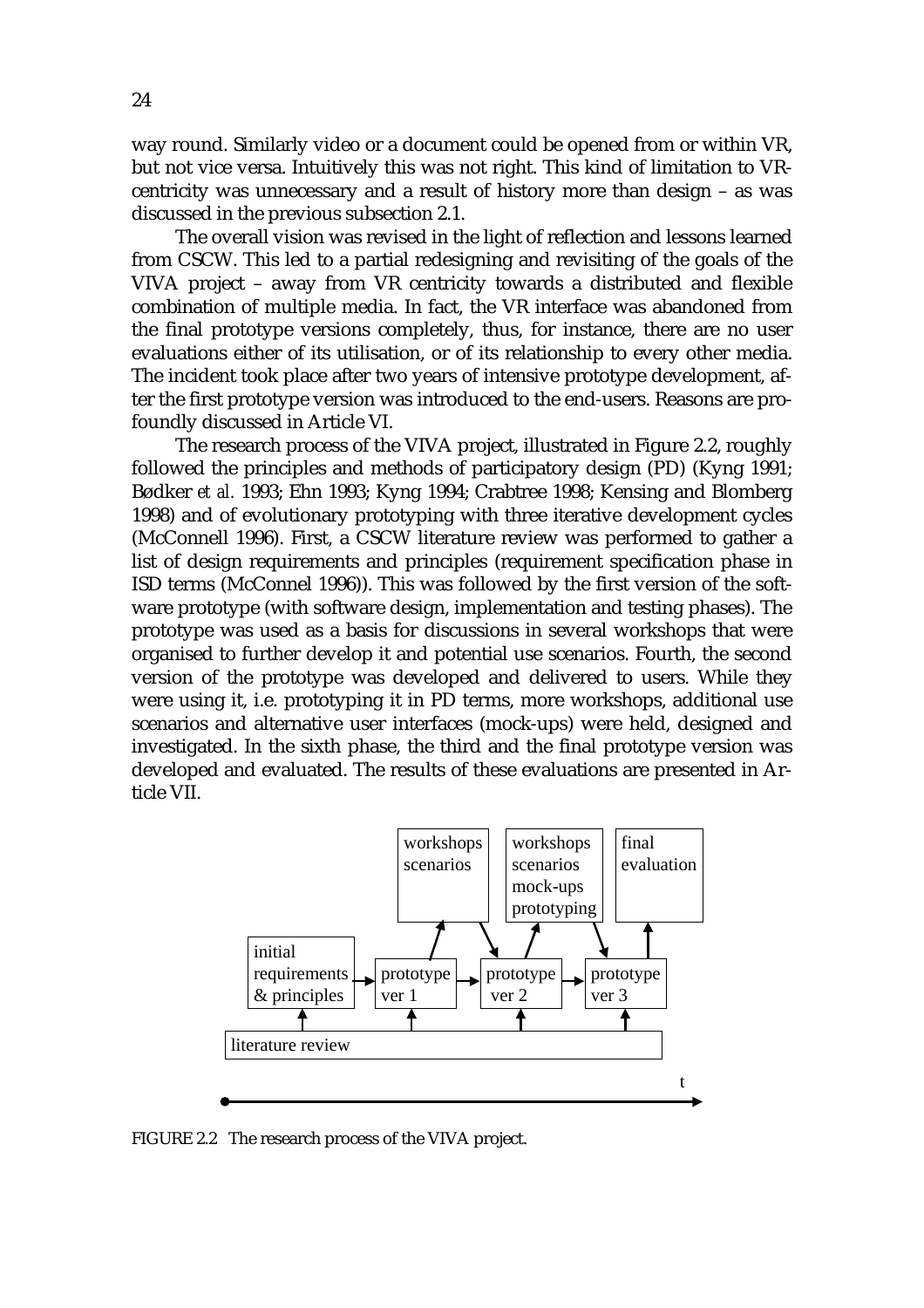Works before the VIVA project included a set of design principles for the virtual offices and their facilities (Pekkola and Robinson 1997b; Robinson *et al.* 1998). These principles, which, as mentioned, were derived from CSCW, acted as guidelines throughout the project thus they are reflected in the design of the VIVA prototype respectively. Briefly, the principles are flexibility, common artefact, and 'beyond being there'.

**Flexibility.** Application constraints (over and above those constraints of the medium itself) should not be based on anticipated use (Keil-Slawik 1992; Robinson 1993). For instance, usually the quality of audio needs to be higher than the quality of video to maintain smooth communication (Tang and Isaacs 1993), but there are circumstances were the opposite will apply (e.g. when reviewing a picture). It is therefore a mistake to assume any perpetual importance of audio over video, or similarly with any other media. Instead, users should be allowed to tailor their virtual workspace, and respectively rank audio and video the way they prefer, and further to choose tools or media they wish to use. This requirement for flexibility and tailorability reflect a large volume of CSCW research on the importance of contingent and ad hoc activities (see Articles II-III, and for instance Gerson and Star (1986), Suchman (1987) and Bowers *et al.* (1995)).

**Common artefacts** are usually considered to be taken for granted, inconspicuous, and trivial. The idea was originally illustrated by an example of a hotel key rack (Robinson 1993):

> "Guests can leave and collect their keys: can see which other guests are in or out, and leave messages in the pigeonholes. Hotel staff uses it to communicate with their colleagues, and place bills, faxes, etc. to be given out to guests. The presence of keys, or contents of pigeonholes, conveys information, and may be the subject of questions or discussion. Some operations are considered legitimate, while others are not: usually only receptionist can place keys or messages; keys have to be hung over appropriate numbers; etc. The keyrack is a model of the hotel, mapping the rooms. A glance at late night evening gives an overview of the hotel occupancy.

> Yet this keyrack is not foolproof, nor is it 'active'. There is nothing to prevent keys being hung in the wrong places, or lost. It can be used in many idiosyncratic ways – probably violating the recognised procedures. Conversely, there are certain things about a keyrack that are fixed, like to positions of the hooks. It is simply not possible to hang a key between two hooks, as there is nothing to hang it on. So potential uses are a result of physical properties, local conventions and rules, and situated activities."

#### [ibid. pp. 190-191]

Common artefacts have several characteristics, which need to be considered when designing them (Robinson 1993). Common artefacts are both predictable and dependable to the people using them, and provide an overview on a workworld, which would not otherwise be available. They are often used in situations, where peripheral awareness (e.g. being aware of colleagues and their activities) is essential for accomplishing the task (Heath and Luff 1991; Heath *et al.* 1993). Common artefacts not only convey information but also provide further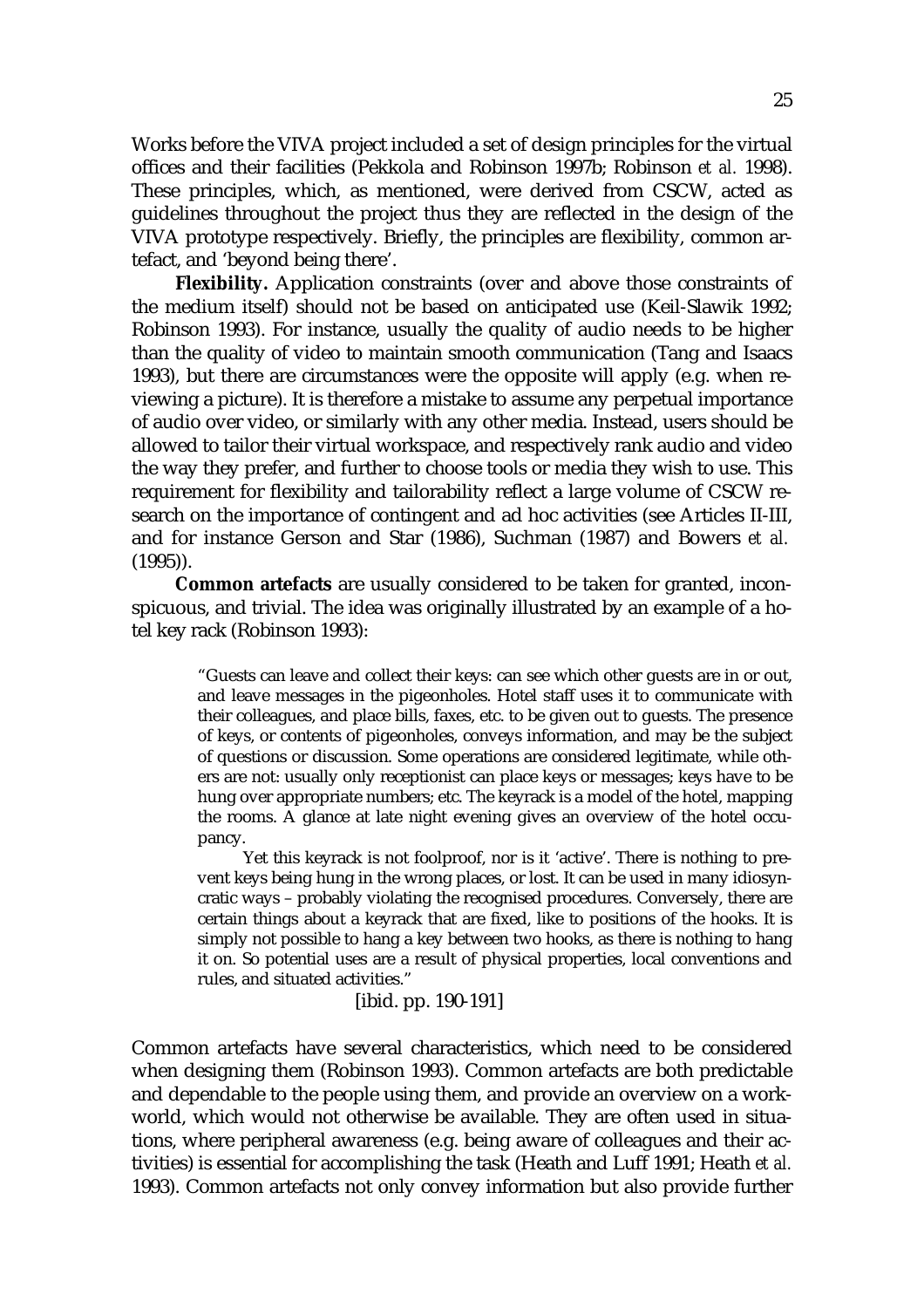contexts for both implicit and explicit communications (Harper *et al.* 1989; Robinson 1991; Robinson 1993). Those types of communication should not be seen as alternatives, but complementary and mutually supportive. Robinson's widely acknowledged model, the 'Double Level Language', conceptualises the issue at two levels; cultural and formal (Robinson 1991). The formal level provides a common reference point for participants, while the cultural level supports interactions and communications upon it. Robinson argued that "the formal level is meaningless without interpretation, and the cultural level is vacuous without being grounded" (Robinson 1991, p. 43). Thus, it can be concluded that the levels complement and support each other.

The last of the design principles is '**beyond being there'**, which was originally identified by Hollan and Stornetta (1992). They argued that simulating face-to-face co-presence was the objective of most tele-application designers (back in the early 90's): to produce environments that were as close as possible to 'being there'. This does not parallel experience, since a phone call or an email is often better, more effective, or more appropriate than a visit to another's office or a conversation. The authors argued that each medium has its own affordances, and that mere approximation to face-to-face is a bad design objective, which is unattainable and does not mirror reality. 'Beyond being there' was adapted as a quality principle for VIVA. It was assumed that an application has quality if and only if there are circumstances in which people prefer it to a physical presence.

By bearing these principles in mind, the elaboration of theoretical issues and the design of the VIVA prototype were ready to begin. VIVA was designed to support multiple work practices and types of works (flexibility) without forgetting the context and environment where the work is supposed to take place (common artefact and double level language). 'Beyond being there' provided the basis for evaluating the quality of the application.

Part II provides profound theoretical discussions and some implications to multiple media application design in general. Part III presents the VIVA prototype, some general but detailed requirements for multiple media applications, i.e. making the design principles concrete, and some hypothetical use scenarios. The focus is on the implementation and integration of media. Part IV then takes a more user-oriented approach and illustrates both the VIVA user interface and users' experiences when the design principles were applied. The evaluation of the realisation of flexibility, common artefact, and 'beyond being there' is discussed in the conclusions in Part V.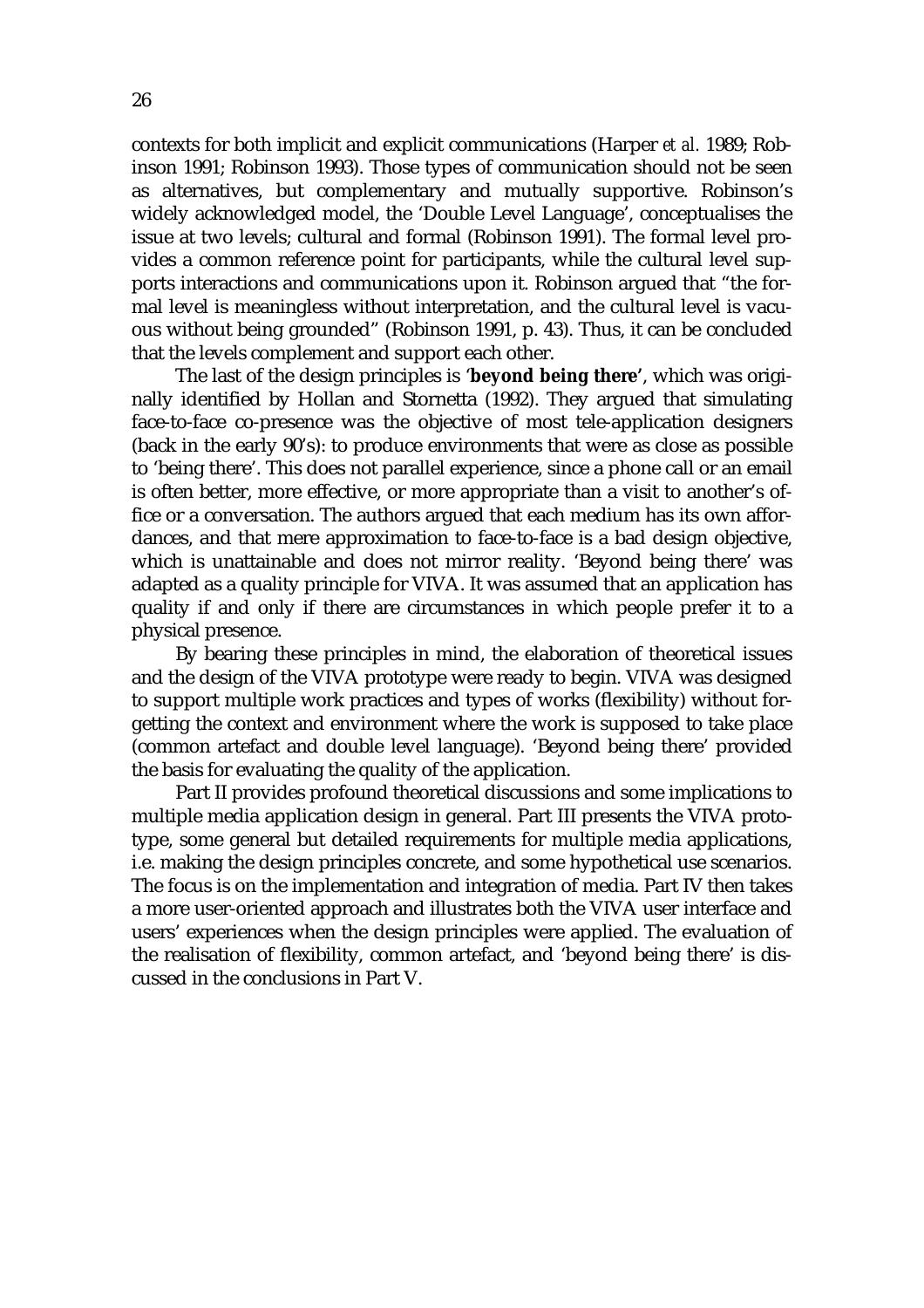## **3 RESEARCH OBJECTIVES AND APPROACHES**

In this chapter, research objectives, questions and methodologies will be discussed. Also, the validity of the research will be considered.

### **3.1 Research objectives and questions**

The main objective of this research is to study *why, how and in what way multiple communication and collaboration media can be integrated into an aggregate*. In other words, the objective is to analyse and propose possibilities to improve computer supported group work. Theoretical discussions are derived from two intertwined viewpoints; experiences from real-life (working) situations and from a human communicational perspective. These highlight, first, the reasons why multiple media applications are needed after all, and second, how the use of multiple media improves different work situations in contrast to the utilisation of just one medium. Also, a prototype to evaluate the theoretical issues and proposals is presented. This brings up several new points, such as scalability in different directions and the integration of media, which are not considered in the human-centric theoretical analysis, but which are highly relevant to the systems design. Naturally, the prototype also presents an example how those issues can be considered in the design and implementation of distributed and synchronous groupware.

Another minor objective, as a corollary to the first one and because of the initial research origin, is to study *how collaborative virtual environments should and could be extended as a fully co-operative system.* The issue is addressed from theoretical and practical points of view by briefly analysing some current CVEs and their weaknesses through the scope of the aforementioned theoretical discussions (chapter 2.1). Both objectives are tightly interrelated thus they are discussed concurrently.

In CSCW literature, there are three themes that are identified as central to this dissertation. They are: (working) *process*, *awareness,* and *scalability and boundaries*. Process covers all the different kinds of methods and practices of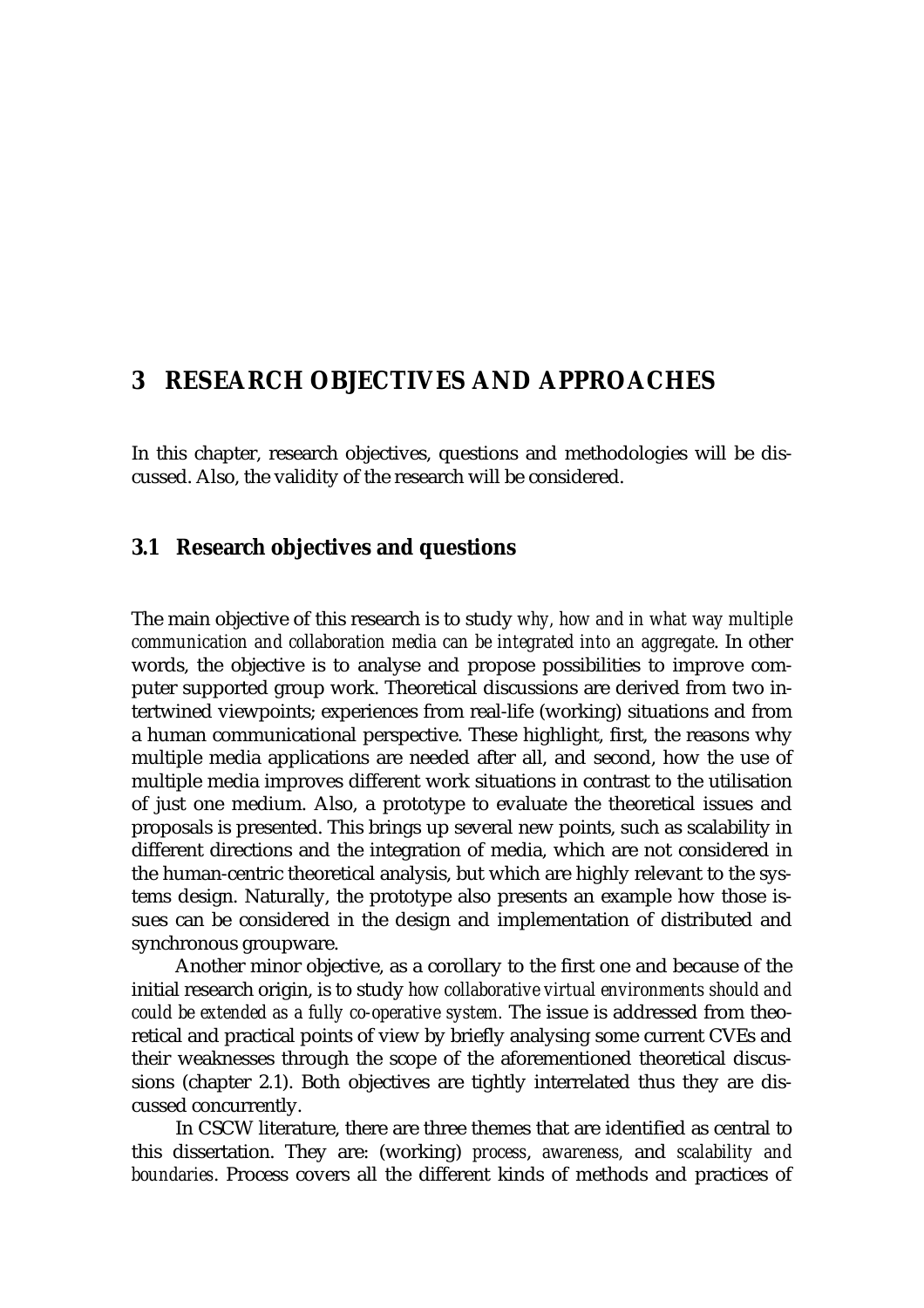how people may work or otherwise perform co-operative activities together, for example, in underground or air traffic control rooms (Heath and Luff 1991; Filippi and Theureau 1993; Heath and Luff 1996; Thereau and Filippi 2000), financial institutions (Heath *et al.* 1993; Harper 1998; Hughes *et al.* 1999), law firms (Suchman 2000), libraries (Ehrlich and Cash 1999), shops (Pekkola *et al.* 2002), and paper mills (Auramäki *et al.* 1996; Kovalainen *et al.* 1998; Robinson *et al.* 2000). In all these situations, people use, or could use, computers or other technologies as tools for the tasks they are trying to accomplish. Awareness of other users and their activities has been identified to be essential for the process (Heath and Luff 1991; Heath *et al.* 1993; Heath and Luff 1996). In this dissertation, the concept of awareness is approached from the situation awareness viewpoint, which refers to the degree of accuracy by which observers' perceptions of their current environment mirror reality (Adams *et al.* 1995; Gilson 1995). Situation awareness can be considered to consist of two elements: user awareness and workspace awareness. User awareness represents direct actions occurring in the workspace; for example, who is around, whether they are available, and what they are doing, while workspace awareness is more activity-oriented. It means the understanding of other people's interactions, such as tasks, activities and communications, within a shared workspace (Gutwin and Greenberg 1997). The final theme, scalability and boundaries, is more technically sound than the other two. When people are working together with a computer-support, there are several boundaries: between users, between each user and his or her computer, between users and the objects they are working on, and between different parts of the computer-generated environment, to mention a few (Star and Griesemer 1989; Star and Ruhleder 1996). Technically, scalability refers to how those boundaries can be crossed or annihilated without excessive influence on the process and awareness.

Objectives and themes can be gathered and summarised into the following four research questions:

- 1. As a hypothesis, it is assumed that combining multiple media into an aggregate makes groupware more useful and flexible in different and varying situations so that when multiple media are incorporated, or are at least available, the (work) situation is improved in comparison to cases when just one medium is utilised. The first and the most important question is to prove this hypothesis.
- 2. What are the benefits and what are the failings of each medium?
- 3. How can multiple media be best integrated? This question can be further divided into several sub-questions: How to support the awareness of other users and their actions in the whole media space? How to manage different boundaries between media? How to ensure scalability in different directions?
- 4. How should and could CVEs be extended as a fully co-operative system?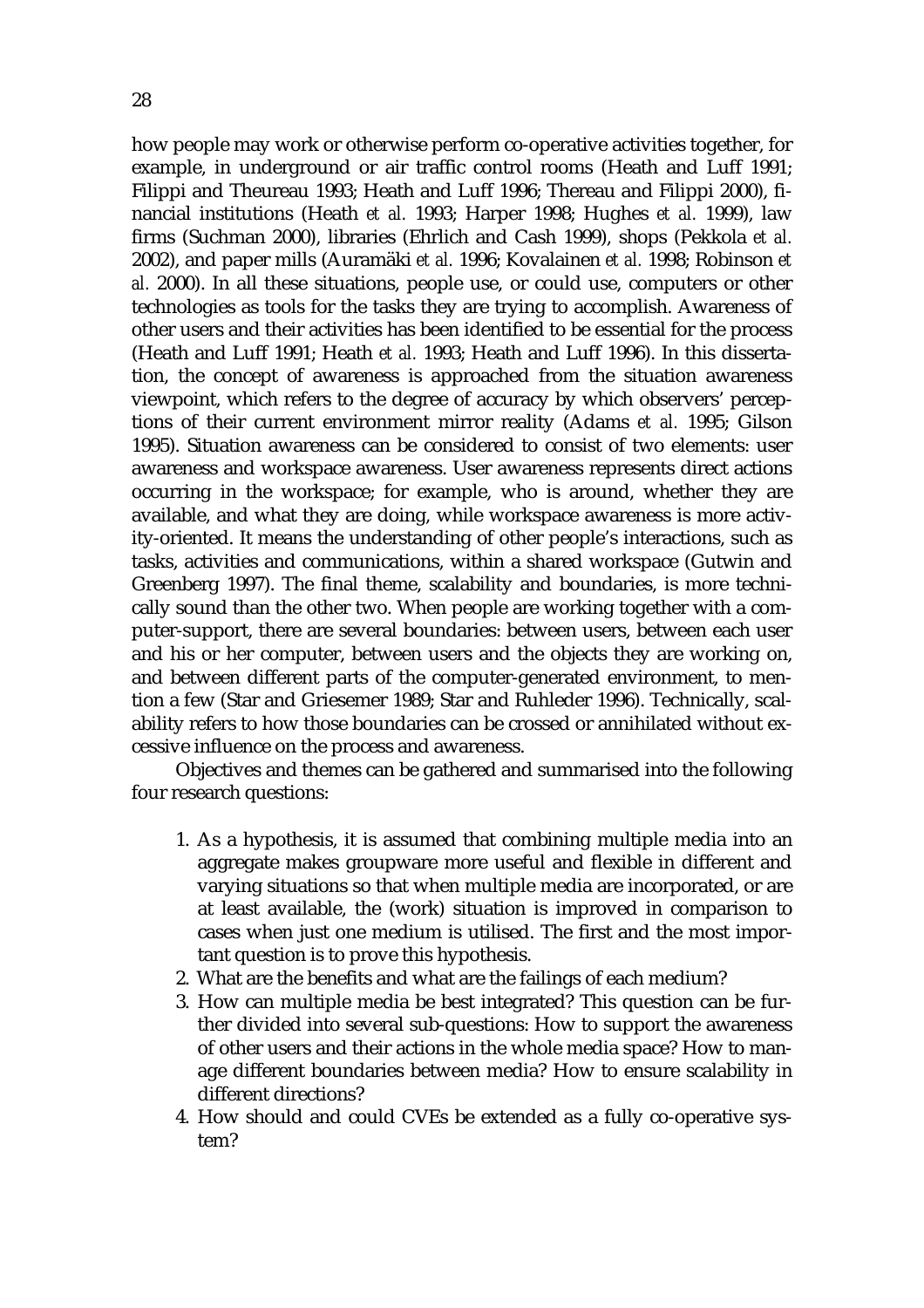Detailed descriptions of each part of the dissertation (as illustrated in Figure 1.2) and their chapters will be presented later. However, in Table 3.1, the research questions and their corresponding sections of the thesis are summarised. As seen, Question 4 is more or less discussed implicitly everywhere, but not answered explicitly until the conclusions and contributions chapter in Part V.

TABLE 3.1 Research questions and the corresponding Parts of the thesis.

|                                | Question 1 Question 2 Question 3 Question 4 |  |
|--------------------------------|---------------------------------------------|--|
| Part II                        |                                             |  |
| Part III                       |                                             |  |
| <b>Part IV</b> (rethinking VR) | $\mathbf{\hat{}}$                           |  |
| <b>Part IV</b> (evaluation)    |                                             |  |

### **3.2 Research approach**

Bearing the aforementioned hypothesis of the benefits of multiple media in mind, and considering the fact that available systems did not satisfy the requirements of the research (see chapters 2 and 5), it was obvious that a prototype to evaluate the theory needed to be built (Järvinen 2001, p. 92). Hence prototyping and a constructive approach to the research was a self-evident choice.

CSCW attempts to make design proposals (Bannon and Schmidt 1989) while the ISD usually considers not only how to convert those proposals into technical implementation but also how to manage the whole systems development lifecycle from the requirement specification to design, implementation and testing of the prototype (Blokdijk and Blokdijk 1987). Consequently, as a prototype was required to be built, and as CSCW contributes to requirement specification<sup>9</sup>, the research process described in the dissertation partly follows ordinary information systems development, which in turn enables the adaptation of the ISD methods as a guideline for the research.

According to Nunamaker et al., systems development can be considered as a multi-methodological approach, which proceeds through an incremental and iterative cycle of observation, theory building, experimentation, and systems development (Nunamaker *et al.* 1991a, pp. 94-95). Observation relies on research methods such as case studies, field studies and surveys. Theory building includes the development of new ideas and concepts, and construction of conceptual frameworks, new methods or models. Theories can suggest a research hypothesis, guide and enable research. Experimentation includes research methods such as action research, laboratory, field and simulation ex-

<sup>9</sup> CSCW also contributes to concept development, and systems development and their empirical evaluations, but does not address systems development process for which ISD methods focus.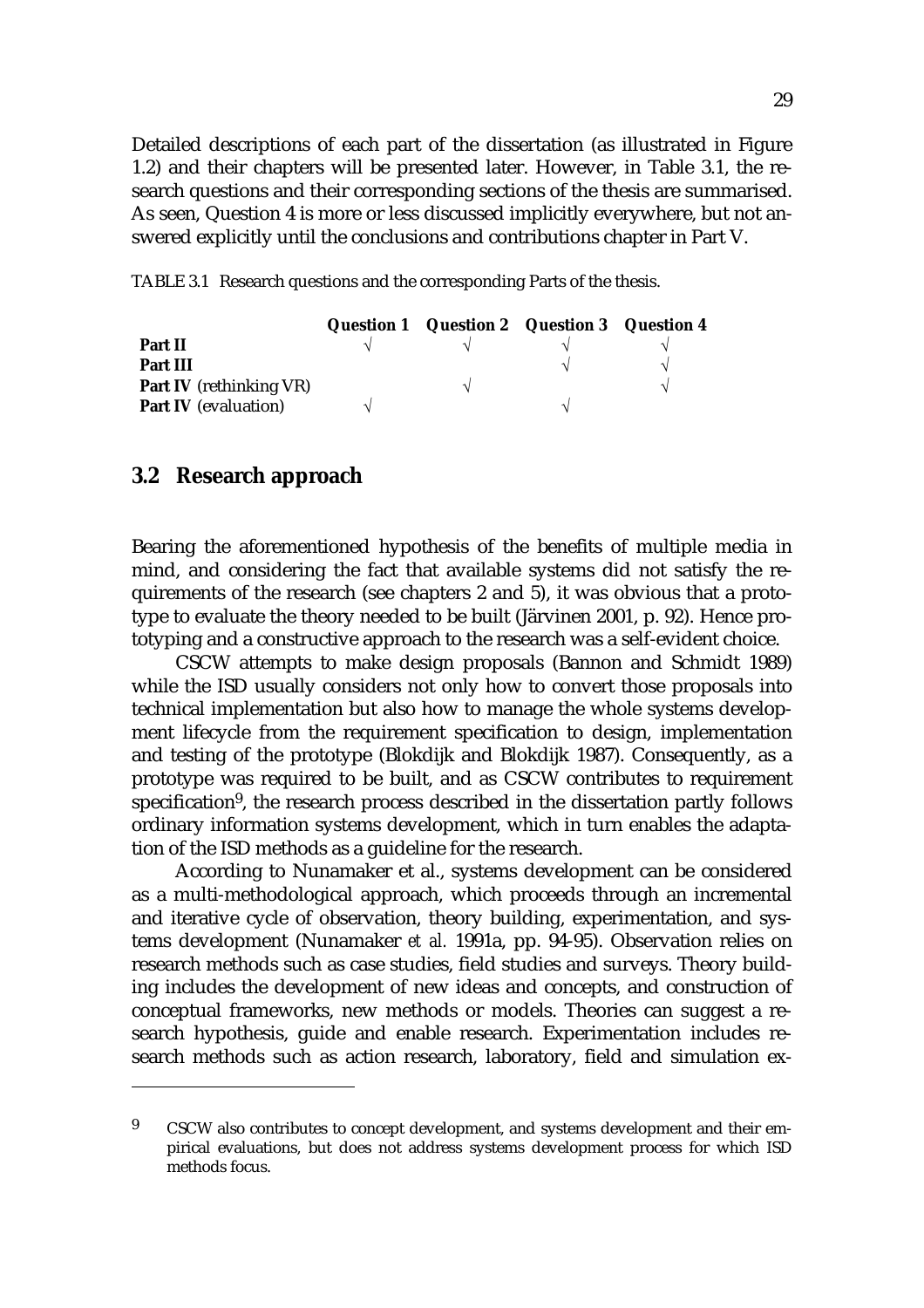periments. It may attempt to validate theories, or look at issues of acceptance and technology transfer. Its results can be used to refine theories and further improve systems. Systems development consists of five phases, which correspond to overall systems development research methodologies. These are concept design, architecture construction, prototyping, product development, and technology transfer.

The same authors continue by stating that systems development research must conform to the following five criteria (Nunamaker *et al.* 1991a, p. 101):

- The purpose is to study an important phenomenon in areas of information systems through system building.
- The results make a significant contribution to the domain.
- The system is testable against all the stated objectives and requirements.
- The system provides a better solution to IS problems than existing systems.
- Experience and design expertise gained from building the system can be generalised for future use.

The systems development approach is described as "a critical contributor among the methodologies available" (Nunamaker *et al.* 1991a, p.93). As this research fulfils the five criteria above, and the methodology otherwise provides a good framework, the aforementioned systems development research methodology by Nunamaker et al. will be adopted in this thesis both to describe the research, and also to motivate and direct the research itself.

## **3.3 Validation of the research approach**

Prototyping is used as a part of the research method. In such a case, the question of validity necessarily becomes the focus of special inspection. There are two common approaches for ensuring the validity of constructive research. First, for an earlier validated theory, prototyping may be used to demonstrate the feasibility of a proposed implementation. There formalisation is an important part of validation. Second, prototyping may be used as a means for theory validation. Then, the prototype must be tested in the laboratory or field to test its usability. Claims for the validity of the theory are based on the results of those experiments. (Koskinen 2000). In this study, prototyping is used both ways, although the latter approach is largely emphasised. Only when proposing some fine-grained details of the system's implementation is the first approach chosen.

By applying Nunamaker et al.'s (1991a) systems development research methodology, the validity of the research approach can be discussed. The introductory part of the thesis (especially chapters 2 and 5) looks at the existing systems, situations, and encountered problems, and outlines the current needs for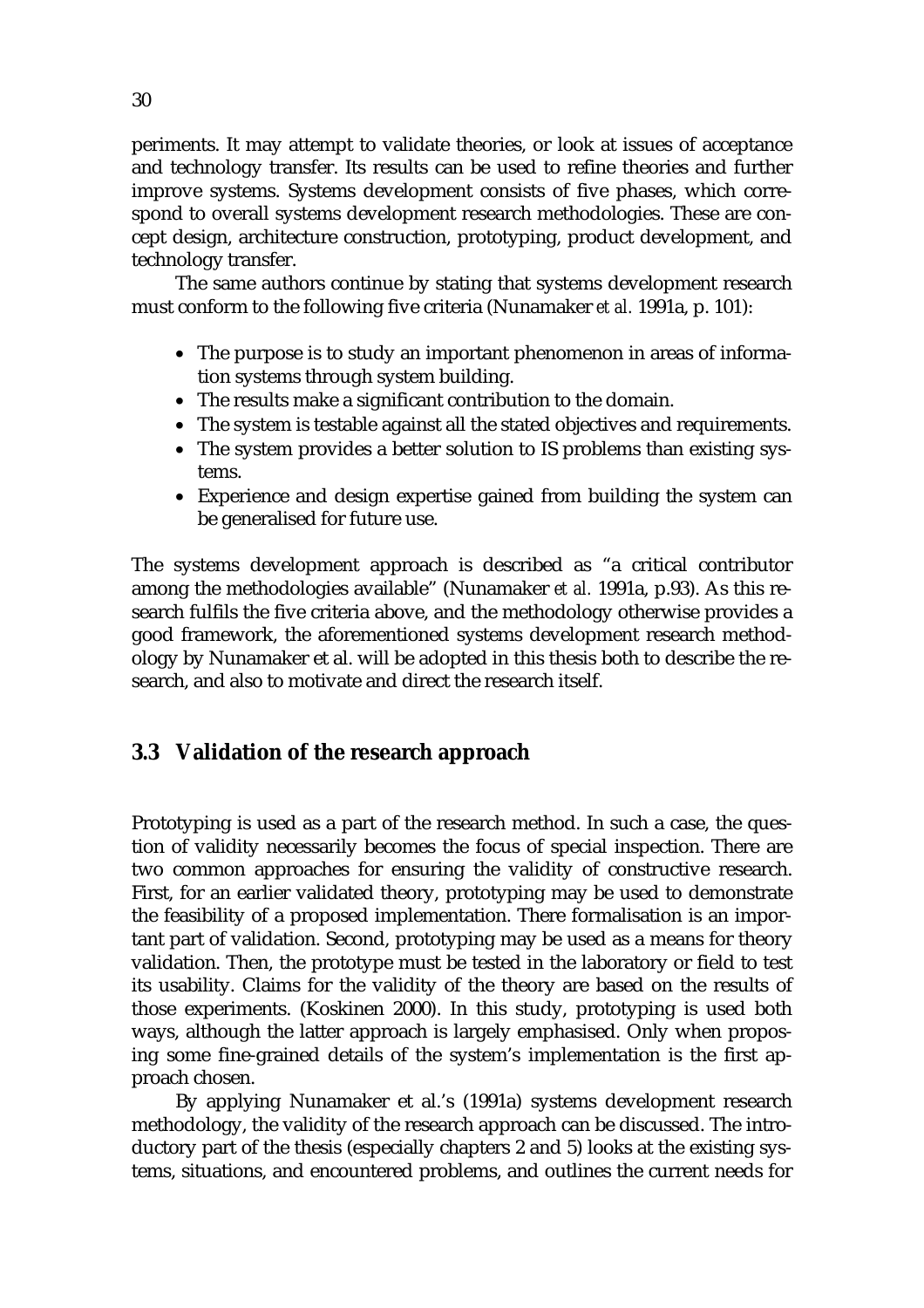development in the field. These are considered to be observations. In addition, some preliminary theories and hypothesis are also built. Part II takes a step further into the theory building. First, the problems with current systems, devices and approaches, and reasons why they occur are illustrated through the adaptation of the concept of human communication, and making a conceptual approach to group work. Second, some real-life situations of collaboration are analysed by empirical observations and speculative discussions. In Part II, some suggestions for the design and implementation, i.e. for the systems development, are also proposed. The results of the systems development of VIVA are thoroughly discussed in Part III. It also presents some technically oriented hypotheses, which are evaluated and experimented by computer simulations. The results of the actual experiments of using VIVA as a prototype system, and utilising multiple media are reported in Part IV. Those experiments include first some experiences and theoretical discussions about the value of virtual reality and second a collective case study (Yin 1994; Stake 2000), where VIVA prototype is brought into two distinct organisations. For the case study, both qualitative (interviews) and quantitative (log-file analysis) research methods are used to allow the use of triangulation for improved analysis (Gallivan 1997). The validity of individual research methods and experiments is discussed in the appropriate chapters.

As shown, this research has followed a multi-methodological systems development approach, as advocated in Nunamaker *et al.* (1991a), in terms of the phases of the research and the use of the different strategies to support, motivate and build on each other. All four research strategies have been used, although the emphasis in this thesis has been on theory building with slightly less attention paid to systems prototyping. To date there have been only a few 'real' situations where multiple media were incorporated. This is partly because of the progress of the research thus observations and wide-scale experiments are just becoming possible. These will respectively form dominant strategies in research in the near future, as the current cycle of incremental systems development is concluded and the next cycle begins.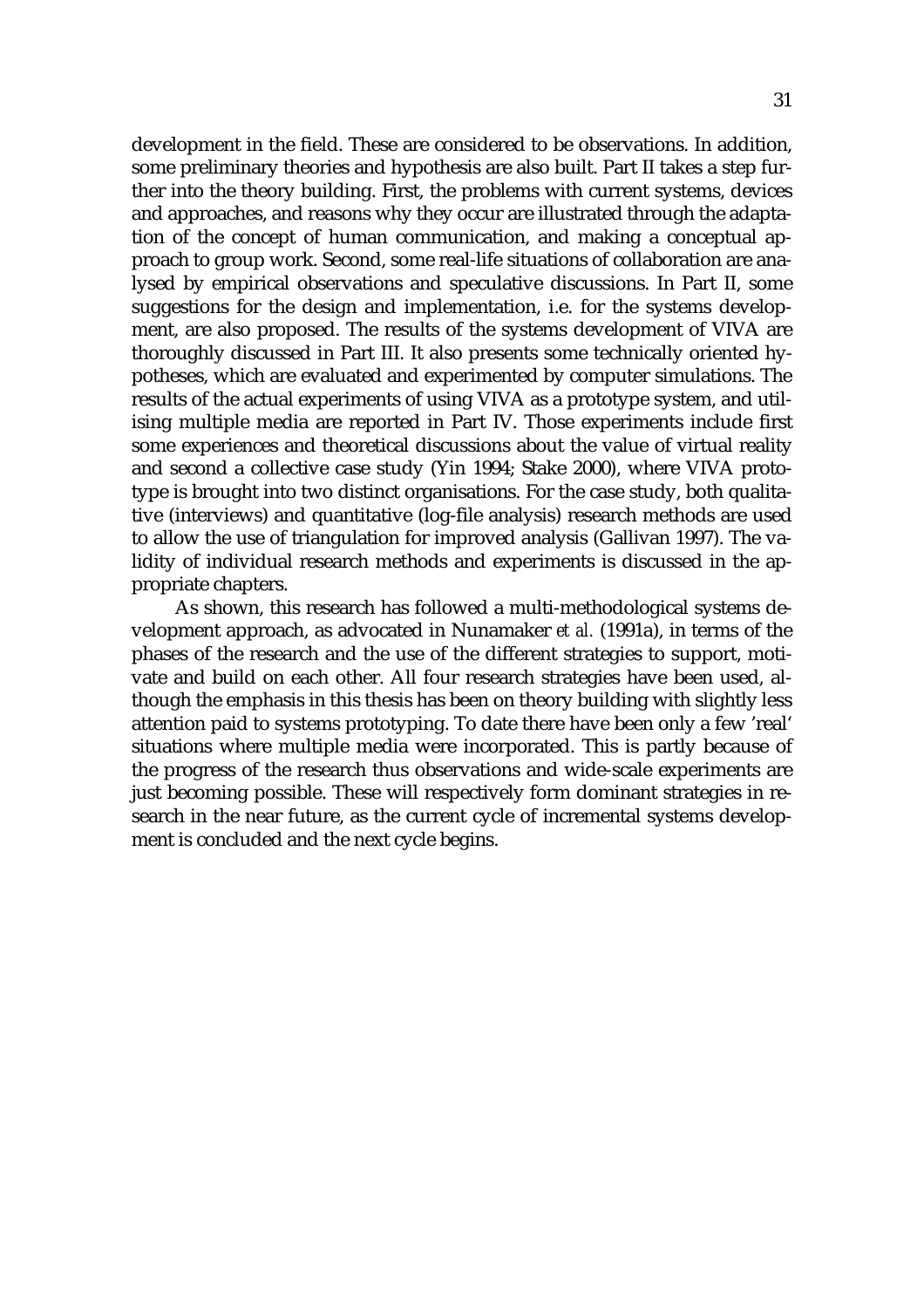# **4 OVERVIEW OF ARTICLES**

This chapter briefly describes the research objectives, methods, and results of each of the seven articles attached to this dissertation, and declares their logical interrelationships that are not always self-evident in the articles themselves. The articles were published, submitted for publication, or written otherwise in a similar manner as individual pieces of research in two journals, four conferences, and one chapter written particularly for this dissertation. The bibliographical details of the articles are also presented. The division of labour and my contribution in the co-authored articles are clarified in subsection 4.8.

## **4.1 Article I: "Characteristics of Computer-Supported Group Work: Conceptual Analysis"**

Pekkola, S. (submitted). Characteristics of Computer-Supported Group Work: Conceptual Analysis. *Submitted for publication to a journal.* 

## **4.1.1 Research problems and methods**

The first article in Part II takes a conceptual approach to group work. In general, any group work situation or session (or generally speaking, any situation in which interpersonal communication and/or collaboration takes place) can be roughly divided into two interrelated and parallel elements; human communication and co-operation upon artefacts (or especially documents). In the article, these elements are further divided into detailed components to provide a schematic picture of an overall situation. However, it should be noted that although the group work session is conceptually divided into several layers to help theoretical analysis, the situation is much more complex in real life, and such a division cannot be made. Yet, such a division assists the discussion about characteristics of group work, and different media and their support for group work. Also, at the same time, it reveals the potential benefits and failings of each medium.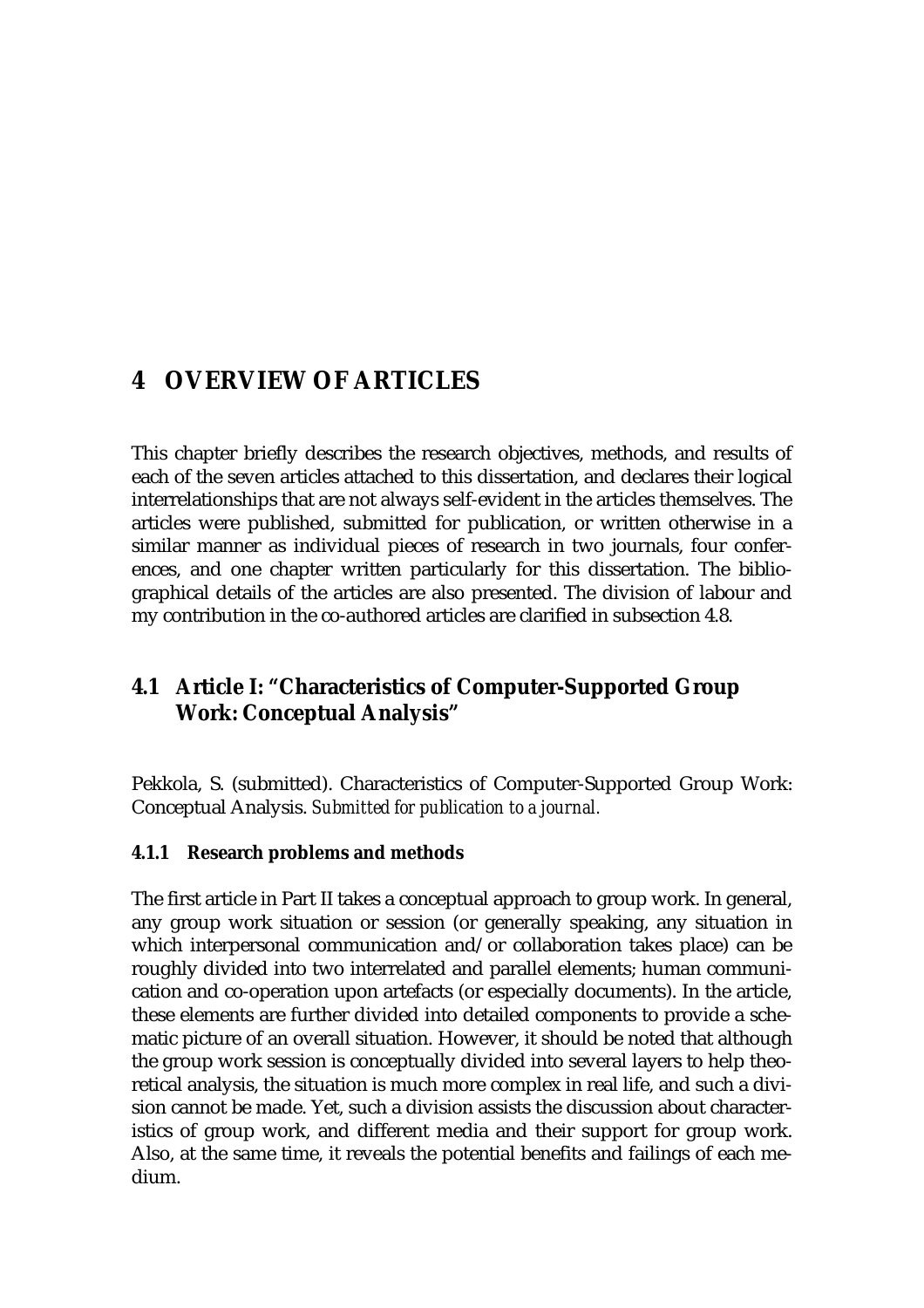Discussions are based on literature reviews and experiences gained and observations drawn from different applications. Human communication is analysed by identifying its main components through appropriate literature review. Co-operation is respectively approached through the aforementioned concepts of double level language and situation awareness, and by adapting Paivio's (1986) dual coding theory to illustrate and explain the relationship between the levels of double level language.

#### **4.1.2 Content and results**

The article discusses the issues arising from the characteristics of human communication, and from the fine-grained distinctions of different types of cooperation. First, group work is approached by analysing human communication and its' multifaceted characteristics. The emphasis is on nonverbal communication. Second, the role and use of documents and other reference materials, and other types of co-ordinated actions (overhearing, pointing, etc.) in relation to human communication are investigated. Technologies and media to support identified aspects of group work are mirrored in appropriate chapters to provide detailed analysis of their benefits and downsides in different situations.

The main conclusions and contributions of the article can be shortly summarised. From the human communication point of view, the claim by Hollan and Stornetta (1992) that every medium has its own affordances, is acknowledged and proven right, and benefits and failings of each medium are discussed. Consequently, to support people and their different work practices (and not their use of computers (Grudin 1994b)), a system must support and combine multiple communication and collaboration media, respectively. Also, those media need to be seamlessly integrated so that the actions taken by the fellow co-workers can be correctly interpreted – no matter which of the media one is using. It is argued that either this kind of absence of appropriate media for a situation, or their improper integration, is one of the reasons why the most current groupware fail and are often unusable in real life situations.

#### **4.1.3 Relation to the whole**

The VIVA prototype to be presented later on is based on the theoretical analysis from this article. It continues with the initial research settings presented in chapter 2 such as background information and motivation behind the study, and provides erudite discussion on the issues risen. It also answers two original research questions (Question 1 and Question 2) thus, as a whole, its contribution to the thesis is significant.

The article addresses all themes, although it mainly deals with process and awareness. Scalability and boundaries are touched as restrictive, limiting, and constraining factors, which are caused by the isolation and incompatibility of different technologies. Methodologically the article contributes to theory building and systems development.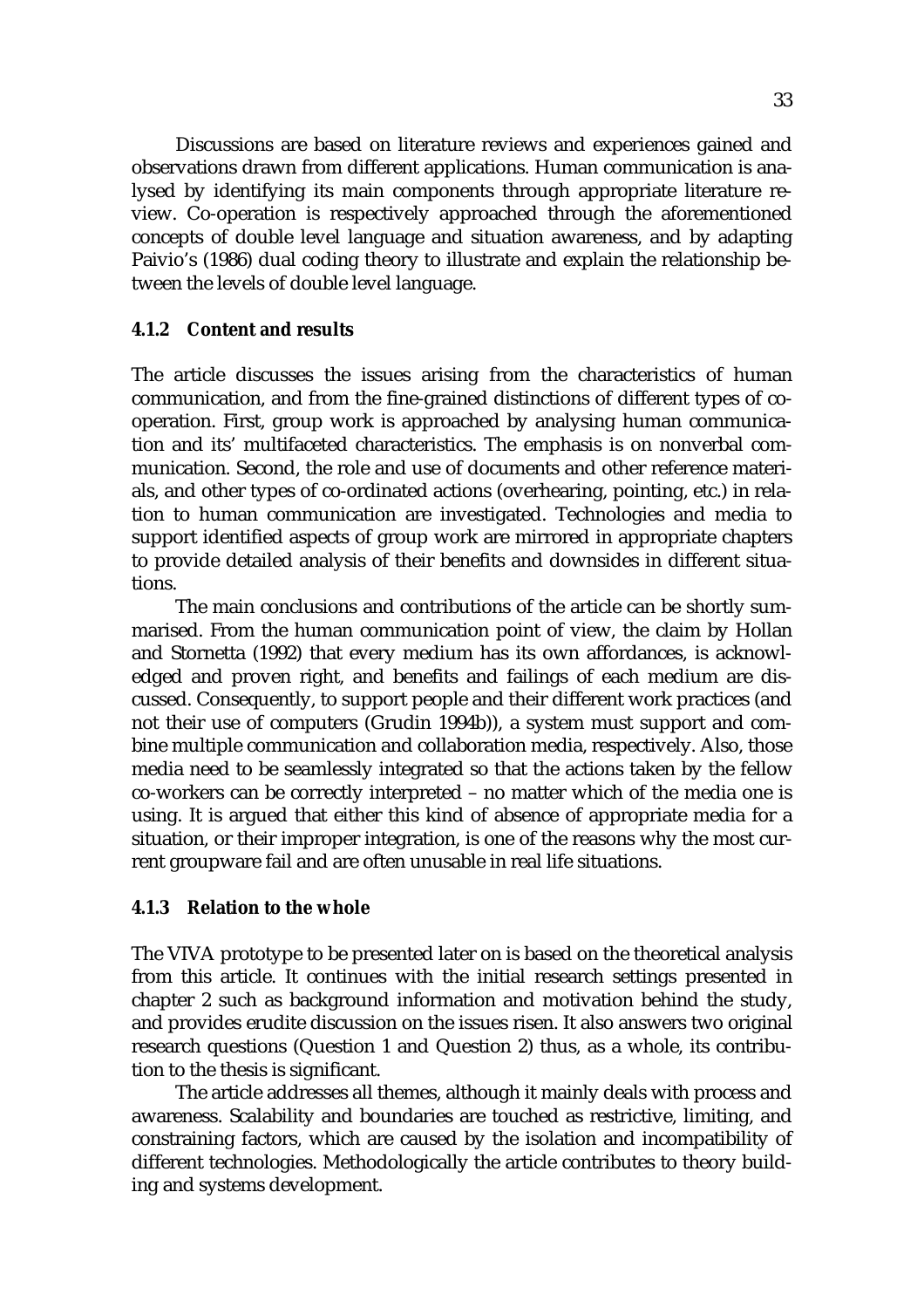## **4.2 Article II: "Launching Multi-Modal Interaction on an EC-Site"**

Pekkola, S., J. Heikkilä & V.K. Tuunainen (2002). Launching Multi-Modal Interaction on an EC-Site. Proceedings of 35th Annual Hawaii International Conference on Systems Sciences (HICSS'35). Internet and the Digital Economy track: Communities in the Digital Economy: Concepts, Models and Platforms. January 6-10 2002. Big Island, Hawaii, USA. IEEE Computer Society. CD-ROM.

## **4.2.1 Research problems and methods**

The article discusses the weaknesses of current electronic commerce (EC) applications and approaches. These are their lack of support given to the customers to recognise other people and to communicate with them when desired, i.e. the article illustrates one of the problems identified in the previous article. Discussions are based on the literature review of both EC and CSCW disciplines, and experiences drawn from real-life examples and situations of shopping for goods or services. The paper also briefly presents an application (or a platform), which attempts to solve some of the problems presented.

## **4.2.2 Content and results**

First, the current situation of EC-sites and applications is sketched. This is followed by the identification of some problems through three examples of reallife situations. The problems include the impossibility of asking for help, which is caused by the inability to recognise other people and further interact with them, a lack of support for unexpected negotiations, and a lack of deixis, i.e. the ability to indicate objects, e.g. by pointing, to others. It is argued that these problems are caused by the fact that the current approach to EC application and site design and development is transaction-oriented, when it rather should be communication and interaction-oriented to support people's natural need to communicate.

The second part of the paper briefly presents an application (or a platform), PeopleAwarenessEngine (PAW), which tries to overcome the identified downsides (for detailed description, see (You and Pekkola 2000; You and Pekkola 2001), neither attached here because of the focus). PAW is a tool for visitors (or users or customers or vendors) to observe others on a Web site and to communicate with them through text chat. So PAW allows visitors, first, to recognise others, and second, to start ad hoc communication anytime they wish. Awareness and deixis are supported indirectly by informing others about each visitor's location (i.e. about the Web page the visitor currently is on) so that the context (the page) the person is looking at is implicitly visible. It is proposed that this sort of mechanism to improve awareness facility would be beneficial to EC-sites in general.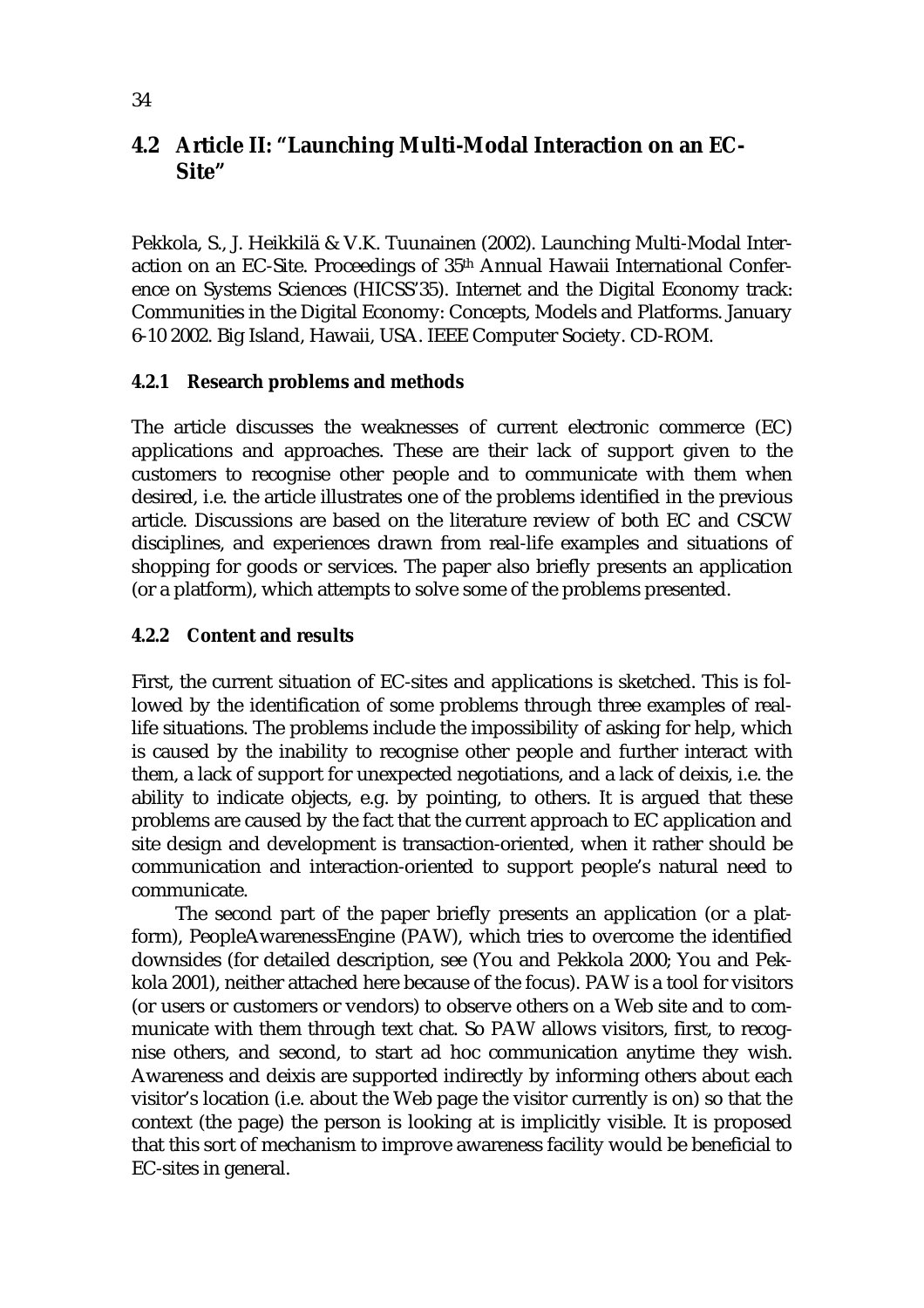#### **4.2.3 Relation to the whole**

The paper is the first of two articles investigating the features and characteristics of group work, and their realisation in practise. As the paper deals with electronic commerce, it compliments the previous view of office work (discussed for instance in chapter 2 of the introductory part) to group work by stretching it in a new direction. Despite the fact that the paper does not mention VIVA or multiple media, the application, PAW, is very closely related to VIVA. PAW can be used as a VIVA extension to connect VIVA users to others in the Web sites, and vice versa. From the VIVA point of view, PAW can be regarded either as a medium among others or as a downwards scalable platform, as is discussed in subsection 4.5 and in Article V.

The paper deals with all the themes: awareness, process, and scalability and boundaries in decreasing order of importance. Awareness is central in the paper with the revisions from the process. Scalability and boundaries are tackled indirectly in the introduction of the PAW system. Methodologically the paper contributes to observations, theory building and systems design respectively.

## **4.3 Article III: "Mobile Phones, Refrigerators, Bar Code Readers, Cameras, The Web and – People"**

Pekkola, S., Y. You & M. Robinson (2000). Mobile Phones, Refrigerators, Bar Code Readers, Cameras, The Web and – People. In: H. Fägerlind, T. Lindroth, U.Lundh-Snis, M. Magnusson, L. Svensson, C. Sørensen and C. Östlund (Eds.) Proceedings of the 23rd Scandinavian Research Seminar on Information Systems (IRIS): Doing IT together. Vol. II. University of Trollhättan/Uddevalla, Sweden. pp. 1065 - 1072.

#### **4.3.1 Research problems and methods**

The paper examines the awareness of other people in the context of mobility, consumer electronics, and the Web. The topic is approached from the future multimedia homes' point of view by taking some technologies and analysing how they can be extended, and potentially utilised in a home environment. A list of challenging and problematic issues is presented. The paper is purely visionary, although the discussions are based on existing technologies and their usefulness (or occasional uselessness) through a CSCW literature review.

#### **4.3.2 Content and results**

The concepts of situation awareness and Double Level Language are used to analyse the challenges and problems with net-refrigerators and other technolo-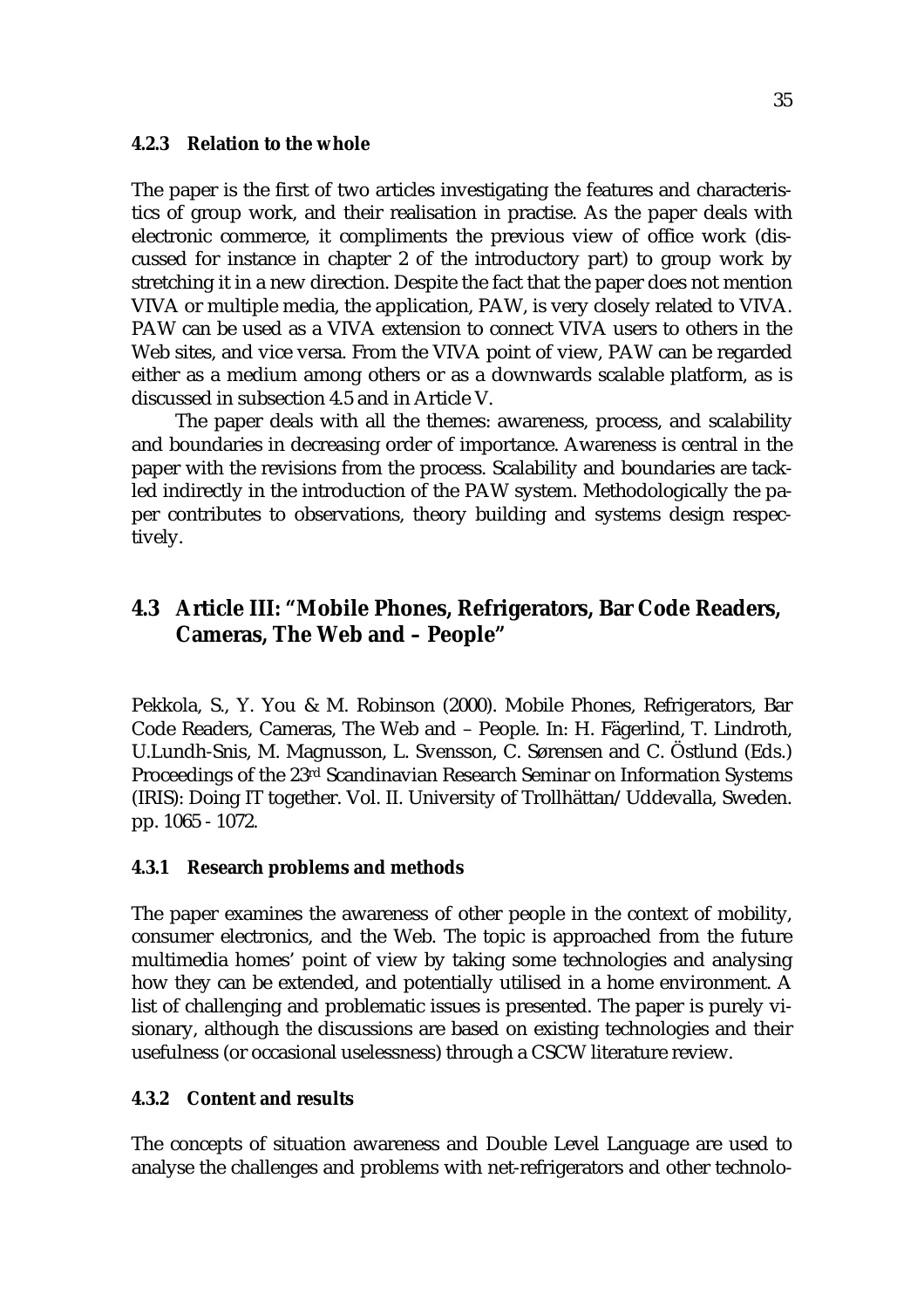gies to support co-ordinated interactions at home. The paper begins by identifying some problems with current technologies; that is, that the users are not even aware of each other within a medium, which in fact means that the awareness issue is not considered at all. An extension to the technological context is then proposed to illustrate a potential solution for some of the problems. For the conclusions the paper combines a list of issues, which need to be considered when designing ubiquitous systems. They are: synchronicity and remote access; ability to attract attention; interface, which is intuitive and easy to use; problems caused by heterogeneity of equipment and networks; a need for automated actions; problems with identifying people, i.e. user awareness; and connectivity to other devices and domestic items. As seen, the list is quite generic and can also be applied to any type of group work, or generally to situations in which technology aids (or hampers) communication and collaboration.

## **4.3.3 Relation to the whole**

The paper is the other of two articles investigating the characteristics of group work. As seen, many of the issues raised in the previous chapter are still valid, although the context has changed. This time it is a home environment. These two articles complement each other by providing alternative viewpoints to the topic. This paper contributes to the dissertation by sketching a simple situation, which becomes extremely complex when new technologies are introduced. Also, it shows how different kinds of boundaries can be exceeded. The themes addressed are awareness, and scalability and boundaries. In this paper a methodological contribution is made to theory-building.

## **4.4 Article IV: "Collaborative Virtual Environments in the Year of the Dragon"**

Pekkola, S., M. Robinson, M.-J. O. Saarinen, J. Korhonen, S. Hujala & T. Toivonen (2000). Collaborative Virtual Environments in the Year of the Dragon. In: E. Churchill & M. Reddy (Eds.) Proceedings of the ACM Conference on Collaborative Virtual Environments. ACM Press pp. 11-18.

## **4.4.1 Research problems and methods**

The paper tackles the problem of how to construct an environment or a system in which the integration of multiple media can be demonstrated and tested, and further evaluated by the users. The concept of multiple media is used as a basis for designing the architecture of the VIVA prototype. The VIVA architecture and its theoretical background are briefly described. In addition to the integration of multiple media, the paper focuses on awareness and scalability in differ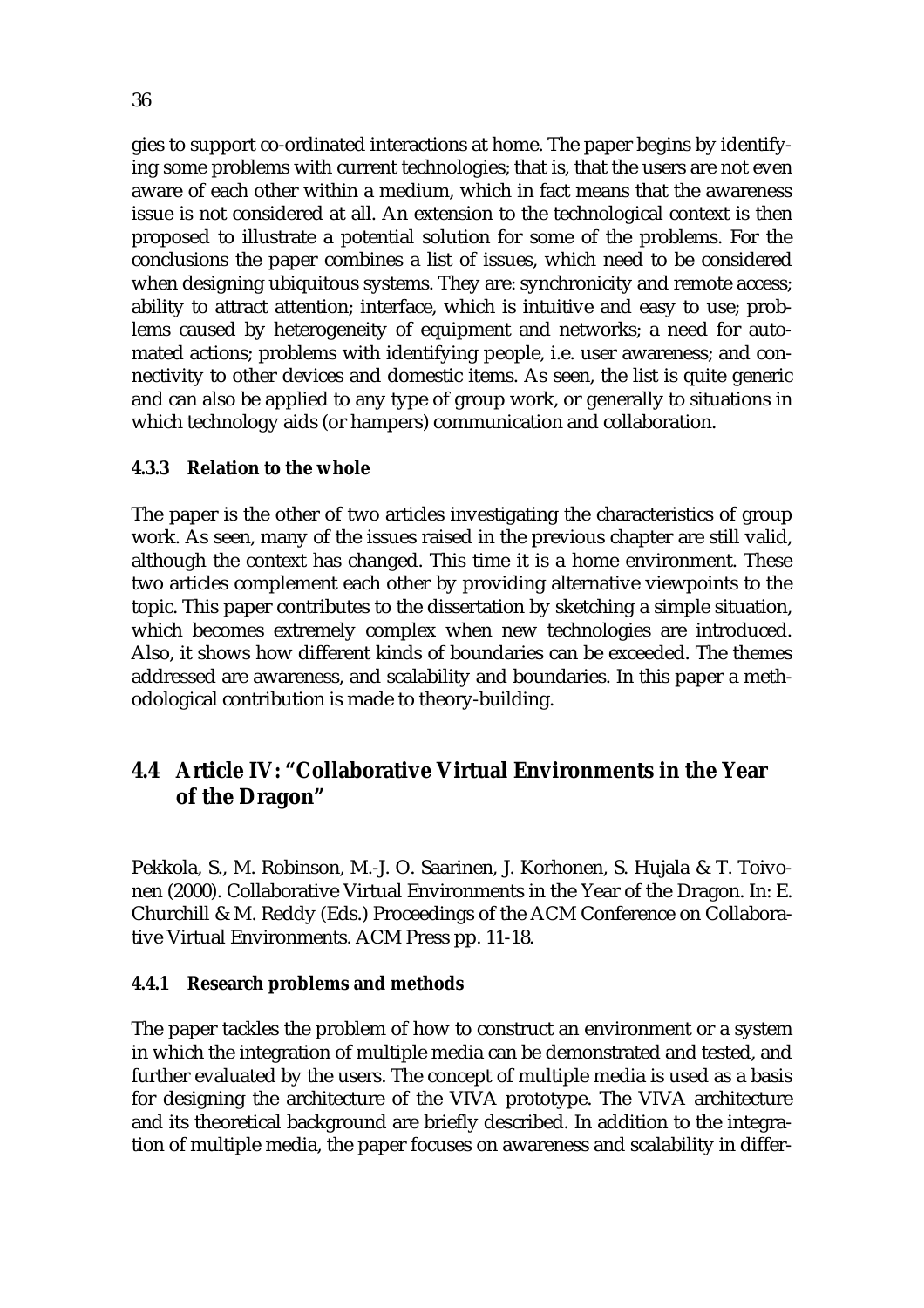ent directions. Because of the publication forum, special emphasis is placed on the virtual reality in general, and on the partitioning of the VR environment.

#### **4.4.2 Content and results**

In the paper, it is suggested that the next generation of CVEs should pay more attention, than they currently do, to the issues of awareness of others, multiple media and scalability in different directions. Scalability in different directions constitutes upward scalability, i.e. a support for large crowds; downward scalability, i.e. tailorability down to different devices, terminals and/or over limited network connections; and horizontally, i.e. allowing users to move both between the worlds and reconfigure the environment as they find appropriate. Although all the concepts are discussed in the context of CVEs, they can be generalised to cover any groupware – as shown elsewhere in this dissertation.

The general VIVA architecture, its theoretical background and design principles on a concrete level are also presented. The VIVA prototype was mostly implemented as is described in the paper, although, at the time of writing, some media and features were still considered more as conceptual models and examples than fully implemented and tested tools and functionalities.

Special attention is paid to the scalability of the virtual reality environment for large crowds, i.e. upward scalability. A partitioning algorithm to dynamically divide the VR environment into smaller manageable parts is presented with some initial results from the computer simulations.

#### **4.4.3 Relation to the whole**

Articles I-III provided the theoretical background upon which the VIVA prototype is based. The prototype therefore forms an empirical, constructive part of the whole research process. The prototype, or its implementation, is not optimised in a technological sense, and as there are no measured results about its technological performance, the description should be conceived as an example of a concept of how such systems could be implemented, not necessarily how different details should be considered. The paper addresses themes of awareness and scalability and boundaries, and contributes to the systems design, theory building, and experimentation.

## **4.5 Article V: "Multimedia Application to Support Distance Learning and Other Social Interactions in Real-time"**

Pekkola, S., M. Robinson, J. Korhonen, S. Hujala & T. Toivonen (2000). Multimedia Application to Support Distance Learning and Other Social Interactions in Real-time. *Journal of Network and Computer Applications.* Vol. 23, No. 4 (2000) pp. 381-399.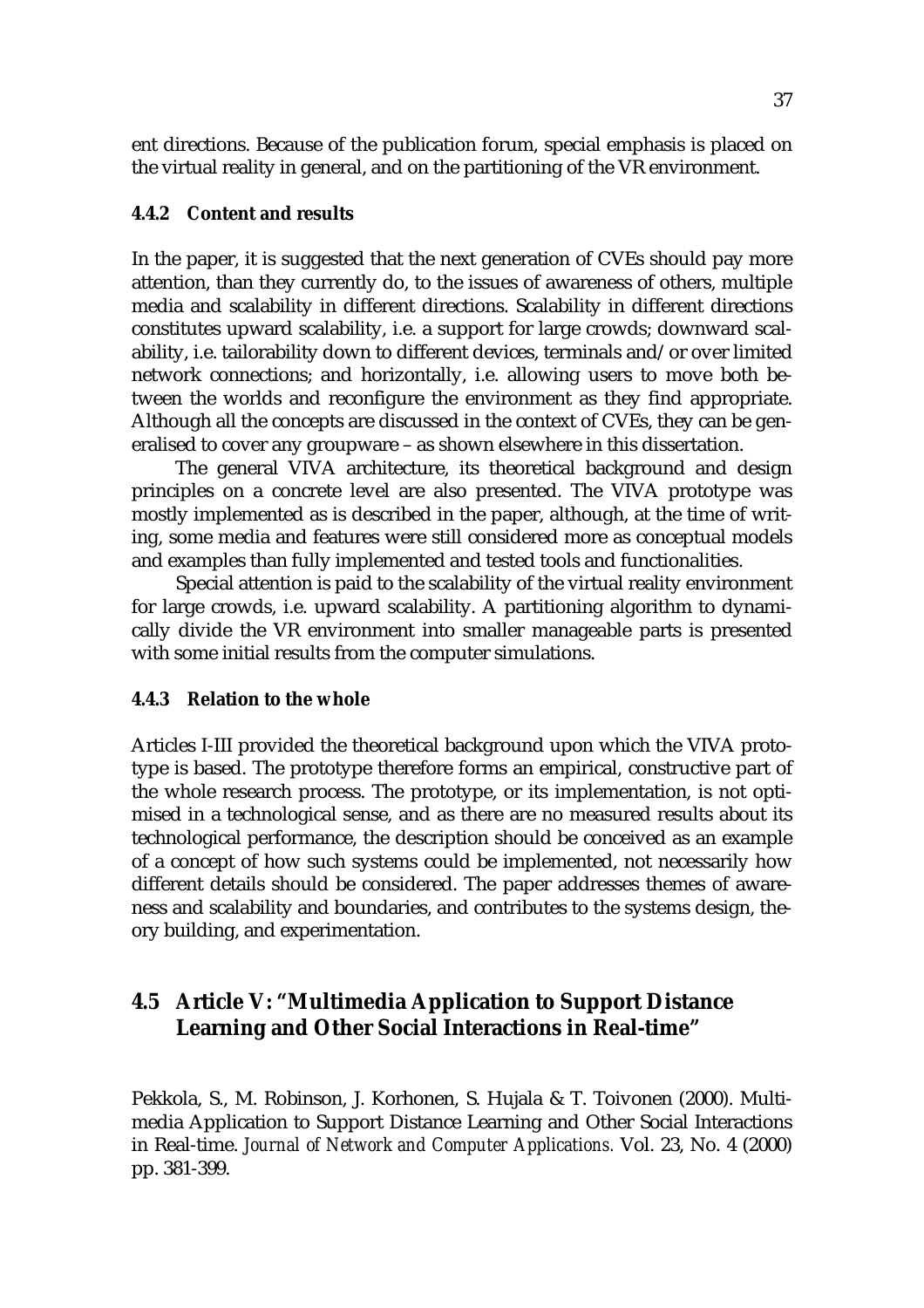# **4.5.1 Research problems and methods**

Article IV presented the VIVA prototype with a focus on CVEs. Here the description of the VIVA prototype continues by illustrating how the system can be adapted to the Web and distance learning contexts. PeopleAwarenessEngine (also described in Article II) is again presented, with conceptual principles of how to connect it to the VIVA prototype.

# **4.5.2 Content and results**

The paper begins with a description of the VIVA architecture. Then, the PAW architecture is presented, but in more depth than in Article II. It is then shown how these independent systems can be linked, connected, and combined. However, unfortunately this was not accomplished in practice, instead the principles of how it can be done are described. Basically, from the VIVA point of view, the Web can be treated solely as a medium among others, so the principles of combining PAW and VIVA can be generalised to cover any medium. But the PAW also provides another viewpoint, it supports downward scalability by allowing people with different terminals (that is Web browsers) to connect to others with the whole VIVA system.

Instead of focusing solely on scalability, the paper discusses VIVA through the concepts of flexibility, process, and awareness. Here flexibility is considered both as freedom to choose the medium where the activities can be started, and as a process to support both formal and ad hoc work practises.

### **4.5.3 Relation to the whole**

The paper complements Article IV by presenting an extension to the VIVA prototype, and the principles how any new media can be technically added and integrated. Also, an alternative view to the preceding article is presented. The paper deals with the themes of scalability and boundaries and awareness. Methodologically the paper solely contributes to systems development.

# **4.6 Article VI: "Critical Approach to 3D Virtual Realities for Group Work"**

Pekkola, S. (2002). Critical Approach to 3D Virtual Realities for Group Work. In: Proceedings of the Second Nordic Conference on Human-Computer Interaction (NordiCHI 2002). ACM Press, pp. 129-138.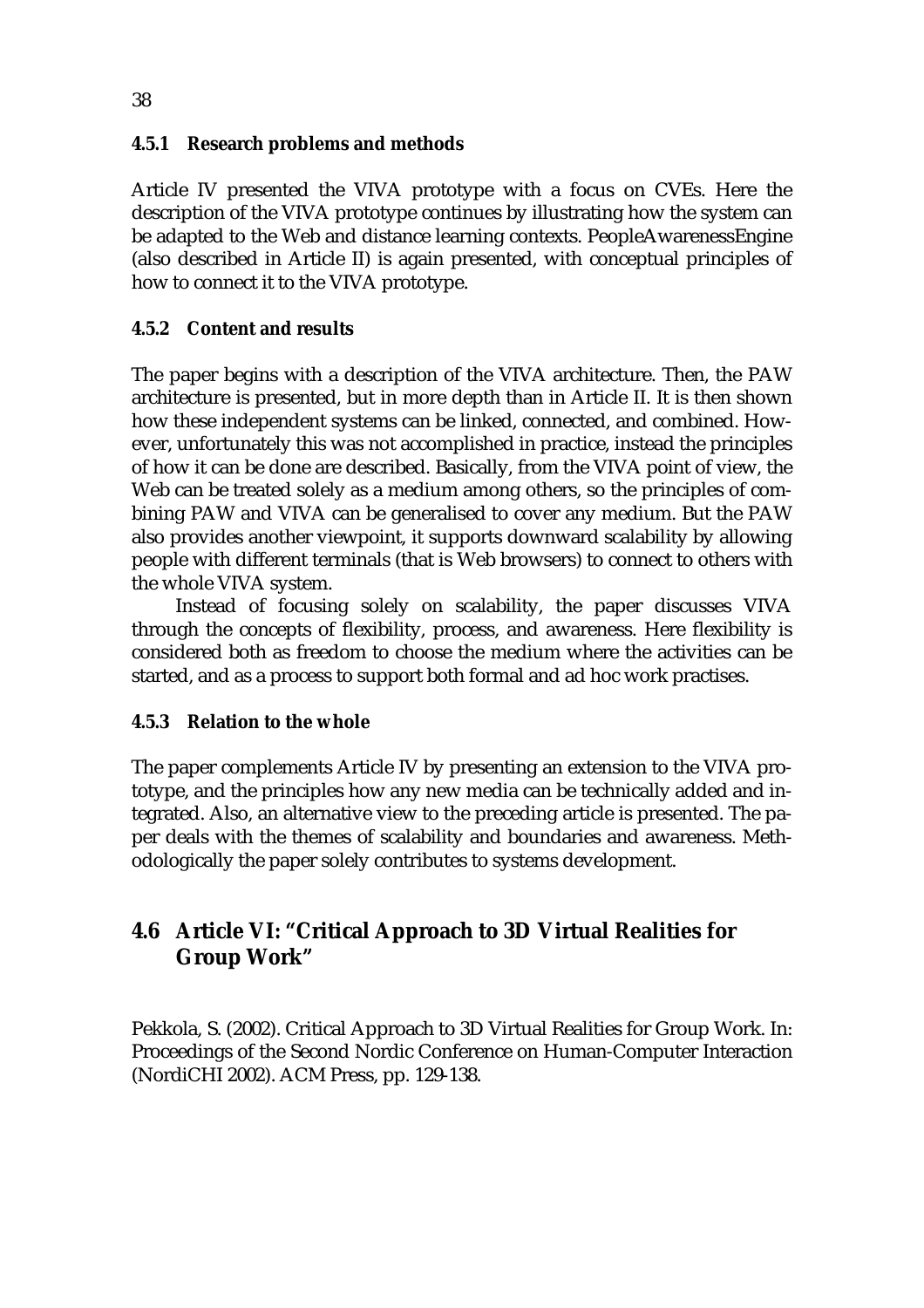#### **4.6.1 Research problems and methods**

A virtual reality interface was abandoned from the VIVA project after two years of prototype development. In this paper, the value of 3D virtual reality for group work is critically evaluated through the discussions of reasons why its development was interrupted and discontinued. Discussions are based on the analyses of the VIVA project and some public 3D chats, and conceptualising the group work in a similar manner as in Article I. The notion of distinction between space and place by Harrison and Dourish (1996) is adapted to situate and formalise the concept. The distinction is as follows: space can be regarded as a reflection of the real, physical world, while place is "[…] a space, which is invested with understanding of behavioural appropriateness, cultural expectations, and so forth." (Harrison and Dourish 1996, pp. 69).

### **4.6.2 Content and results**

The paper begins by discerning the benefits of 3D VR for information visualisation and visualisation of co-operative activities. Next, experiences and lessons learned from the VIVA project and 3D VR chats are presented. It is shown, by the thorough analysis carried out in the paper, that the value of virtual reality interface is not great in such cases, as other media are usually regarded as much more important. Instead of a visually rich VR interface and an ability to examine a 3D model together, users prefer the availability and quality of the relevant information – the users already knew the context and the other people, they did not need a 3D image for it. After adopting the characteristics of non-verbal communication and the aforementioned space-versus-place concept, it is argued that 3D VR has only a minimal value for distributed and computersupported meetings, and for group work in general. This leads to the revision of the above-mentioned benefits of the 3D VR. It is concluded that the value of VR for group work is often exaggerated, and overemphasised and overrated. This is because of its self-centricity – as also discussed in subsection 2.1 about the media centric approach.

### **4.6.3 Relation to the whole**

The paper is in some ways different within the context of the thesis as VIVA and other central concepts are either considered only as an example of bad design or are completely neglected or ignored. However, since the research and the VIVA project arose and were based on the VR centric research (as mentioned in chapter 2), it is essential to sketch and justify why the VR interface was abandoned in the first place. Although the reasoning in this paper is not meaningful to the context of the thesis as a whole, it provides, with other examples and with a little help from the discussions taken in Article I, enough evidence for the claim of the overestimated value of VR. Virtual reality should be solely considered as a medium among others.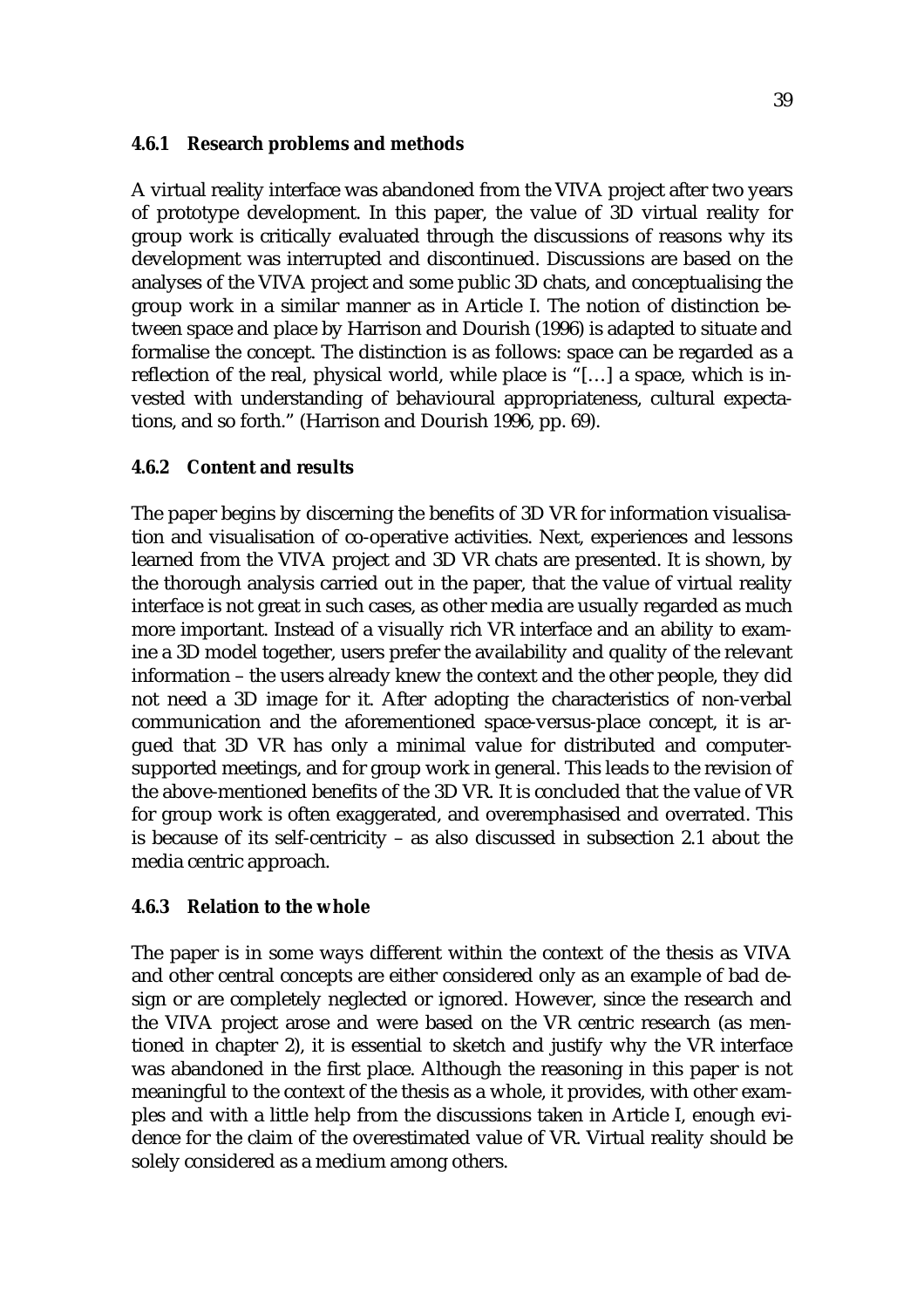Despite the disparity of the paper, it addresses the themes of scalability and boundaries and awareness. There are several boundaries in and through the VR interface, which, in fact, impair the illusion of place. Similarly, the awareness issues are touched indirectly through the distinction between the place and space. As the illusion of the place is generated by people's actions in each person's mind (Harrison and Dourish 1996), the perception of awareness of others is implicitly assumed. Methodologically the paper contributes to observations and theory building.

# **4.7 Article VII: "VIVA as a Tool for Communication and Cooperation: A research report"**

Pekkola, S. (2003). VIVA as a Tool for Communication and Co-operation: A research report. *A chapter for the PhD thesis.* 

#### **4.7.1 Research problems and methods**

The final article of the thesis presents some initial results from the evaluation of the VIVA prototype. The purpose is to study how and in what kind of situations was the prototype used in real-life as a part of employees' casual work practices. Two distinct case organisations are studied as a collective case study (Stake 2000). The prototype was used between two to seven months in a paper machine factory (for a group of 22 users) and in a university workplace (25 users), after which a total of 24 users were interviewed and their log-files were gathered and analysed. Triangulation rationale was adapted for the analyses of qualitative (by interviews) and quantitative (log-file analysis) findings to increase the reliability of the research (Yin 1994; Gallivan 1997).

#### **4.7.2 Content and results**

First, the VIVA user interface is presented to give an overview of functions and features elaborated during the project. For example, by looking at two figures (Article V, Figure 10.2 and Figure 12.1 in this article, reprinted here as Figure 4.1), the evolution of the user interface is clearly visible. Second, research settings, case organisations and methods how the study was conducted are presented. This is followed by in-depth discussions of the findings from the interviews and log-file analyses, and general conclusions about the success and partial failure of the study and VIVA respectively.

The evaluation shows that the VIVA prototype was mainly used for testing its features, unfortunately (thus the goal of the study partially failed). Different media were seldom purposefully utilised when accomplishing formal work tasks through VIVA, although there are several examples when such circumstances occurred. However, as users logged in to the system regularly and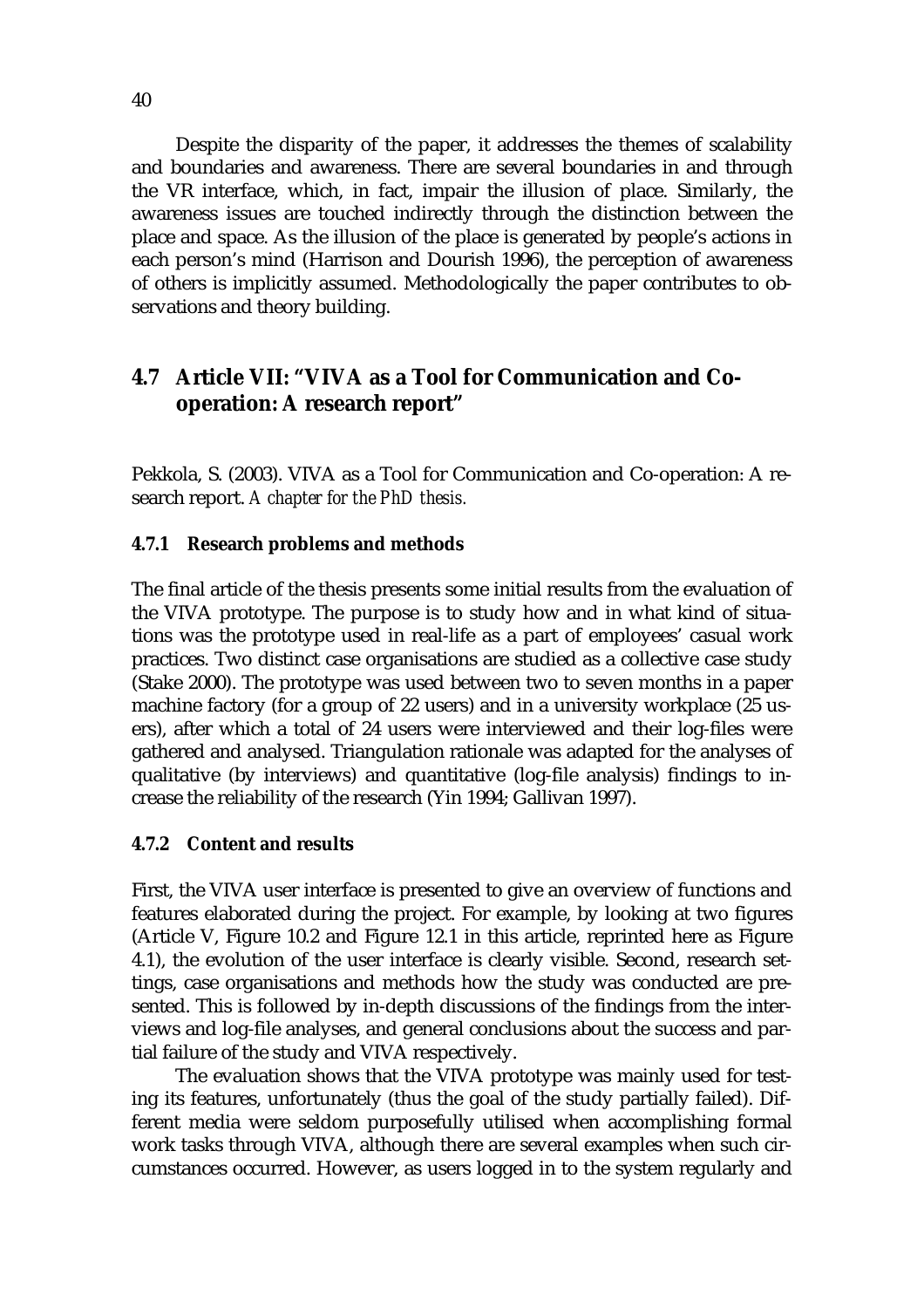often spent significantly long time online, they also (subconsciously) adopted the practice of using VIVA as an advanced instant messaging system. That is, the users used VIVA to see whether a co-worker had logged in, which consequently indicated that the person was in the workplace and respectively reachable through some traditional medium like face-to-face. Also, some media were occasionally utilised for social communication such as greeting others or telling a joke. It is argued that this lack of real use is caused by the novelty of the application area in general; users have not yet adapted new work practises, which are required to gain full benefits of new features (c.f. Grudin (1989), Orlikowski (1992), Grudin (1994b), and Bandram 1996)).

| User management                |                | $ \Box$ $\times$ |                  |               | <b>Samuli /Viva</b>        |                     | $\Box$ D $\times$ |  |
|--------------------------------|----------------|------------------|------------------|---------------|----------------------------|---------------------|-------------------|--|
| Ele Edit Options Centect Help- |                |                  |                  | File          | Session                    | Request Window      | Help              |  |
| Name.                          | <b>Hedar</b>   | Status +         |                  | Name          |                            | Media               | Status            |  |
| Pike Cilligen                  | <b>VRA V.W</b> | met              |                  | Samuli        |                            | TA FWM              | Online            |  |
| <b>Mark Doc</b>                | VW WV          | <b>Birth</b>     |                  |               |                            |                     |                   |  |
| Mri Smith                      | A.W.           | an sit           |                  | Tero Raisio   |                            | TAFWM Idle          |                   |  |
| Acc'Allisons                   | VR.W.T         | anal.            |                  |               | Sirpa Kaikkonen            | TAFWM Idle          |                   |  |
|                                |                |                  |                  |               | Hannu Vahtera              | ⊺AFWM               | Idle              |  |
|                                |                |                  |                  | tera toivonen |                            |                     | Online            |  |
|                                |                |                  |                  |               | Tero Raisio (projekti)     | <b>TAFWM</b>        | Idle              |  |
|                                |                |                  |                  |               | <b>&amp; An Filippinen</b> | <b>TAFWM Online</b> |                   |  |
|                                |                |                  | Samul 3:08:39 PM |               | IextChat                   |                     | M Busy            |  |
|                                |                |                  |                  |               | <sup>©</sup> Audio         |                     |                   |  |
|                                |                |                  | To New Channel   |               | Send File                  |                     |                   |  |
|                                |                |                  |                  |               | WhiteBoard                 | ٠                   |                   |  |
| ÷Ш                             |                | Add to Dutch     |                  |               | Memo                       | ٠                   |                   |  |
|                                |                |                  |                  |               |                            |                     |                   |  |
|                                |                |                  |                  | 13:09.4       | Send Mail                  |                     | in vaikka         |  |
|                                |                |                  |                  | busiks        | Short Message              |                     |                   |  |
|                                |                |                  |                  |               | <b>Information</b>         |                     |                   |  |
|                                |                |                  |                  |               | Toggle Ignore              |                     |                   |  |
| <b>Uje Masson</b>              | Did VR Audio   |                  |                  |               | Select all                 | $Qn+A$              |                   |  |

FIGURE 4.1 An evolution of VIVA user interface; the first evolution (left), and the third evolution (right).

Despite the scarce amount of reported real usage, it was found that some media are regarded to be more suitable and acceptable for socially oriented situations (e.g. text chat and short messages) while the others were considered more as work-related (whiteboard, memo, and  $-$  audio, surprisingly). Also, it was found that the combination of multiple media improves the work process, thus the hypothesis of the benefits of multiple media is addressed, and proved right.

This article contributes to the specific research question (Question 1) by illustrating the flexibility of the VIVA prototype. It is shown that the system can be used in many different ways in many different situations with many different purposes and intentions. However, it is often difficult to identify certain situations, cases or patterns, where VIVA was, and would be, incorporated. Instead, it was often embedded into casual work processes and situations, and used as an invisible background awareness supporting tool or an advanced instant messaging system.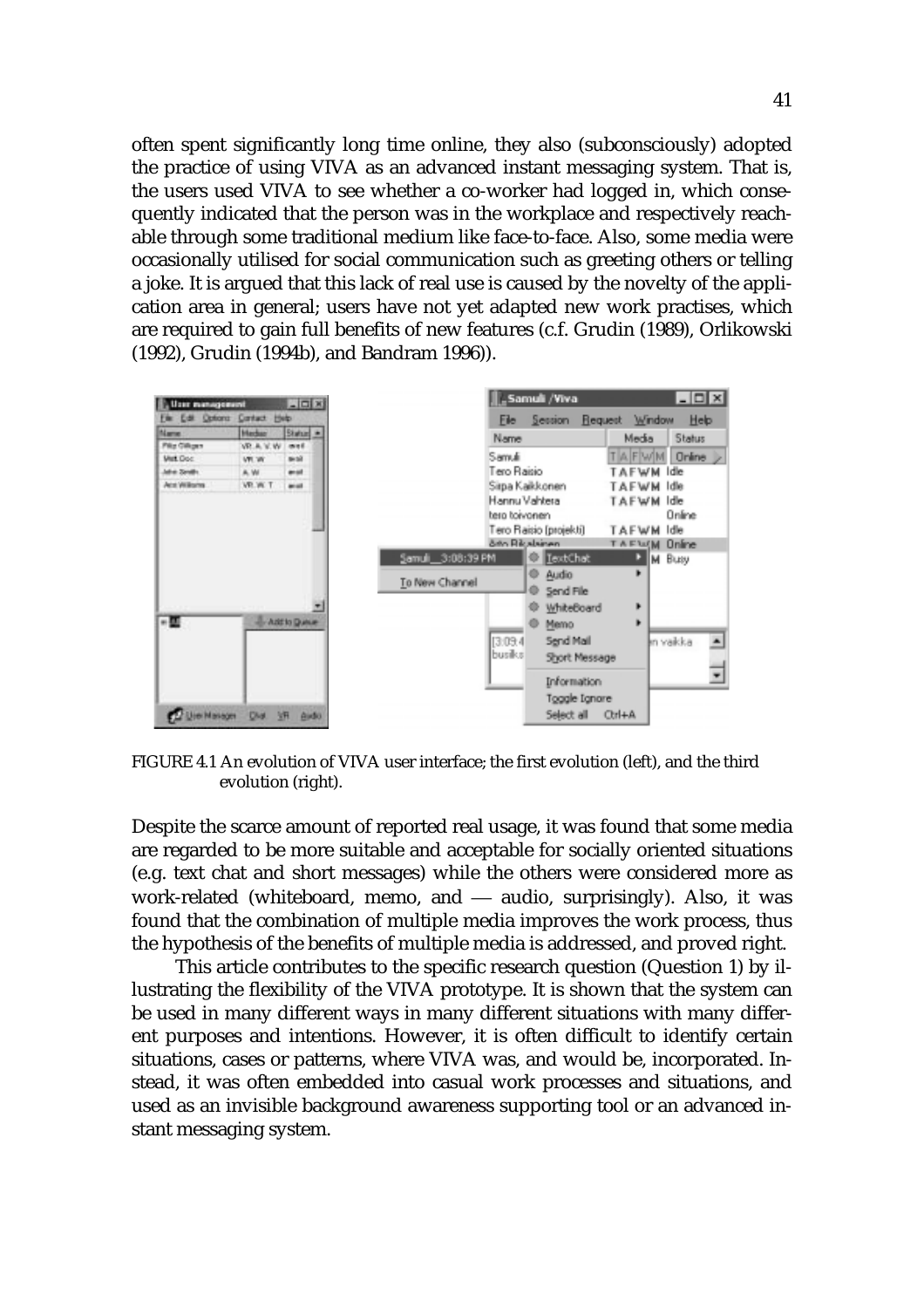#### **4.7.3 Relation to the whole**

This article is the second chapter for the evaluation of the VIVA prototype, which was presented in Articles IV and V. The first evaluation chapter, Article VI, explained the reasons why the project was refocused and why the VR interface was abandoned. Hence, in this article no VR or its evaluation as a medium is accomplished. Theoretical foundations are derived from Articles I-III and then their realisation into practice is elaborated. Consequently, the article can be regarded as very significant, similarly as Article I, to the concepts of the thesis.

The article mainly deals with the themes of process and awareness. Methodologically, its main contribution is to the experimentation category with less emphasis on observations and theory building.

# **4.8 About the joint articles**

The research presented in this dissertation has been carried out in a research group where several researchers study largely overlapping issues. The greatest benefit of such an environment is obviously that it supports collective evolution of ideas and helps essentially in the development of the prototype. The setting is ideal for the prototype development and testing, but it makes life problematic when compiling and defending a doctoral dissertation. For example recognising each other's contributions and one's own work for presentation are impossible.

However, in this work, I have attempted to reduce the problem by selecting papers in which my contribution is more substantial. First, the core contribution in each paper concerns my personal research work. Second, in all papers, I have either been the only author or the first author responsible for writing and editing the major parts of the paper. Third, I have included an independent article as chapters especially for the thesis (Articles VII), a submitted manuscript (Article I) and a conference paper (Article VI), all written by me. Fourth, my role in the VIVA project has been centralised mostly on project management and overall guidance, therefore my ideas of design, implementation and the research in general are well accepted and employed. However, at the same time, this obviously limits my effort and contribution to particular details and their realisation. Next, detailed discussions about the division of labour and my contribution in each article will be presented.

Although Article I was written solely by me, its section on human communication presents a rewritten and refocused version of a subsection of an article I have co-authored earlier (Heiskanen *et al.* 2001).

Writing Article II was an extremely long process, which evolved through several draft versions. Also, as it was written in a collaborative manner, it is difficult to identify each author's individual contributions. For the article included in the thesis, I was in charge of editing and compressing the final version, and of the sections on PeopleAwarenessEngine and other technologies, and identi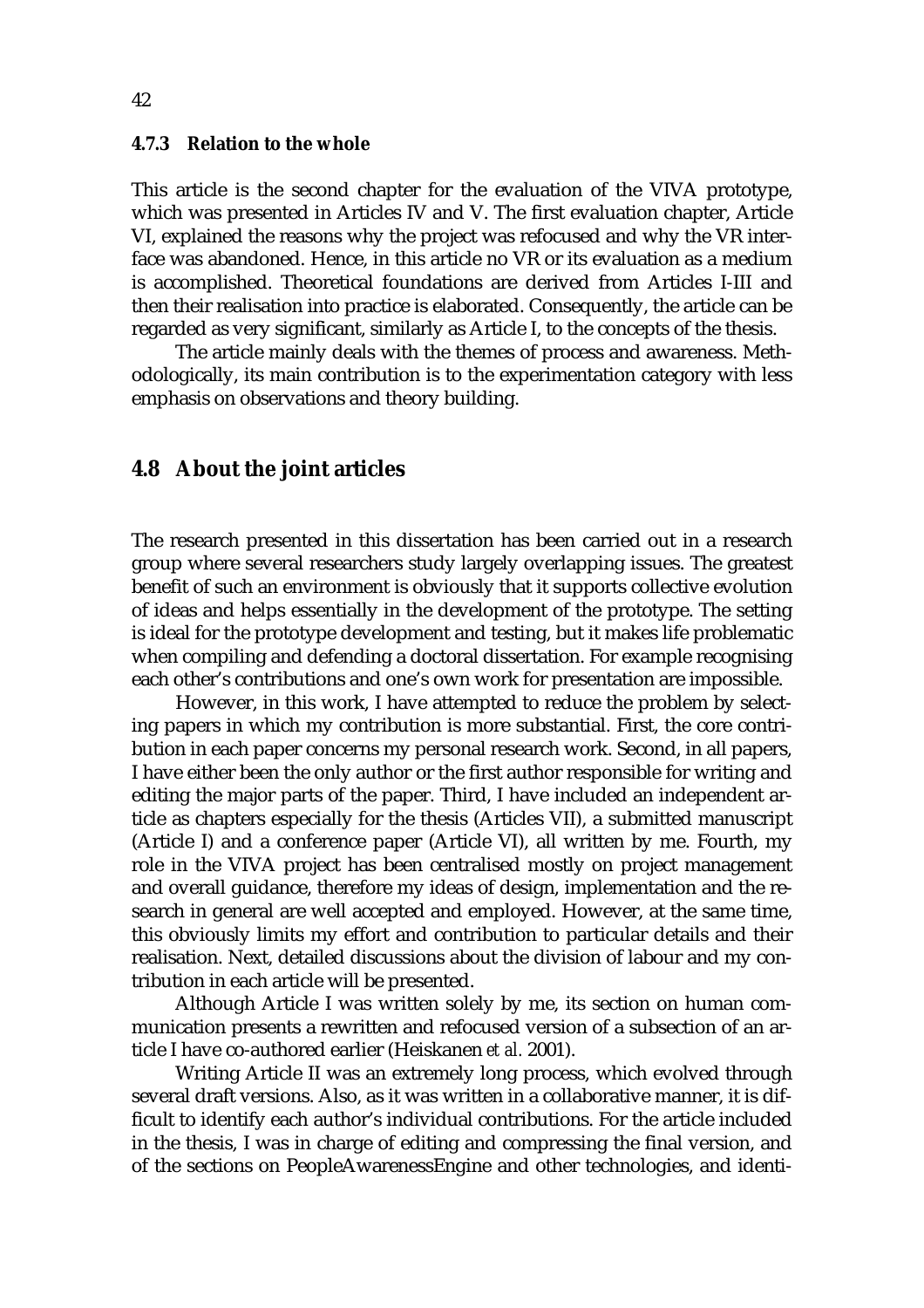fying problems with the lack of deixis and their theoretical reasoning. Jukka Heikkilä and Virpi Kristiina Tuunainen invented the original idea for the paper and grounded it on the discipline of electronic commerce.

For Article III, I was the main author. I developed the initial concept with Yu You, but wrote the first version completely alone. Mike Robinson provided help on restructuring and re-elaborating the second version, which was published and is consequently attached here.

I was also the main author of Article IV. I held the main responsibility for guiding the research in general (as a project manager) and requesting contributions from my co-authors. Writing the theoretic foundations –subsection and editing the final version was done together with Mike Robinson. Markku-Juhani O. Saarinen developed the partitioning algorithm and performed its computer simulations. Jonni Korhonen, Saku Hujala and Tero Toivonen designed, implemented, and wrote the first draft of the VIVA architecture. I then rewrote the corresponding sections for the paper.

Article V was written in a similar manner as Article IV. I was the main author and invented the original idea, although the distance learning context was proposed by the editor of the journal. I also gathered the subsections from the co-authors and composed the paper. Again, Mike Robinson contributed to theoretical foundations and the edition of the final version. Jonni Korhonen, Saku Hujala and Tero Toivonen wrote drafts for the VIVA architecture and comparison to related system, which were later revised by me. PeopleAwarenessEngine was reproduced from You and Pekkola 2000 but rewritten and tailored to fit the context.

For Article VII, I was responsible for the work, with contributions from Pasi Pohjola and Niina Kaarilahti, who made interviews in one organisation (I interviewed the other), and from Tero Toivonen and Arto Rikalainen, who collected the data I needed from the log-files. They all worked under my tight supervision and collaboration. Plans for guiding the research and doing the data analyses and interpretations were my duty. The report attached here is written by me alone.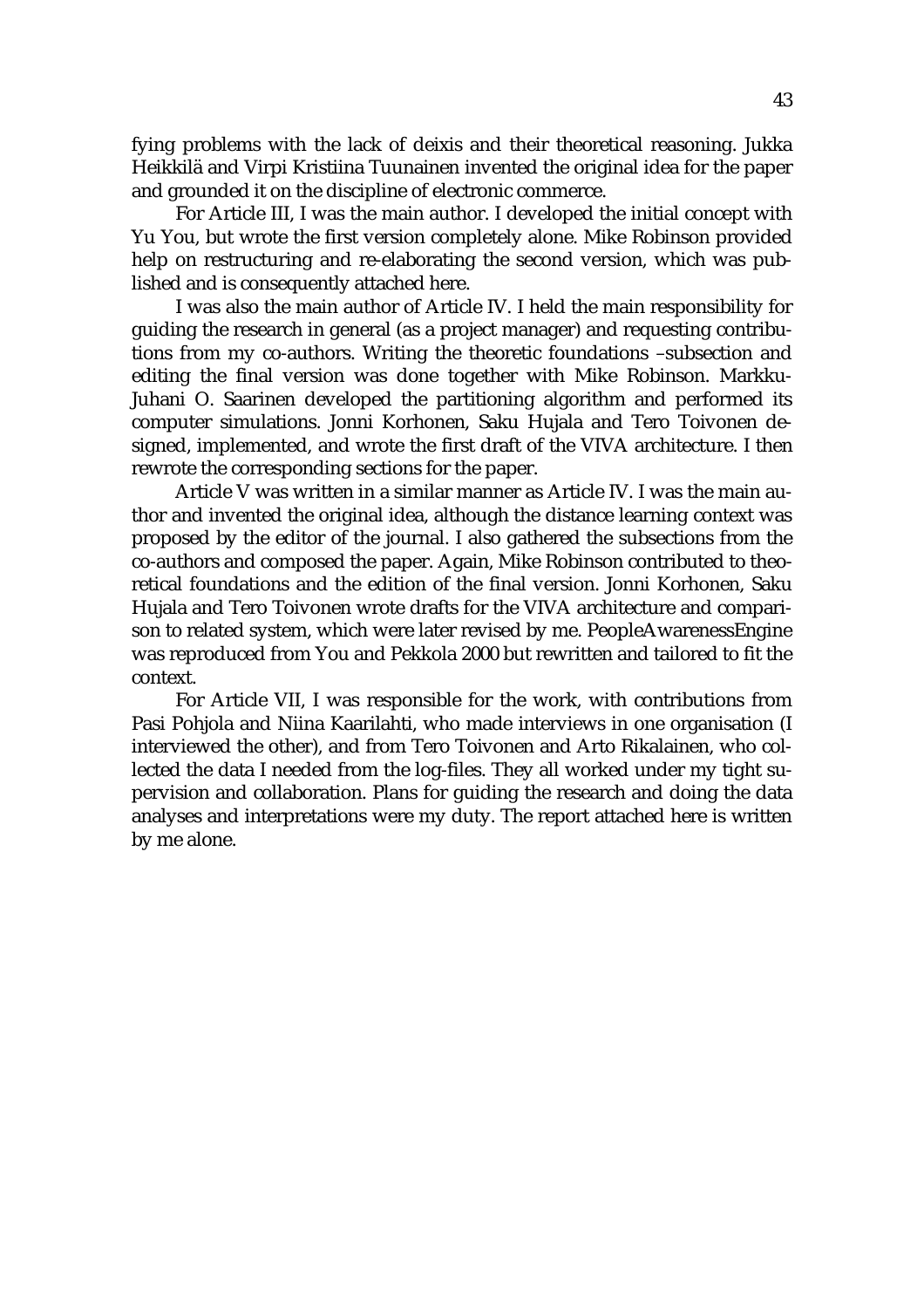# **5 RELATED SYSTEMS**

One of the criteria the systems development research must conform to is that it provides a better solution to IS problems than existing systems (Nunamaker *et al.* 1991a, see also subsection 3.2). Hence, a comparison to related systems is accomplished in this chapter to see whether the VIVA development provides new insights to the topic.

There exist a vast number of different groupware applications, which support distributed and synchronous group work. In this chapter, some of those will be reviewed in the light of themes addressed in the thesis. Applications, which support asynchronous group work (e.g. BSCW (Bentley *et al.* 1997), Lotus Notes or Microsoft Exchange), collocated group work (e.g. Groupsystems (Nunamaker *et al.* 1991b)), or which are very limited in the number of supported media (for instance telephone; audio only) are excluded.

First, a framework for analysis is created. Then, several systems and their main features are reviewed. Third, a comparison of applications is accomplished through the framework. Fourth, a summary of how the systems mirror the themes of the thesis, and a brief analysis of VIVA versus others, are presented.

# **5.1 A framework for analysis**

The framework focuses on the scalability -theme of the thesis. As the process is more user-oriented, it makes it more difficult to analyse without introducing applications into organisations and grounding them in a certain context, thus not addressing the theme. When scalability in different directions is evaluated awareness is also considered, as it is one of the factors that support sideways scalability.

Different directions of scalability obviously set different requirements for the groupware. For upward scalability, network topology and the server performance become the most significant factors (Greenhalgh 2001), while for downward scalability, network topology and the method selected to integrate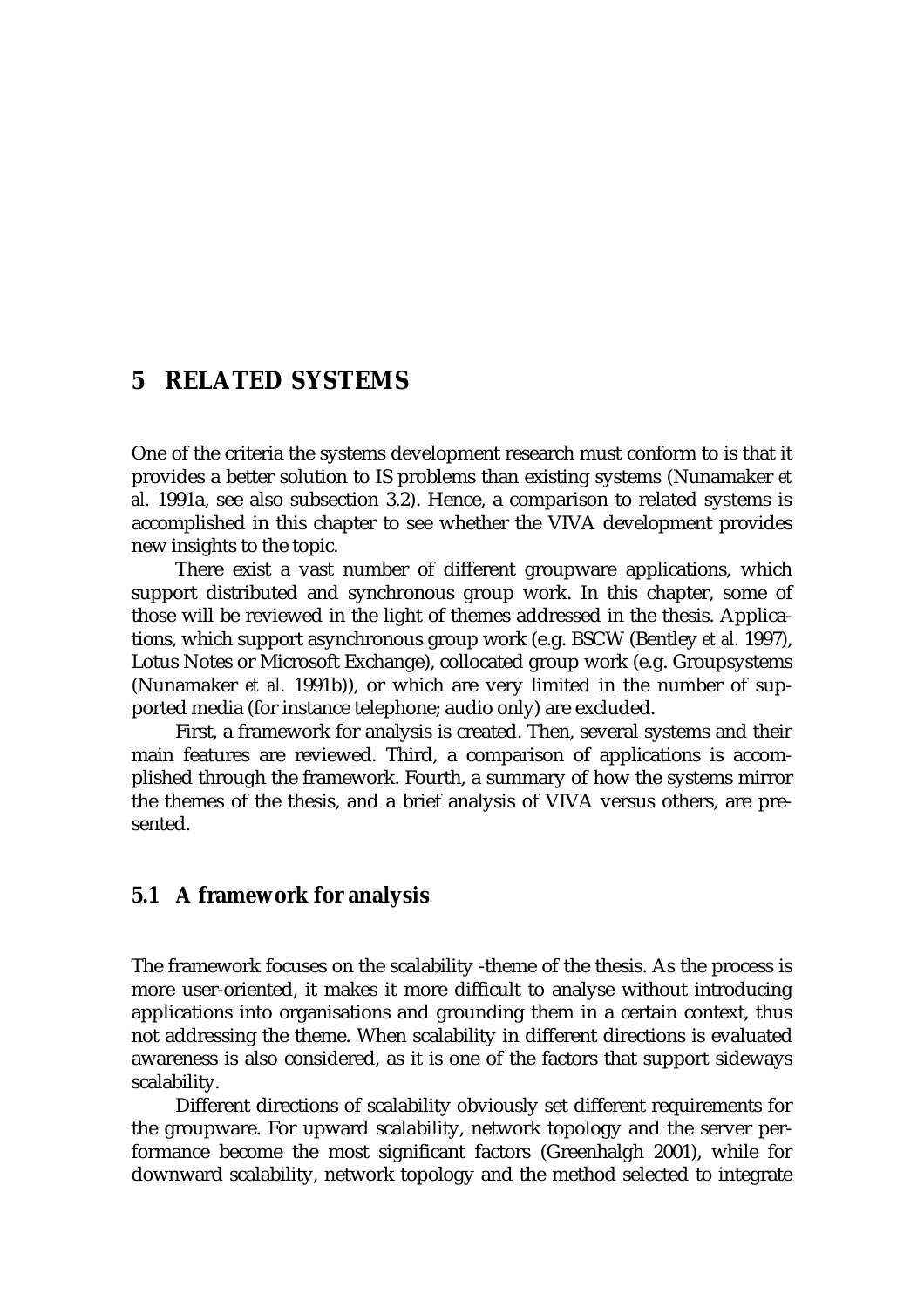the media are critical. Integration allows certain communication or collaboration media to be separated, or connected, so that they can operate over the limited bandwidth and with powerless devices. Sideways scalability includes, in addition to awareness, other variables such as the number of media, type of integration of the media, and connectivity to other applications. These factors both allow and support different work practices and ways to use the groupware.

**Media** include, as defined earlier, video, audio, text chat, shared whiteboard, co-authoring system, 3D virtual reality interface, and file transfer, to mention a few. Basically, it can be said that a medium is a tool, which aids communication and/or collaboration.

The concept of awareness is again approached from the **situation awareness** point of view by organising it into two categories: **workspace awareness** and **user awareness** (see subsection 3.1 for the definition). However, in the multiple media context, situation awareness can be considered to cover not only the awareness information about the presence of users and their activities within a medium, but also across different media. For example, numerous windows, each handling a medium, are open. One could be fully aware of the users and their activities inside a single window, but not between multiple windows and across media. Thus, an additional character to describe such a feature is engaged. It is simply regarded as **awareness across media**.

**Integration** of media can be done at the **presentation** (interface) level and/or at the **data** level (Mandviwalla and Khan 1999). Consider a WWW browser for instance, it supports several different media – hyperdocuments, text, graphics, sound, and video. The integration is done at the presentation level as the underlying data points to different files, which can be potentially further downloaded from different servers. A counterexample is a video conferencing application where sound and video are interrelated and integrated at the data level, and processed as an aggregate over the network.

Network topology and the use of different protocols are significant factors for upward and downward scalability (Pekkola and Robinson 1997a; Pekkola *et al.* 2000; Greenhalgh 2001). Network topologically, systems can be categorised into **peer-to-peer** (or point-to-point) systems, **client-server** systems, or **hybrids**, which somehow combine the first two. **Multicast** network protocols can be utilised regardless of the network topology, but they play a significant role in the upward scalability as appropriate choices may reduce the network load remarkably.

Sideways scalability requires that the users are allowed to utilise any media they find the most appropriate in the current situation. This may mean tools or media, which are not originally integrated into the groupware, hence a variable, **connectivity to other application**, is needed to identify such a feature.

The above-mentioned issues are now gathered together in Table 5.1 to form a framework for the analysis.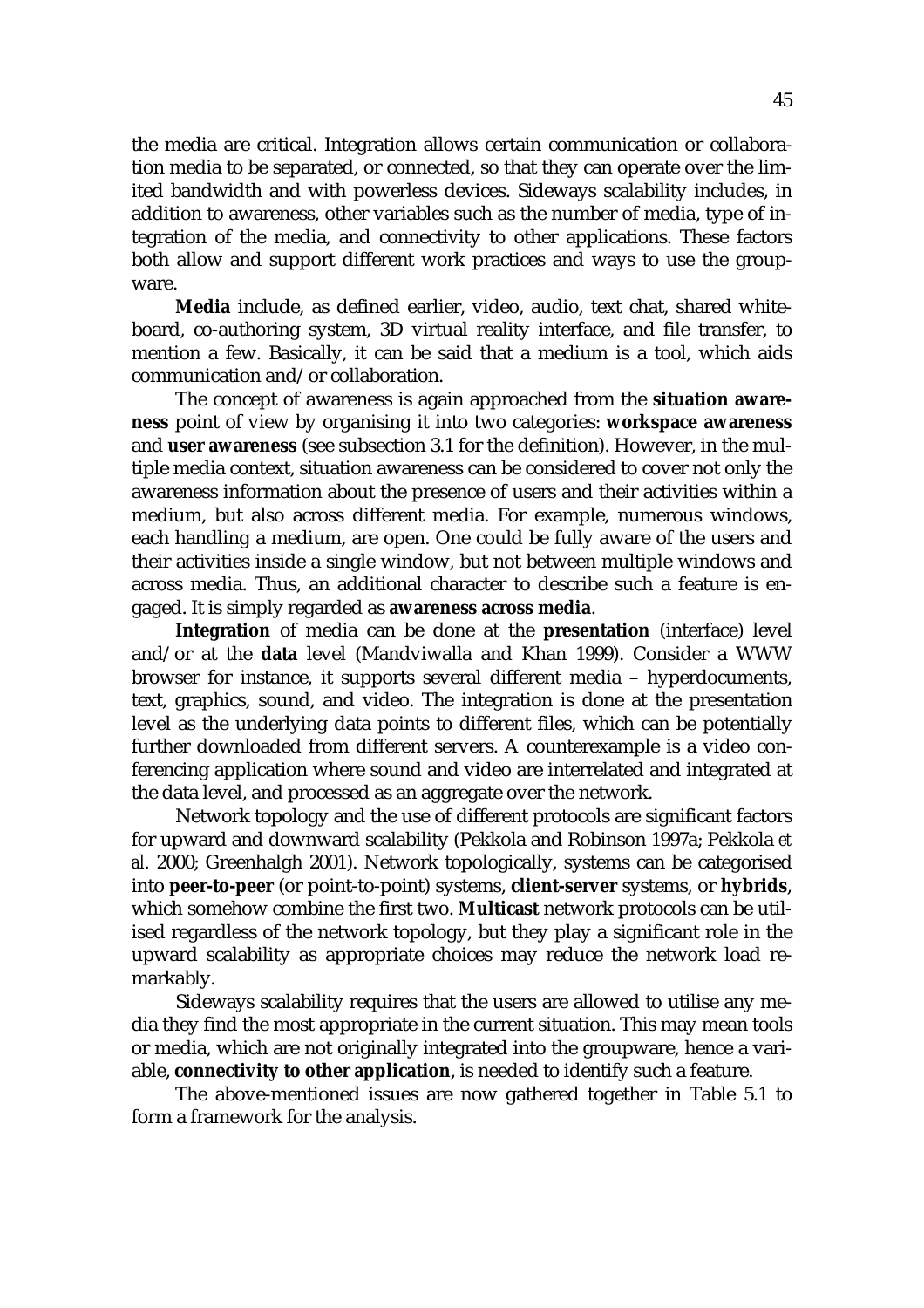| Media            | Text chat, audio, video, VR, whiteboard, email,<br>co-authoring system, etc. |                     |  |  |
|------------------|------------------------------------------------------------------------------|---------------------|--|--|
| <b>Awareness</b> | <b>Situation awareness</b><br>User awareness                                 |                     |  |  |
|                  |                                                                              | Workspace awareness |  |  |
|                  | Awareness across media                                                       |                     |  |  |
| Integration      | <b>Presentation level</b>                                                    |                     |  |  |
|                  |                                                                              |                     |  |  |
| Networking       | Peer-to-peer, client-server, hybrid                                          |                     |  |  |
|                  |                                                                              |                     |  |  |
| Connectivity     | Connectivity to other applications                                           |                     |  |  |

TABLE 5.1 Framework for analysing synchronous groupware.

# **5.2 Distributed and synchronous groupware**

There are many applications, which can be classified as both synchronous and distributed. To reduce their number and to clarify the analysis in general, these will be arranged into four categories, in which other applications not yet discussed here may also fall into. Each category constitutes of 2 to 4 systems making the size of the reviewed systems 12. VIVA, and how it is reflected to the framework, is discussed later in section 5.4.

The sample includes both commercially available applications and research prototypes. They were chosen by their relevance (number of supported media, distribution mechanism) and popularity. Applications, which may otherwise fulfil the requirements, but are generally used with some other technology (for instance decision support system with video conferencing) or which are rather toolkits to compose new systems than full applications themselves (e.g. Habanero<sup>10</sup>, Access Grid<sup>11</sup>) are excluded. Also, if two applications are very similar either in their design or implementation or by their use, only one is included. Respectively numerous other applications, e.g. Blaxxun, and Active Worlds, which are quite similar to the ones included, are not considered here.

#### **5.2.1 Video conferencing systems**

Often, if one is asked to define a synchronous distributed group-support application, video conferencing is named. In this context, the term video conferencing is intended to cover all kinds of applications, which combine video and audio. Although these systems are numerous, only the three most popular ones are included:

<sup>10</sup> http://habanero.ncsa.uiuc.edu/habanero/ (referenced March 21 2002).

<sup>11</sup> http://www-fp.mcs.anl.gov/fl/accessgrid (referenced March 21 2002).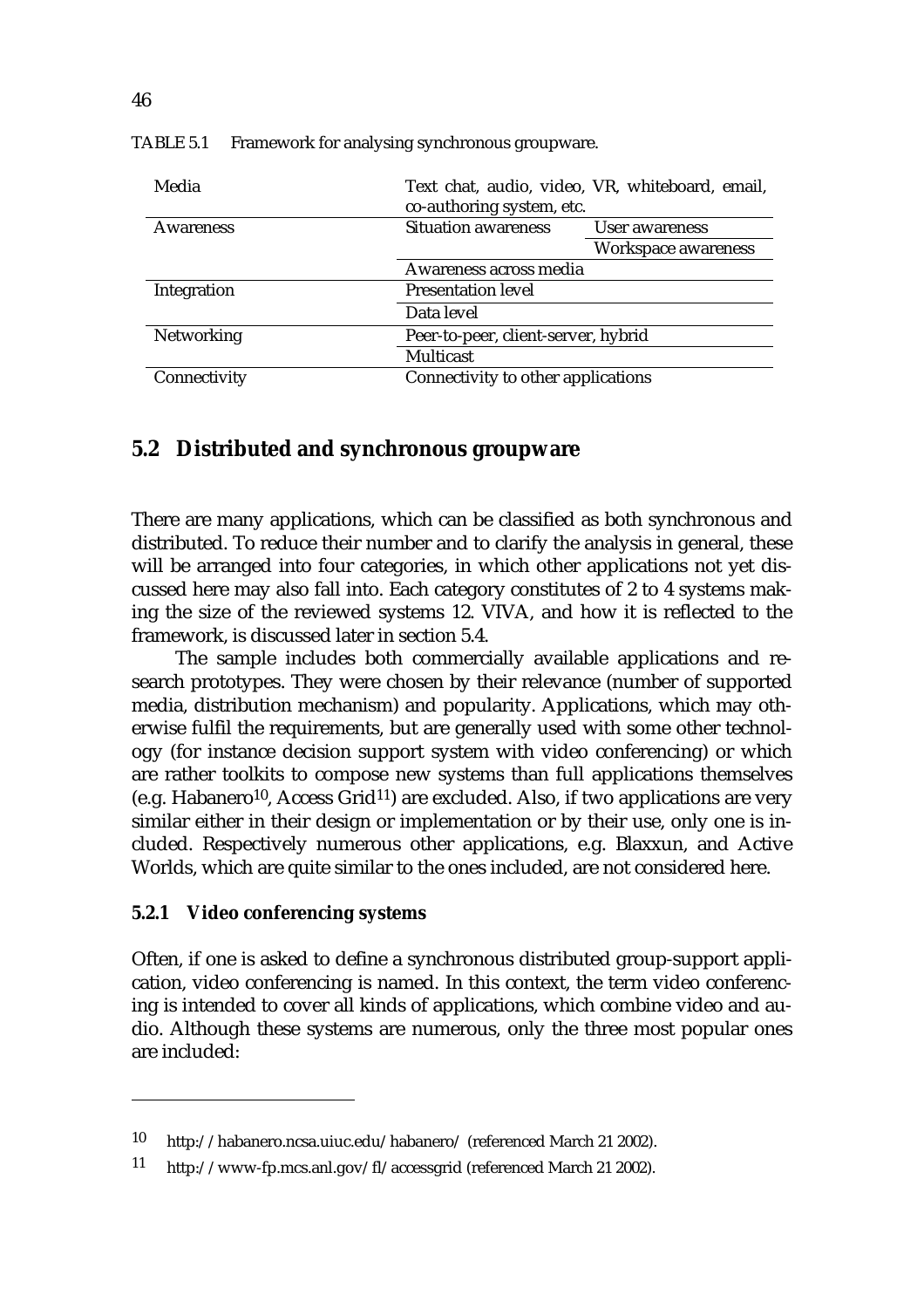- Microsoft Netmeeting<sup>12</sup> is perhaps the most widely used collaboration and communication environment for Windows platforms. It is introduced as a video conferencing application, although other media are also supported. Netmeeting is quite advanced in the number of different media (video, audio, text, whiteboard, file transfer, and application sharing are supported), but they are only linked loosely together. Awareness information can therefore be considered to be insufficient, since users are listed only in the main window, and they are generally not aware of other users' activities. From the network topology point of view, Netmeeting incorporates both peer-to-peer and client-server topologies so that peer-to-peer connections are used for two participant sessions and client-server for multiparty communication.
- Click-to-meet (formerly known as CUSeeMe)13, similarly to Netmeeting, supports multiple media, but in a greater number; audio, video, text chat, file transfer, whiteboard, application sharing, instant messaging, calendar, and walkthroughs (guided Web tours). Awareness information is again limited to only rudimentary user awareness. Click-to-meet utilises client-server architecture.
- Lotus Sametime<sup>14</sup> is designed to improve and extend Lotus Notes by providing tools for real-time communication and collaboration. Although it is not a pure video conferencing system, it is introduced here because of strong support for video. In addition, Lotus Sametime also supports instant messaging (text chat), audio, whiteboard, and screen sharing. Situation awareness is limited solely to user awareness. Network topologically Lotus Sametime imitates Lotus Notes by utilising a client-server architecture.

# **5.2.2 Collaborative virtual environments**

CVEs are the second category of applications. Here only the four common ones are analysed.

• MASSIVE (Greenhalgh and Benford 1995; Benford *et al.* 1997a; Greenhalgh *et al.* 2000) is one of the most advanced CVE. As it originally is a traditional VR application, where all actions are assumed to be taken either in or through the VR environment, there is no need for a support for awareness between media. Instead, user awareness and workspace awareness inside the VR environment are adequately supported. MASSIVE utilises audio and multiple output and input devices. Net-

<sup>12</sup> http://www.microsoft.com/windows/netmeeting (referenced March 21 2002).

<sup>13</sup> http://www.cuseeme.com (referenced March 21 2002).

<sup>14</sup> http://www.lotus.com/home.nsf/welcome/sametime (referenced March 21 2002).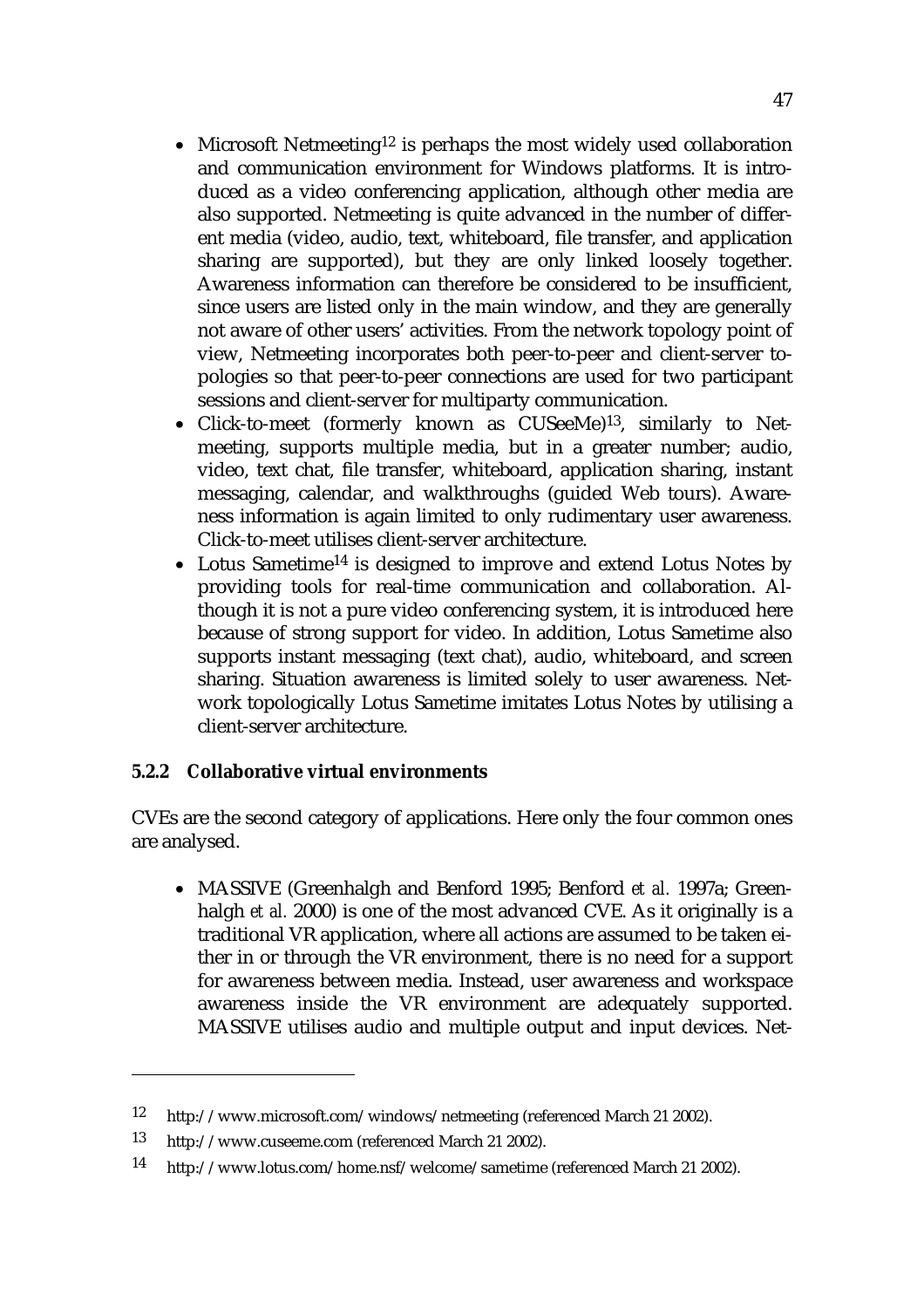work topologically MASSIVE is a peer-to-peer system, although MASSIVE-II & -III adapt servers for some dedicated tasks such as for managing different areas of the virtual environment.

- DIVE (Hagsand 1996; Frécon and Stenius 1998) is a loosely-coupled heterogeneous distributed system, which combines audio, document handling and the Web with VR. It supports peer-to-peer network communication without any central server, and a 3D-user interface in which users are represented as avatars. Awareness of other users and their activities are presented, similarly to MASSIVE, inside the VR environment and through audio channels.
- NPSNet (Zyda *et al.* 1993; Macedonia *et al.* 1994) is a networked VR system designed for military training and simulation with the goal of supporting a (very) large number of participants. It aims to create realistic simulations with a realistic modelling of smoke, fire, and terrain by utilising a server-based network topology.
- NetEffect (Das *et al.* 1997) is similarly designed to support and manage large, media-rich 3D worlds used by several thousands of dispersed users. Users see others through a 3D interface, and communicate by using either text chat or audio. Network topology makes NetEffect interesting; there is an additional level of servers – a master server for managing the environment as a whole and numerous peer servers, which administrate a section of the environment and the users located there. Clients are thus connected to an appropriate peer server. For audio communication, clients are allowed to establish direct point-to-point connections.

# **5.2.3 Multiple media applications**

Both videoconferencing applications and CVEs combine multiple media to some extent. However, as the default, there is a medium (video or VR), which is central and around which all activities are assumed to take place (as discussed in subsection 2.1). Here some systems, which adapt a decentralised (or distributed) approach where any medium could be a starting point, are reviewed.

- COWS (Mandviwalla and Khan 1999) concentrates on the use of 2D style documents with session-based collaboration by supporting text chat, pre-defined lists and tables, and a workflow-style shape creator. Awareness of other users and their actions is illustrated in frequently and automatically updated user lists. Human interaction occurs only through text-based communication, and document and object manipulations. COWS utilises client-server communication.
- DIVA (Sohlenkamp and Chwelos 1994) brought multiple media into the context of an office so that people, documents, desks, and rooms each have a certain role for collaboration. People work upon documents on the table (i.e. work context) in a room (area where awareness informa-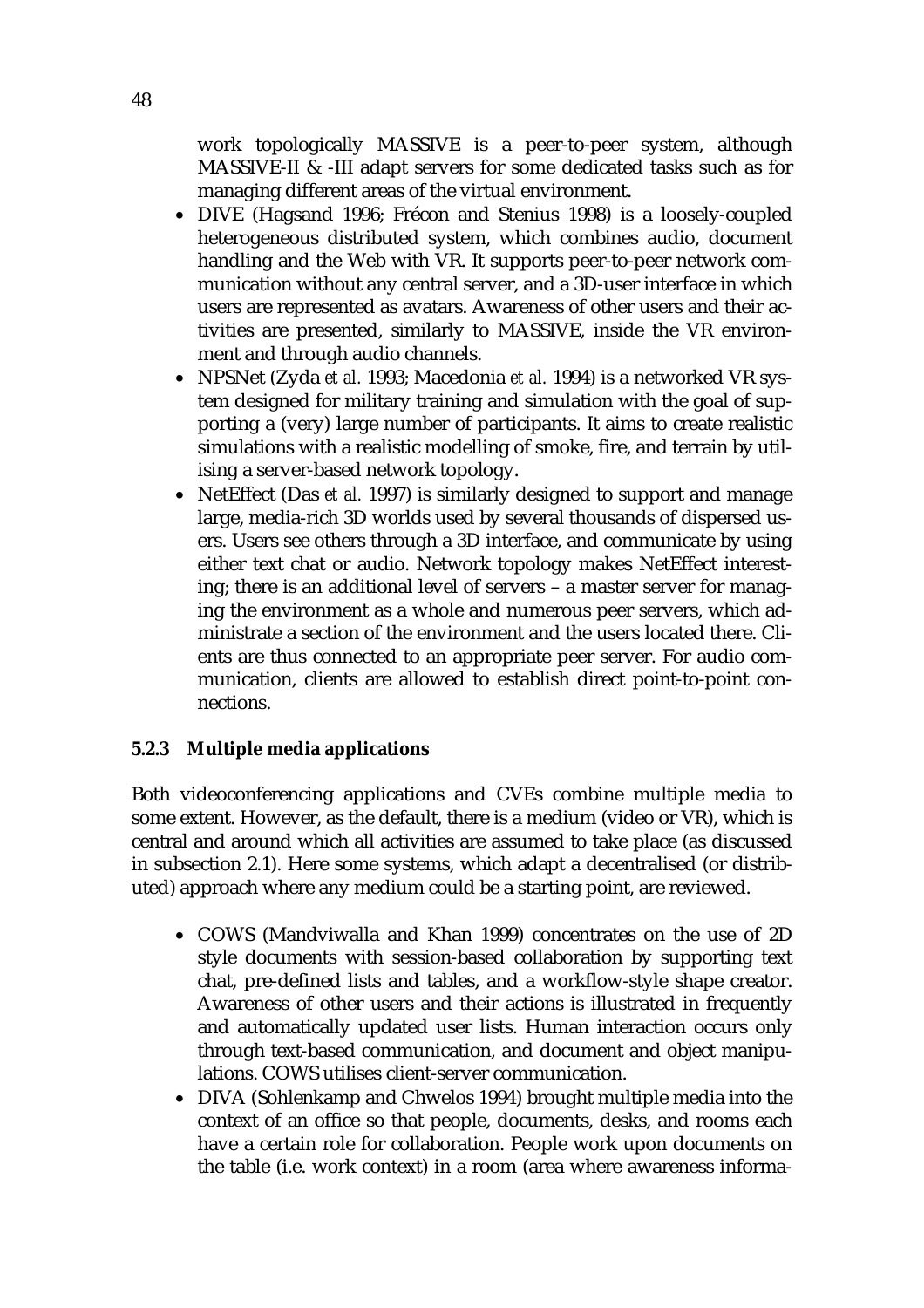tion is presented). Collaboration occurs through audio, video, notes, and a shared whiteboard. When a person enters the room, audio and video communications are immediately activated. This resembles video conferencing somewhat, but as the underlying philosophies differ significantly, DIVA supports situation awareness extremely well. For example, similar to real life situations, people can glance into other rooms, whisper to people in the same room, and group documents so that one can see who is working with whom and with which document. Network topologically DIVA is a client-server system.

• Groove<sup>15</sup> is a tool for small group interaction. Audio, text chat, instant messaging, newsgroup-type threaded discussions, file transfer, application sharing, co-authoring, group calendar, and walkthroughs (guided Web tours) are supported. Groove is advanced in combining numerous media, but weak in supporting situation awareness within and across them. Only user awareness is supported. Activities across media, or even within a medium, are not visible thus workspace awareness is clearly insufficiently supported. However, Groove uses cleaver network connections as the default, peer-to-peer connections are used, but occasionally routing through a server is activated to optimise bandwidth and connectivity constraints (that is, firewalls, for instance).

# **5.2.4 Instant messaging applications and awareness widgets**

During the last couple of years, instant messaging applications have become very popular. With them, users may create 'buddy'-lists and see whether their friends are online. Communication usually takes place through text chat and text based instant messages, which are sent to the receiver when they are online, i.e. the practice resembles short messages in mobile phones.

• ICQ<sup>16</sup> is one of the oldest and most popular instant messaging systems. In addition to the usual user awareness information, it supports instant messages (text), text chat, email, file transfer, Web tours (walkthroughs), and connectivity to external applications. ICQ can also be embedded into Web sites, so that the visitors can discuss with others either on the Web or in ICQ. This is similar to the discussions presented in Article V when combining VIVA with PAW. Still, without the use of any external tool, ICQ is just a simple communication application with client-server architecture.

<sup>15</sup> http://www.groove.net (referenced March 21 2002).

<sup>16</sup> http://www.icq.com (referenced March 21 2002).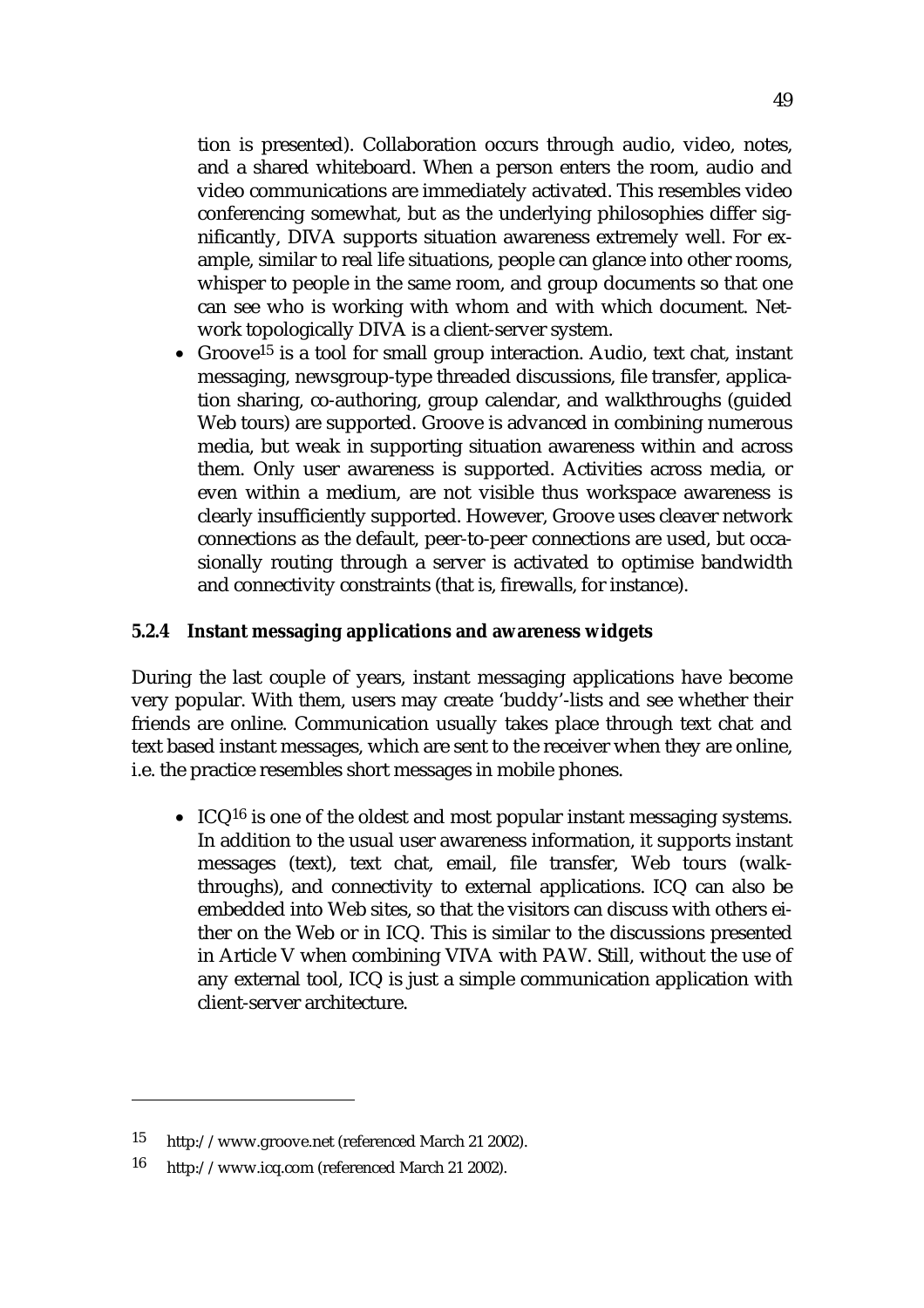• Microsoft Messenger<sup>17</sup>, similarly to ICQ, supports instant messages (text, only with three friends), email and file transfer, but adds new media such as audio (with one person only), emoticons (icons for different emotions) and connectivity with other Microsoft products. Awareness information is limited to user awareness only, which is distributed from one server to all clients.

As one can see, instant messaging systems, either Web-based or stand-alone, are numerous. The aforementioned PeopleAwarenessEngine (Articles II and V and You and Pekkola 2000 and You and Pekkola 2001) provides awareness information about other people in the same Web-site and support text-based communication with them, while AREA (Fuchs 1999) supports user awareness across different applications. On the other hand, NESSIE (Prinz 1999) supports workspace awareness by transmitting notifications of events taken in other applications, while Elvin (Fitzpatrick *et al.* 1999) takes a more limited approach and only sends notifications of users' chosen interests. Yet, all these systems are very limited in the number of media – they only support one or two (in addition to awareness information) thus they cannot be classified as multiple media applications. However, as they can also be used in parallel with other applications, they are worth mentioning.

In addition to stand-alone applications, there exist some research protocols, which may be used with other applications. For example, the one in widest use is WebDAV18 (Whitehead and Goland 1999), which approaches collaboration from the network protocol point of view. Although it is tailored to coauthoring in the Web, it can be used elsewhere, since general techniques for supporting group work (e.g. node locking, and namespace management) are implemented. Another research protocol is PSI (Platform for Shared Interaction (Palfreyman *et al.* 1999)), which provides a more complete platform and protocol for supporting collaborative work, but, at the same time, is more complex as it requires more servers and supporting services making it therefore more difficult to utilise.

# **5.3 Comparison of groupware**

A comparison of different media is illustrated in Table 5.2. As seen, almost every application supports both audio and text chat communication. This is obvious, since audio is natural for human communication (i.e. when no technology is used) and text chat when some technology is utilised. People are also

<sup>17</sup> http://messenger.msn.com (referenced March 21 2002).

<sup>18</sup> see also: http://www.webdav.org.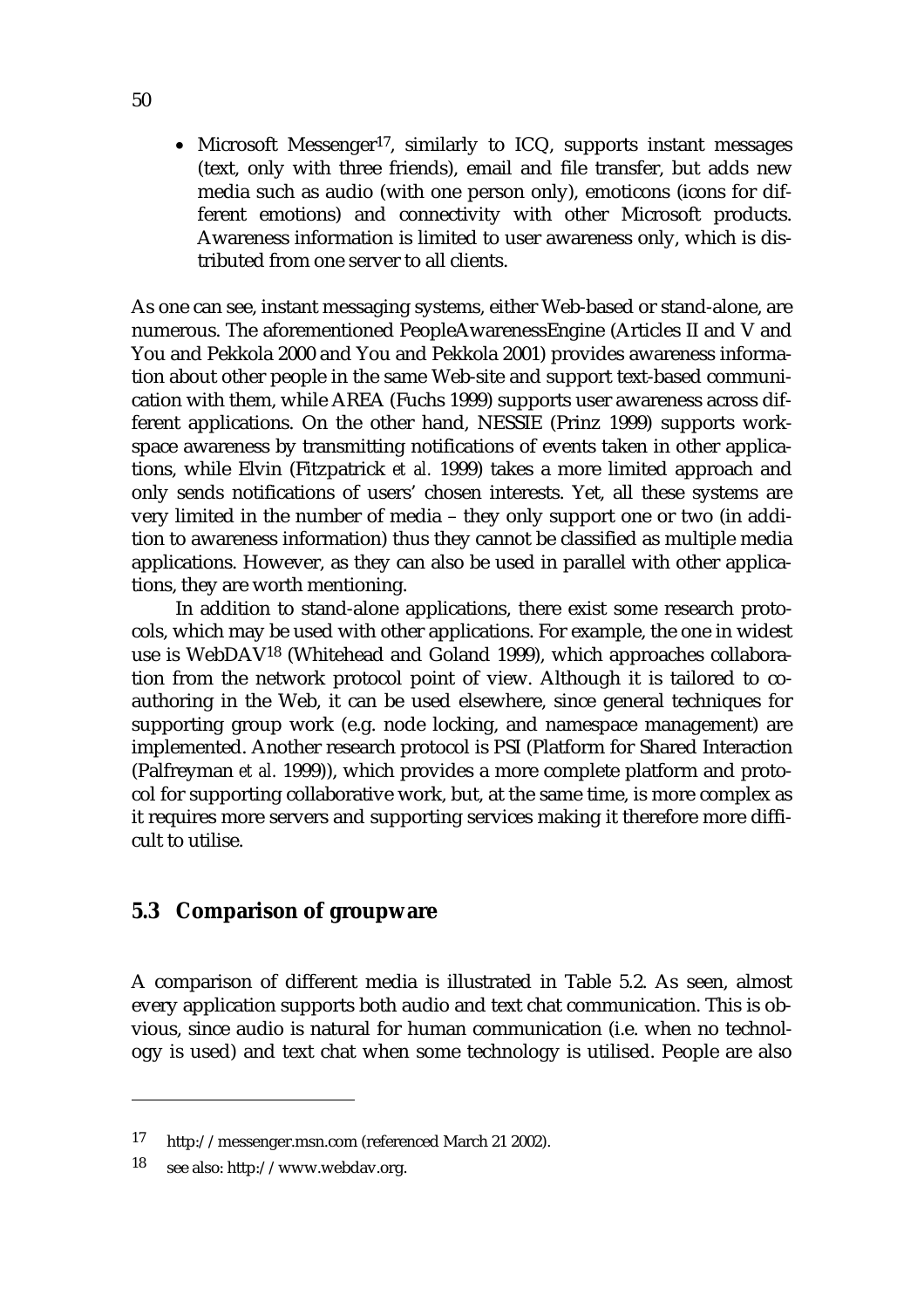#### TABLE 5.2 Comparison by media.

|                   | <b>Media</b> |            |              |                |                       |             |                       |                     |                       |             |                  |              |                                                           |
|-------------------|--------------|------------|--------------|----------------|-----------------------|-------------|-----------------------|---------------------|-----------------------|-------------|------------------|--------------|-----------------------------------------------------------|
|                   | text         | audio      | video        | V <sup>R</sup> | white Board           | email       | fip                   | application sharing | instant messaging     | calendar    | web-walkthroughs | co-authoring | other                                                     |
| Net-<br>meeting   | $\sqrt{ }$   | $\sqrt{}$  | $\sqrt{}$    |                | $\sqrt{}$             |             | $\sqrt{}$             | $\sqrt{}$           |                       |             |                  |              |                                                           |
| Click-to-<br>meet | $\sqrt{ }$   | $\sqrt{}$  | $\sqrt{ }$   |                | $\sqrt{}$             | $\sqrt{19}$ | $\sqrt{}$             | $\sqrt{}$           | $\sqrt{}$             | $\sqrt{19}$ | $\sqrt{}$        |              |                                                           |
| Lotus<br>Sametime | $\sqrt{20}$  | $\sqrt{}$  | $\sqrt{ }$   |                | $\sqrt{}$             |             |                       | $\sqrt{}$           | $\sqrt{}$             | $\sqrt{}$   | $\sqrt{}$        |              |                                                           |
| <b>MASSIVE</b>    | $\sqrt{ }$   | $\sqrt{}$  | $(\sqrt{2})$ | $\sqrt{}$      |                       |             |                       |                     |                       |             |                  |              |                                                           |
| <b>DIVE</b>       | $\sqrt{}$    | N          |              | $\sqrt{}$      |                       |             |                       |                     |                       |             | $\sqrt{}$        |              |                                                           |
| <b>NPSNet</b>     |              | $\sqrt{}$  | $\sqrt{}$    | $\sqrt{}$      |                       |             |                       |                     |                       |             |                  |              | physically-<br>based model-<br>ling (e.g.<br>smoke)       |
| <b>NetEffect</b>  | $\sqrt{}$    | $\sqrt{ }$ |              | $\sqrt{}$      |                       |             |                       |                     |                       |             |                  |              |                                                           |
| <b>COWS</b>       | $\sqrt{}$    |            |              |                | $\sqrt{21}$           |             |                       |                     |                       |             |                  |              | workflow<br>creation, pre-<br>defined lists &<br>tables   |
| <b>DIVA</b>       | $\sqrt{22}$  | $\sqrt{}$  | $\sqrt{}$    |                | $\sqrt{}$             |             |                       |                     |                       |             |                  |              |                                                           |
| Groove            | $\sqrt{}$    | $\sqrt{}$  |              |                | $\overline{\sqrt{2}}$ | $\sqrt{}$   | $\sqrt{}$             | V                   | $\sqrt{}$             | $\sqrt{}$   | V                | $\sqrt{}$    | threaded dis-<br>cussions,<br>power-point<br>guided tours |
| ICQ               | $\sqrt{20}$  |            |              |                |                       | V           | V                     |                     | V                     |             | $\sqrt{}$        |              | file sharing                                              |
| Messenger         | $\sqrt{ }$   | $\sqrt{}$  |              |                |                       | $\sqrt{}$   | $\overline{\sqrt{} }$ | $\sqrt{}$           | $\overline{\sqrt{ }}$ |             |                  |              | emoticons,<br>connectivity<br>with other MS<br>products   |

familiar with them. Other media are supported more occasionally; the only clear pattern is the combination of whiteboard and video – if one is supported then the other one is usually supported too. Co-authoring and virtual reality interfaces are the rarest. This might be due to the fact that they are still mainly researched as an independent medium, and as such not ready for commerciali-

<sup>19</sup> Tight integration with such tools. They are not integrated as the default, but this is assumed.

<sup>20</sup> Through instant messaging, i.e. text chat is integrated with instant messaging.

<sup>21</sup> Workflow creation tool, similar to whiteboard.

 $22$  Notes can be drafted to others thus they support very rudimentary text-based communication.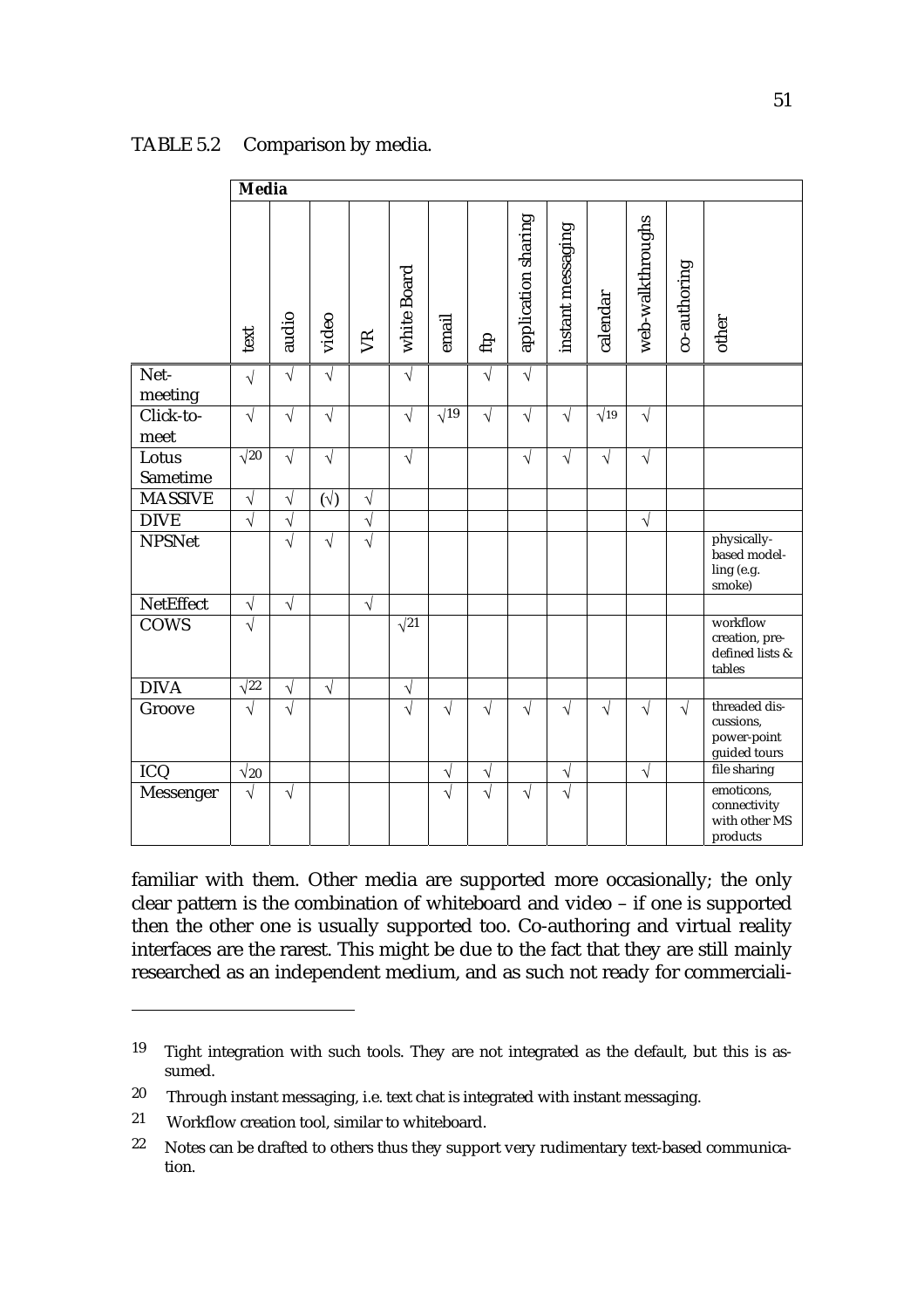sation or to be combined with the others. Other seldom-supported media, in this context, are calendar and email services, but those are usually adequately supported and utilised by dedicated applications.

Applications can be compared by examining their support for different media Simply by counting the number of media from Table 5.2, it can be seen that commercial applications, such as Click-to-meet and Groove (10 supported media), Lotus SameTime (8) and Microsoft family (Netmeeting (6) and Messenger (6) can be combined) support most of them. However, the number of supported media does not reveal the usefulness (or uselessness) of an application at all. More remarkable is the awareness aspect – if a user is not aware of others and their activities in the virtual space, i.e. in the work environment, it has diminishing implications on the work process (as is discussed in Articles I-III).

|                             | <b>Type of application</b>       |                            | Type of awareness <sup>23</sup> | <b>Type of</b><br>integration |                 |                         |               |
|-----------------------------|----------------------------------|----------------------------|---------------------------------|-------------------------------|-----------------|-------------------------|---------------|
|                             | commer-<br>cial appli-<br>cation | research<br>proto-<br>type | user                            | work-<br>space                | across<br>media | presenta-<br>tion level | Data<br>level |
| Netmeeting                  |                                  |                            | ٦                               | $\sqrt{24}$                   |                 |                         |               |
| Click-to-meet <sup>25</sup> |                                  |                            | $\mathcal{L}$                   |                               |                 | 2                       | ?             |
| Lotus Same-<br>time         |                                  |                            | ٦                               | $\sqrt{26}$                   |                 | N                       |               |
| <b>MASSIVE</b>              |                                  |                            | ٦                               | $\sqrt{27}$                   | $\sqrt{28}$     |                         |               |
| <b>DIVE</b>                 |                                  |                            | ٦                               | $\sqrt{27}$                   |                 |                         |               |
| <b>NPSNet</b>               |                                  |                            |                                 |                               |                 |                         |               |
| <b>NetEffect</b>            |                                  |                            |                                 | ٦                             |                 | $\sqrt{29}$             |               |
| <b>COWS</b>                 |                                  |                            |                                 |                               |                 |                         |               |
| <b>DIVA</b>                 |                                  |                            |                                 | ٦                             | ٦               |                         |               |
| Groove                      |                                  |                            |                                 |                               |                 |                         |               |
| ICQ                         |                                  |                            |                                 |                               |                 |                         |               |
| Messenger                   |                                  |                            |                                 |                               |                 |                         |               |

TABLE 5.3 Comparison by types of application, awareness and integration.

- 24 Inside whiteboard only.
- $25$  Technical details were not available for analysis thus the type of integration is unknown.
- 26 Text only.
- 27 Within VR interface only.
- 28 Across physical and virtual space.
- 29 Audio only.

 $23$  Video as a medium is ignored in the workspace awareness review, because it supports it as the default. Thus only when the workspace awareness is supported in some other way than by video, is it considered in the table.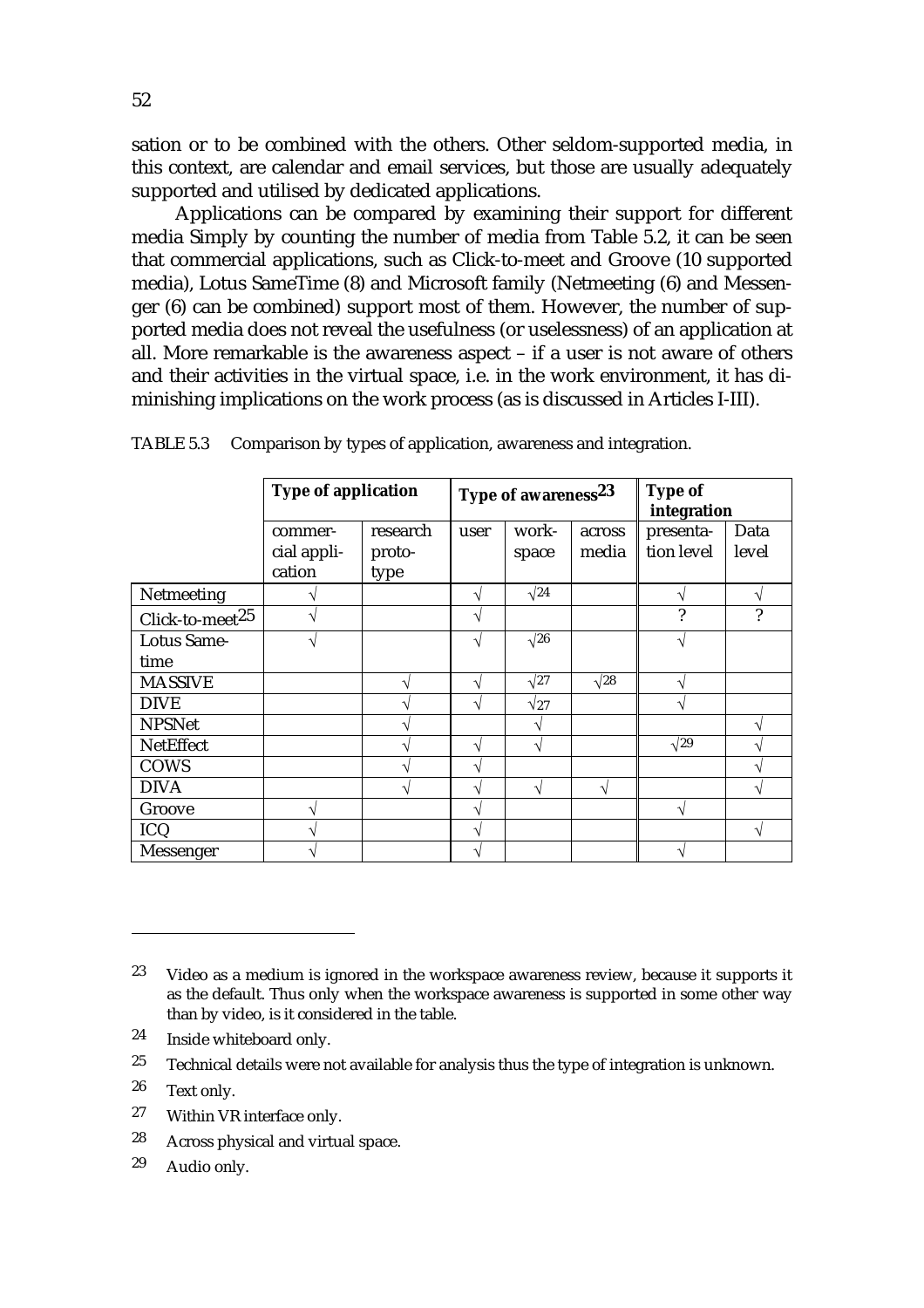Table 5.3 summarises the types of awareness and integration of media, and shows the status of commercialty. Every application supports user awareness (except NPSNet, but as it is a military simulation application such information is obsolete and could occasionally be even deleterious). User awareness can be easily supported by, and observed from, a list of users online. More difficult, but equally important, is the workspace awareness. This is rarely supported in this sample30 as only CVEs and some multiple media applications address it. With CVEs this is obvious, since all activities are assumed or forced to be taken inside the 3D environment. Netmeeting and Lotus Sametime support workspace awareness within some medium only. It can be argued that workspace awareness is considered properly only in DIVA. Awareness across media is seldom addressed.

As there are benefits in both approaches of integrating the media, they are utilised equally often. Presentation level integration provides new approaches to collaborations involving arbitrary combinations of different media, while data level integration allows subjective and changing views of the same data or media. The difference can be illustrated by an example of information, which is composed from multiple media. If it is observed or produced from varying combinations of media, presentation level integration is preferred. But when the combination remains basically the same, and the way the information is presented may change from time to time or from person to person, data level integration is preferred as it provides adequate and congruent views. So this approach is more reliable, because, for instance, synchronisation problems between the media can be avoided. However, solely from the technical point of view, presentation level integration is preferred, since it allows better scalability to a number of client terminals, platforms or media, and much greater flexibility (Articles IV and V).

Networking and connectivity aspects are summarised in Table 5.4. Network topologically both client-server and peer-to-peer architectures are used. With the client-server approach, the server end forms a bottleneck (Pekkola and Robinson 1997a; Greenhalgh 2001). When the number of clients increases, either the server itself or its nearby network connection becomes overloaded, which, in turn, dramatically decreases the performance of the system as a whole. The issue can be partly solved by increasing both computational power and network bandwidth. Those can be added up to a certain point, after which the technique of replicating the servers can be applied. However, there are few exceptions when such a solution is not recommended as its utilisation either does not solve the problem, or, on the other, it just creates some new ones (Greenhalgh 2001). These circumstances include, for example, situations when bandwidth-consuming media (video, audio) are used, or when a lot of compu-

 $30$  There exist some dedicated applications where workspace awareness is considered (e.g. Gutwin and Greenberg 1998). However, usually the issue is not approached from the multiple media context.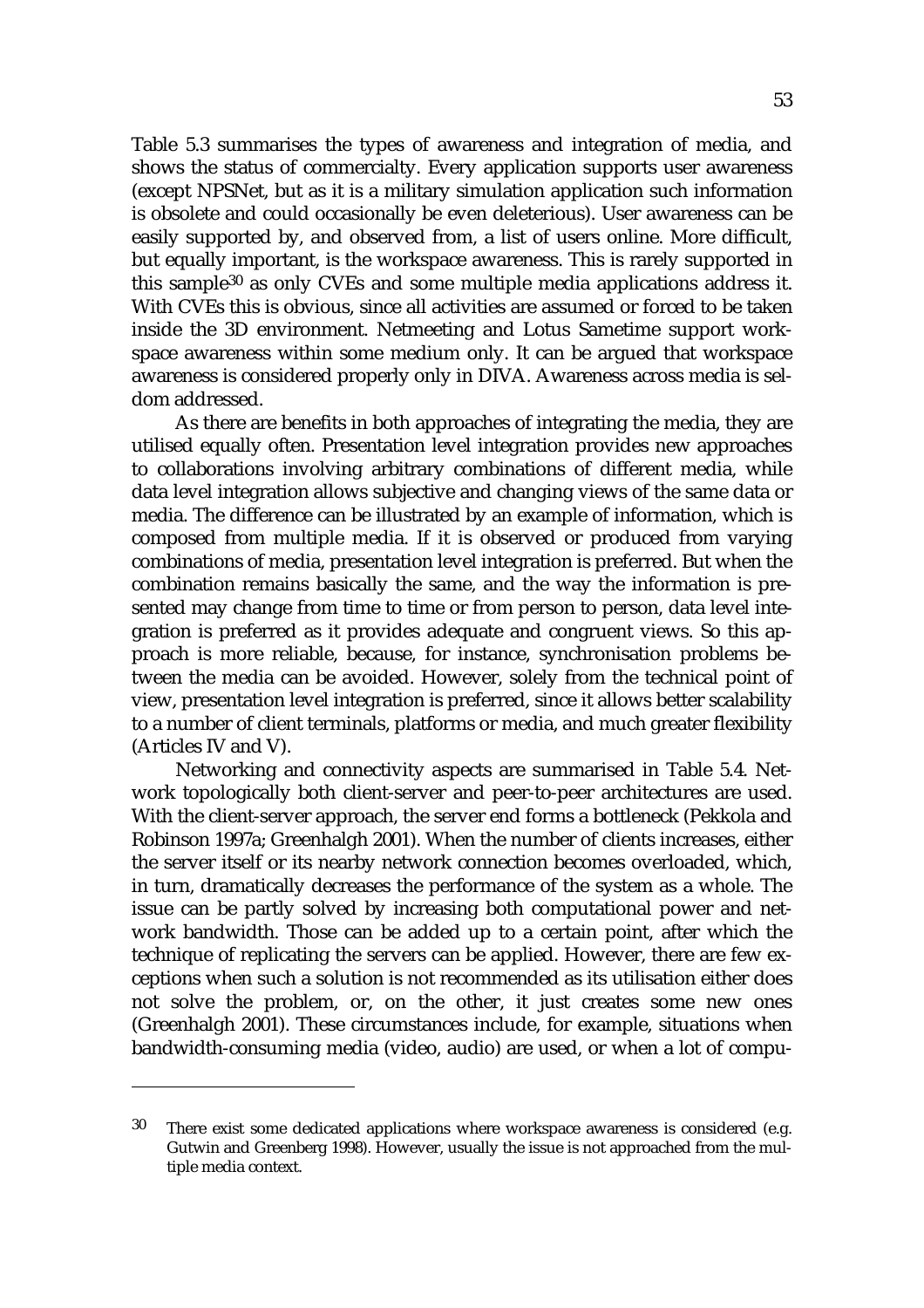tational power is needed (e.g. for calculating regions (Benford *et al.* 1997a)). On the other hand, with a peer-to-peer approach such bottlenecks can be avoided, since there is no centre point, a server, through which all packets should be passed through. But, in this case the number of transmitted packets increases rapidly when the clients start to communicate directly. To minimise this effect, multicasting can be used, but this is rarely done as seen from Table 5.4. The most beneficial approach would be to combine both approaches into a hybrid network topology. This is implemented in NetEffect, MASSIVE, and Groove so that the servers are used for user and/or region management, and peer-to-peer connections for audio and/or other bandwidth consuming media. Netmeeting employs peer-to-peer connections for two party sessions only.

|                       | <b>Networking</b> |               |        | <b>Connectivity</b>                     |  |  |  |
|-----------------------|-------------------|---------------|--------|-----------------------------------------|--|--|--|
|                       | peer-to-          | client-       | multi- | connectivity to other applications      |  |  |  |
|                       | peer              | server        | cast   |                                         |  |  |  |
| Netmeeting            | $\sqrt{31}$       |               |        | through ActiveX                         |  |  |  |
| Click-to-Meet         |                   | N             |        | to workflow environment                 |  |  |  |
| <b>Lotus Sametime</b> |                   | $\mathcal{A}$ |        | Lotus Notes database, programming &     |  |  |  |
|                       |                   |               |        | configuration interface, and through    |  |  |  |
|                       |                   |               |        | <b>ActiveX</b>                          |  |  |  |
| <b>MASSIVE</b>        | N                 | N             | V      | programming interface                   |  |  |  |
| <b>DIVE</b>           | ٦                 |               | ٦1     | programming interfaces                  |  |  |  |
| <b>NPSNet</b>         |                   |               |        |                                         |  |  |  |
| <b>NetEffect</b>      | $\sqrt{32}$       | ٦             |        |                                         |  |  |  |
| <b>COWS</b>           |                   | ٦             |        |                                         |  |  |  |
| DIVA                  |                   | ٦             |        |                                         |  |  |  |
| Groove                | $\mathcal{A}$     | ٦             |        | programming interface & registration of |  |  |  |
|                       |                   |               |        | applications                            |  |  |  |
| <b>ICQ</b>            |                   | N             | V      | registration of applications            |  |  |  |
| Messenger             |                   | $\mathcal{L}$ | ٦Ι     | programming & configuration inter-      |  |  |  |
|                       |                   |               |        | faces                                   |  |  |  |

TABLE 5.4 Comparison by scalability.

Connectivity to other applications is supported well in commercial applications, but generally poorly in research prototypes. MASSIVE and DIVE are the few exceptions. As they can be also used as toolkits to test out new ideas or technical solutions, an interface to implement desired features has been developed.

<sup>31</sup> For two participant sessions only.

<sup>32</sup> For direct peer-to-peer communication only.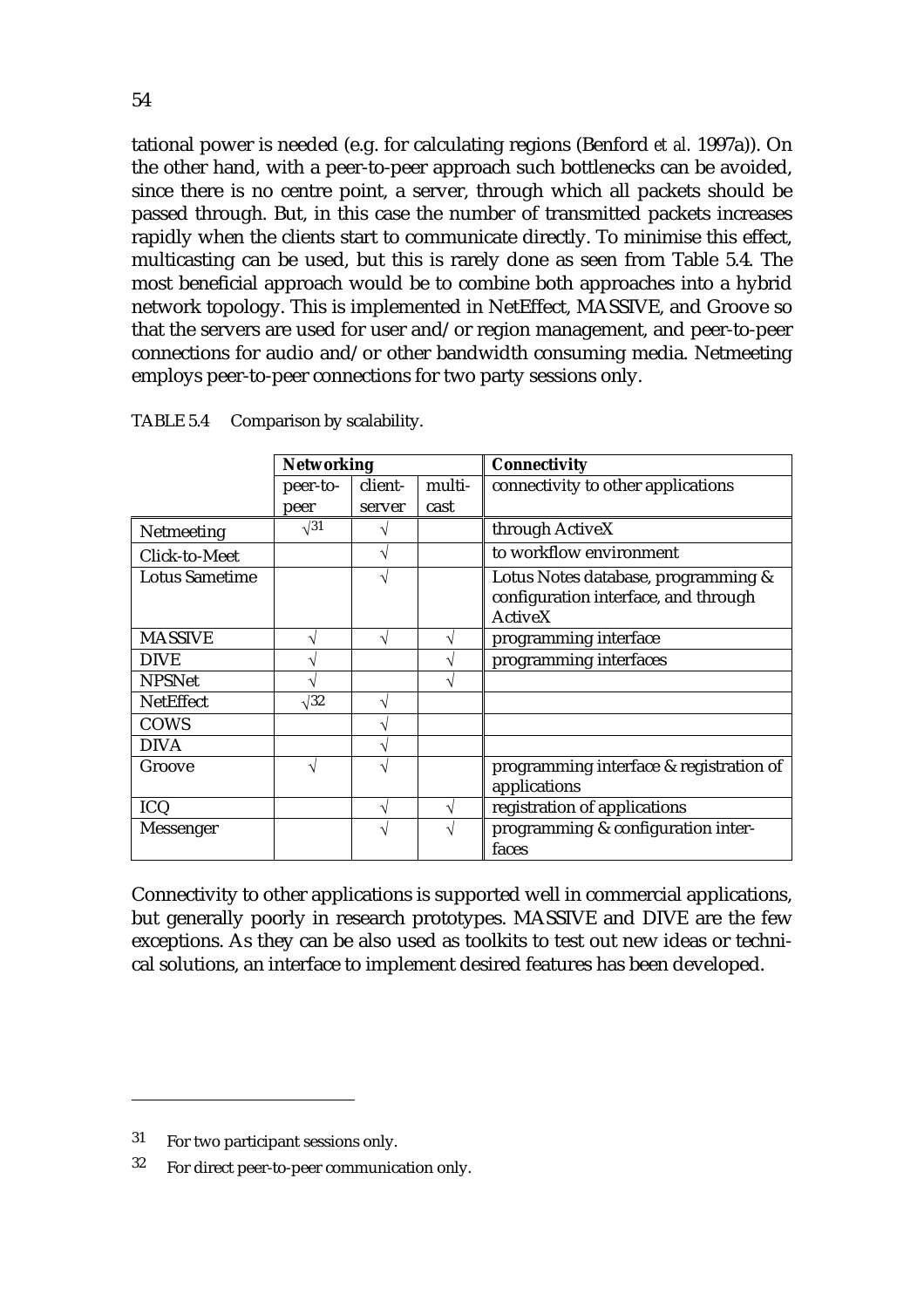#### **5.4 Summary of the comparison**

Earlier, twelve groupware applications were analysed. They were chosen by their relevance (number of supported media and interesting network aspects) and popularity. Consequently, the number of media was relatively high in all cases, although it is especially true with commercially available groupware. Instead, the support for awareness is generally neglected in every application. Usually only the user awareness is considered, which, however, alone is not sufficient or adequate, although it provides the first cues of presence and respectively helps group work a little.

When considering how the applications support upward scalability, the network topology becomes the most significant factor (Greenhalgh 2001). As said, there are problems with both client-server and peer-to-peer architectures, hence the most beneficial solution would be to combine them into a hybrid topology. However, as its benefits are usually achieved only with very large masses of data (or users), and as a real-time group work session usually involves only a few (tens of) collaborating users, it can be claimed that all analysed applications support upward scalability, at least at the network level.

Downward scalability means an ability to tailor the system down to technologically limited devices such as vt100 terminals, PDAs and mobile phones so that users can work together regardless of the devices. In these cases, the type of integration of media is significant. If the data level integration approach is adapted, either, or both, bandwidth and computational power are wasted, since all media-related data are transmitted to all participants no matter whether they can receive or observe it properly. This strongly proposes the presentation level integration of media. Downward scalability is, under the circumstances, addressed theoretically quite often in the sample.

Sideways scalability, as said, cannot be measured by a single variable but by a combination of many: number of media, awareness issues, type of integration and connectivity to other applications are the most remarkable factors. Multiple media and connectivity to other applications allow users to incorporate the media they find the most appropriate for certain work practices and situations. Awareness information addresses the work performance, and the type of integration considers technological scalability and the systems' ability to adapt to different tasks. In the sample, although commercial applications support both the greatest number of media and allow best connectivity to other applications, they are weak in supporting situation awareness. On the other hand, research prototypes are exactly the opposite; they support awareness reasonable well, but only a few media and no connectivity to other applications. From the sideways scalability point of view, none of the systems can be considered successful. Instead, all systems are tailored to support some specific task or process − as was proposed by Briggs et al. in the military context (Briggs *et al.* 1999). However, a much greater degree of freedom is appreciated and appropriate both for group work in the office type of environment – for which the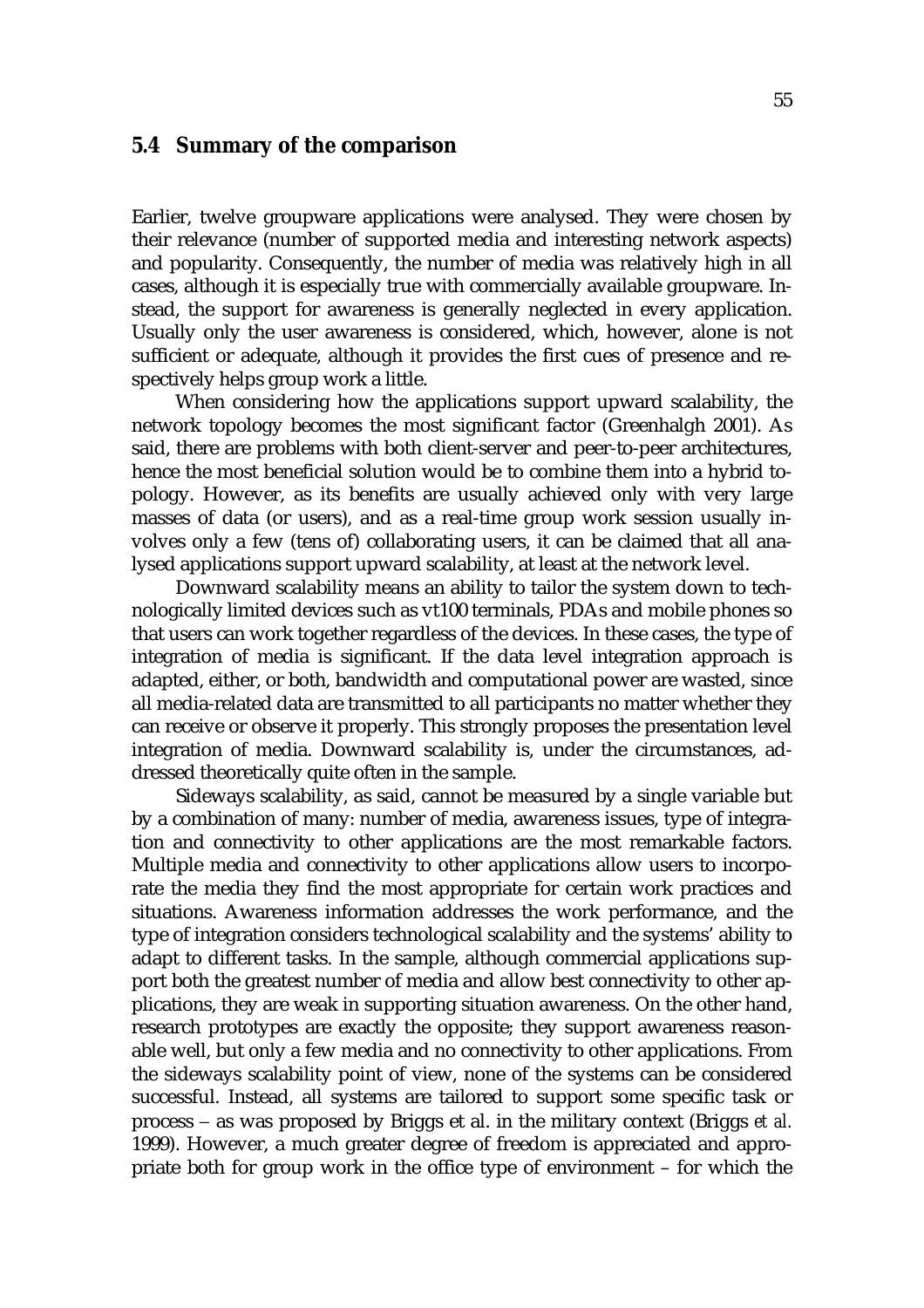analysed applications are designed (with an exception), or for supporting interpersonal behaviour regardless of the context, as argued in this thesis.

When VIVA is compared to other applications, it can be claimed to be very competitive because:

- The number of media VIVA supports (8) is nearly at the same level as commercial applications, and greater than any other research prototype.
- Awareness information is sufficiently provided. User awareness is supported at the general level, and individually for each medium, and workspace awareness by simple colour codes and other indexes within each medium. Awareness across media is also addressed (see Article VII for detailed user interface description). It can be argued that situation awareness is best supported by VIVA, but only if an awareness specific prototype, DIVA, is excluded. Generally, awareness is bestsupported in VIVA in the sample.
- Scalability is generally well addressed, except when examining the connectivity to other applications. Sideways scalability is not optimal, although the adaptation of hybrid network topology and presentation level integration of media support scalability in both directions. However, it can still be claimed that sideways scalability is better supported in VIVA than in any of the other applications analysed.

In this chapter, different groupware applications to support synchronous and distributed group work were analysed. It was shown that VIVA is better in supporting awareness and different directions of scalability, and consequently providing technical chances for improving the group work process. This fact, when reflecting on the systems development research criteria by Nunamaker *et al.* (1991a), proposes that VIVA, as such, makes contributions to the domain and provides a better solution in contrast to other systems for a certain problem.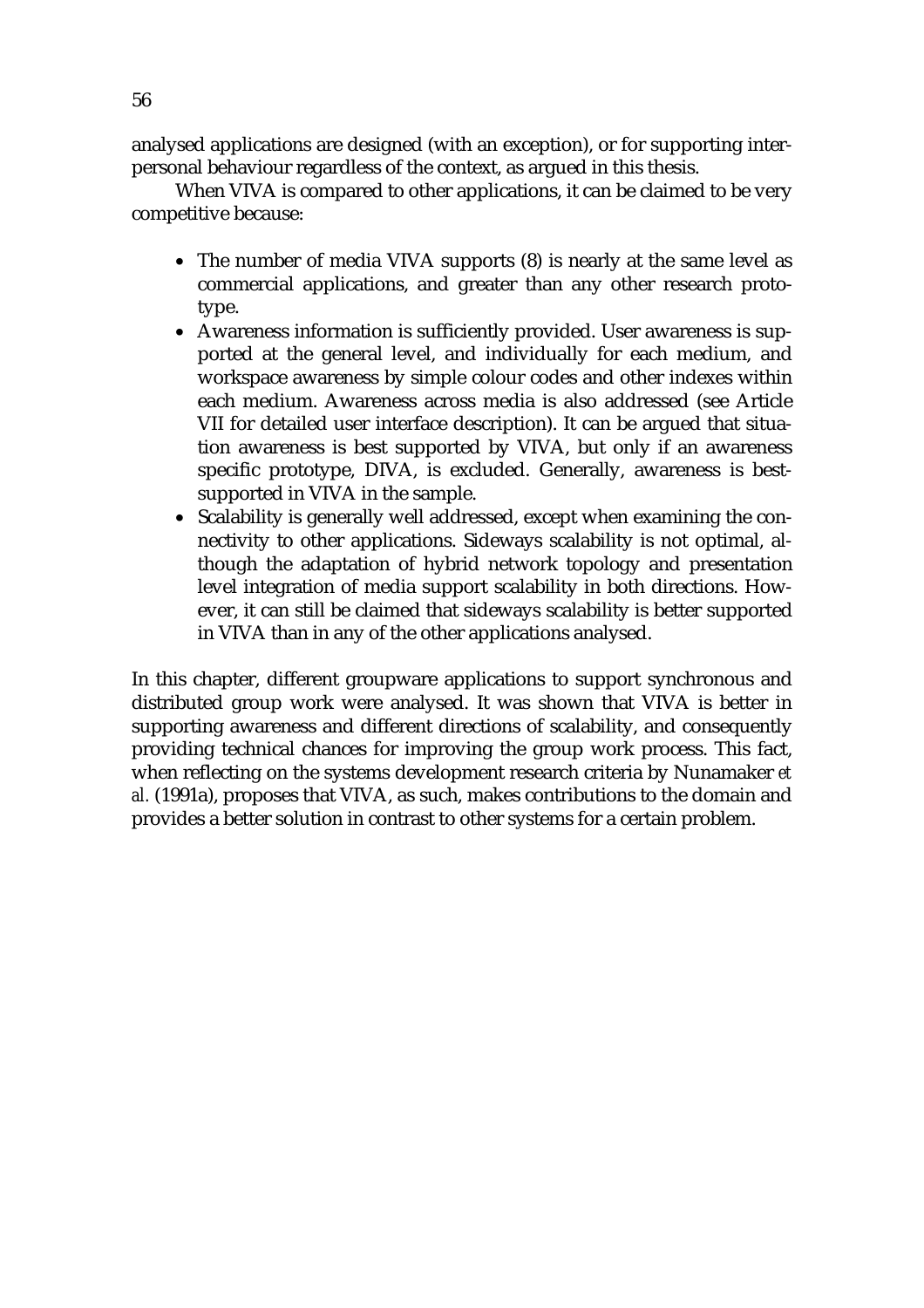## **References**

- Adams, M. J., Tenney, Y. J., and Pew, R. W. 1995. Situation Awareness and the Cognitive Management of Complex Systems. Human Factors 37 (1), 85-104.
- Auramäki, E., Robinson, M., Aaltonen, A., Kovalainen, M., Liinamaa A., and Tuuna-Väiskä, T. 1996. Paperwork at 78 k.p.h. In: Proceedings of Computer Supported Cooperative Work '96 (CSCW'96), New York: ACM Press, 370 - 379.
- Baecker, R. M. 1993. Readings in Groupware and Computer-Supported Cooperative Work: Assisting Human-Human Collaboration. San Francisco, CA, USA: Morgan Kaufmann.
- Bandram, J. E. 1996. Organisational Prototyping: Adopting CSCW Applications in Organisations. Scandinavian Journal of Information Systems 8 (1), 69-88.
- Bannon, L. and Schmidt, K. 1989. CSCW: Four Characters in Search of a Context. In J.M. Bowers and S. D. Benford (Eds.), Studies in Computer Supported Co-operative Work: Theory, Practice, and Design. Proceedings of the First European Conference on Computer-Supported Co-Operative Work (ECSCW'89), Elsevier Science Publishers, 3-16.
- Benford, S., Bowers, J., Fahlen, L., Greenhalgh, C., Mariani, J., and Rodden, T. 1995. Networked Virtual Reality and Cooperative Work. Presence 4(4), 364-386.
- Benford, S., Brown, C., Reynard, G., and Snowdon, D. 1996. The Internet Foyer. In: Proceedings of the Third Conference of the UK VRSIG, DeMontford University, UK, The UK VRSIG. (no page numbers).
- Benford, S., Greenhalgh, C., Craven, M., Walker, G., Regan, T., Morphett, J., Wyver, J. and Bowers J. 1999. Broadcasting on-line social interaction as inhabited television. In: S. Bodker, M. Kyng, K. Schmidt (Eds.) Proceedings of the Sixth European Conference on Computer Supported Cooperateive Work (ECSCW'99), Kluwer Academic Publishers, 179-198.
- Benford, S., Greenhalgh C., and Lloyd D. 1997a. Crowded Collaborative Virtual Environments. In: Proceedings of ACM CHI 97 Conference on Human Factors in Computing Systems 1997, New York: ACM Press, 59-66.
- Benford, S., Greenhalgh, C., Snowdon, D., and Bullock, A. 1997b. Staging a public poetry performance in a collaborative virtual environment. In: J. A. Hughes, W. Prinz, T. Rodden, and K. Schmidt (Eds.) Proceedings of the Fifth European Conference on Computer Supported Co-operative Work (ECSCW'97), Kluwer Academic Publishers, 125-140.
- Bentley, R., Appelt, W., Busbach, U., Hinrich, E., Kerr, D., Sikkel, K., Trevor, J., and Woetzel, G. 1997. Basic Support for Cooperative Work on the World Wide Web. International Journal of Human Computer Studies: Special Issue on Novel Applications of the WWW, 46(6), 827-846.
- Blokdijk, A. and Blokdijk, P. 1987. Planning and Design of Information Systems, Academic Press.
- Bowers, J., Button, G., and Sharrock, W. 1995. Workflow from within and without: Technology and cooperative work on the print industry shopfloor. In: H. Marmolin, Y. Sunblad, and K. Schmidt (Eds.) Proceedings of the Fourth European Conference on Computer Supported Co-operative Work (ECSCW'95). Kluwer Academic Publishers, 51-66.
- Briggs, R. O., Adkins, M., Mittleman, D., Kruse, J., Miller, S., and Nunamaker, J. F. 1999. A Technology Transition Model Derived from Field Investigation of GSS Use Aboard the U.S.S. CORONADO. Journal of Management Information Systems 15 (3), 151-195.
- Bødker, S., Grønbæk, K., and Kyng, M. 1993. Cooperative Design: Techniques and Experiences from Scandinavian Scene. In D. Schuler and A. Namioka (Eds.) Participatory Design: Principles and Practices. Hillsdale, New Jersey: Lawrence Erlbaum Associates, 157-176.
- Carlsson, C. and Hagsand, O. 1993. DIVE A platform for multi-user virtual environments. Computer & Graphics 17(6), 663-669.
- Churchill, E. and Snowdon, D. 1998. Collaborative Virtual Environments: An Introductory Review of Issues and Systems. Virtual Reality: Research, Development and Applications 3 (1), 3-15.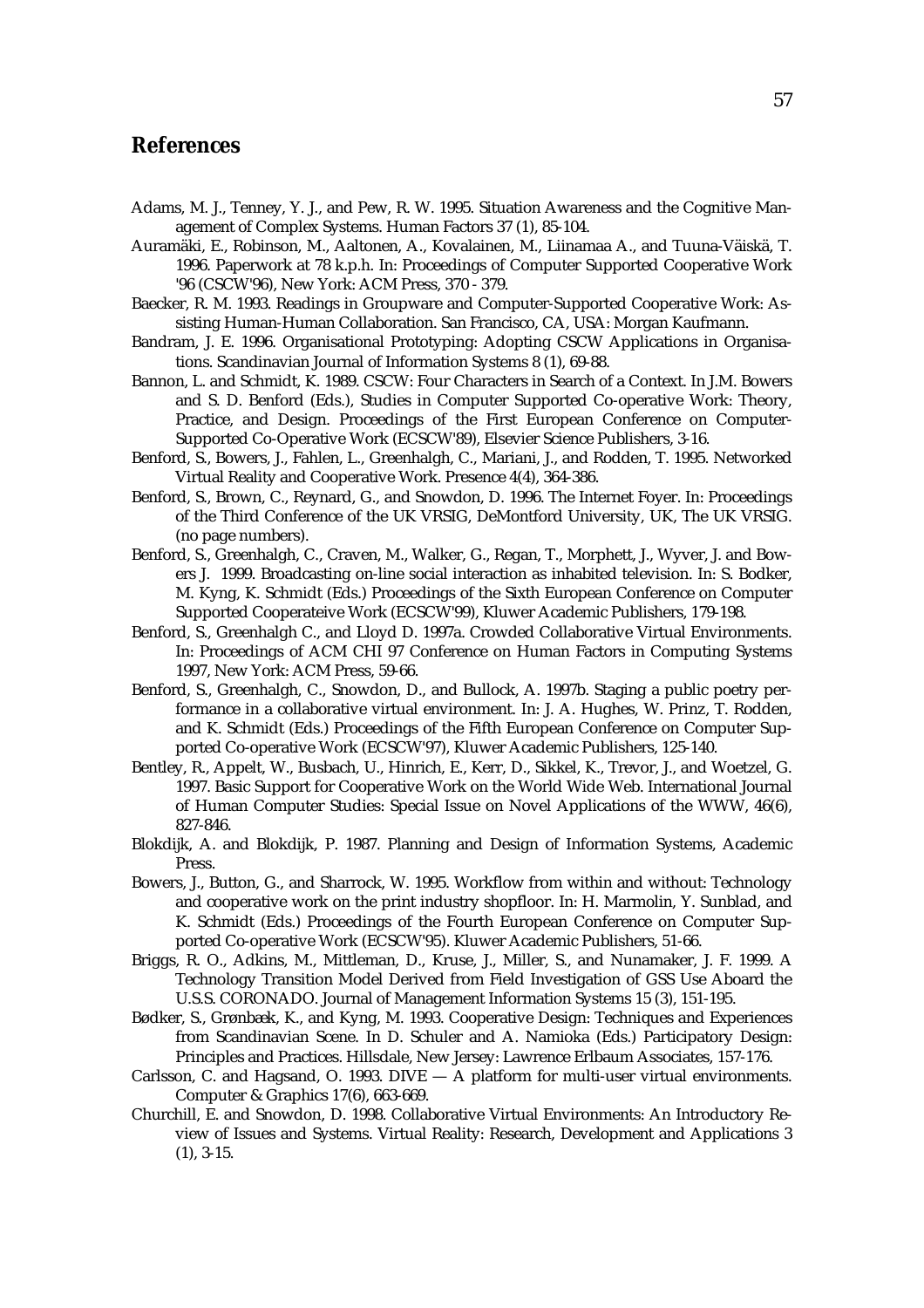- Crabtree, A. 1998. Ethnography in Participatory Design. In: R. Chatfield, S. Kuhn, and M, Muller (Eds.) Proceedings of Participatory Design Conference (PDC'98), Computer Professionals for Social Responsibility in association with ACM Press, 93-105.
- Das, T. K., Singh, G., Mitchell, A., Kumar, P. S. and McGee, K. 1997. NetEffect: A Network Architecture for Large-scale Multi-user Virtual Worlds. In Proceedings of the ACM Symposium on Virtual Reality Software and Technology (VRST'97). ACM Press, 157-163.
- de Michelis, G., Dubois, E., Jarke, M., Matthes, F., Mylopoulos, J., Schmidt, J. W., Woo, C. and Yu E. 1998. A Three-faceted View of Information Systems. Communications of the ACM 41 (12), 64-70.
- Ehn, P. 1993. Scandinavian Design: On participation and skill. In D. Schuler and A. Namioka (Eds.) Participatory Design: Principles and Practices. Hillsdale, New Jersey, Lawrence Erlbaum Associates, 41-78.
- Ehrlich, K. and Cash, D. 1999. The Invisible World of Intermediaries: A Cautionary Tale. Computer Supported Cooperative Work: The Journal of Collaborative Computing, 8, 147-167.
- Ellis, C. A., Gibbs, S. J. and Rein, G. L. 1991. Groupware: Some issues and experiences. Communications of ACM 34(1), 38-58.
- Filippi, G. and Theureau, J. 1993. Analysing Cooperative Work in an Urban Traffic Control Room for the Design of a Coordination Support System. In: G. de Michelis, C. Simone, and K. Schmidt (Eds.) Proceedings of the Third European Conference on Computer Supported Cooperative Work (ECSCW'93). Kluwer Academic Publishers, 171-186.
- Fitzpatrick, G., Mansfield, T., Kaplan, S., Arnold, D., Phelps, T., and Segall, B. 1999. Augmenting the workday world with Elvin. In: S. Bodker, M. Kyng, K. Schmidt (Eds.) Proceedings of the Sixth European Conference on Computer Supported Cooperative Work (ECSCW'99), Kluwer Academic Publishers, 431-450.
- Frécon, E. and Stenius, M. 1998. DIVE: A scaleable network architecture for distributed virtual environments. Distributed Systems Engineering Journal (DSEJ): Special Issue on Distributed Virtual Environments 5, 91-100.
- Fuchs, L. 1999. AREA: A cross-application notification service for groupware. In: S. Bodker, M. Kyng, K. Schmidt (Eds.) Proceedings of the Sixth European Conference on Computer Supported Cooperative Work (ECSCW'99), Kluwer Academic Publishers, 81-98.
- Gallivan, M. J. 1997. Value in Triangulation: A Comparison of Two Approaches for Combining Qualititative and Quantitative Methods. In: A. S. Lee, J. Liebenau and J. I. DeGross (Eds.) Information Systems and Qualitative Research. Chapman & Hall, UK, 417-443.
- Gerson, E. M. and Star, S. L. 1986. Analyzing Due Process in the Workplace. Transactions on Office Information Systems 4(3), 257-270.
- Gilson, R. D. 1995. Introduction to the Special Issues of Situation Awareness. Human Factors 37(1), 3-4.
- Greenhalgh, C. 1997. Analysing movements and world transitions in virtual reality teleconferencing. In: J. A. Hughes, W. Prinz, T. Rodden, and K. Schmidt (Eds.) Proceedings of the Fifth European Conference on Computer Supported Co-operative Work (ECSCW'97), Kluwer Academic Publishers, 313-328.
- Greenhalgh, C. 1999. Large Scale Collaborative Virtual Environments. London: Springer-Verlag.
- Greenhalgh, C. 2001. Understanding the network requirements of collaborative virtual environments. In: E. Churchill, D. Snowdon and A. Munro (Eds.) Collaborative virtual environments: digital places and spaces for interaction. London Berlin Heidelberg, Springer-Verlag, 56-74.
- Greenhalgh, C. and Benford. S. 1995. MASSIVE: A Virtual Reality System for Tele-conferencing. Transactions on Computer Human Interaction 2(1), 239-261.
- Greenhalgh, C., Purbrick, J. and Snowdon, D. 2000. Inside MASSIVE-3: Flexible Support for Data Consistency and World Structuring. In: Proceedings of the ACM Conference on Collaborative Virtual Environments 2000 (CVE'00), ACM Press, 119-127.
- Grudin, J. 1989. Why CSCW Applications Fail: Problems in design and evaluation. Office: Technology and People 4(3), 245-264.
- Grudin, J. 1994a. CSCW: History and focus. IEEE Computer 27(5), 19-26.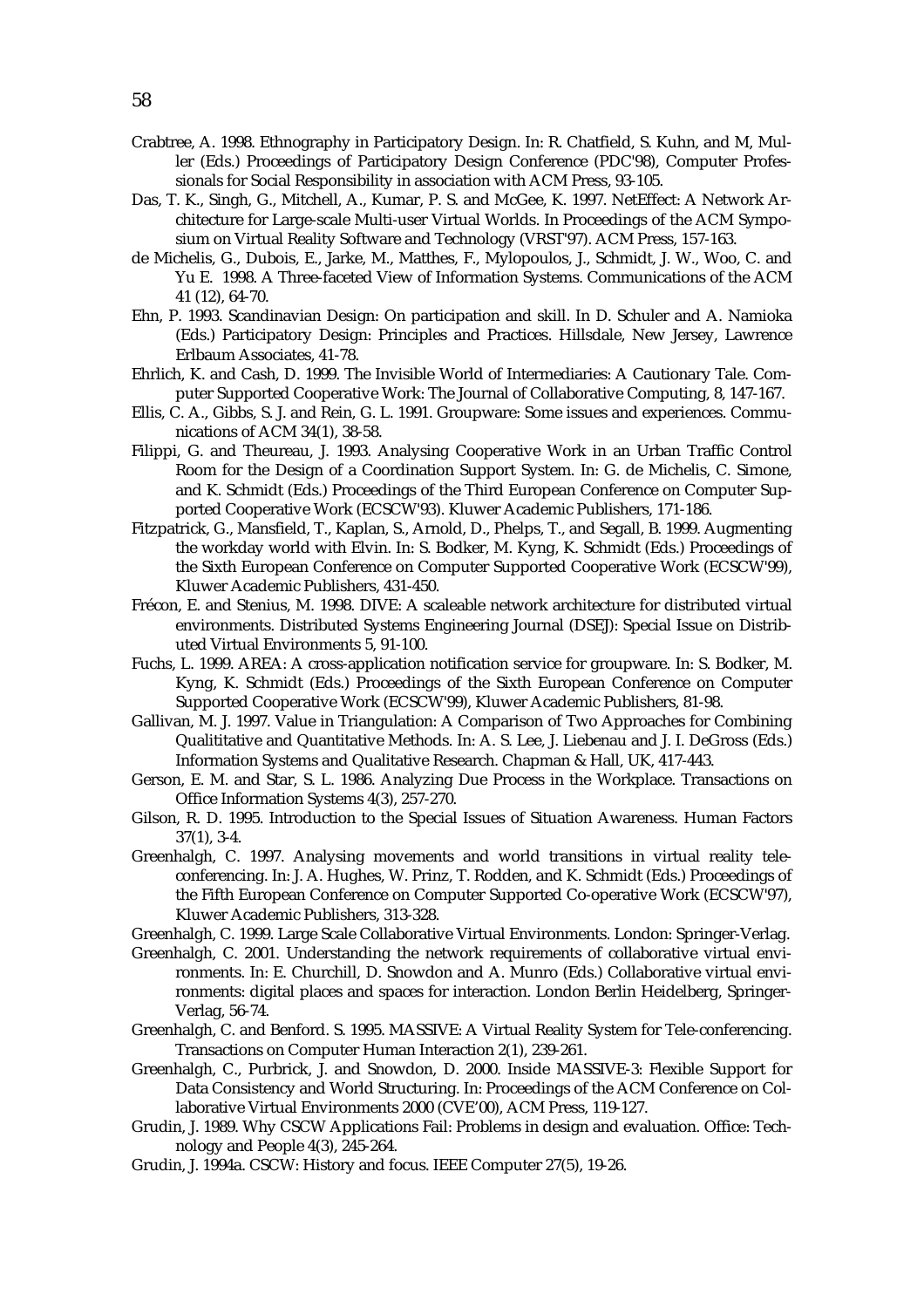- Grudin, J. 1994b. Groupware and Social Dynamics: Eight Challenges for Developers. Communications of the ACM 37(1), 92-105.
- Gutwin, C. and Greenberg, S. 1997. Workspace Awareness. In: ACM CHI'97 Workshop on Awareness in Collaborative Systems, Position paper. Available at: http://www.cpsc.ucalgary.ca/grouplab/papers/1997/97-

StudyingAwareness.CHIWorkshop/gutwin.html (referenced May 16 2002).

- Gutwin, C. and Greenberg, S. 1998. Design for Individuals, Design for Groups: Tradeoffs Between Power and Workspace Awareness. In: Proceedings of the Conference on Computer Supported Cooperative Work (CSCW'98). ACM Press, 207-216.
- Hagsand, O. 1996. Interactive Multiuser VEs in the DIVE System. IEEE Multimedia 3(1), 30-39.
- Han, J. and Smith, B., 1996. CU-SeeMe VR: Immersive Desktop Teleconferencing. In: Proceedings of the Fourth ACM Conference on Multimedia, ACM Press, 199-207.
- Harper, R. 1996. Why People Do and Don't Wear Active Badge: A Case Study. Computer Supported Cooperative Work: The Journal of Collaborative Computing, 4, 297-318.
- Harper, R. 1998. Inside the IMF: An Ethnography of Documents, Technology, and Organisational Action. San Diego: Academic Press.
- Harper, R., Hughes, J. A. and Shapiro, D. Z. 1989. Working in harmony: An examination of computer technology in air traffic control. In J.M. Bowers and S. D. Benford (Eds.), Studies in Computer Supported Co-operative Work: Theory, Practice, and Design. Proceedings of the First European Conference on Computer-Supported Co-Operative Work (ECSCW'89), Elsevier Science Publishers, 73-86.
- Harrison, S. and Dourish, P. 1996. Re-Place-ing Space: The Roles of Place and Space in Collaborative Systems. In: Proceedings of the Conference on Computer Supported Cooperative Work (CSCW'96). New York: ACM Press, 67-76.
- Heath, C., Jirotka, M., Luff, P., and Hindmarsh, J., 1993. Unpacking Collaboration: The Interactional Organisation of Trading in a City Dealing Room. In: G. de Michelis, C. Simone, and K. Schmidt (Eds.) Proceedings of the Third European Conference on Computer Supported Cooperative Work (ECSCW'93). Kluwer Academic Publishers, 163-178.
- Heath, C. and Luff, P. 1991. Collaborative Activity and Technological Design: Task Coordination in London Underground Control Rooms. In: L. Bannon, M. Robinson, and K. Schmidt (Eds.) Proceedings of the Second European Conference on Computer-Supported Cooperative Work (ECSCW'91), Kluwer Academic Publishers, 65-80.
- Heath, C. and Luff, P. 1996. Convergent activities: Line control and passenger information on the London Underground. In: Y. Engeström and D. Middleton (Eds.) Communication and Cognition at Work. New York, Cambridge University Press, 96-129.
- Heiskanen, K., Jäkälä, M., and Pekkola, S. 2001. Communicating through Virtual Reality: Visualisation of Human Communication in Collaborative Virtual Environments. In: L. B. Rasmussen, C. Beardon and S. Munari (Eds.) Computers and Networks in the Age of Globalization. Kluwer Academic Publishers, 231-244.
- Hindmarsh, J., Fraser, M., Heath, C., Benford, S., and Greenhalgh, C. 1998. Fragmented Interaction: Establishing mutual orientation in virtual environments. In: Proceedings of Conference on Computer Supported Cooperative Work (CSCW'98). ACM Press, 217-226.
- Hollan, J. and Stornetta, S. 1992. Beyond being there. In: P. Baversfeld, J. Bennett, and G.Lynch (Eds.) Proceedings of the Conference on Human Factors and Computing Systems (CHI '92): Striking a Balance. ACM Press, 119-125.
- Hughes, J., O'Brien, J., Randall, D., Rodden, T., Rouncefield, M., and Tolmie, P. 1999. Getting to Know the 'Customer in the Machine'. In: Proceedings of the Conference on Supporting Group Work (GROUP'99), ACM Press, 30-39.
- Hughes, J., Randall, D., and Shapiro, D. 1991. CSCW: Discipline or Paradigm? A sociological perspective. In: L. Bannon, M. Robinson, and K. Schmidt (Eds.) Proceedings of the Second European Conference on Computer-Supported Cooperative Work (ECSCW'91), Kluwer Academic Publishers, 309-323.
- Huxor, A. 1999. An Active Worlds Interface to Basic Support for Cooperative Working (BSCW) to Enhance Chance Encounters. Virtual Reality: Research, Development and Applications  $4(1)$ :, 4-14.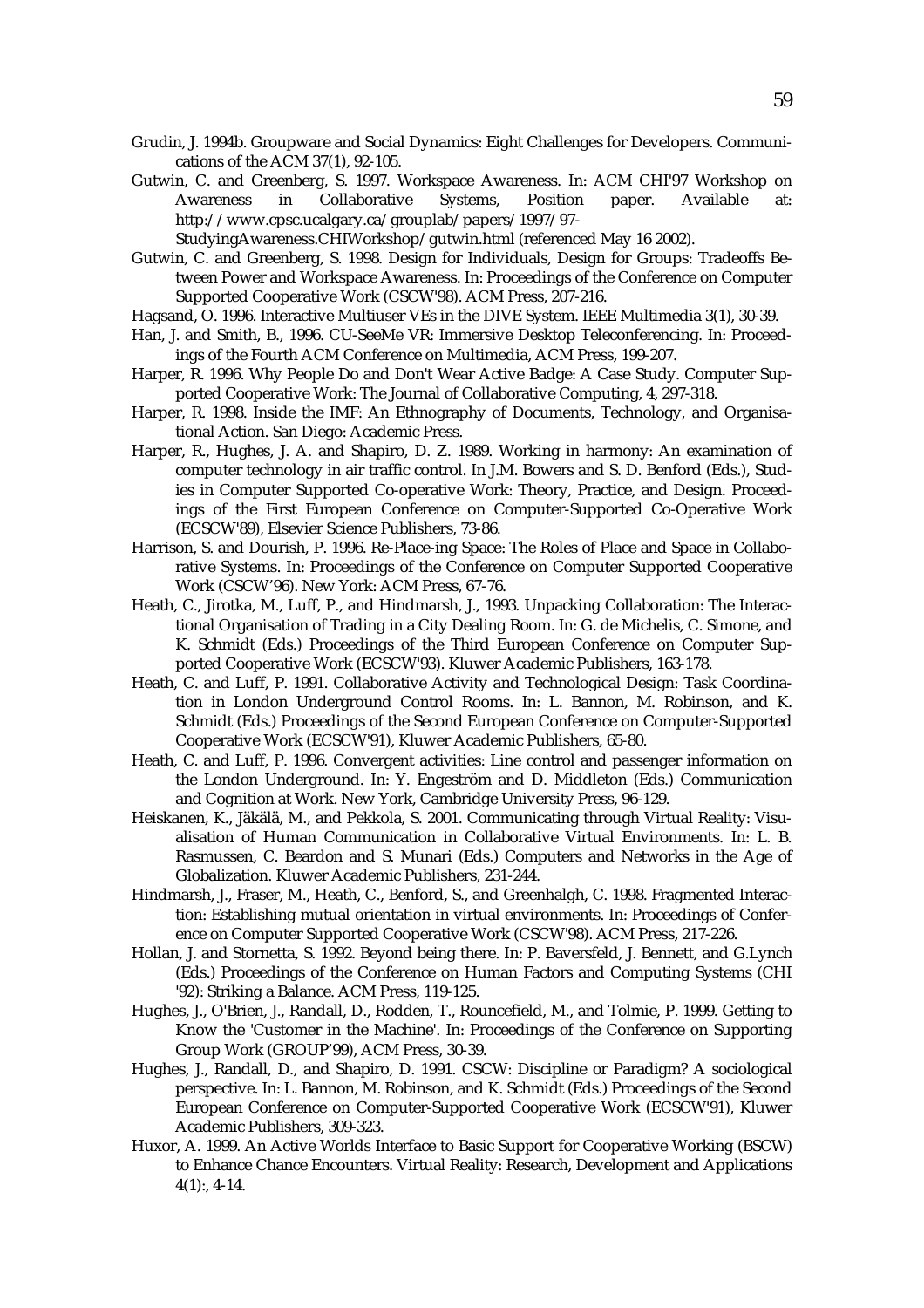- Huxor, A. 2001. The role of the personal in social workspaces: reflections on working in Alpha-World. In: E. Churchill, D. Snowdon and A. Munro (Eds.) Collaborative virtual environments: digital places and spaces for interaction. Springer-Verlag, 282-296.
- Iivari, J., Hirscheim, R. and Klein, H. K. 2001. A Dynamic Framework for Classifying Information Systems Development Methodologies and Approaches. Journal of Management Information Systems 17(3), 179-218.
- Johansen, R. 1988. Groupware: Computer Support for business teams, New York: Macmillan.

Järvinen, P. 2001. On Research Methods. Tampere, Finland: Opinpajan kirja.

- Keil-Slawik, R. 1992. Artefacts in Software Design. In: C. Floyd, H. Zuellighoven, R. Budde, and R. Keil-Slawic (Eds.) Software Development and Reality Construction. Berlin, Springer.
- Kensing, F. and Blomberg, J. 1998. Participatory design: Issues and concerns. Computer Supported Cooperative Work: The Journal of Collaborative Computing,7: 167-185.
- Koleva, B., Schnädelback, H., Benford, S., and Greenhalgh, C. 2000. Traversable Interfaces Between Real and Virtual Worlds. In: Proceedings of the Conference on Computer-human Interaction (CHI'2000). ACM Press, 233 - 240.
- Koskinen, M. 2000. Process Metamodelling: Conceptual foundations and application. University of Jyväskylä. Jyväskylä Studies in Computing 7. PhD Thesis.
- Kovalainen, M., Robinson, M. and Auramäki, E. 1998. Diaries at Work. In: Proceedings of the Conference on Computer Supported Cooperative Work (CSCW'98). ACM Press, 49-58.
- Kyng, M. 1991. Designing for Cooperation: Cooperation in design. Communication of the ACM 24(12), 65-73.
- Kyng, M. 1994. Scandinavian Design: Users in Product Development. In: Proceedings of the Conference on Computer-Human Interaction (CHI'94), ACM Press, 3-9.
- Lyytinen, K. 1986. Information Systems Development as Social Action: Framework and Critical Implications. University of Jyväskylä, Jyväskylä Studies in Computer Science, Economics and Statistics 8. PhD Thesis.
- Lyytinen, K. and Ngwenyama, O. K. 1992. What does computer support for cooperative work mean? A structural analysis of computer supported cooperative work. Accounting, Management and Information Technology 2(1), 19-37.
- Macedonia, M. R., Zyda, M. J., Pratt, D. R., Barham, P. T., and Zeswitz, S. 1994. NPSNET: A Network Software Architecture for Large Scale Virtual Environments. Presence 3(4).
- Mandviwalla, M. and Khan, S. 1999. Collaborative Object Workspace (COWS): exploring the integration of collaboration technology. Decision Support Systems 27, 241-254.
- McConnell, S. 1996. Rapid Development, Microsoft Press.
- Nakanishi, H., Yoshida, C., Nishimura, T., and Ishida. T. 1998. FreeWalk: A Three-Dimensional Meeting-Place for Communities. In Ishida (ed) Community Computing: Collaboration over Global Information Networks. New York, John Wiley & Sons, 55-89.
- Nardi, B. A., Whittaker, S. and Bradner, E. 2000. Interaction and Outeraction: Instant Messaging in Action. In: Proceeding of the Conference on Computer supported cooperative work (CSCW'2000). ACM Press, 79-88.
- Nunamaker, J. F., Chen, H. and Pardin, T. D. M. 1991a. Systems Development in Information Systems Research. Journal of Management Information Systems 7(3), 89-106.
- Nunamaker, J. F., Dennis, A. R., Valacich, J. S., Vogel, D. R. and George, J. F. 1991b. Electronic meetings to Support Group Work. Communications of ACM 34(7), 40-61.
- Nurminen, M. I. and Forsman, U. 1994. Reversed Quality Life Cycle Model. In: G. E. Bradley and H. W. Hendrick (Eds.) Human Factors in Organizational Design and Management IV. Amsterdam: Elsevier Science, 393-398.
- Ohta, Y. and Tamura, H. (Eds.) 1999. Mixed Reality: Merging Real and Virtual Worlds, Ohmsha & Springer-Verlag.
- Orlikowski, W. J. 1992. Learning from Notes: Organizational Issues in Groupware Implementation. In: Proceedings of Conference on Computer-Supported Cooperative Work (CSCW'92). ACM Press, 362-369.
- Paivio, A. 1986. Mental Representations A Dual Coding Approach, Oxford University Press.
- Palfreyman, K., Rodden, T. and Trevor, J. 1999. PSI: A Platform for Shared Interaction. In: S. Bodker, M. Kyng, K. Schmidt (Eds.) Proceedings of the Sixth European Conference on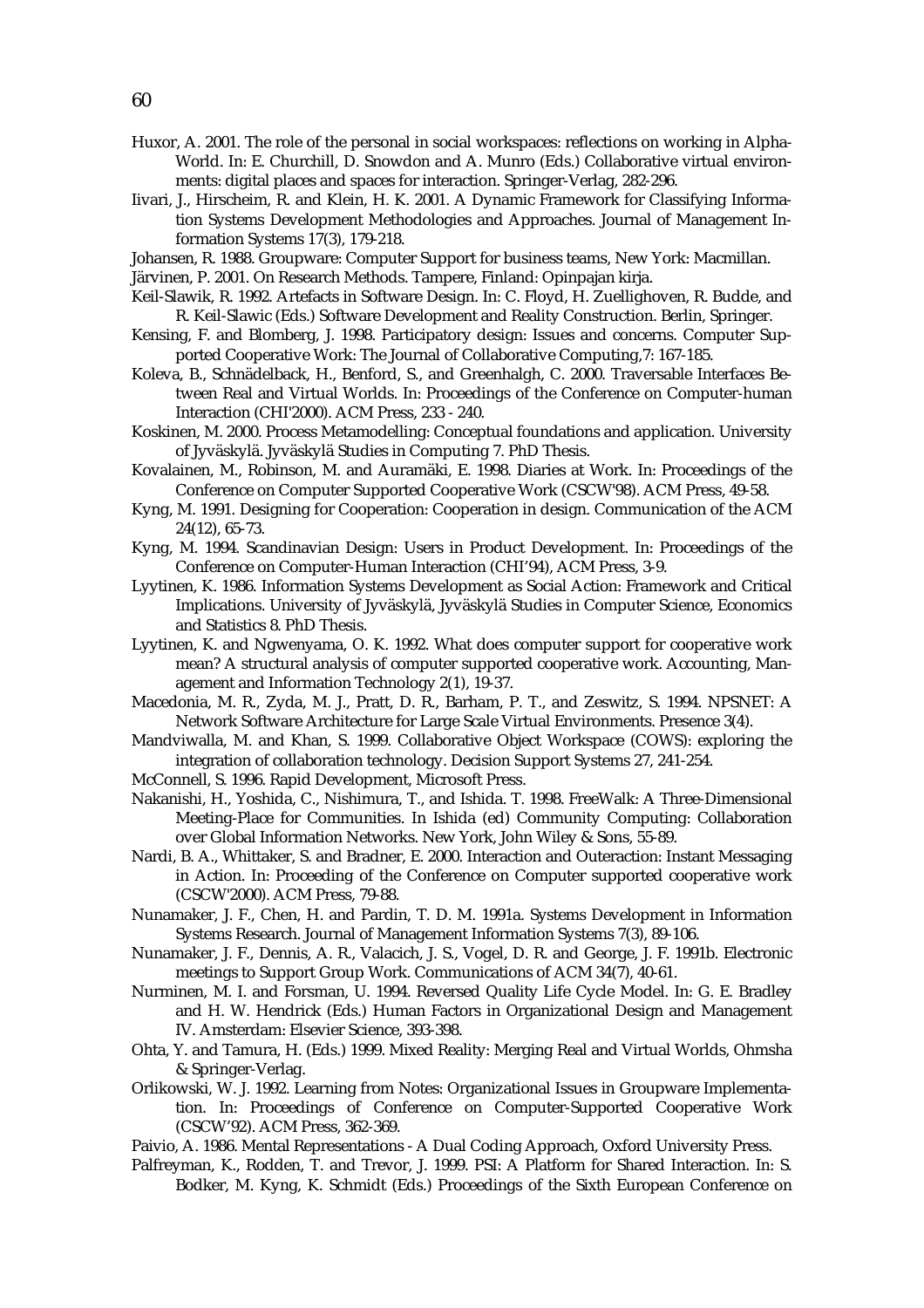Computer Supported Cooperative Work (ECSCW'99). Kluwer Academic Publishers, 351- 370.

- Pekkola, S., Heikkilä, J., and Tuunainen, V.K. 2002. Launching multimodal interaction on an ECsite. In: Hawaii International Conference on Systen Sciences HICSS-35. IEEE Computer Society, CD-ROM.
- Pekkola, S. and Robinson, M. 1997a. Collaborative Virtual Environments, Real-Time Video and Networking. In: Proceedings of the International Conference on Virtual Systems and Multimedia (VSMM'97). IEEE Computer Society, 26-37.
- Pekkola, S. and Robinson, M. 1997b. The Jyväskylä Studio: A Mixed Reality Telematic Worksite for CSCW. In: Broadband Communications for Research and Education - Collaboration between Russia and the European Union (BBCC'97). Available at: http://www.cc.jyu.fi/~samuli/research/bbcc97.ps.gz
- Pekkola, S., Robinson, M., Saarinen, M.-J. O., Korhonen, J., Hujala, S., and Toivonen, T. 2000. Collaborative Virtual Environment in the Year of the Dragon. In: Proceedings of the ACM Conference on Collaborative Virtual Environments (CVE'00), ACM Press, 11-18.
- Prinz, W. 1999. NESSIE: An awareness environment for cooperative settings. In: S. Bodker, M. Kyng, K. Schmidt (Eds.) Proceedings of the Sixth European Conference on Computer Supported Cooperative Work (ECSCW'99). Kluwer Academic Publishers, 391-410.
- Pycock, J., Palfreyman, K., Allanson, J., and Button, G. 1998a. Envisaging Collaboration: Using Virtual Environments to Articulate Requirements. In: D. Snowdon and E. Churchill (Eds.) Proceedings of the Conference on Collaborative Virtual Environments (CVE'98). University of Manchester, Manchester, UK, 73-79.
- Pycock, J., Palfreyman, K., Allanson, J., and Button, G. 1998b. Representing Fieldwork and Articulating Requirements through VR. In: Proceedings of the Conference on Computer Supported Cooperative Work (CSCW'98). ACM Press, 383-392.
- Reder, S. and Schwab, R. G. 1990. The temporal structure of cooperative activity. In: Proceedings of the Conference on Computer-Supported Cooperative Work (CSCW'90). ACM Press, 303-316.
- Robinson, M. 1991. Double-Level Languages and Co-operative Work. AI & Society 5, 34-60.
- Robinson, M. 1992. Computer Supported Cooperative Work: Cases and Concepts. In: R. Baecker (Ed.) Readings in Groupware and Computer Supported Cooperative Work: Assisting Human-Human Collaboration. San Mateo, CA: Morgan Kaufmann.
- Robinson, M. 1993. Design for unanticipated use .... In: G. de Michelis, C. Simone, and K. Schmidt (Eds.) Proceedings of the Third European Conference on Computer Supported Cooperative Work (ECSCW'93). Kluwer Academic Publishers, 187-202.
- Robinson, M., Kovalainen, M., and Auramäki, E. 2000. Diary as dialogue in papermill process control. Communications of the ACM 43(1), 65-70.
- Robinson, M., Pekkola, S., and Snowdon, D. 1998. Cat's Cradle: Working with other people in overlapping real and virtual worlds through tangled strands of visual and other media. In: Proceedings of the Fourth International Workshop on Groupware (CRIWG'98), Buzion, Rio de Janeiro, Brazil, pp. 3-21. Available at: http://criwg.di.fc.ul.pt/criwg98/artigo01.pdf
- Schmidt, K. and Bannon, L. 1992. Taking CSCW Seriously: Supporting Articulation Work. Computer Supported Cooperative Work: The Journal of Collaborative Computing, 1(1), 7-40.
- Smith, G. and O'Brian, J. 1998. Re-coupling Tailored User Interfaces. In: Proceedings of the Conference on Computer Supported Cooperative Work (CSCW'98). ACM Press, 237-246.
- Sohlenkamp, M. and Chwelos, G. 1994. Integrating Communication, Cooperation, and Awareness: the DIVA virtual office environment. In: Proceedings of the Conference on Computer Supported Cooperative Work (CSCW'94). ACM Press, 331 – 343.
- Stake, R. 2000. Case Studies. In: N. K. Denzin and Y. S. Lincoln (Eds.) Handbook of Qualititative Research. Sage Publications, Inc., 435-454.
- Star, S. L. and Griesemer, J. R. 1989. Institutional Ecology, 'Translations' and Boundary Objects: Amateurs and Professionals in Berkeley's Museum of Vertebrate Zoology, 1907-39. Social Studies of Science 19, 387-420.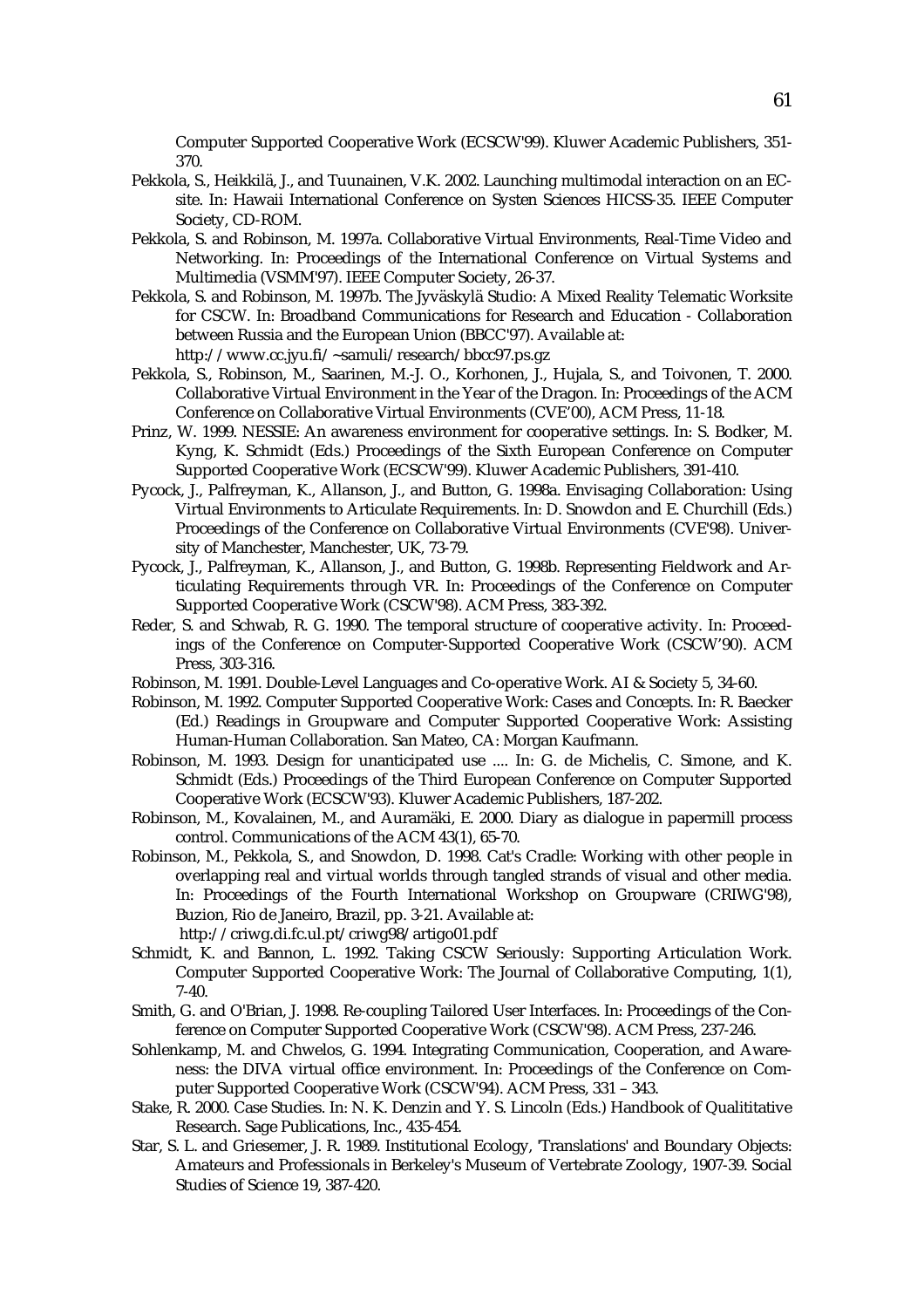- Star, S. L. and Ruhleder, K. 1996. Step Towards an Ecology of Infrastructure: Problems in the implementation of Large-Scale Information Systems. Information Systems Research 7(1): 111-134.
- Suchman, L. 1987. Plans and situated actions. The problem of human-machine communication. Cambridge, Cambridge University Press.
- Suchman, L. 2000. Making a case: 'knowledge' and 'routine' work in document production. In: P. Luff, J. Hindmarsh and C. Heath (Eds.) Work-place Studies: Recovering work practice and informing system design. Cambridge University Press, 29-45.
- Tang, J. and Isaacs, E. 1993. Why Do Users Like Video? Studies of Multimedia-Supported Collaboration. Computer Supported Cooperative Work: The Journal of Collaborative Computing, 1(3), 163-196.
- Thereau, J. and Filippi, G. 2000. Analysing cooperative work in an urban traffic control room for the design of a coordination support system. In: P. Luff, J. Hindmarsh and C. Heath (Eds.) Work-place Studies: Recovering work practice and informing system design. Cambridge University Press, 68-91.
- Whitehead, E. J. and Goland, Y. Y. 1999. WebDAV: A network protocol for remote collaborative authoring on the Web. In: S. Bodker, M. Kyng, K. Schmidt (Eds.) Proceedings of the Sixth European Conference on Computer Supported Cooperateive Work (ECSCW'99), Kluwer Academic Publishers, 291-310.
- Yin, R. K. (1994). Case Study Research: Design and Methods. Sage Publications.
- You, Y. and Pekkola, S. 2000. Supporting Awareness of Other People on the WWW: framework and example. In: J. Thong, P. Chau and K.Y. Tam (Eds.) Proceedings of the Fourth Pacific Asia Conference on Information Systems (PACIS 2000). Hong Kong University of Science and Technology, 44-58. CD-ROM.
- You, Y. and Pekkola, S. 2001. Meeting Others Supporting Situation Awareness on the WWW. Decision Support Systems 32(1), 71-82.
- Zyda, M. J., Pratt, D. R., Falby, J. S., Lombardo, C., and Kelleher, K.M. 1993. The Software Required for the Computer Generation of Virtual Environments. Presence 2(2), 130-140.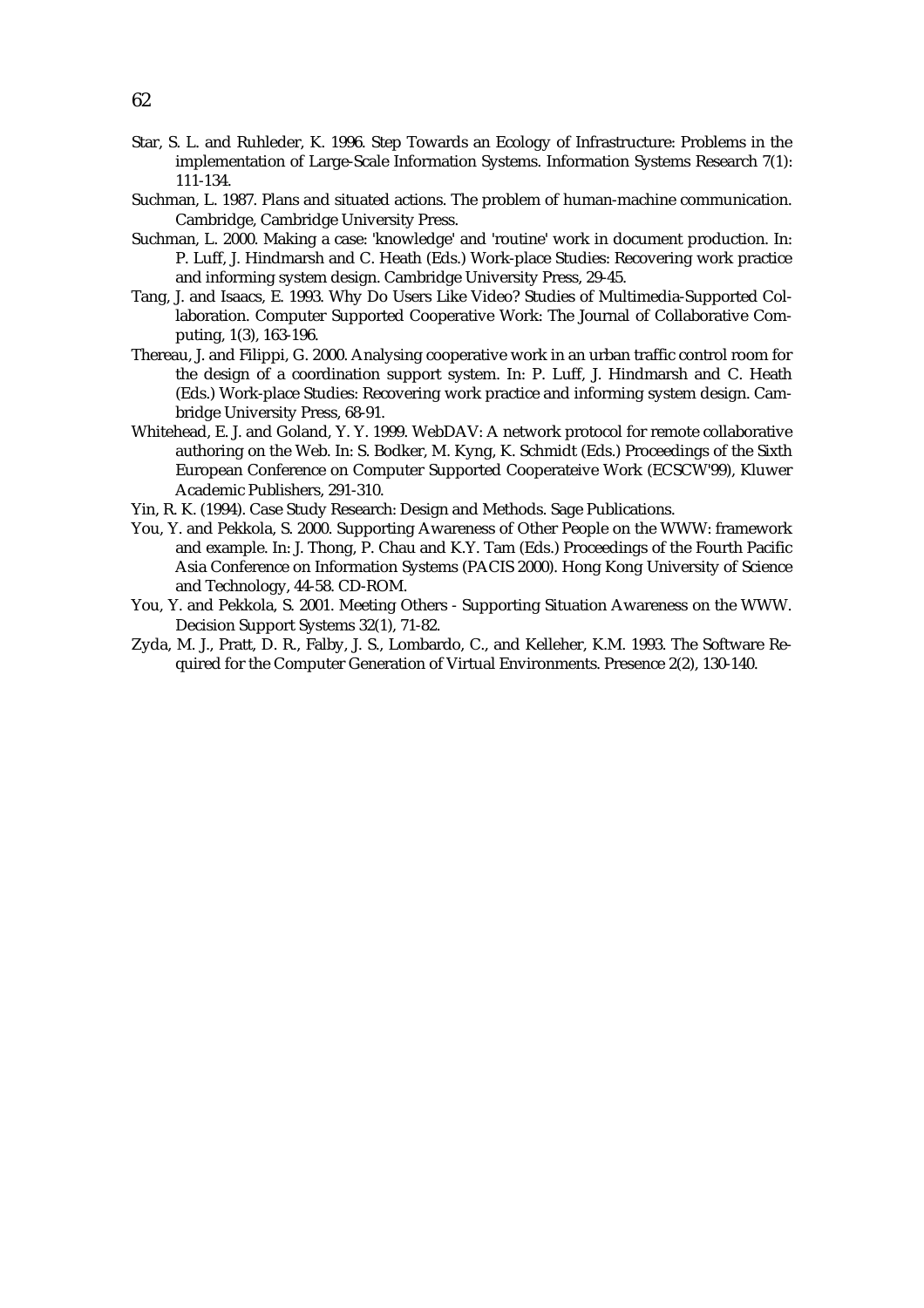# **PART FIVE: PUTTING IT ALL BACK TOGETHER**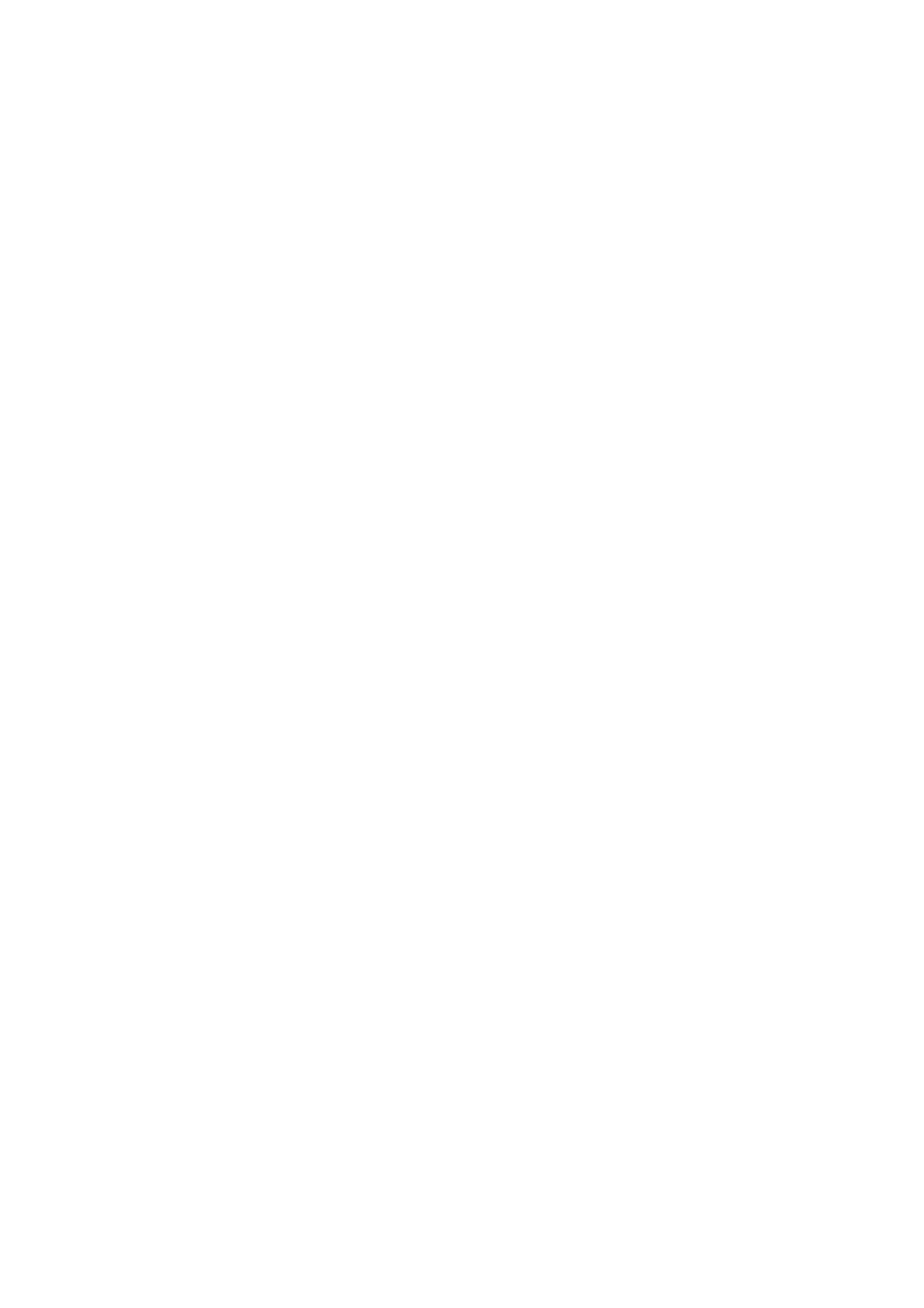# **13 CONCLUSIONS AND CONTRIBUTIONS**

This is the final part of the dissertation, so it aims to bind all the threads together. First, a summary of the conclusions of the main arguments of the thesis will be presented by mirroring them in the four research questions introduced in subsection 3.1. Second, some contributions to the information systems and computer science disciplines will be described. Finally, shortcomings and directions for future research will be presented.

# **13.1 Summary of conclusions**

The main objective of this research was to study why, how and in what way multiple communication and collaboration media can be integrated into an aggregate. The issue was further divided into four separate research questions, and approached from the viewpoint of three central themes: (work) process, awareness, and scalability and boundaries. As each individual article approached the questions from their own perspective, a summary is presented to elucidate the main arguments related to the whole of the thesis.

# **13.1.1 Question 1: Are multiple media applications more flexible and do they improve group work?**

It was assumed that combining multiple media into an aggregate makes groupware more useful and flexible in different and varying situations so that when multiple media are incorporated, or are at least available, the (work) situation is improved in comparison to cases when just one medium is utilised. This hypothesis was examined thoroughly and throughout the thesis, although it was explicitly analysed in Articles I, II, III, and VII.

Articles II and III approached group work from two different viewpoints; e-shopping and homes. The situations were dissimilar in terms of tasks, objectives, people, equipment and devices involved, processes, environments, and contexts. Article I conceptualised the issue, and understood group work to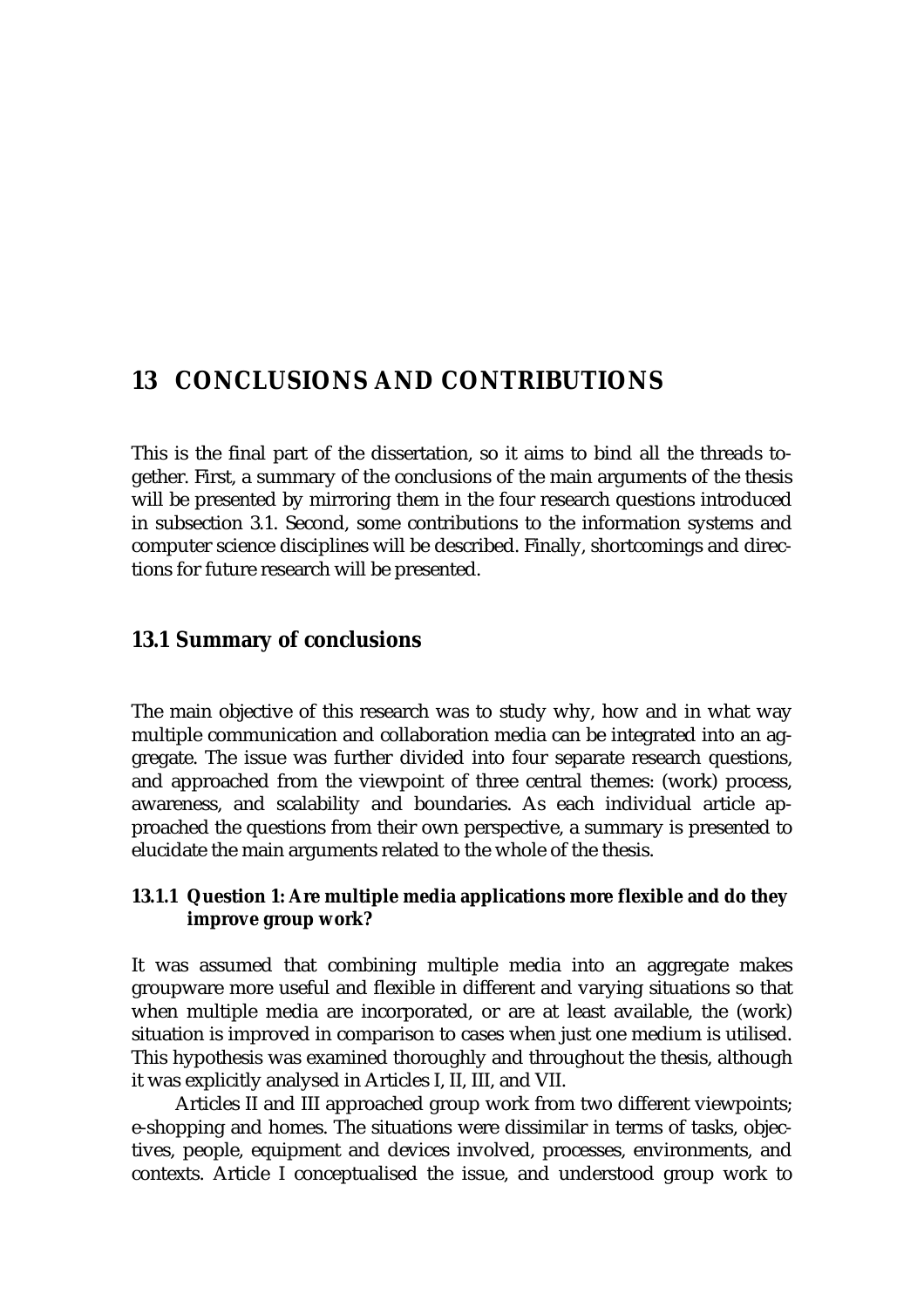cover any kind of activity where two or more participants try to reach some sort of consensus. These include shopping and family meetings, for instance. However, it was common in all situations that to be able to accomplish the task, no matter what it is, complex co-ordination between participants is required. But, it was shown in Article I that with computers, or technologies in general, such activities and co-ordinations are seldom supported, as essential connections between different types of communication and co-operation information are either poorly presented or completely missing. The major problem with current applications is the fact that they seldom support the characteristics of group work, identified in Article I. The media (devices, applications) are usually isolated (as illustrated in an extreme example in Article III) thus activities taken within a medium are invisible in another. However, every medium has its own affordances, context and situations in which it is at its best (as argued, e.g. Hollan and Stornetta 1992, and Article I), and which cannot be fully compensated by another. Hence, a corollary is to combine them all into an aggregate so that the users may utilise the medium they find the most appropriate at the time, and also that the media are tightly integrated.

Part II constituted of the aforementioned three articles, which have shown that the combination of multiple media would make groupware more flexible and useful, and consequently, would improve the work process – in theory. As an application was implemented alongside the study, it is possible to evaluate the theoretical claims by empirical research, and further, to prove them. This was reported in Article VII.

Although the VIVA system was often used as an awareness widget or an advanced instant messaging system, it was also studied how the system was used in numerous work-related situations. Log-file analysis and interviews revealed that different combinations of media were utilised, and more importantly, considered useful and illuminating in the work situations. VIVA can also be regarded as being flexible as it was utilised for different tasks and circumstances. Hence, to answer the appropriate research question, it can be said that when multiple media are available, or utilised, the aforementioned theoretical claims are confirmed as users perceived and regarded VIVA as useful and acknowledged that it (may) improve their work practices. To generalise the results, it can be stated that real-time groupware applications are improved, from the individual users' point of view, when multiple communication and collaboration media are integrated into an aggregate.

#### **13.1.2 Question 2: What are the benefits and what are the failings of each medium?**

Hollan and Stornetta (1992) argued that every medium has its own affordances. In Article I, their argument was acknowledged and continued by profound analytical discussions to identify those affordances. Table 6.2 of Article I summarised several communication media and their features. Here the Table is adapted and complemented by findings from Articles VI and VII, so that the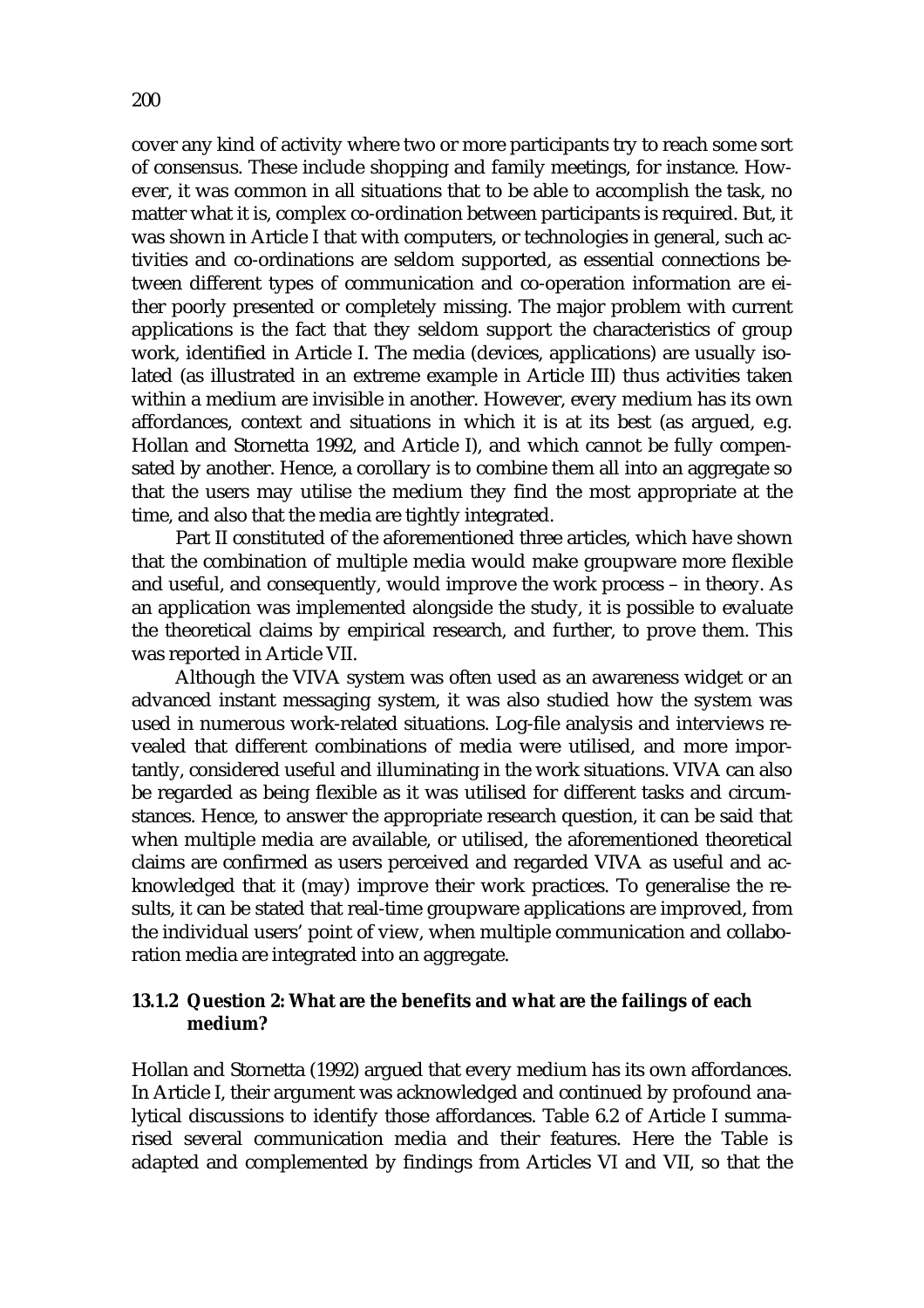research question about the benefits and failings of different communication and collaboration medium can be answered.

Clearly, there are three media that are mostly used for communication and to complement other, more co-operation oriented, media. Audio is the only medium for spoken communication so it is often incorporated to assist the coordination of collaborative activities. Text chat, on the other hand, allows communication to and through technically limited terminals and networks; and importantly, supports human interactions when writing is preferred for one reason or another (Robinson and Hinrichs 1997). Also short messaging, which consists of small pieces of information (see Article VII for the difference between text chat and short messages), is considered to be textual communication. Both of them are poor in supporting the characteristics of nonverbal communication, but as their value is elsewhere, i.e. in the ability to overcome technical limitations, and in supporting written messages, their significance cannot be belittled. Generally speaking, the value of audio is at its height when using it for workrelated tasks involving active participation and co-ordination, when as textbased communications (both text chat and short messages) are regarded and are better suited to socially intended activities. This behaviour parallels a study of phone conversation versus short messages (Grinter and Eldridge 2001).

Video is at its best when collaborating participants' real identities must be known, or when information from the physical world (about the objects or users there (Munro 1996) or about the (work) situation (Nardi *et al.* 1993)) is needed in collaboration or co-ordination. Olson et al. (1995) studied that the video image of users makes the video meeting more comfortable so that the work situation is improved almost to the same degree as face-to-face – although the amount of co-ordination and management were much higher. It is important to notice that the users in the study were unknown to each other and the video contributed in making the situation more natural and trustworthy – judgements by the appearance were possible. A study by Valacich et al. (2002) reveals the importance of video; people make riskier decisions in computermediated communication in comparison to face-to-face situations. Hence, to conclude, the value of video is in its ability to reproduce a natural, real world image, which helps people to understand the real world situation and people there.

Images and emoticons of users are integrated into some applications to provide an illustration either of the appearance, or of the emotion the user is willing to reveal. However, as some specific actions to change the emotion need to be made, images are seldom utilised as an independent medium. But as images are produced more easily and more importantly context dependently in text chat and email, they are used there instead (Becker and Mark 1998; Becker and Mark 1999). Consequently, images as an independent medium are seldom useful.

In principle, MUDs are very similar to text chat, but MUDs enhance them by supporting (primitive) proxemity, so the users could be aware of others and their locations in the virtual environment. Everything, including the environment, is described in text. CVEs, on the other hand, provide visually rich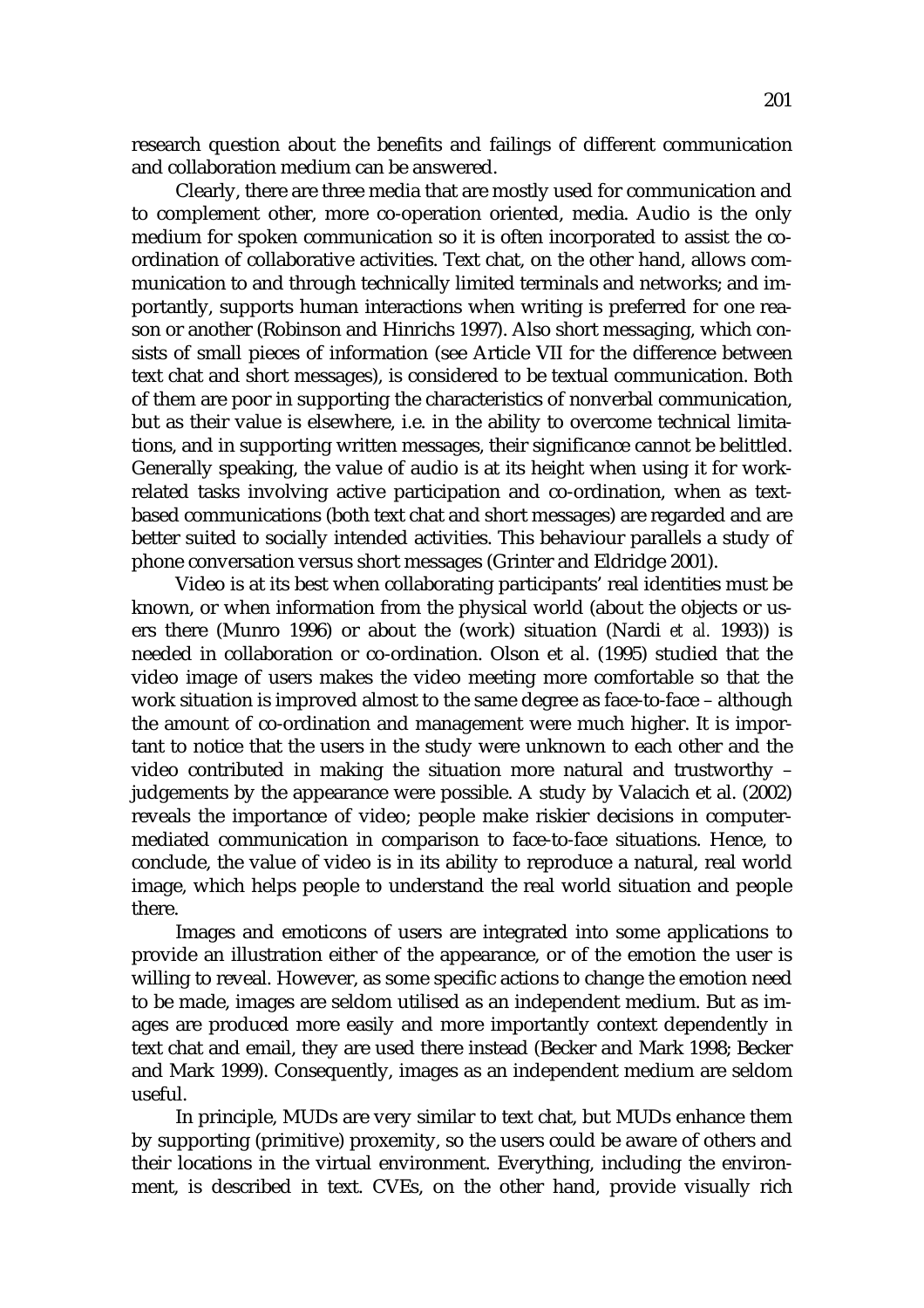graphical representations of the environment and people and objects there. They are good for visualising the landscape, people, and spatial relationships between people and objects. However, in generic work situations (i.e. when the situation, simulation, or case is not tailored to VR), there is seldom any need for such representations – as argued in Article VI. The communicational value of CVEs is very limited, although graphical representations may stimulate the discussion and decrease its quality among the previously unknown parties (Ahern 1993; Smith *et al.* 2000). Co-operative value is not great either, as there are several problems with the user interface and understanding the actions there (Fraser *et al.* 2000; Hindmarsh *et al.* 2000).

CVEs are at their best in virtual reality tailored tasks, but there are also other co-operation-oriented media, where each one is best suited to the accommodated tasks. For example, whiteboard is excellent when the tasks requires drawings to be shared, and memo (or more generally co-authoring tool) when text-sharing abilities are needed. File transfer can be accomplished in four different ways; placing files on a public server, sending them as email attachments, utilising whiteboard or memo, or using peer-to-peer mechanism so that both the sender and the receiver are immediately aware of the success of the transfer (e.g. with awareness widgets). From the viewpoint of real-time group work, the last approach is usually the most suitable as extra acknowledgements are not needed (as described in Article VII).

It is very tempting to rank the media, but that cannot be done as the choice of the medium depends on several factors: situation, task, context, technologies available, and people and their experiences and cultural backgrounds – to mention a few. I thereby concede and acknowledge the benefits and failings of different media.

#### **13.1.3 Question 3: How can multiple media be best integrated?**

The third research question is technically sounded, and is touched upon in almost every article. Earlier it has been proposed that multiple media need to be integrated into an aggregate. The easiest solution would be to put different tools together, but as the users only need to be aware of each other and their activities in the workspace, and as the system needs to be scalable in different directions, the situation becomes more complex.

In principle, there are two alternative approaches to combine the media, at the presentation level or at the data level (see Chapter 5 in the Introductory part, or Mandviwalla and Khan 1999). From the technical point of view, scalability in different directions proposes the use of the former approach, since different combinations of media can be selected for different terminals and networks, and for different tasks (Chapter 5). Presentation level integration is even more strongly proposed by the empirical study of Article VII, since, as seen, it allows for more flexible group work. However, the management and control of the media needs to be tightly implemented (in technical level), since its poor development creates new challenges – as illustrated in the airport example of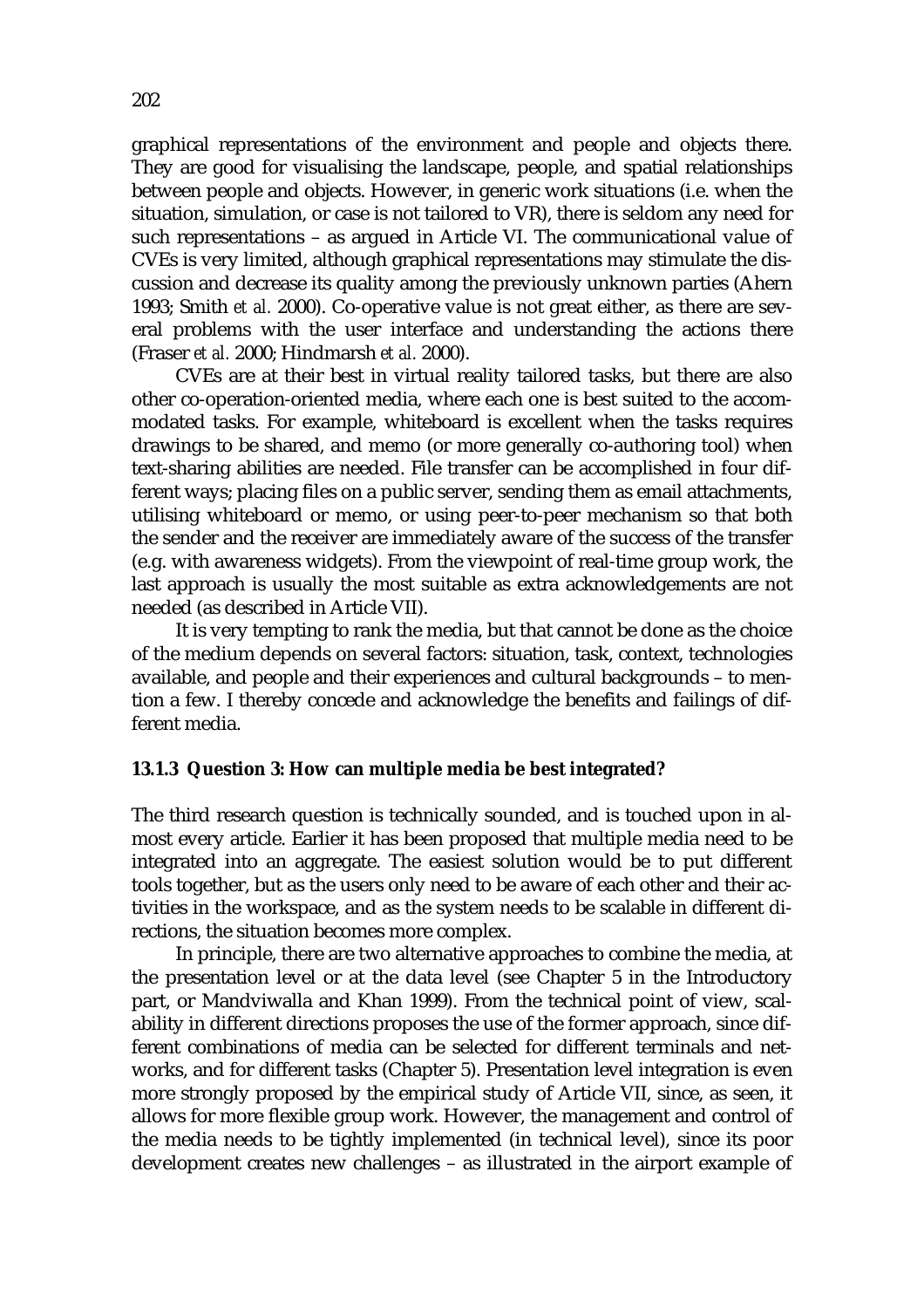Article VII and the discussions of Article III of problems with isolated equipment.

Articles IV and V presented the VIVA system design, and Article VII its final user interface. The awareness of other users and their activities is administrated by a dedicated server (the Master server) and displayed to users as a list in the main dialogue. The support for situation awareness is accomplished at two different levels. First, user names, colour codes and letters in the main dialogue represent the user awareness and the status of different media. Second, each medium is in charge of the medium specific activities. The media are integrated at the presentation, i.e. the user interface, level, and they are isolated in the data level. In practice, there is no connection between the media, but everything is controlled and observed through the main dialogue. Hence, the boundaries between the media are solid and nothing can pass them – at the technical level – but vanish at the user level as colour codes and appropriate letters in the main dialogue are visible to users, whom can freely move from one medium to another.

It should be noted that this implementation of presentation level integration of multiple media into an aggregate is just an example – definitely not the only one, and not necessarily the best approach. However, it is argued that the presentation level integration of multiple media provides the best solution for scalable and flexible groupware.

# **13.1.4 Question 4: How should and could CVEs be extended as a fully cooperative system?**

In Article VI, CVEs were strongly criticised for overstating and overemphasising the importance of three-dimensional user interface for group work. Bearing those comments, and discussions from Article I about the unique value of different media in mind, it can be concluded that CVEs may not become fully cooperative systems until the focus moves away from the VR centric way of thinking to multiple media and their integration – issues, which have been profoundly addressed earlier with discussions of other research questions.

# **13.2 Contributions**

The main contributions of this dissertation can be divided into three groups: design suggestions expected by the chosen CSCW research approach, their realisation in the form of technical implementation, and implications because of the CSCW – ISD paradigm.

**Design suggestions**. Research reported in this dissertation follows and contributes to the CSCW discipline. First, it has been argued that multiple media, when integrated into an aggregate, makes work situations more flexible and support multifaceted nature of group work better than the availability of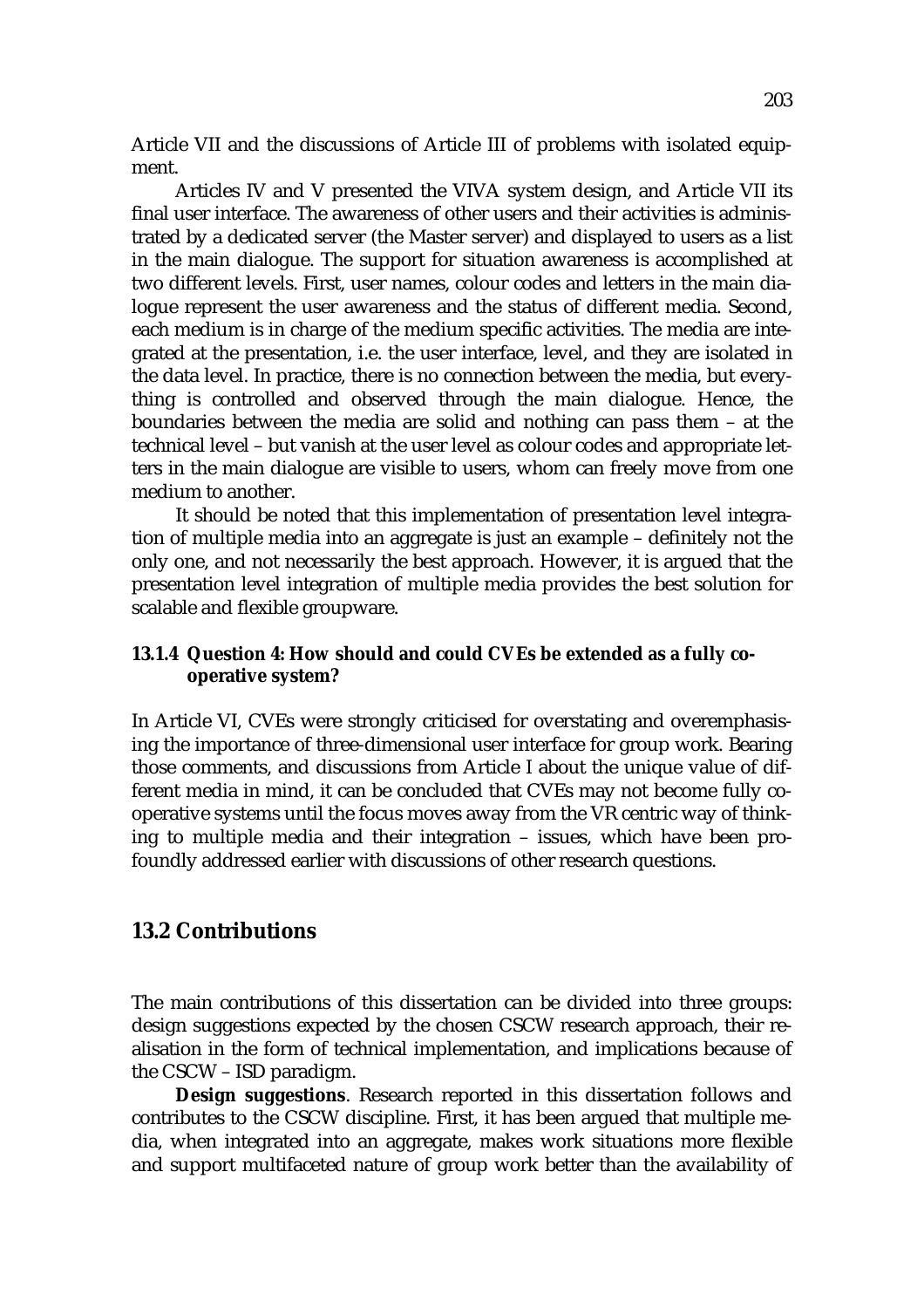just a few media. This is because any assumption that media will be incorporated along the work process cannot be made. This further leads to unanticipated, but successful, uses of groupware in situations for which it was not originally designed. This leads to second contribution, which roughly follows Robinson's notion of common artefacts (Robinson 1993). If a system is designed to be used in unanticipated situations, it must support the characteristics of group work. In this dissertation, one of the contributions is in listing and identifying those characteristics. Third, every medium has its own affordances, that is, benefits and failings. Each medium is at its best in a certain situation and for a certain purpose, and the work environment cannot be technically improved if the chosen medium is inappropriate and the circumstances remain still the same. The solution would be to replace the medium by another, which would suit the case better, or preferably to use some other medium to compensate and overcome the weaknesses of the first one. Technical improvement (made for the medium) does not necessary improve the situation at all, if underlying communicative or co-operative principles, models and assumptions are wrong, or inappropriately supported. Finally, the fourth suggestion is related to the CVEs. It has been argued that, although they are designed for a purpose (Churchill and Snowdon 1998), the number of those purposes is very limited. CVEs are good only for tasks, where the environment and its graphical representation have a special meaning or role. In generic group work sessions, those situations are unfortunately a few. To increase the value of the present CVE applications, they should be expanded in the direction of multiple media – similarly as it was proposed by the first design suggestion. By this, I believe CVEs will be brought closer to real people, real uses and use cases, in practice as an integral part of everyday work situations.

**Technical implementation and solutions.** The multifaceted characteristics of group work cause the design requirements to be often contradictory when considering generic groupware. For example, an application, which is designed to support office work, must be adaptable to different situations (hence it may easily become extremely complex), while an e-business application must be easy to use in all possible ways (including its installation) as it is used for a single task by several users with dissimilar skills. And, if a system is designed for numerous situations, it may result in it not fulfilling anyone's demands perfectly (Jessup and Van Over 1996; Robinson and Pekkola 1999). Optimising a system for a task or purpose simultaneously reduces its adaptability to and usability in different situations. These settings include, for example, functional vs. professional 'look and feel'; functional, reliable technology vs. powerful, stateof-the-art technology; obtrusive vs. unobtrusive technology; and configurable vs. fixed environment (Jessup and Van Over 1996). If a system is optimised to one feature, its counterpart is neglected, respectively. How does this influence generic groupware design?

Commonly, groupware are designed for a purpose (Briggs *et al.* 1999). However, when considering office work as a purpose, the system is actually designed to be used in extremely complex contexts, situations and environments, as has been argued in this dissertation. In fact, it can be further argued that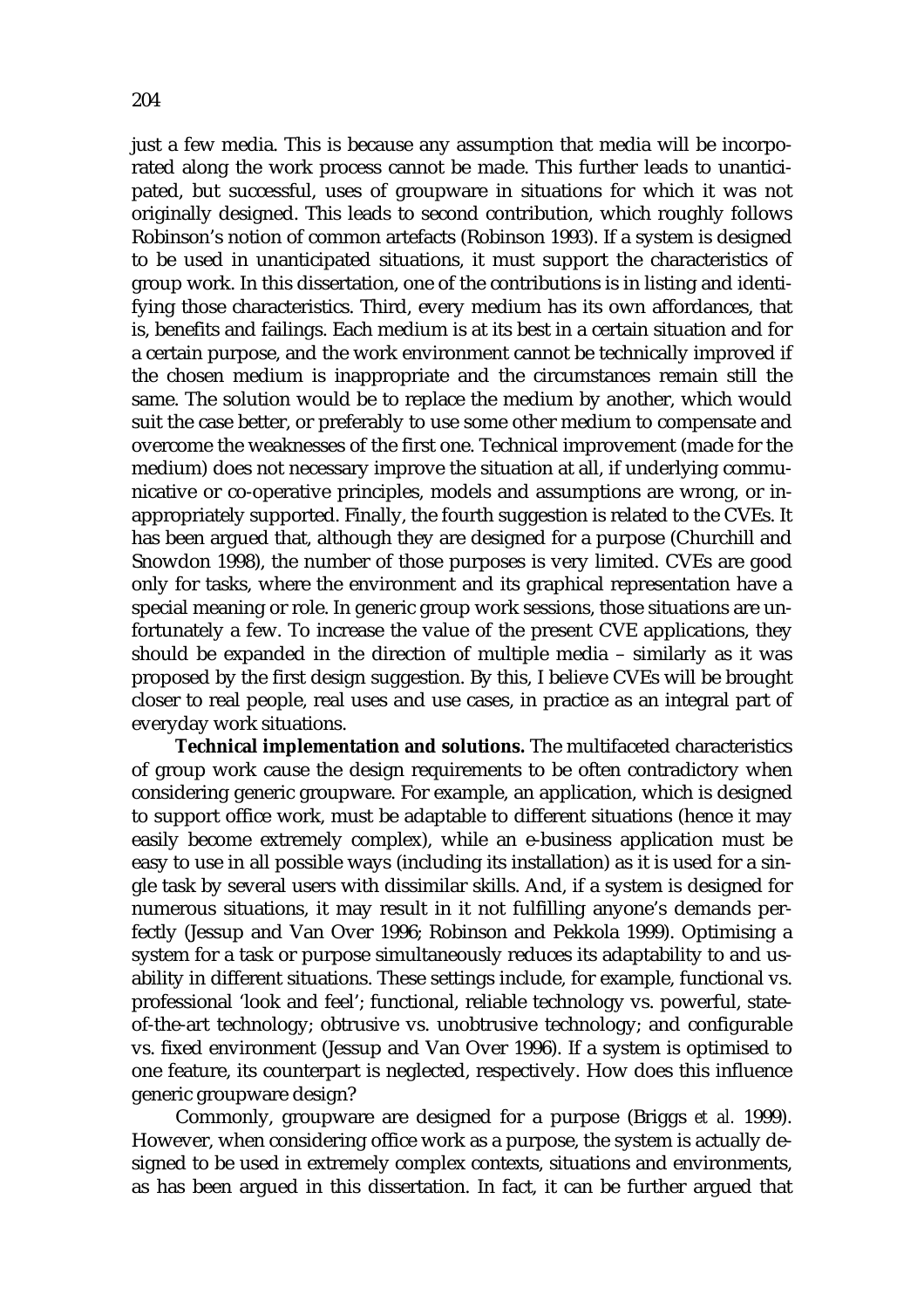there is no explicit purpose for which the system is designed. A technical solution would be to combine multiple media into an aggregate. The challenge of contradictory design requirements can be solved by the presentation level integration of the media, so that the most potential technical conflicts disappear and are not contradictory anymore. At the same time, the system is highly configurable, functional and flexible, but still relatively easy to use – as the VIVA implementation illustrates.

**CSCW – ISD paradigm.** This dissertation lies between computer science and information systems disciplines. This has caused some difficulties in the research process, since no theoretical model could have been applied. There is neither 'a grand theory of CSCW' nor other theories, which are applicable as their philosophical foundations, methodological assumptions, or approaches are far too different to this one. Roughly, there are ISD methods that address how information systems should be designed, and there are other theories, which address how and what kind of situations different media are utilised. But there are no theories, which address how the two related but isolated approaches should consider each other, at the individual users' level at least.

The most relevant IS related theory to this thesis is heavily criticised media richness theory41 (Daft and Lengel 1986; Daft *et al.* 1987), for criticism see for example Dennis and Kinney (1998) or Dennis and Valacich (1999). It correctly argues that certain media are better for transmitting different types of information. However, it also argues, with a very narrow view, that the choice of the media depends on the interpretation of the message, i.e. whether the information is used in situations of uncertainty (i.e. the interpretation of the message exists, but information to process it is missing) or equivocality (i.e. there are multiple potentially conflicting interpretations). Briefly, Daft and Lengel (1986) stated that media capable of sending 'rich' information are better suited to equivocal tasks, while those that are less 'rich' are best suited to the tasks of uncertainty. But as discussed in this dissertation, the situation is not that simple. To support (synchronous) group work in its full extent, multiple media need to be at least available, if not simultaneously applicable. The media richness theory, first, tackles mainly asynchronous communication and information processing, and second, greatly generalises and simplifies the group work process, so its applicability for the context and approach of this dissertation is minimal.

There also exist other theoretical models, which attempt to explain the features of the communication media, or the choice or use of the media. These include, for example, the social influence model (Fulk *et al.* 1990), the 'emergent network perspective' (Contractor and Eisenberg 1990), channel expansion theory (Carlson and Zmud 1999), critical social theory (Ngwenyama and Lee 1997), the genre theory of organisational communication (Orlikowski and Yates 1994), and the theory of media synchronicity (Dennis and Valacich 1999). The social influence model and the emergent network perspective, respectively, mention

<sup>41</sup> Originally known as information richness theory.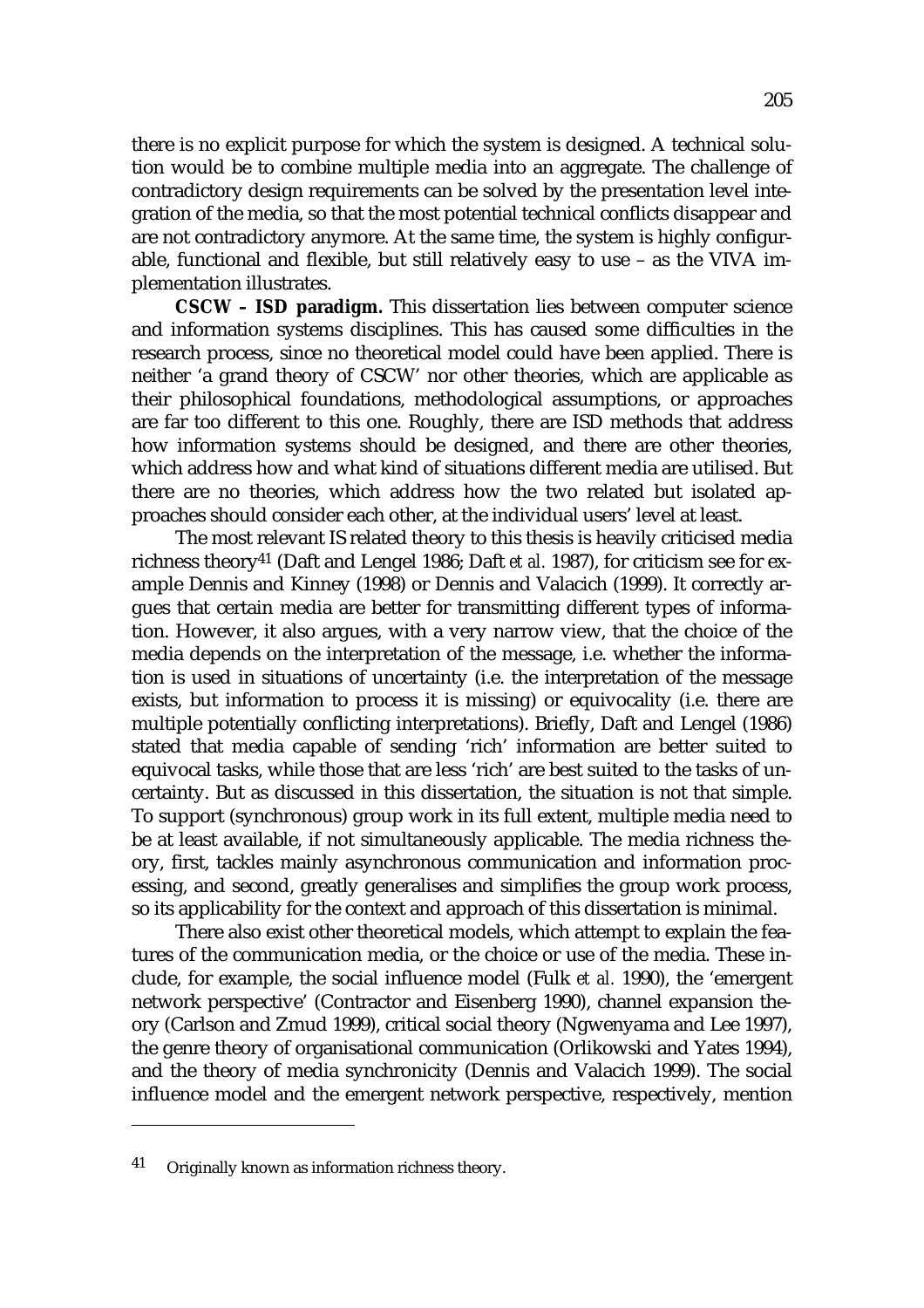that the features of media affect its usage and that technology interplays with the social context. Neither of them declares additional concepts for structuring the features of communication media. The channel expansion theory concentrates on the familiarity of the users related to the medium and the task. Critical social theory focuses on analysing the validity of communication and the ways of interpreting and emancipating oneself from distorted communication. Genre theory provides the means to characterise the organisational communication by the communication media. Theory of media synchronicity extends the media richness theory, and proposes, with which I agree, that there are no 'richer' media but the choice depends on the given situation. However, it is common to all these theories that they originate from organisational communication and information processing and distribution. They focus on neither the co-operative side of group work nor individual users' behaviour, hence they are far too limited to be able to elucidate and explain the complexity of group work (session). Consequently none could have been adopted as a theoretical model for the research.

Similarly theories of human communication (c.f. Littlejohn 1996) adapt the communicative approach (obviously) and concentrate solely on the communicative, not co-operative, part of group work. Theories of psychology (e.g. dualcoding theory (Paivio 1986)) analyse only the individual users' perspective and their interpretation of the situation. Often none of the disciplines considers computers in their approaches. CSCW studies do take them into account them, but as said, there is no single theory, which could have been used as a guideline for the research. Thus, one of the contributions of this dissertation is, first to highlight a need for such a theoretical model, and second, to propose that the theoretical model can be developed and evaluated by using the findings of this dissertation as a starting point and basis for work.

#### **13.2.1 VIVA and the realisation of design principles**

It was stated back in subsection 2.2 that the VIVA design was based on several principles. They were flexibility, (the support for) common artefact, and 'beyond being there'. Flexibility was discussed in depth in parallel with the original research Question 1 (see subsection 13.1.1). It can be concluded that VIVA is flexible in the way described earlier. The support for common artefacts and double level language is more difficult to evaluate, as the principle is vaguely defined. However, as users were allowed to bring in any information they found appropriate for the context, and information about what is happening in the environment was illustrated at different levels of details, it can be said that the characteristics of common artefacts were supported.

But does VIVA have quality? Did people prefer using it rather than being physically present? The evaluation (Article VII) showed that users mostly use it as an awareness tool and then employ other methods for communication. In that sense, the quality is poor. However, when asking whether they found VIVA to be of any use, and also, when asking for some suggestions for improvements, people considered VIVA to be useful and were eagerly proposing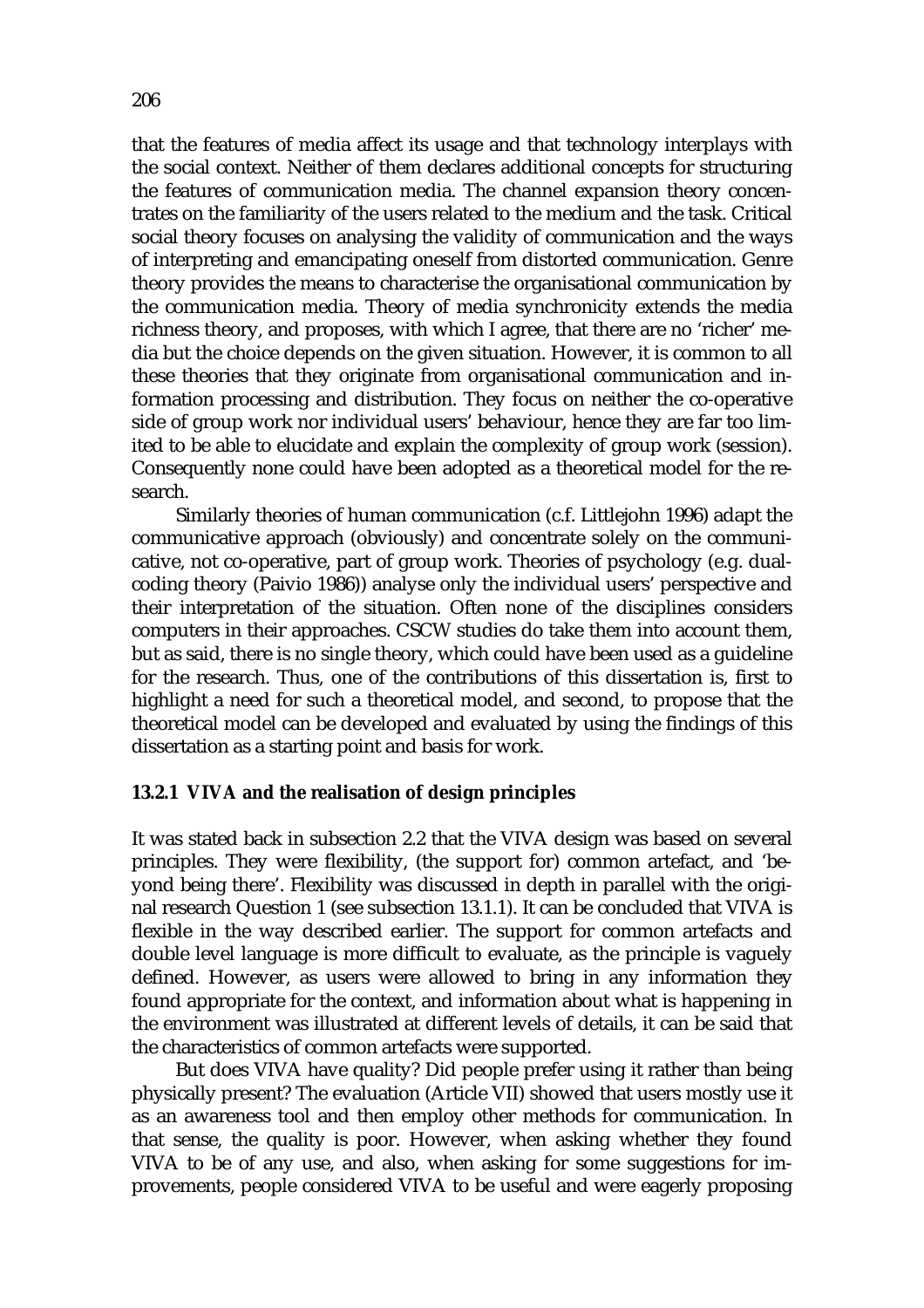new features. In other words, people regarded VIVA to have at least some quality. Is the quality principle wrong then? Following Prinz et al. (1998) findings that groupware cannot be evaluated (prospectively) on a theoretical basis and that neither the users or developers can predict all of the users' needs, makes the quality principle wrong. The system might have quality regardless of implying its usage for predefined tasks and situations. Hence, to conclude, it can be said that although VIVA has not met the predefined quality principle, it has some other kind of quality. Most importantly, following the research approach, individual users found it beneficial.

# **13.3 The Next Step, i.e. limitations and some directions for future research**

The work reported in this dissertation is still quite in the early stages, although some results have been gained. But, in fact, there is still quite a lot to do, hence some of the potential future research directions are presented.

First, the incorporation of multiple media has only recently become possible as the technology has been realised, thus observations and wide-scale experiments will respectively form dominant strategies in research in the future. These research methods will reveal the value of each media and prove it empirically (here the issue was approached from a more theoretical angle), and the patterns of situations, if there are any, in which certain media are utilised. This would further lead to the development of a theory model. This work has already been started (e.g. by Tyrväinen and Päivärinta (2002)) but again from an organisational perspective. A more interesting approach, and also more beneficial to the end-users, would be to investigate the issue from their, i.e. individual users', standpoint, as the approach will show whether the system is beneficial for themselves, and not only for the organisation, as the motivation to use the system increases (Grudin 1989).

The research approach of the dissertation has relied on the individual users. However, when new technologies are introduced to individuals, they are also introduced to an organisational context. Orlikowski (1992) studied the acceptance of asynchronous groupware when such tools were new. Now the adaptation of VIVA, and real-time groupware in general, has become possible hence the study by Orlikowski can be repeated. However, as the benefits of real-time groupware are more difficult to recognise as the users must be online at the same time, the acceptability would also be different. But in what way and how much they differ is ambiguous at the moment, but become significant when new systems are developed and adapted into organisations.

The value of CVEs was analysed in Article VI. However, the evaluation of virtual reality interface versus other media available was not accomplished, as the VR interface was not finalised. Instead, it was argued, from the gained experiences and literature review, that the value of VR is often overemphasised.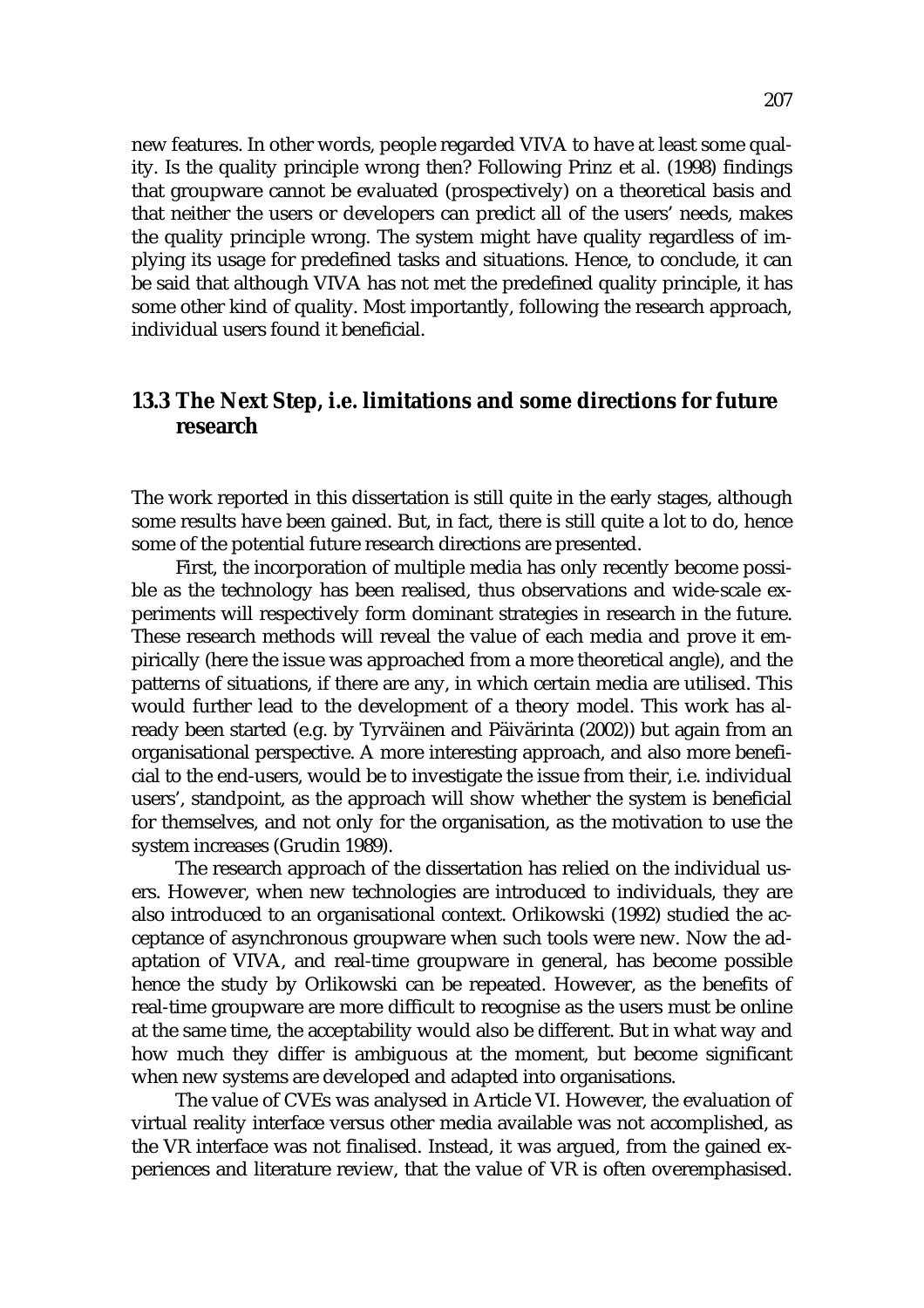Empirical analyses of what kind of situations it would be chosen and utilised are missing. In the future, although it may result in a waste of resources, a VR interface needs to be implemented, integrated and evaluated with the other media so that its real value is uncovered.

The focus of this dissertation was solely on synchronous and distributed group work. This was a conscious choice, partly because the focus of the VIVA development was on real-time and distributed group work. Although the VIVA system also supports asynchronous communication and co-operation, the feature was not evaluated in depth. Using such an evaluation, the combination and synchronisation of synchronous and asynchronous media can be studied. As such, it would reveal how these fundamentally different approaches are utilised and how they should be further developed. For example, this includes user interface design, recording, indexing and searching data from real-time conversations, and connectivity to present document management systems.

Finally, technologically this study has concentrated solely on the PC's. Mirroring the central themes into chosen technologies, they have their influence only on scalability. Process and awareness have been discussed context and technology independently, although PC's have a certain role there. From the scalability point of view, upward scalability (large crowds) is slightly irrelevant since co-operating groups are often small in size. Horizontal scalability was already addressed in the form of flexibility, although it was also discussed in the context of PC's. Downward scalability, i.e. to different terminals and networks, provides new challenges and possibilities for group work as technologies set limitations for awareness information and support for processes. In fact, a new follow-up project has already been started to explore the issue.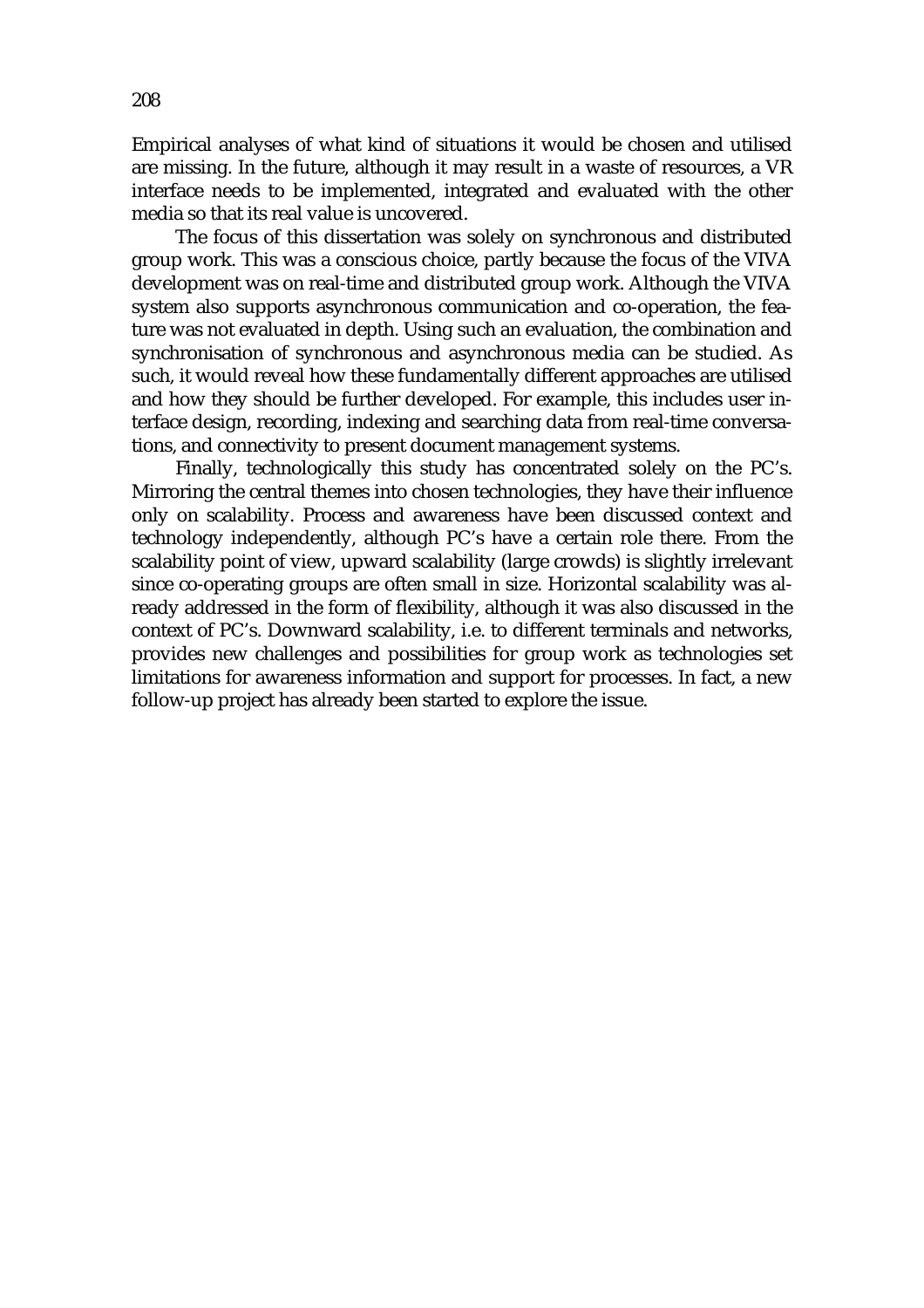## **References**

- Ahern, T. C. 1993. The Effect of a Graphical Interface on Participation, Interaction and Student Achievement in a Computer-Mediated Small-group Discussion. Journal of Educational Computing Research 9 (4), 535-548.
- Becker, B. and Mark, G. 1998. Social Conventions in Collaborative Virtual Environments. In: D. Snowdon and E. Churchill (Eds.) Proceedings of the Conference on Collaborative Virtual Environments (CVE'98). University of Manchester, Manchester, UK, 47-55.
- Becker, B. and Mark, G. 1999. Constructing Social Systems through Computer-Mediated Communication. Virtual Reality: Research, Development and Applications 4 (1), 60-73.
- Briggs, R. O., Adkins, M., Mittleman, D., Kruse, J., Miller, S., and Nunamaker, J. F. 1999. A Technol-ogy Transition Model Derived from Field Investigation of GSS Use Aboard the U.S.S. CORONADO. Journal of Management Information Systems 15 (3), 151-195.
- Carlson, J. R., and Zmud, R. W. 1999. Channel Expansion Theory and the Experiential Nature of Media Richness Perceptions. Academy of Management Journal 42 (2), 153-170.
- Churchill, E., and Snowdon, D. 1998. Collaborative Virtual Environments: An Introductory Review of Issues and Systems. Virtual Reality: Research, Development and Applications 3 (1), 3-15.
- Contractor, N. S., and Eisenberg, E. M. 1990. Communication Networks and Collective Behaviours. In: J. Fulk and C. Steinfield (Eds.) Organizations and Communication Technology. Newbudy Park: Sage, 143-172.
- Daft, R. L. and Lengel, R. H. 1986. Organizational Information Requirements, Media Richness and Structural Design. Management Science 32 (5), 554-571.
- Daft, R. L., Lengel, R. H., and Trevino, L. K. 1987. Message Equivocality, Media Selection, and Manager Performance: Implications for Information Systems. MIS Quarterly 11 (3), 355- 366.
- Dennis, A. R., and Kinney, S. T. 1998. Testing Media Richness Theory in the New Media: The Effect of Cues, Feedback, and Task Equivocality. Information Systems Research 9 (3), 256- 274.
- Dennis, A. R., and Valacich, J. S. 1999. Rethinking Media Richness: Towards a Theory of Media Synchronicity. In: Hawaii International Conference on Systen Sciences HICSS-32. IEEE Computer Society, CD-ROM.
- Fraser, M., Glover, T., Vaghi, I., Benford, S., Greenhalgh, C., Hindmarsh, J., and Heath, C. 2000. Revealing the Realities of Collaborative Virtual Reality. In: Proceedings of the ACM Conference on Collaborative Virtual Environments 2000 (CVE'00). ACM Press, 29-38.
- Fulk, J., Schmitz, J., and Steinfield, C. W. 1990. A Social Influence Model of Technology Use. In: J. Fulk and C. Steinfield (Eds.) Organizations and Communication Technology. Newbudy Park: Sage, 117-140.
- Grinter, R. E. and Eldridge, M. 2001. y do tngrs luv 2 txt msg? In: W. Prinz, M. Jarke, Y. Rogers, K. Schmidt, and V. Wulf (Eds.) Proceedings of the Seventh European Conference on Computer Supported Cooperative Work (ECSCW'01). Kluwer Academic Publishers, 219- 238.
- Grudin, J. 1989. Why CSCW Applications Fail: Problems in design and evaluation. Office: Technology and People 4 (3), 245-264.
- Hindmarsh, J., Fraser, M., Heath, C., Benford, S., and Greenhalgh, C. 2000. Object-Focused Interaction in Collaborative Virtual Environments. ACM Transactions on Computer-Human Interaction (ToCHI): Special Issue on Collaborative Virtual Environments 7 (4), 477-509.
- Hollan, J. and Stornetta, S. 1992. Beyond being there. In: P. Baversfeld, J. Bennett, and G.Lynch (Eds.) Proceedings of the Conference on Human Factors and Computing Systems (CHI '92): Striking a Balance. ACM Press, 119-125.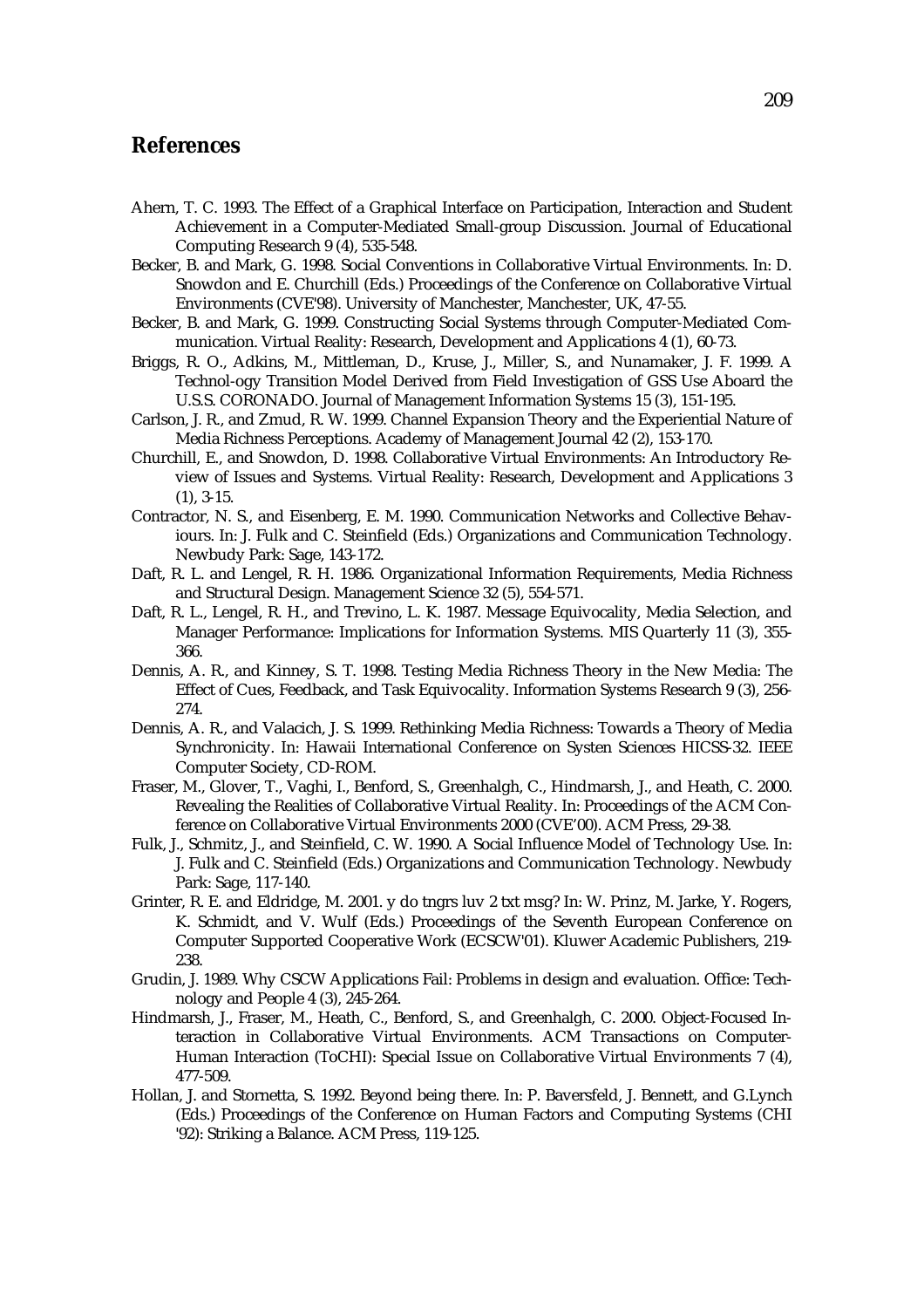- Jessup, L. M., and Van Over, D. 1996. When a System Must Be All Things to All People: The Functions, Components & Costs of a Multi-purpose Group Support System Facility. Journal of Systems Management 47 (4), 14-23.
- Littlejohn, S. W. 1996. Theories of Human Communication. Belmont, CA: Wadsworth Publishing Company.
- Mandviwalla, M., and Khan, S. 1999. Collaborative Object Workspace (COWS): exploring the integration of collaboration technology. Decision Support Systems 27, 241-254.
- Munro, A. 1996. Multimedia Support for Distributed Research Initiatives: Final Report. Centre for Requirements and Foundations, Oxford University Computing Laboratory, England.
- Nardi, B., Schwartz, H., Kuchinsky, A., Leichner, R., Whittaker, S., and Sclabassi, R. 1993. Turning Away from Talking Heads: The Use of Video-as-Data in Neurosurgery. In: Proceedings of the conference on Human factors in computing systems (CHI'93). ACM Press, 327-334.
- Ngwenyama, O. K., and Lee, A. S. 1997. Communication Richness in Electronic Mail: Critical Social Theory and the Contextuality of Meaning. MIS Quarterly 21 (2), 145-167.
- Olson, J. S., Olson, G. M., and Meader, D. K. 1995. What Mix of Video and Audio is Useful for Small Groups Doing Remote Real-time Design Work. In: Conference proceedings on Human factors in computing systems (CHI '95). New York: ACM Press, 362 – 368.
- Orlikowski, W., and Yates, J. 1994. Genre Repertoire: The Structuring of Communicative Practices in Organisations. Administrative Science Quarterly 39 (4), 541-574.
- Orlikowski, W. J. 1992. Learning from Notes: Organizational Issues in Groupware Implementation. In: Proceedings of Conference on Computer-Supported Cooperative Work (CSCW'92). ACM Press, 362-369.
- Paivio, A. 1986. Mental Representations A Dual Coding Approach, Oxford University Press.
- Prinz, W., Mark, G., and Pankoke-Babatz, U. 1998. Designing Groupware for Congruency in Use. In: Proceedings of the Conference on Computer Supported Cooperative Work (CSCW'98). ACM Press, 373-382.
- Robinson, M. 1993. Design for unanticipated use .... In: G. de Michelis, C. Simone, and K. Schmidt (Eds.) Proceedings of the Third European Conference on Computer Supported Cooperative Work (ECSCW'93). Kluwer Academic Publishers, 187-202.
- Robinson, M. and Hinrichs, E. 1997. Study on the supporting telecommunications services and applications for networks of local employment initiatives (TeleLEI Project): Final Report. Sankt Augustin, Germany, GMD, Institute for Applied Information Technology (FIT), D 53754.
- Robinson, M. and Pekkola, S. 1999. The Studio: Reflections and Issues Arising. In: N. Streitz, J. Siegel, V. Hartkopf, S. Konomi (Eds.) Proceedings of the Second International Workshop on Cooperative Buildings - Integrating Information, Organizations and Architecture (CoBuild'99). LNCS 1670. Springer, 101-113.
- Smith, M. A., Farnham, S. D., and Drucker, S. M. 2000. The social life of small graphical chat spaces. In: Proceedings of the CHI 2000 conference on Human factors in computing systems. ACM Press, 462 – 469.
- Tyrväinen, P., and Päivärinta, T. 2002. Organizational Communication: Digital or Analogue? Genre-and-Media-Based Metrics and Analysis Method. Submitted for publication.
- Valacich, J., Sarker, S., Pratt, J., and Groomer, M. 2002. Computer-Mediated and Face-to-Face Groups: Who Makes Riskier Decisions? In: Hawaii International Conference on Systen Sciences HICSS-35. IEEE Computer Society, CD-ROM.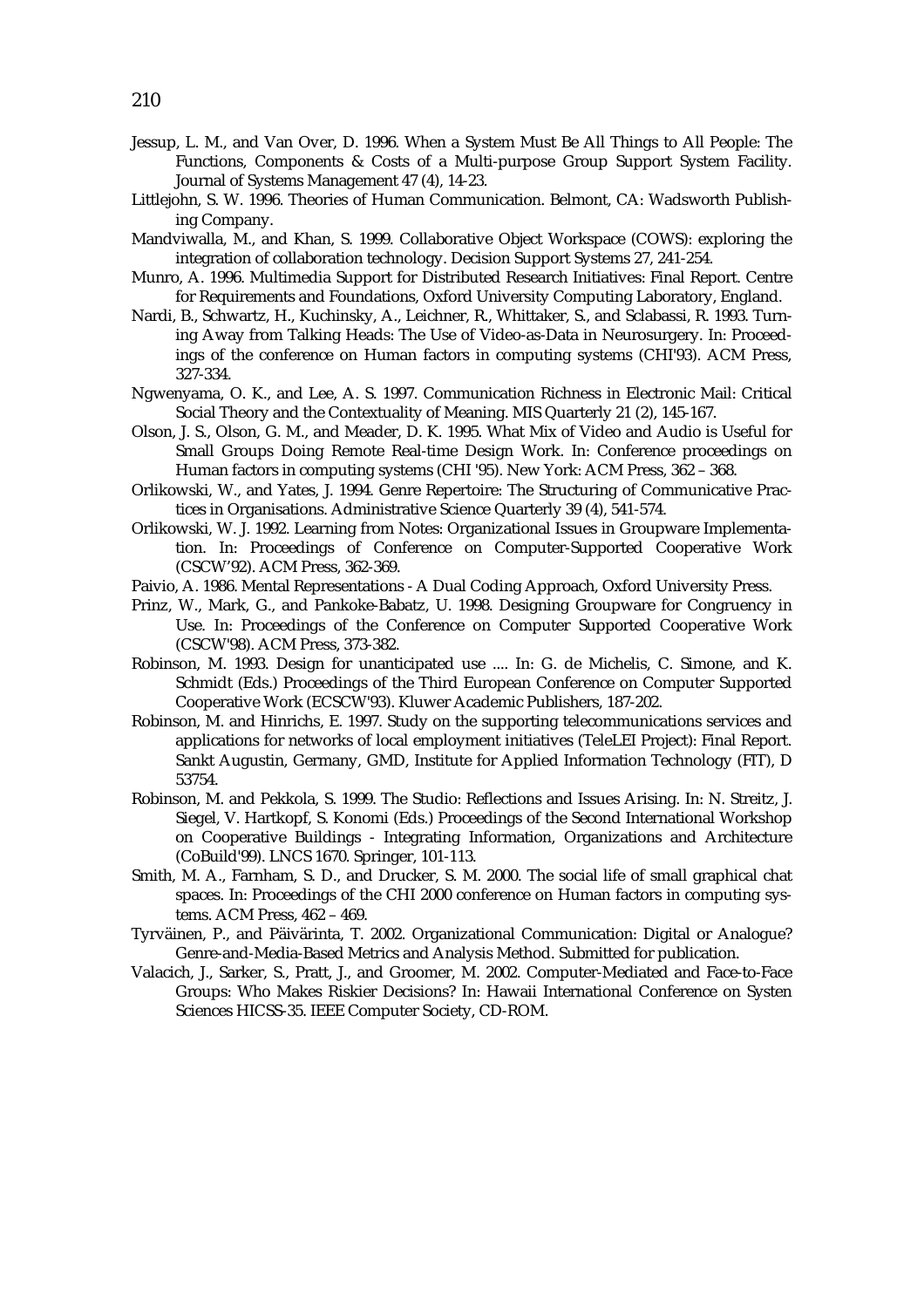## **YHTEENVETO (FINNISH SUMMARY)**

Tietokoneavusteinen ryhmätyö (computer-supported co-operative work; CSCW) on monitieteinen tieteenala, joka tutkii ryhmätyöskentelyä ja erilaisia teknisiä järjestelmiä joilla sitä voidaan tukea. CSCW-tutkimuksissa perusajatuksena on selvittää tietyn työkontekstin ja –ympäristön tietojärjestelmälle asettamat vaatimukset ja hyödyntää näitä löydöksiä suunnittelussa. Tällöin järjestelmistä pitäisi tulla käyttäjäystävällisempiä, niiden pitäisi toimia paremmin suunnitellussa kontekstissaan sekä sopia suunniteltuun tarkoitukseensa. Tietojärjestelmistä tulee käyttäjä- ja organisaatioystävällisempiä – useinkin teoriassa, sillä todellisuudessa käyttäjät eivät aina työskentele ennalta suunnitellulla tavalla edes ennalta tutkituissa tilanteissa saati tutkimattomissa tapauksissa.

CSCW-tutkimukset ovat perinteisesti painottuneet organisaatioiden toimintojen tukemiseen. Dokumenttienhallintajärjestelmät ja työn koordinointia tukevat järjestelmät on rakennettu organisaatioiden ehdoilla juurikaan keskittymättä yksittäisten käyttäjien näkökulmaan. Samoin järjestelmät on suunniteltu tukemaan ennen kaikkea tiedon keruuta ja varastointia tai ei-reaaliaikaista työskentelyä, ei niinkään hajautettua ja yhtä aikaa tapahtuvia toimintoja. Viime vuosina, teknisten rajoitteiden poistuessa, videoneuvottelujärjestelmät ja lyhytviesteihin perustuvat henkilökohtaisempaa kommunikointia tukevat järjestelmät ovat myös tulleet mahdollisiksi. Niitä ei kuitenkaan ole juurikaan hyödynnetty organisaatioiden toimintojen tukemisessa, vaan ennemminkin käyttäjien vapaa-aikaan ja sosiaaliseen vuorovaikutukseen liittyvissä epämuodollisissa tilanteissa.

Tässä väitöskirjatyössä tutkitaan miten organisaatioiden hajautettua ja reaaliaikaista ryhmätyöskentelyä voidaan tukea tietojärjestelmien avulla. Yksittäisten työntekijöiden henkilökohtaiset mieltymykset sekä heidän työprosessiensa monimuotoisuus hyväksytään reaalimaailman ilmiöksi ja omaksutaan tutkimuksen lähtökohdaksi. Työ painottuu erityisesti hajautetun toimistoissa tapahtuvan työskentelyn tukemiseen, joten tiettyä työkontekstia ei voida vaihtuvien työtapojen takia kiinnittää. Tutkimuksessa oletetaan ryhmätyöskentelyä parhaiten tuettavan sellaisella ohjelmistolla, joka paketoi useamman erilaisen työkalun, tai median, yhdeksi kokonaisuudeksi. Väitöskirjassa em. hypoteesia tarkastellaan sekä teoreettisesti että konstruktiivisesti pilottijärjestelmän implementoinnin ja käytännön testauksen kautta. Työ on tutkimusmetodologiselta kannalta konstruktiivinen tapaustutkimus.

Teoreettinen tarkastelu pohjautuu CSCW-tutkimusalueen huomioihin ja suunnittelusuosituksiin. Teoreettisen tarkastelun tuloksia on hyödynnetty tutkimuksen osana toteutetun järjestelmän suunnittelussa ja jatkokehityksessä. Ohjelmistoa pilotoitiin kahdessa erillisessä organisaatiossa, jossa käyttäjät käyttivät sitä osana jokapäiväistä työtään. Haastattelut ja loki-tiedostojen analyysit paljastivat käyttäjien olleen tyytyväisiä ohjelmistoon. Tulokset osoittavat hypoteesin olevan oikea ja usean median yhdistävän ohjelmiston tarjoavan joustavam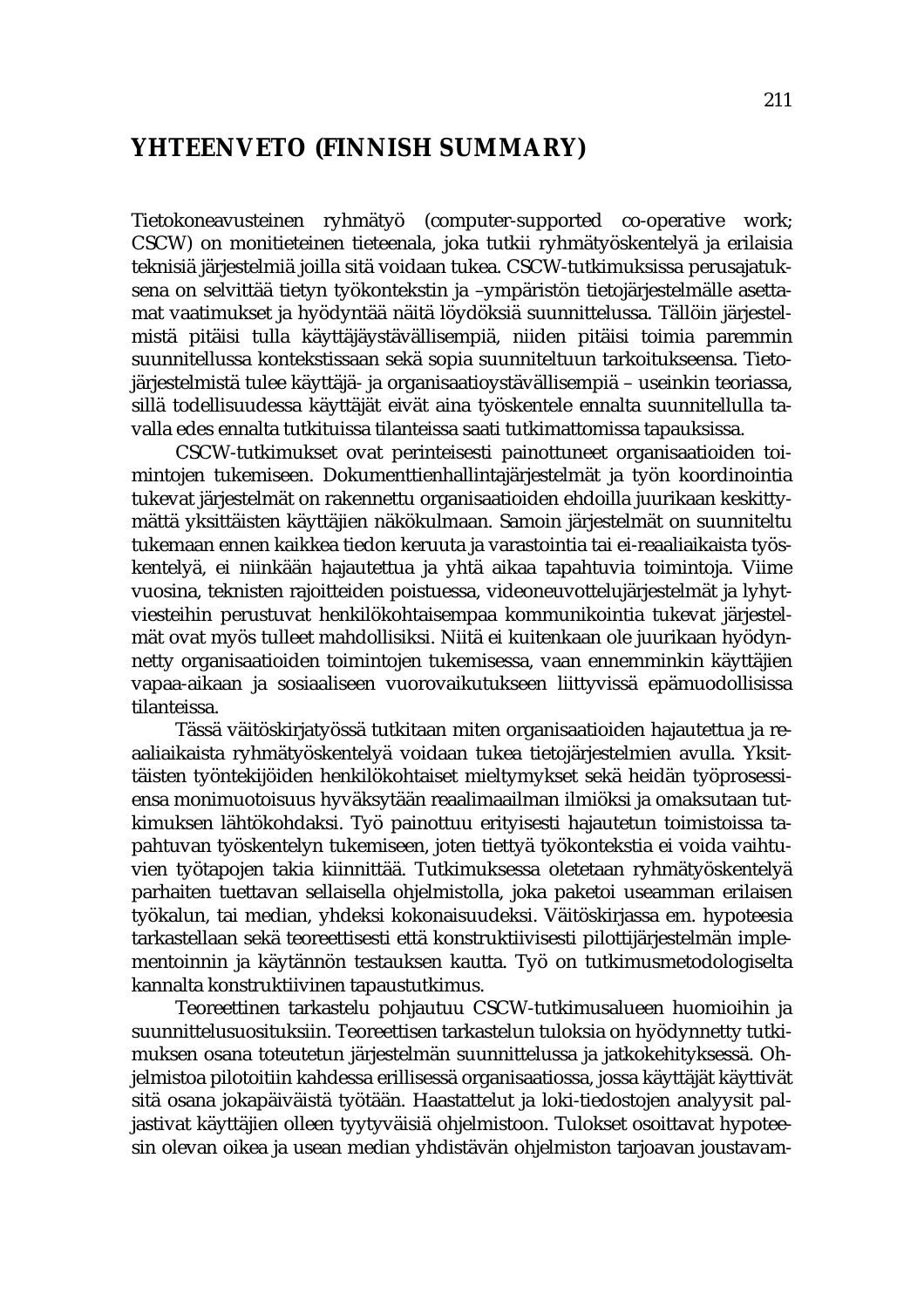man ja miellyttävämmän työskentely-ympäristön yksittäisten käyttäjien kannalta katsottuna.

Väitöskirjatyö kontribuoi CSCW tutkimukseen tarjoamalla useita suunnittelusuosituksia reaaliaikaisten ja hajautettujen ryhmätyöohjelmistojen toteutukseen. Samoin tutkimuksessa selvitetään eri medioiden hyödyntämistilanteita sekä ryhmätyöohjelmistojen implementoinnin erilaisia vaihtoehtoja. Lopuksi osoitetaan tietojärjestelmien perinteisten suunnittelumenetelmien ja CSCW tutkimuksen välinen kuilu sekä tarve käyttäjäkeskeisille suunnittelu-menetelmille ryhmätyöohjelmistojen toteutukseen. Tällöin on mahdollista rakentaa käyttäjäja organisaatioystävällisempiä tietojärjestelmiä myös käytännössä.